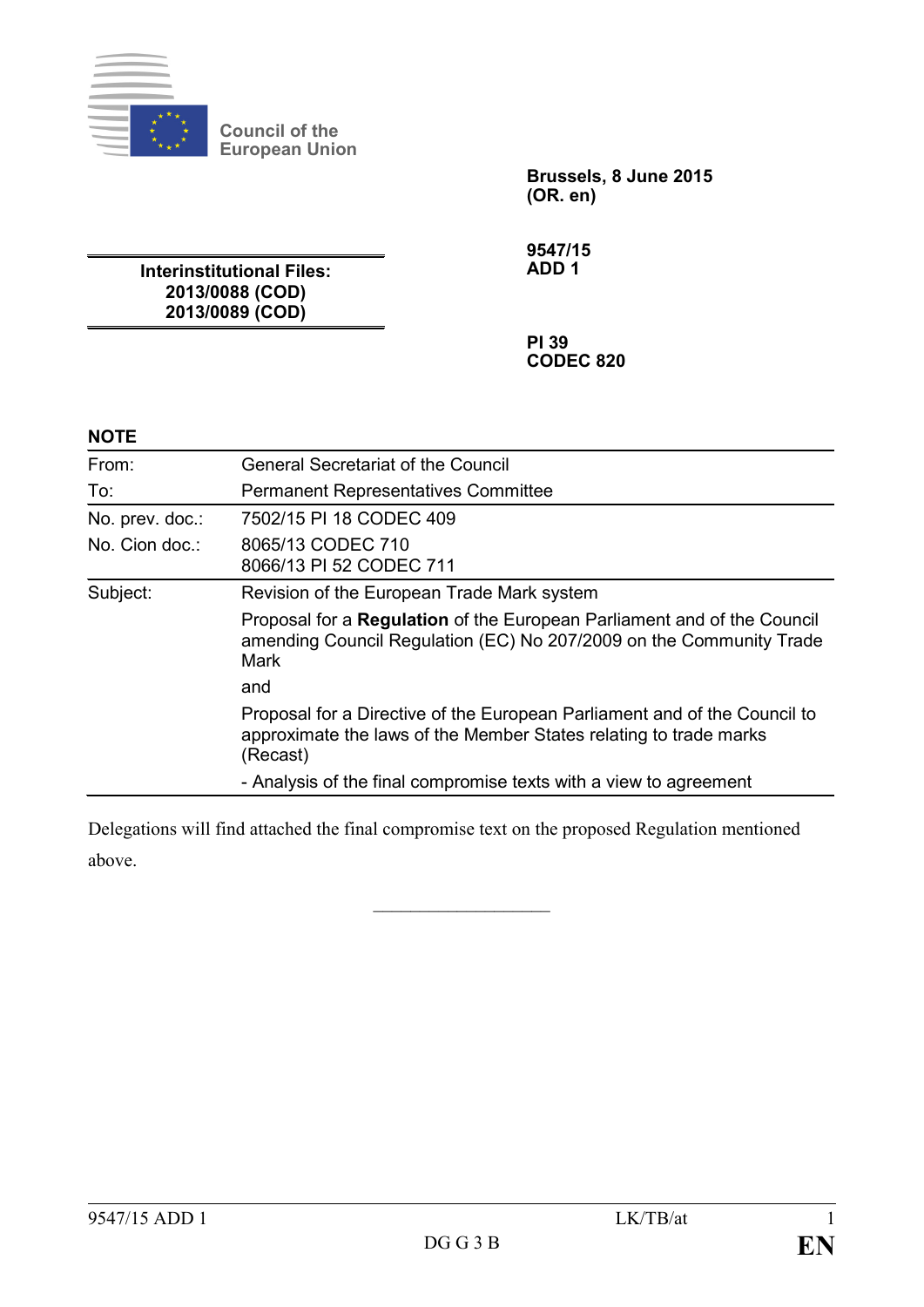#### Proposal for a

# **REGULATION OF THE EUROPEAN PARLIAMENT AND OF THE COUNCIL amending Council Regulation (EC) No 207/2009 on the Community trade mark** (Text with EEA relevance)

#### THE EUROPEAN PARLIAMENT AND THE COUNCIL OF THE EUROPEAN UNION,

Having regard to the Treaty on the Functioning of the European Union, and in particular Article 118(1) thereof,

Having regard to the proposal from the European Commission,

After transmission of the draft legislative act to the national Parliaments, Acting in accordance with the ordinary legislative procedure,

Whereas:

(1) Council Regulation (EC) No 40/94 of 20 December 1993 on the Community trade mark, in 2009 codified as Council Regulation (EC) No 207/2009 of 26 February 2009 on the Community trade mark , created a system of trade mark protection specific for the European Union which provided for the protection of trade marks at the level of the European Union, in parallel to the protection of trade marks available at the level of the Member States according to the national trade mark systems harmonized by Council Directive 89/104/EEC of 21 December 1988 to approximate the laws of the Member States relating to trade marks , codified as Directive 2008/95/EC of the European Parliament and of the Council of 22 October 2008 to approximate the laws of the Member States relating to trade marks.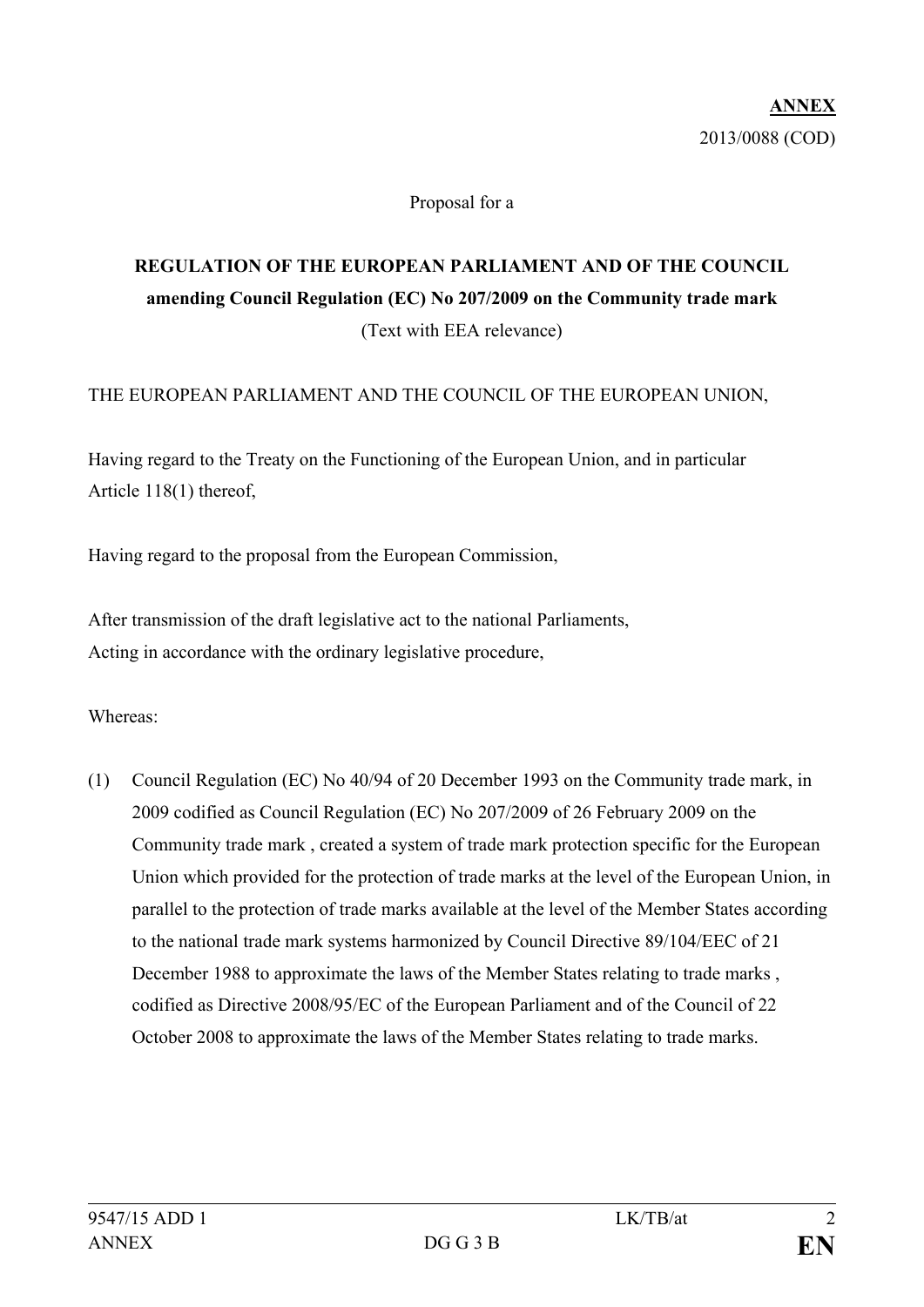- (2) As a consequence of the entry into force of the Lisbon Treaty, the terminology of Regulation (EC) No 207/2009 should be updated. This implies the replacement of 'Community trade mark' by 'European Union trade mark'. In order to better reflect the actual work carried out by the Agency, the name 'Office for Harmonisation in the Internal Market (trade marks and designs)' should be replaced by 'European Union Intellectual Property Office' (hereinafter 'the Office).
- (3) Further to the Commission's Communication of 16 July 2008 on an Industrial Property Rights Strategy for Europe , the Commission carried out a comprehensive evaluation of the overall functioning of the trade mark system in Europe as a whole, covering Union and national levels and the interrelation between each other.
- (4) In its conclusions of 25 May 2010 on the future revision of the Trade Mark system in the European Union , the Council called on the Commission to present proposals for the revision of Regulation (EC) No 207/2009 and Directive 2008/95/EC.
- (5) The experience acquired since the establishment of the Community trade mark system has shown that undertakings from within the Union and from third countries have accepted the system, which has become a successful and viable complement and alternative to the protection of trade marks at the level of the Member States.
- (6) National trade marks continue nevertheless to be necessary for those undertakings which do not want protection of their trade marks at Union level or which are unable to obtain Unionwide protection while national protection does not face any obstacles. It should be left to the decision of each person seeking trade mark protection whether the protection is sought only as a national trade mark in one or more Member States, or only as a European Union trade mark, or both.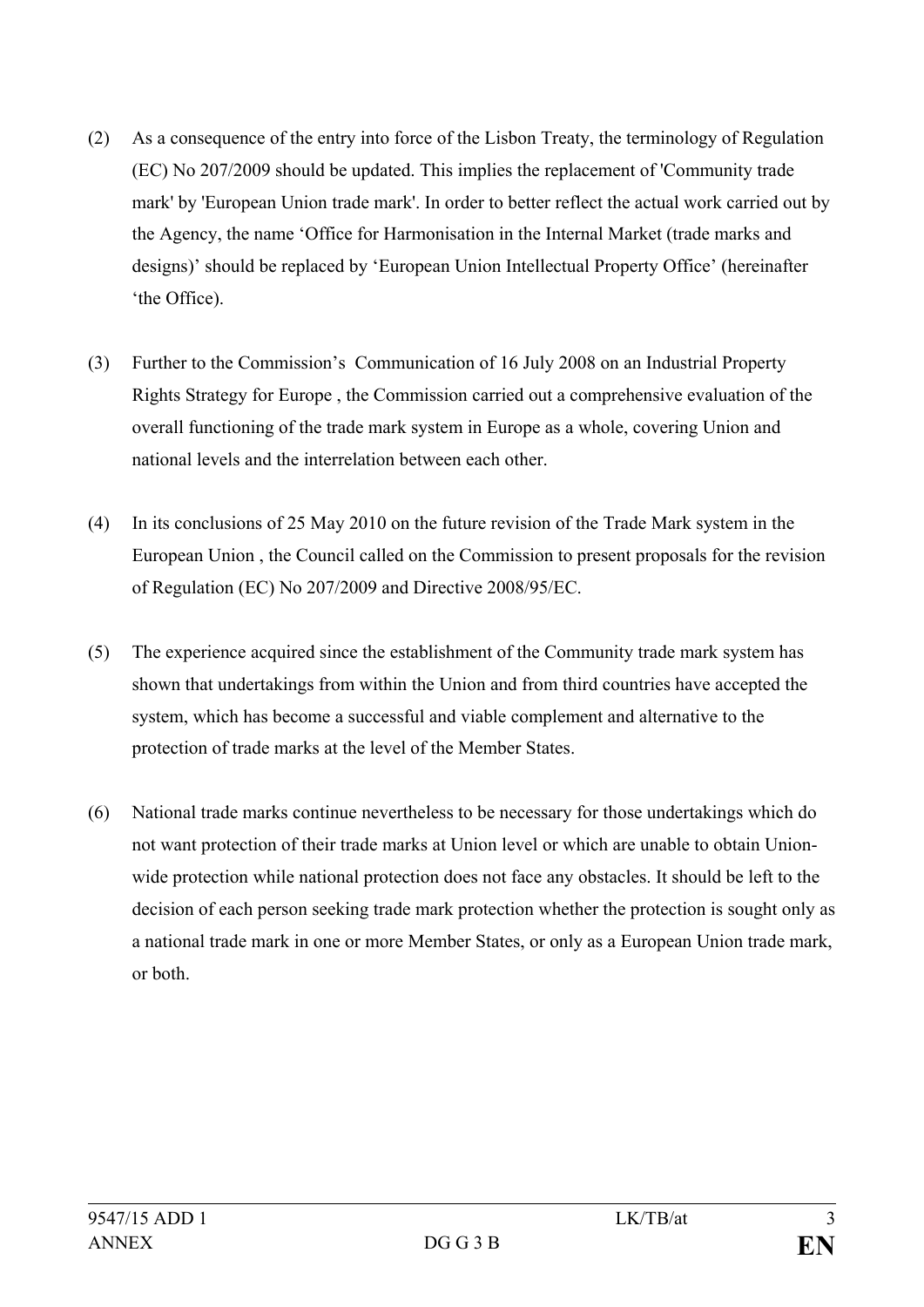- (7) While the evaluation of the overall functioning of the Community trade mark system confirmed that many aspects of that system, including the fundamental principles on which it is based, have stood the test of time and continue meeting business needs and expectations, the Commission concluded in its Communication 'A Single Market for Intellectual Property Rights' of 24 May 2011 that there is a necessity to modernise the trade mark system in the Union by making it more effective, efficient and consistent as a whole and adapting it to the Internet era.
- (8) In parallel to the improvements and amendments of the Union trade mark system, national trade mark laws and practices should be further harmonised and brought in line with the Union trade mark system to the extent appropriate in order to create as far as possible equal conditions for the registration and protection of trade marks throughout the Union.
- (9) In order to allow for more flexibility while ensuring greater legal certainty with regard to the means of representation of trade marks, the requirement of graphic representability should be deleted from the definition of a European Union trade mark. A sign should be permitted to be represented in any appropriate form using generally available technology, and thus not necessarily by graphic means, as long as the representation is clear, precise, self-contained, easily accessible, intelligible, durable and objective.
- (10) The current provisions of Regulation (EC) No 207/2009 fall short of offering the same degree of protection to designations of origin and geographical indications as other instruments of Union law. It is therefore necessary to clarify the absolute grounds for refusal concerning designations of origin and geographical indications and to ensure full consistency with relevant Union and national legislation providing for protection of those intellectual property titles. For reasons of coherence with other Union legislation, the scope of those absolute grounds should be extended to cover also protected traditional terms for wine and traditional specialities guaranteed.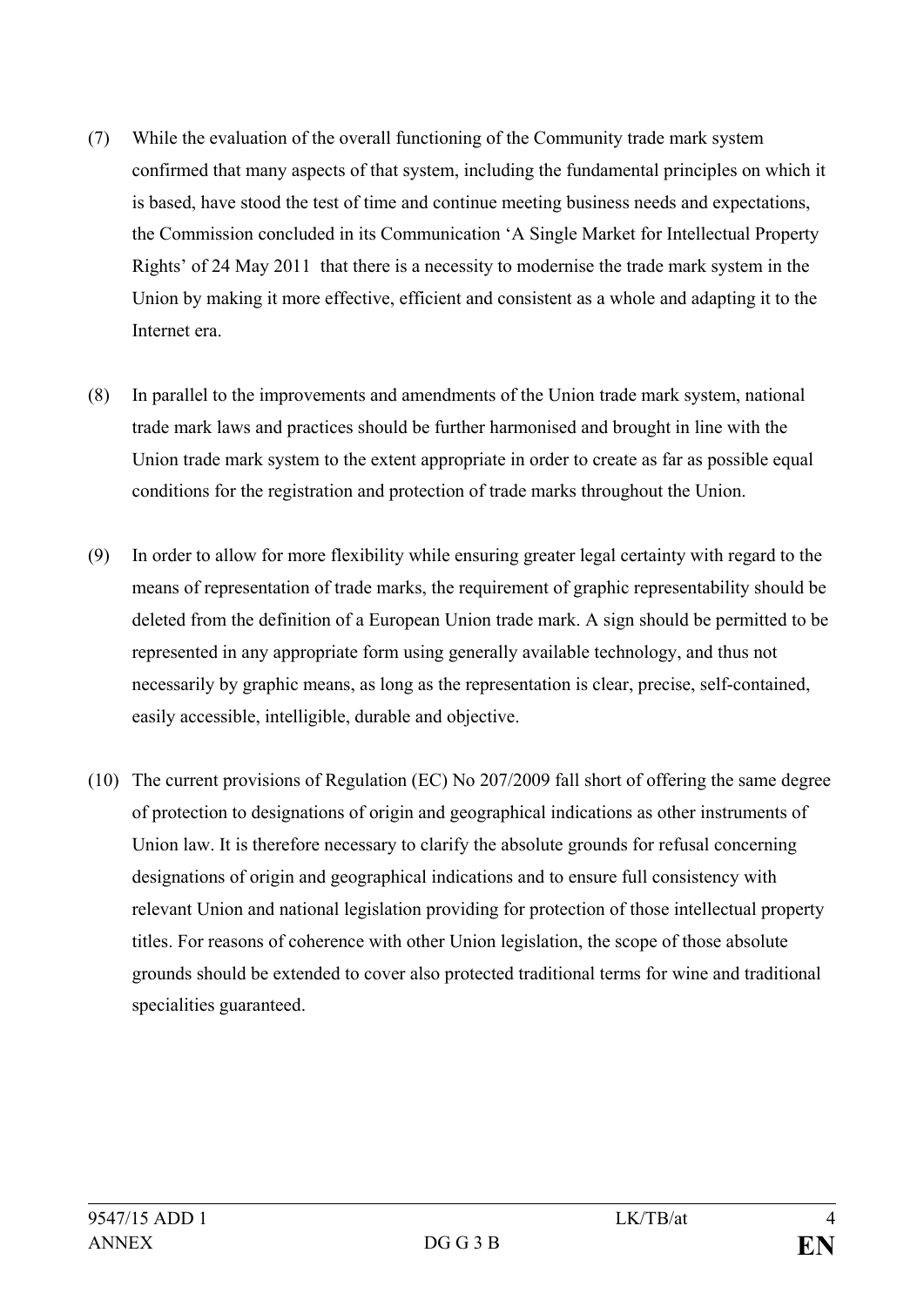- (11) Deleted.
- (12) Deleted.
- (13) With the aim of maintaining strong protection of rights in designations of origin and geographical indications protected at Union and national level, it is necessary to clarify that those rights entitle to bring an opposition against the registration of a later European Union trade mark, regardless of whether or not they are also grounds for refusal to be taken into account ex officio by the examiner.
- (14) In order to ensure legal certainty and full consistency with the principle of priority, under which an earlier registered trade mark takes precedence over later registered trade marks, it is necessary to lay down that the enforcement of rights conferred by a European Union trade mark should be without prejudice to the rights of proprietors acquired prior to the filing or priority date of the European Union trade mark. This is in conformity with Article 16(1) of the Agreement on trade related aspects of intellectual property rights of 15 April 1994.
- (15) Deleted.
- (16) Confusion as to the commercial source from which the goods or services emanate may occur when a company uses the same or a similar sign as a trade name in a way that a link is established between the company bearing the name and the goods or services coming from that company. Infringement of a European Union trade mark should therefore also comprise the use of the sign as a trade name or similar designation as long as the use is made for the purposes of distinguishing goods or services.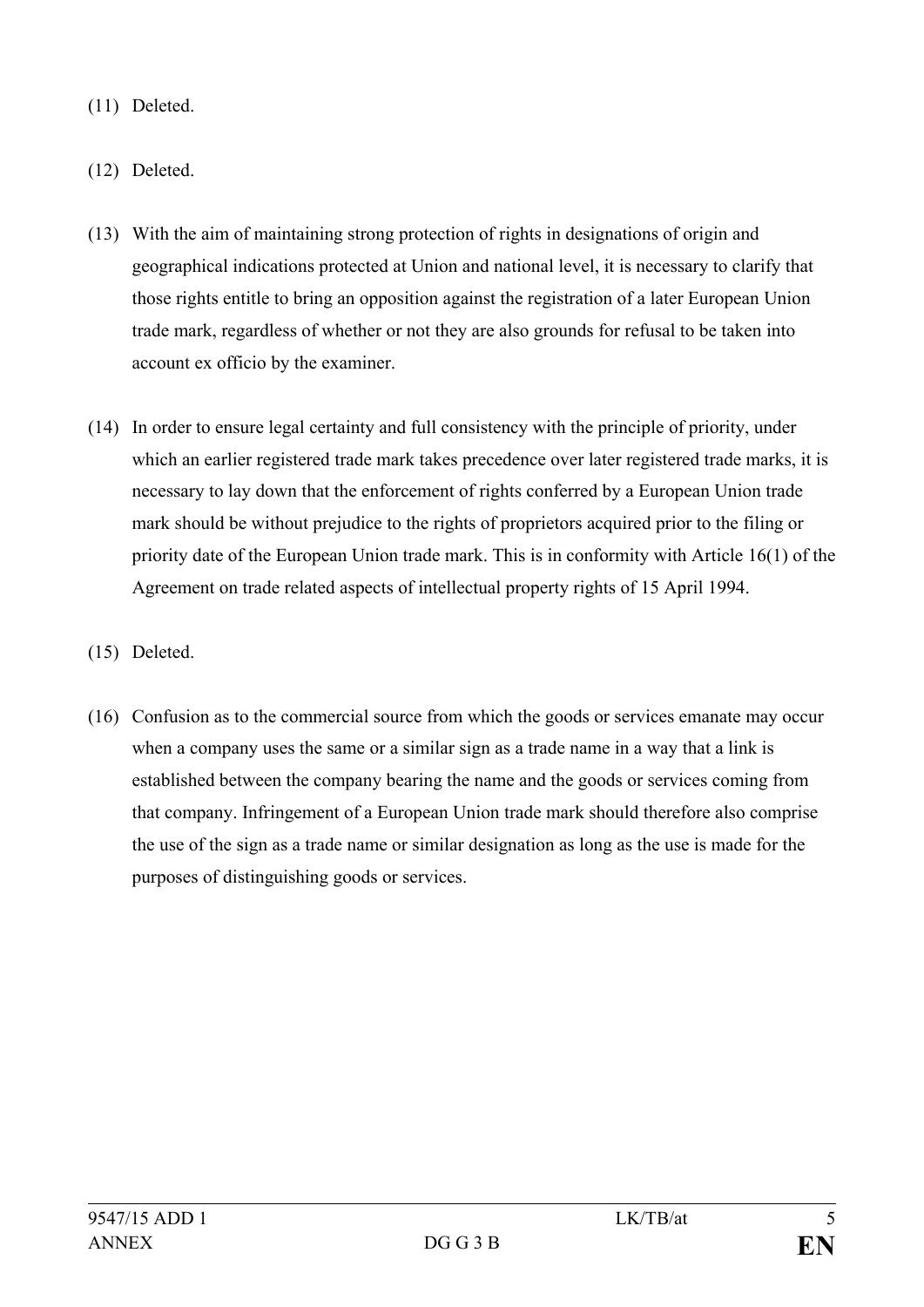(17) In order to ensure legal certainty and full consistency with specific Union legislation, it is appropriate to provide that the proprietor of a European Union trade mark should be entitled to prohibit a third party from using a sign in a comparative advertising where such comparative advertising is contrary to Directive 2006/114/EC of the European Parliament and of the Council of 12 December 2006 concerning misleading and comparative advertising.

(18) Deleted.

(19) Deleted.

- (19a) With the aim of strengthening trade mark protection and combating counterfeiting more effectively and in line with international obligations of the Union under the WTO framework, in particular Article V of the GATT on freedom of transit and, as regards generic medicines, the 'Declaration on the TRIPS Agreement and Public Health' adopted by the Doha WTO Ministerial Conference on 14 November 2001, the proprietor of a European Union trade mark should be entitled to prevent third parties from bringing goods, in the course of trade, into the Union without being released for free circulation there, where such goods come from third countries and bear without authorization a trade mark which is essentially identical to the European Union trade mark registered in respect of such goods.
- (19b) To this effect, it should be permitted to prevent the entry of infringing goods and their placement in all customs situations, including transit, transshipment, warehousing, free zones, temporary storage, inward processing or temporary admission, also when these goods are not intended to be placed on the market of the European Union. In performing the controls, the customs authorities should make use of the powers and procedures laid down in the Regulation (EU) No 608/2013 concerning customs enforcement of intellectual property rights, also at the request of the right holders. In particular, the customs authorities should carry out the relevant controls on the basis of risk analysis criteria.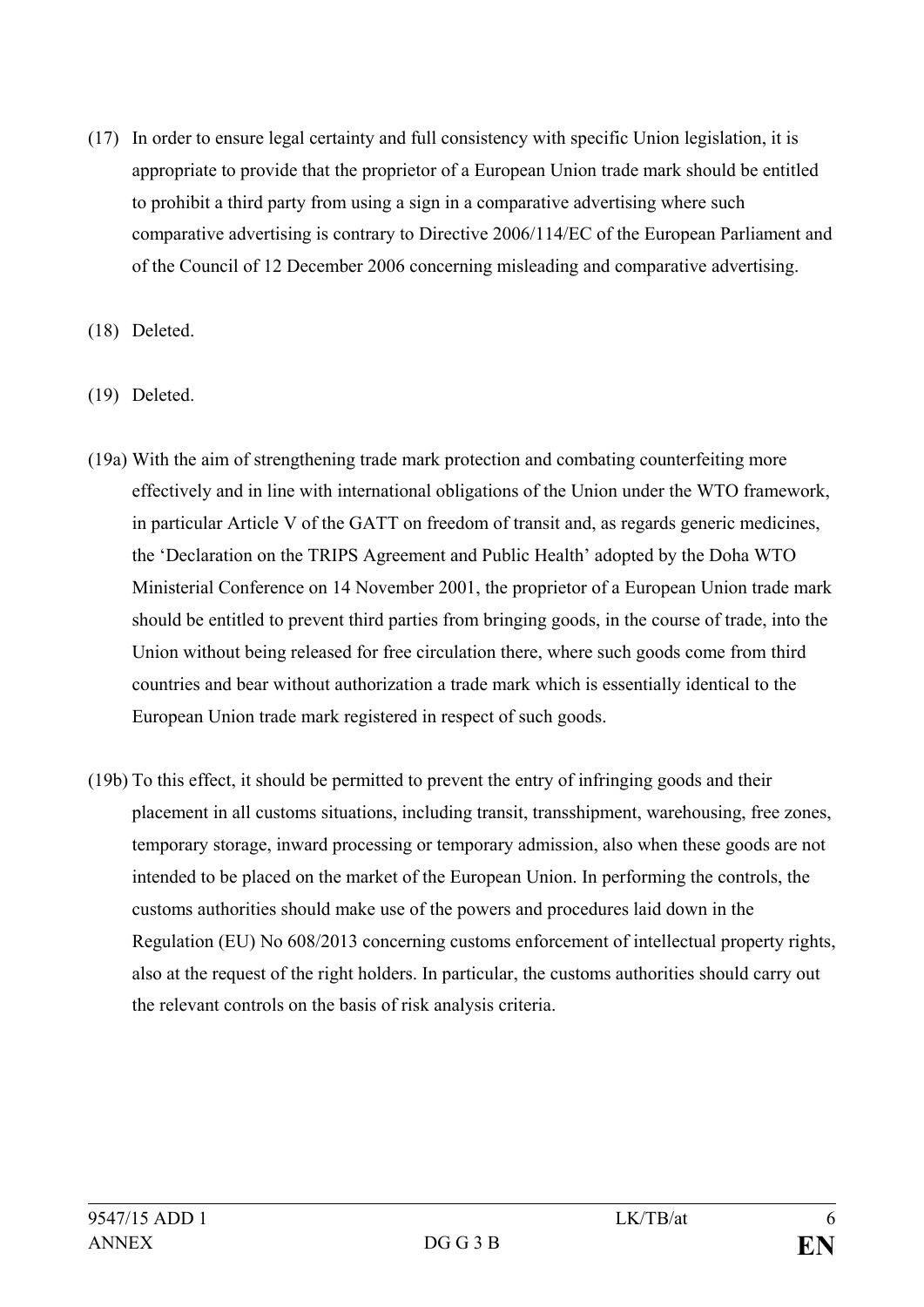- (19c) In order to reconcile the need to ensure the effective enforcement of trade mark rights with the necessity to avoid hampering the free flow of trade in legitimate goods, the entitlement of the proprietor of the European Union trade mark should lapse where, during the subsequent proceedings initiated before the European Union trade mark court competent to take a substantive decision on whether the European Union trade mark has been infringed, the declarant or the holder of the goods is able to prove that the proprietor of the European Union trade mark is not entitled to prohibit the placing of the goods on the market in the country of final destination.
- (19d) Article 28 of Regulation (EU) No 608/2013 provides that a right holder is to be liable in damages towards the holder of the goods where, inter alia, the goods in question are subsequently found not to infringe an intellectual property right.
- (19e) Appropriate measures should be taken with a view to ensuring the smooth transit of generic medicines. With respect to international non-proprietary names (INN) as globally recognized generic names for active substances in pharmaceutical preparations, it is vital to take due account of the existing limitations on the effect of European Union trade mark rights. Consequently, the proprietor of a European Union trade mark should not have the right to prevent any third party from bringing goods into the Union without being released for free circulation there based upon similarities between the INN for the active ingredient in the medicines and the trade mark;
- (20) In order to enable proprietors of European Union trade marks to fight counterfeiting more effectively, they should be entitled to prohibit the affixing of an infringing mark to goods and preparatory acts prior to the affixing.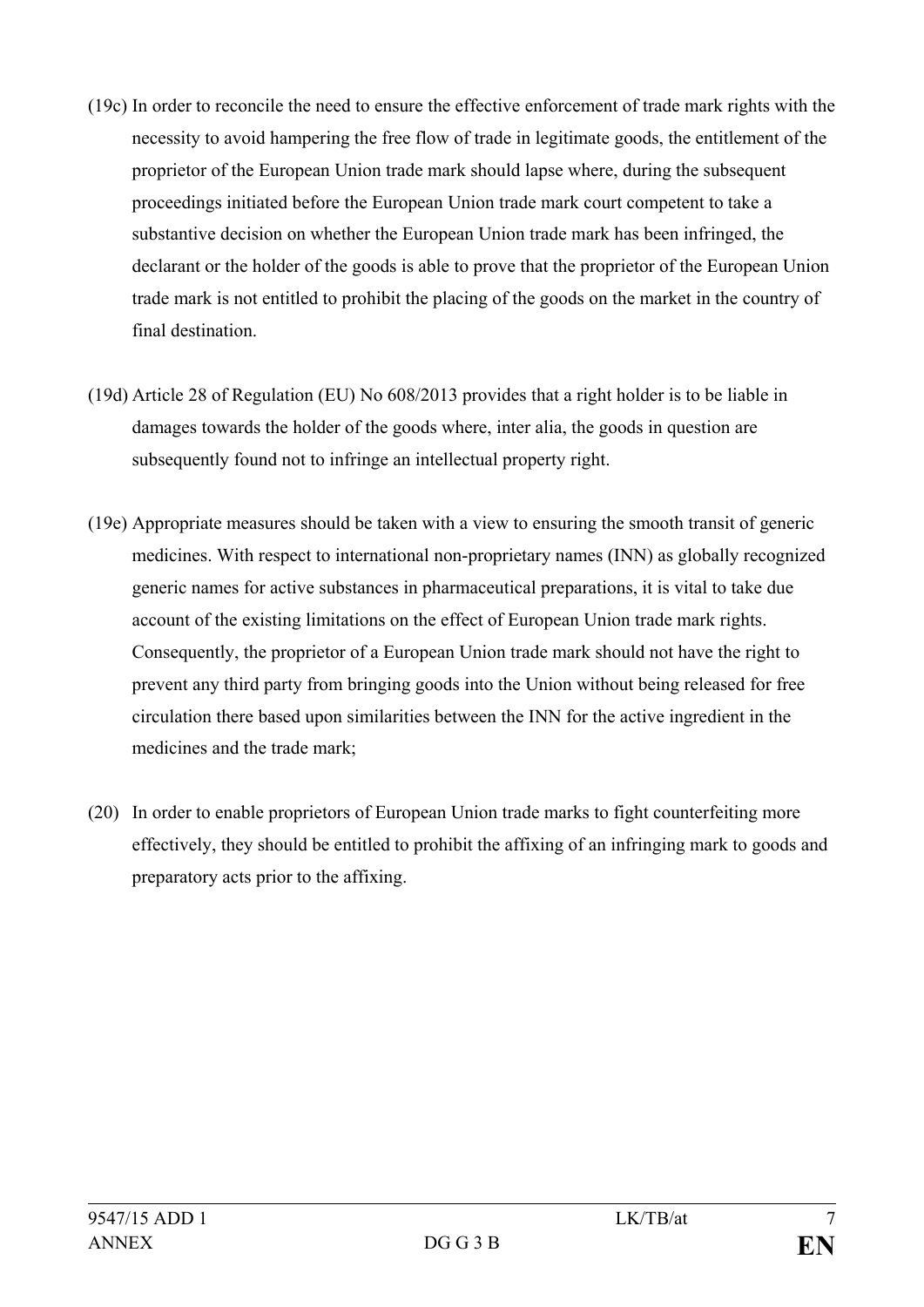- (21) The exclusive rights conferred by a European Union trade mark should not entitle the proprietor to prohibit the use of signs or indications by third parties which are used fairly and thus in accordance with honest practices in industrial and commercial matters. In order to create equal conditions for trade names and European Union trade marks in case of conflicts against the background that trade names are regularly granted unrestricted protection against later trade marks, such use should be only considered to include the use of the personal name of the third party. It should further permit the use of descriptive or non-distinctive signs or indications in general. Furthermore, the proprietor should not be entitled to prevent the general fair and honest use of the European Union trade mark for identifying or referring to the goods or services as those of the proprietor. Uses made by third parties to draw the consumer`s attention to the resale of genuine goods that have originally been sold by or with the consent of the proprietor of the European Union trade mark in the European Union should be considered as being fair as long as they are at the same time in accordance with honest practices in industrial and commercial matters. Uses made by third parties for the purpose of artistic expression should be considered as being fair as long as they are at the same time in accordance with honest practices in industrial and commercial matters. Furthermore, the provisions of the present Regulation should be applied in a way that ensures the full respect of fundamental rights and freedoms, and in particular the freedom of expression.
- (22) In order to ensure legal certainty and safeguard trade mark rights legitimately acquired, it is appropriate and necessary to lay down, without affecting the principle that the later trade mark cannot be enforced against the earlier trade mark, that proprietors of European Union trade marks should not be entitled to oppose the use of a later trade mark when the later trade mark was acquired at a time when the earlier trade mark could not be enforced against the later trade mark.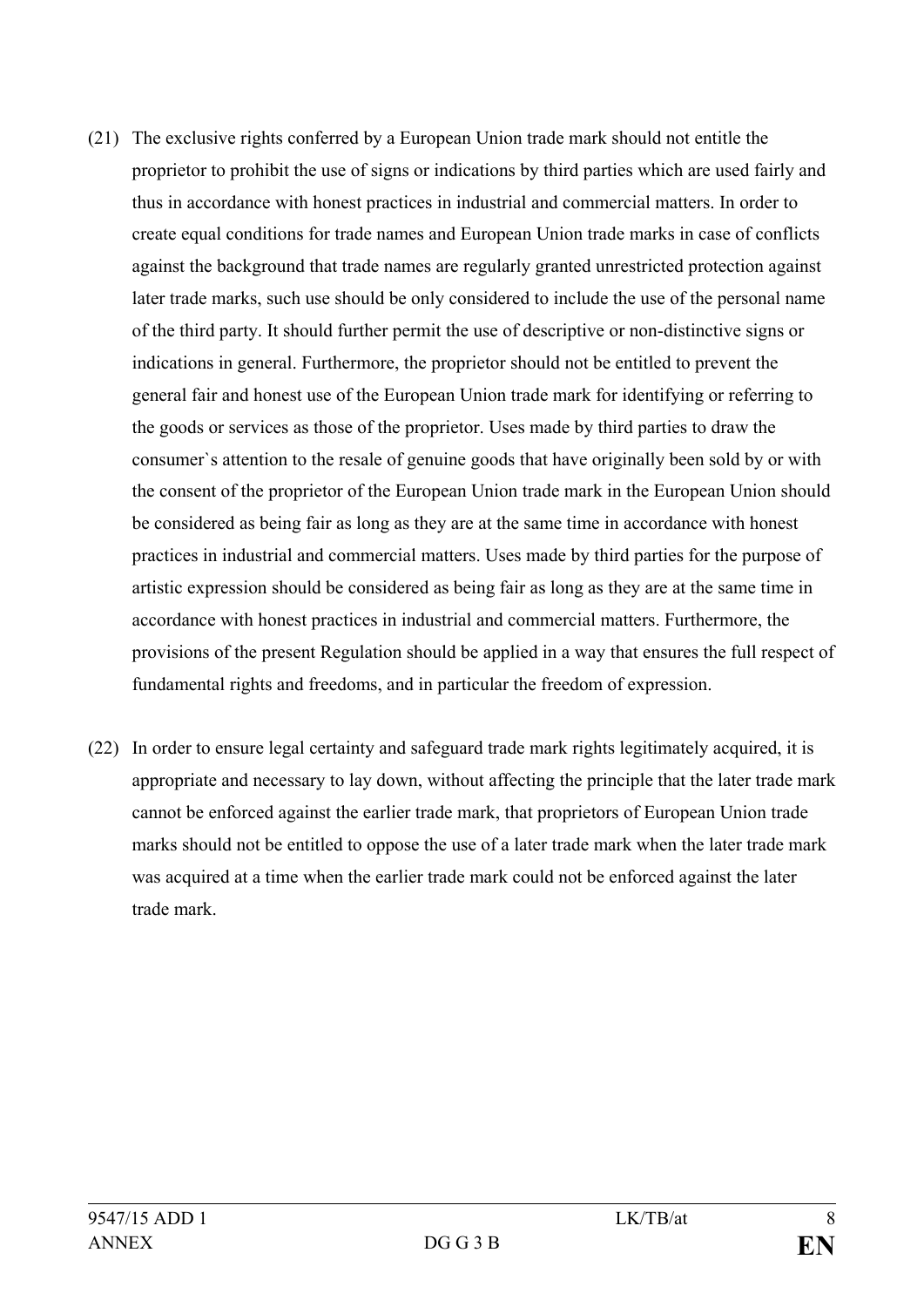- (23) For reasons of equity and legal certainty the use of a European Union trade mark in a form differing in elements which do not alter the distinctive character of the mark in the form in which it is registered should be sufficient to preserve the rights conferred regardless of whether the trade mark in the form as used is also registered.
- (24) Regulation (EC) No 207/2009 confers powers on the Commission in order to adopt rules implementing that Regulation. As a consequence of the entry into force of the Lisbon Treaty, the powers conferred upon the Commission under Regulation (EC) No 207/2009 need to be aligned to Articles 290 and 291 of the Treaty on the Functioning of the European Union. As a result, it is also necessary to incorporate certain rules which are currently contained in Commission Regulation (EC) No 2868/95 of 13 December 1995 implementing Council Regulation (EC) No 40/94 on the Community Trade Mark, Commission Regulation (EC) No 2869/95 on the fees payable to the Office for Harmonization in the Internal Market (Trade Marks and Designs), and Commission Regulation (EC) No 216/96 of 5 February 1996 laying down the rules of procedure of the Boards of Appeal of the Office for Harmonization in the Internal Market (Trade Marks and Designs) in the text of Regulation (EC) No 207/2009.
- (25) To the extent that the powers conferred upon the Commission under Regulation (EC) No 207/2009 need to be aligned to Article 290 of the Treaty on the Functioning of the European Union, it is of particular importance that the Commission carry out appropriate consultations during its preparatory work, including at expert level. The Commission, when preparing and drawing-up delegated acts, should ensure a simultaneous, timely and appropriate transmission of relevant documents to the European Parliament and Council.
- (26) Deleted.
- (27) In view of the gradual decline and insignificant number of European Union trade mark applications filed at the central industrial property offices of the Member States ('the offices of the Member States'), it should be only allowed to file a European Union trade mark application at the Office.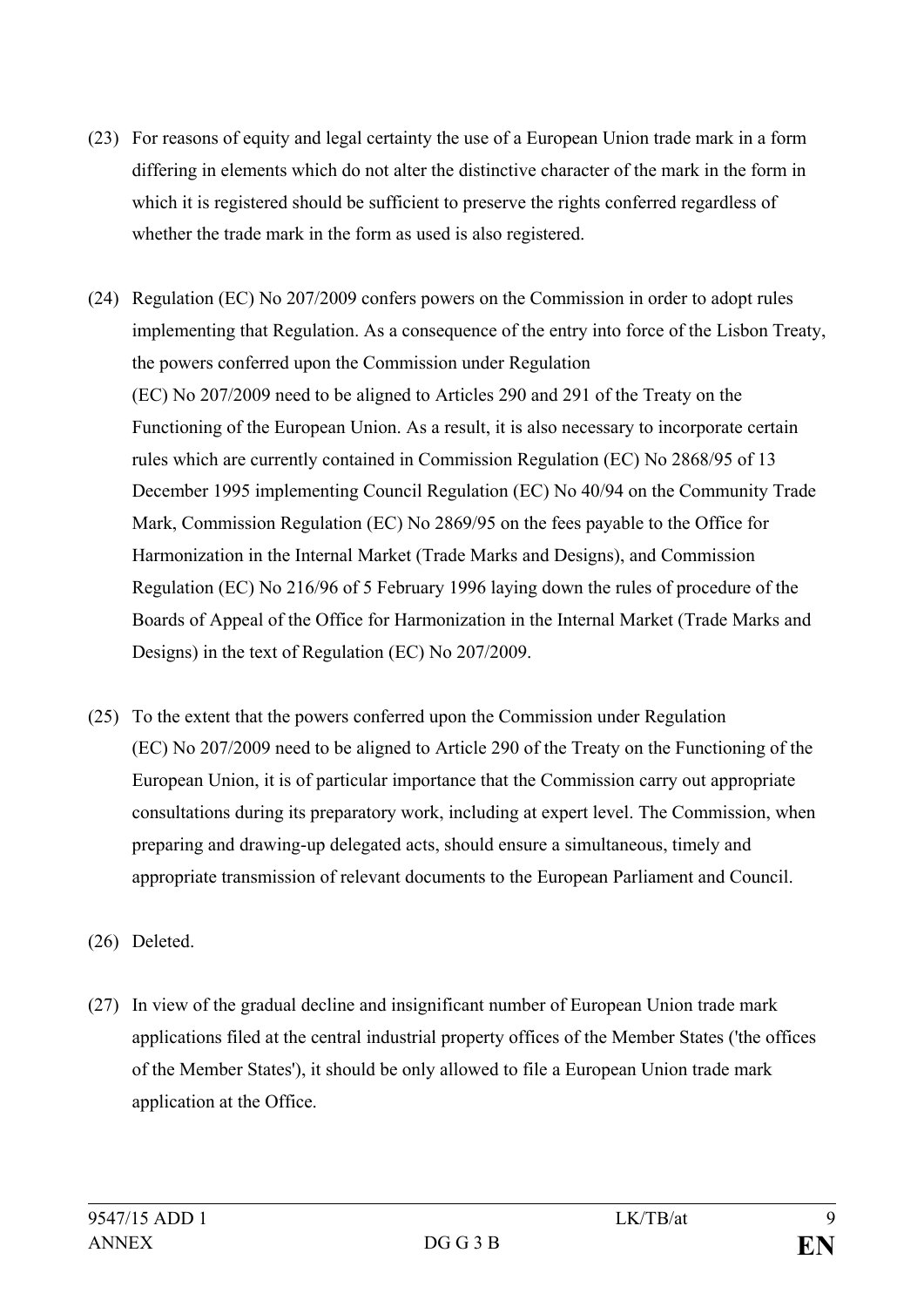- (28) European Union trade mark protection is granted in relation to specific goods or services whose nature and number determine the extent of protection afforded to the trade mark owner. It is therefore essential to establish rules for the designation and classification of goods and services in Regulation (EC) No 207/2009 and to ensure legal certainty and sound administration by requiring that the goods and services for which trade mark protection is sought are identified by the applicant with sufficient clarity and precision to enable the competent authorities and economic operators, on the basis of the application alone, to determine the extent of the protection applied for. The use of general terms should be interpreted as including only all goods and services clearly covered by the literal meaning of the term. Proprietors of European Union trade marks, which because of the previous practice of the Office are registered in respect of the entire heading of a class of the Nice Classification, should be given the possibility to adapt their specifications of goods and services in order to ensure that the content of the register meets the requisite standard of clarity and precision in accordance with the case law of the Court of Justice of the European Union.
- (29) Deleted.
- (30) It is appropriate to streamline the regime of European Union trade mark and national searches by avoiding unnecessary delays in registering a European Union trade mark and to render it more flexible in terms of user needs and preferences by also making the search for European Union trade marks optional. The optional European Union trade mark and national searches should be complemented by the making available of all-encompassing, fast and powerful search engines for the free use of the public within the context of cooperation between the Office and the offices of the Member States.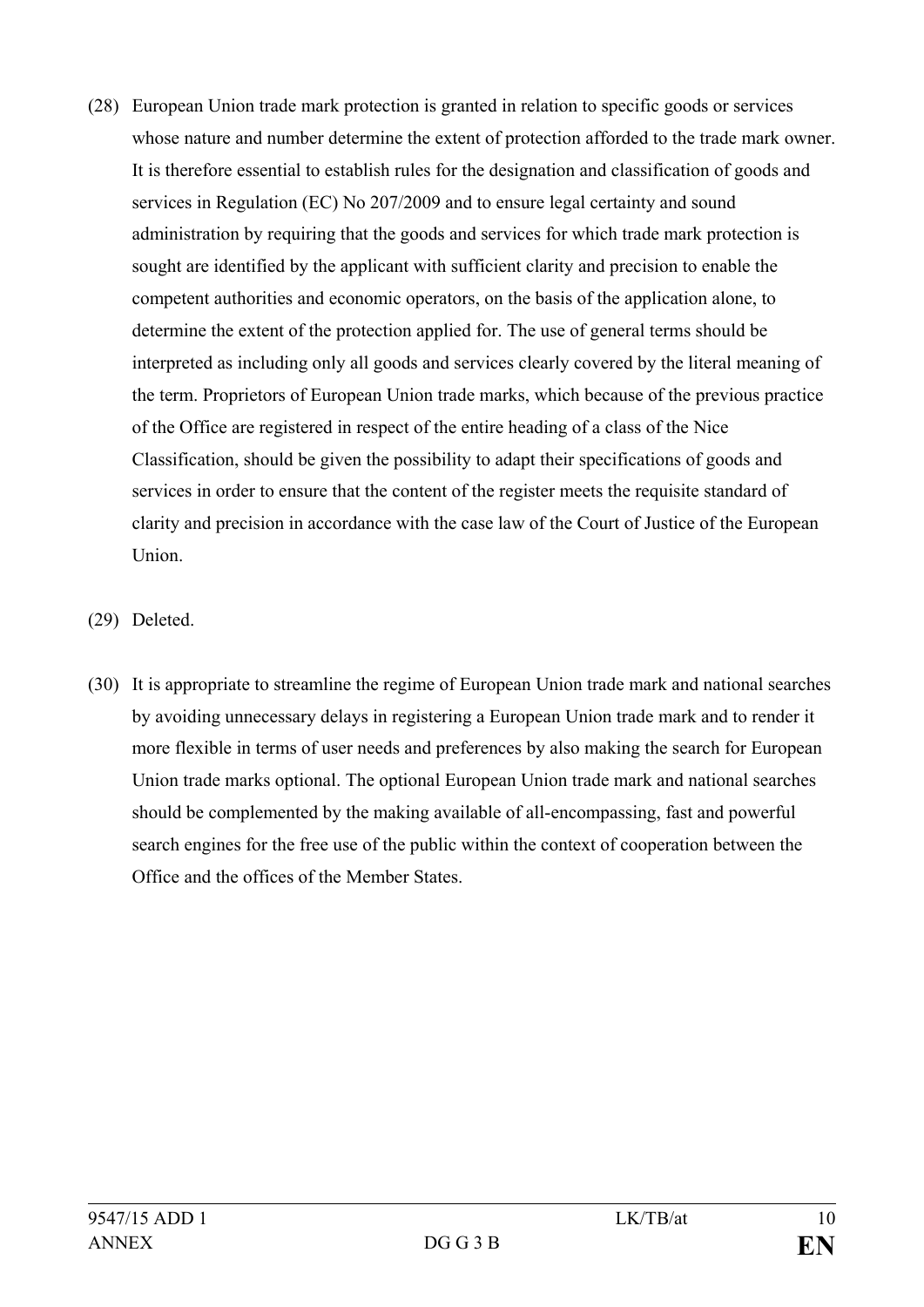- (31) In order to ensure an effective, efficient and expeditious examination and registration of European Union trade mark applications by the Office using procedures which are transparent, thorough, fair and equitable, the power to adopt delegated acts in accordance with Article 290 of the Treaty should be delegated to the Commission in respect of specifying the details on the procedures for filing and examining an opposition and those governing the amendment of the application.
- (32) Deleted.
- (33) In order to ensure that a European Union trade mark can be revoked or declared invalid in an effective and efficient way by means of transparent, thorough, fair and equitable procedures, the power to adopt delegated acts in accordance with Article 290 of the Treaty should be delegated to the Commission in respect of specifying the procedures for revocation and invalidity.
- (34) In order to allow for an effective, efficient and complete review of decisions of the Office by the Boards of Appeal by means of a transparent, thorough, fair and equitable procedure which takes into account the principles laid down in Regulation (EC) No 207/2009, the power to adopt delegated acts in accordance with Article 290 of the Treaty should be delegated to the Commission in respect of specifying the formal content of the notice of appeal, the procedure for the filing and examination of an appeal, the formal content and form of the Board of Appeal's decisions and the reimbursement of the appeal fees.
- (35) As a complement to the existing provisions on Community collective marks and to remedy the current imbalance between national systems and the European Union trade mark system, it is necessary to add a set of specific provisions for the purpose of providing protection to European Union certification marks which allow a certifying institution or organisation to permit adherents to the certification system to use the mark as a sign for goods or services complying with the certification requirements.
- (36) Deleted.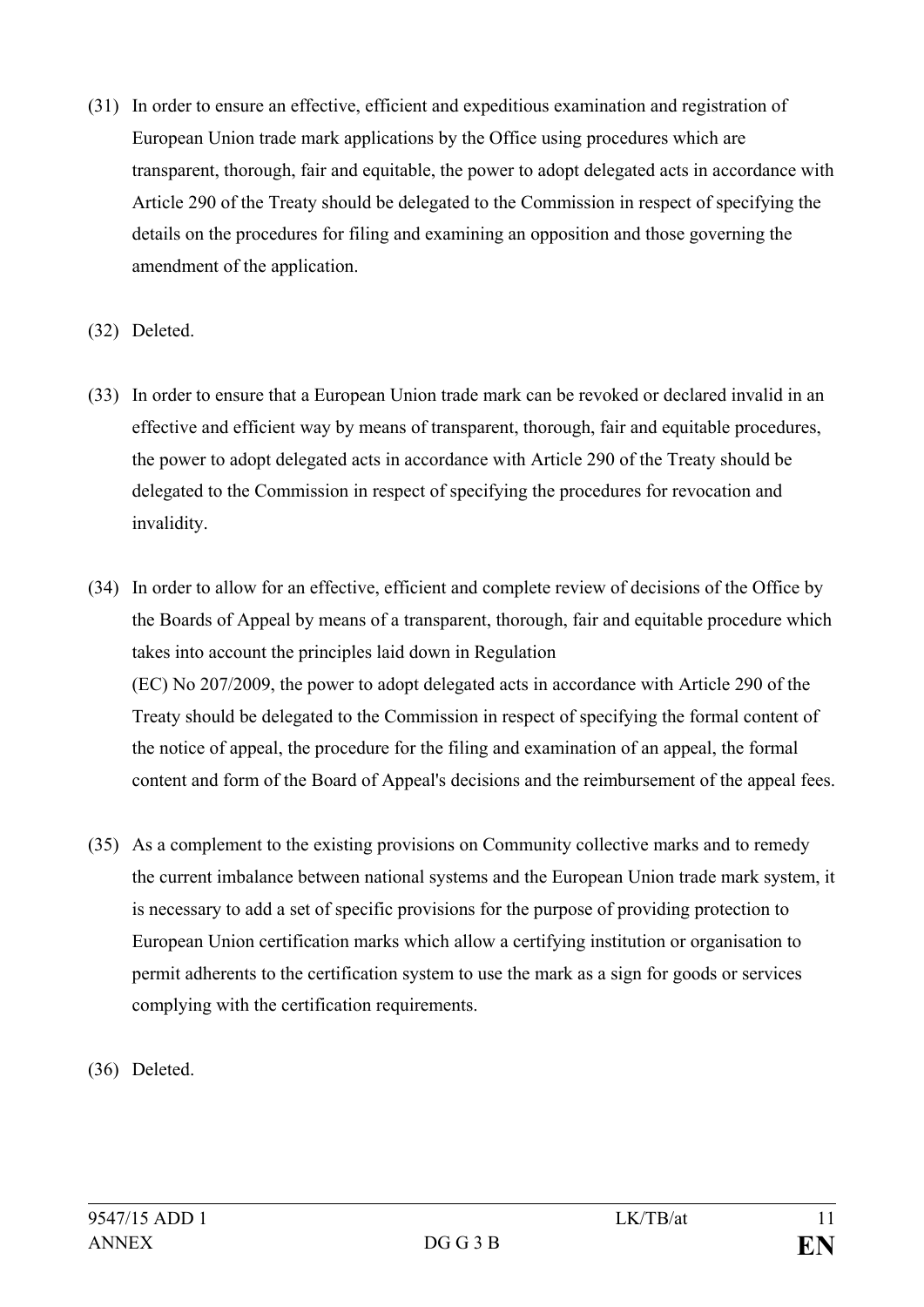- (37) The experience gained in the application of the current system of European Union trade marks revealed the potential for improvement of certain aspects of procedure. Consequently, certain measures should be taken to simplify and speed up procedures where appropriate and to enhance legal certainty and predictability where required.
- (38) In order to ensure a smooth, effective and efficient operation of the European Union trade mark system, the power to adopt delegated acts in accordance with Article 290 of the Treaty should be delegated to the Commission in respect of specifying the requirements as to the details on oral proceedings and the modalities of taking of evidence, the modalities of notification, the means of communication and the forms to be used by the parties to proceedings, the rules governing the calculation and duration of time limits, the procedures for the revocation of a decision or for cancellation of an entry in the Register, the modalities of the resumption of proceedings, and the details on representation before the Office.
- (39) For reasons of legal certainty and greater transparency, it is appropriate to clearly define all the tasks of the Office including those which are not related to the management of the European Union trade mark system.
- (40) With the aim of promoting convergence of practices and of developing common tools, it is necessary to establish an appropriate framework for cooperation between the Office and the offices of the Member States, defining key areas of cooperation and enabling the Office to coordinate relevant common projects of interest to the Union and the Member States and to finance, up to a maximum amount, those projects. Those cooperation activities should be beneficial for undertakings using trade mark systems in Europe. For users of the European Union regime laid down in this Regulation, the projects, particularly the databases for search and consultation purposes, should provide additional, inclusive, efficient and free of charge tools to comply with the specific requirements flowing from the unitary character of the European Union trade mark.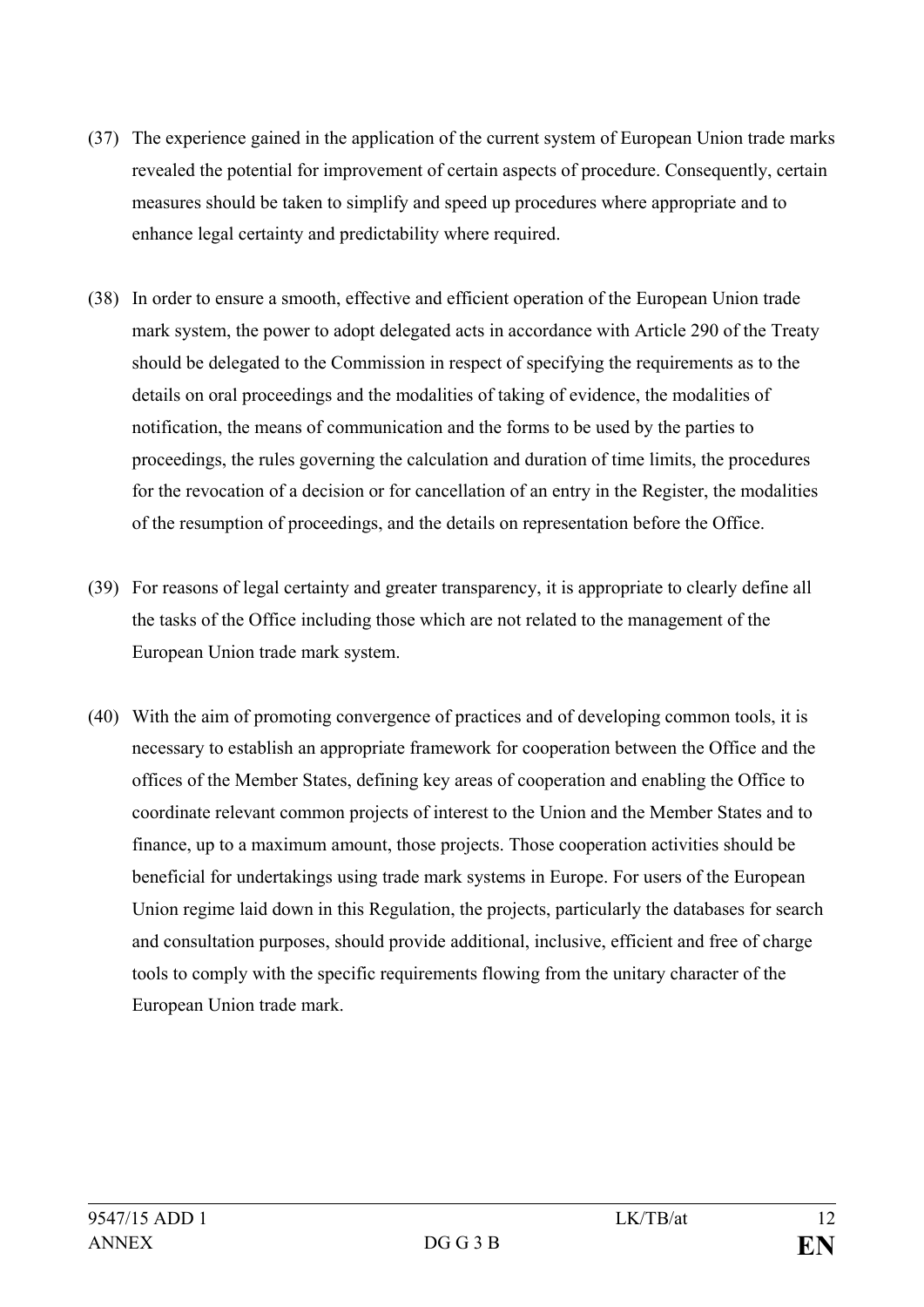- (41) To the extent appropriate, certain principles regarding the governance of the Office should be adapted to the Common Approach on EU decentralised agencies adopted by the European Parliament, the Council and the Commission in July 2012.
- (42) In the interest of greater legal certainty and transparency, it is necessary to update some provisions concerning the organization and functioning of the Office.
- (42a) It is desirable to facilitate amicable, expeditious and efficient dispute resolution by entrusting the Office with the establishment of a mediation center the services of which may be used by any person with the aim of achieving a friendly settlement of disputes relating to European Union trade marks and Community designs by mutual agreement.
- (42b) The setting up of the European Union trade mark system has resulted in increased financial burdens for the central industrial property offices and other authorities of the Member States. The additional costs are related to the handling of a higher number of opposition and invalidity procedures involving European Union trade marks or brought by proprietors of such trade marks, to the raising awareness activities related to the European Union trade mark system as well as to activities intended to ensure the enforcement of European Union trade marks. It is, therefore, appropriate to ensure that the Office offsets parts of the costs incurred on Member States for the role they play in ensuring the smooth functioning of the European Union trade mark system. The payment of this offsetting should be subject to the submission, by Member States, of appropriate statistical data. The offsetting of costs should not be of such an extent that it would cause a budgetary deficit for the Office.
- (43) In the interest of sound financial management, the accumulation of significant budgetary surpluses should be avoided. This should be without prejudice to the Office maintaining a financial reserve covering one year of its operational expenditure to ensure the continuity of its operations and the execution of its tasks. This reserve should only be used to ensure the continuity of the tasks of the Office as specified in this Regulation.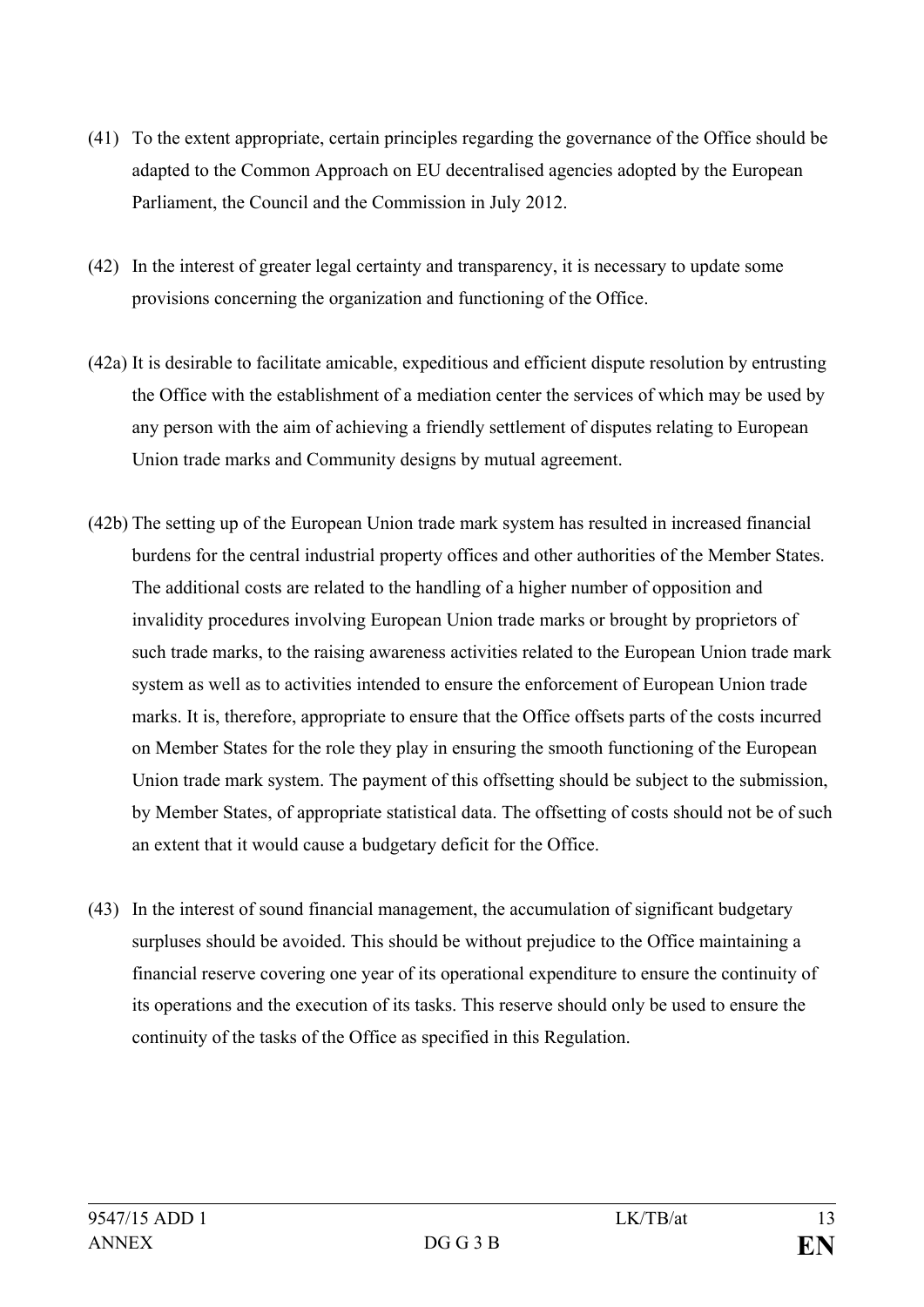(43a) Given the essential importance of the amounts of fees payable to the Office for the functioning of the European Union trade mark system and its complementary relation to the national trade mark systems, it is considered necessary to set those fee amounts directly in Regulation (EC) No 207/2009 in the form of an Annex. The amounts of the fees should be fixed at a level ensuring that:

a) the revenue in respect thereof is in principle sufficient for the budget of the Office to be balanced,

b) there is coexistence and complementarity between the European Union trade mark and the national trade mark systems, also taking into account the size of the market covered by the European Union trade mark and the needs of small and medium-size enterprises, and

c) the rights of proprietors of a European Union trade mark are enforced efficiently in the Member States.

- (44) Deleted.
- (45) In order to ensure an effective and efficient organisation of the Boards of Appeal, the power to adopt delegated acts in accordance with Article 290 of the Treaty should be delegated to the Commission in respect of specifying the details on the organisation of the Boards of Appeal.
- (46) In order to ensure the effective and efficient registration of international trade marks in full consistency with the rules of the Protocol relating to the Madrid Agreement concerning the international registration of marks, the power to adopt delegated acts in accordance with Article 290 of the Treaty should be delegated to the Commission in respect of specifying the details on the procedures concerning the filing and examination of an opposition, including the necessary communications to be made to the World Intellectual Property Organisation, and the details of the procedure concerning international registrations based on a basic application or basic registration relating to a collective mark, certification mark or guarantee mark.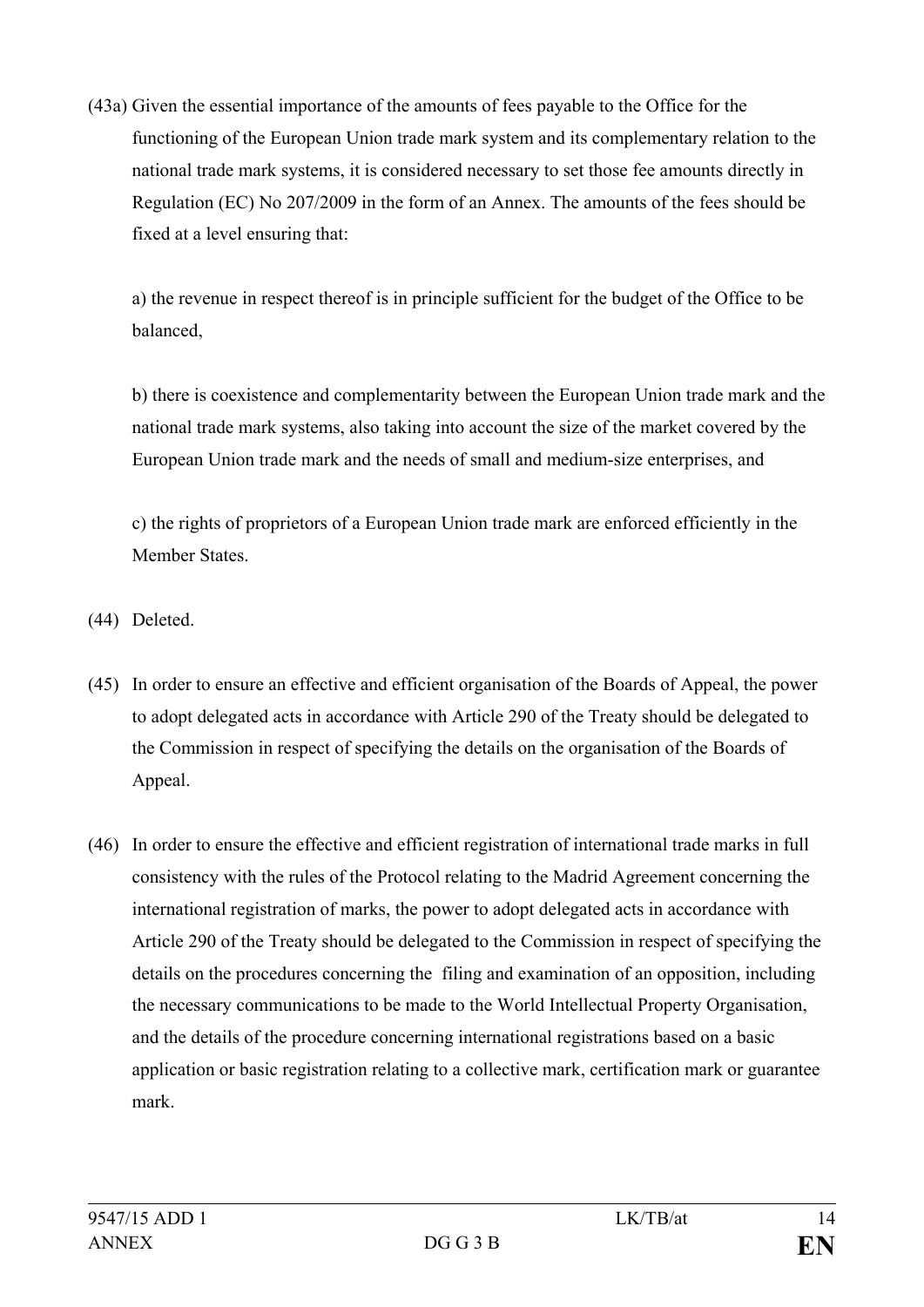- (46 0a) In order to ensure uniform conditions for the implementation of this Regulation, implementing powers should be conferred on the Commission in respect of details concerning applications, requests, certificates, claims, regulations, notifications and any other document under the relevant procedural requirements established by this Regulation as well as in respect of maximum rates for costs essential to the proceedings and actually incurred, details concerning publications in the European Union Trade Marks Bulletin and the Official Journal of the Office, the modalities for exchange of information between the Office and national authorities, detailed arrangements concerning translations of supporting documents in written proceedings, exact types of decisions to be taken by a single member of the opposition or cancellation divisions, details of the notification obligation pursuant to the Madrid Protocol, and detailed requirements regarding the request for territorial extension subsequent to international registration. Those powers should be exercised in accordance with Regulation (EU) No 182/2011 of the European Parliament and of the Council of February 2011 laying down the rules and general principles concerning mechanisms for control by the Member States of the Commission's exercise of implementing powers.
- (46a) The European Data Protection Supervisor was consulted in accordance with Article 28(2) of Regulation (EC) No 45/2001 and delivered an opinion on 11 July 20139a.
- (47) Regulation (EC) No 207/2009 should therefore be amended accordingly.

# HAVE ADOPTED THIS REGULATION:

#### Article 1

Regulation (EC) No 207/2009 is amended as follows:

(1) In the title, 'Community trade mark' is replaced by 'European Union trade mark';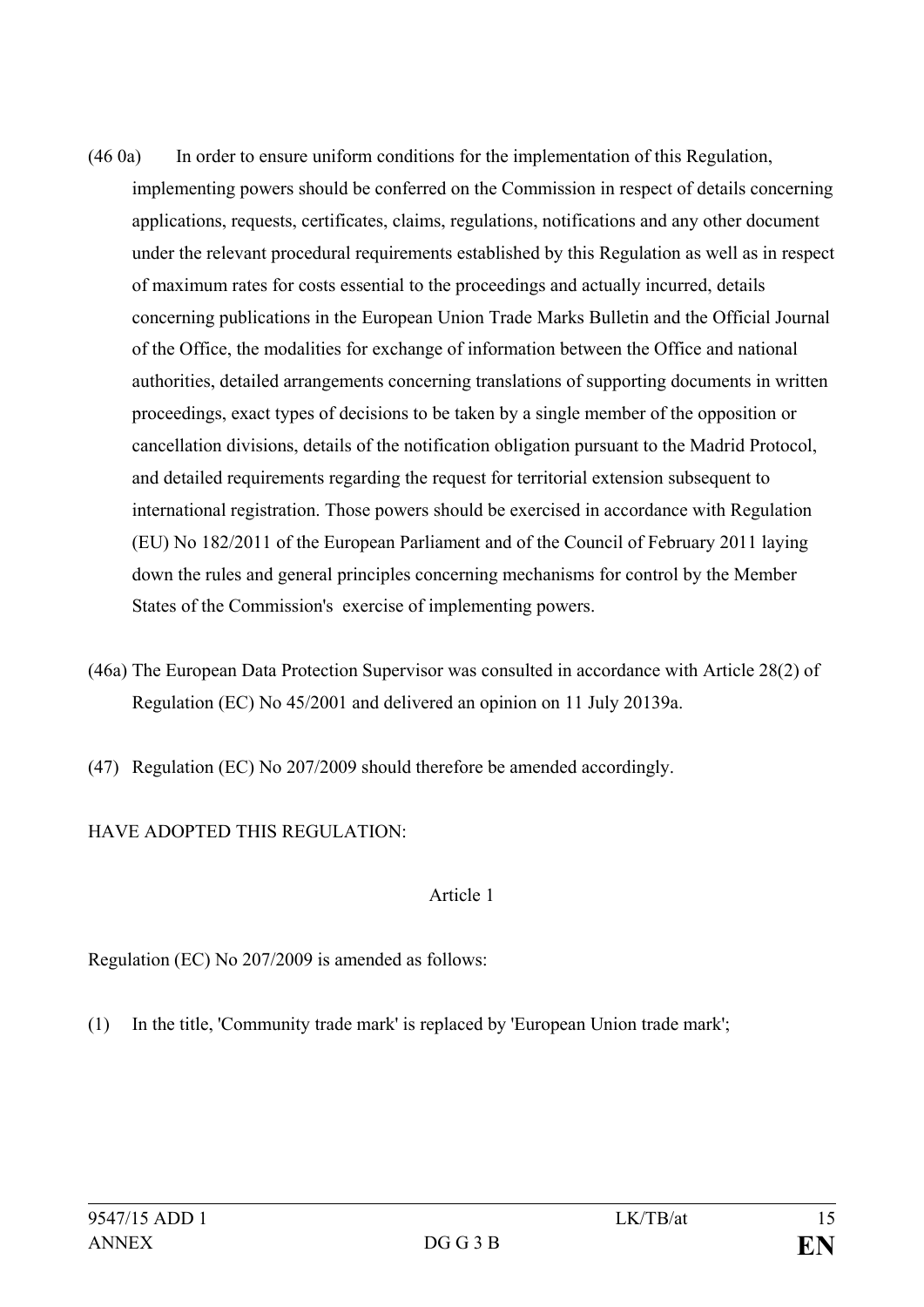- (2) Throughout the Regulation, the words 'Community trade mark' are replaced by 'European Union trade mark' and any necessary grammatical changes are made;
- (3) Throughout the Regulation, the words 'Community trade mark court' are replaced by 'European Union trade mark court' and any necessary grammatical changes are made;
- (4) Throughout the Regulation, the words 'Community collective mark' are replaced by 'European Union collective mark' and any necessary grammatical changes are made;
- (5) Throughout the Regulation, except in the cases referred to in points (2), (3) and (4), the words 'Community', 'European Community' and 'European Communities' are replaced by 'Union' and any necessary grammatical changes are made;
	- (6) Deleted.
	- (7) Throughout the Regulation, the word 'President' is replaced by 'Executive Director' and any necessary grammatical changes are made;
	- (8) Article 2 is replaced by the following: 'Article 2 **Office**

1. A European Union Intellectual Property Office, hereinafter referred to as "the Office", is hereby established.

2. All references in Union law to the Office for Harmonisation in the Internal Market (trade marks and designs) shall be read as references to the Office.';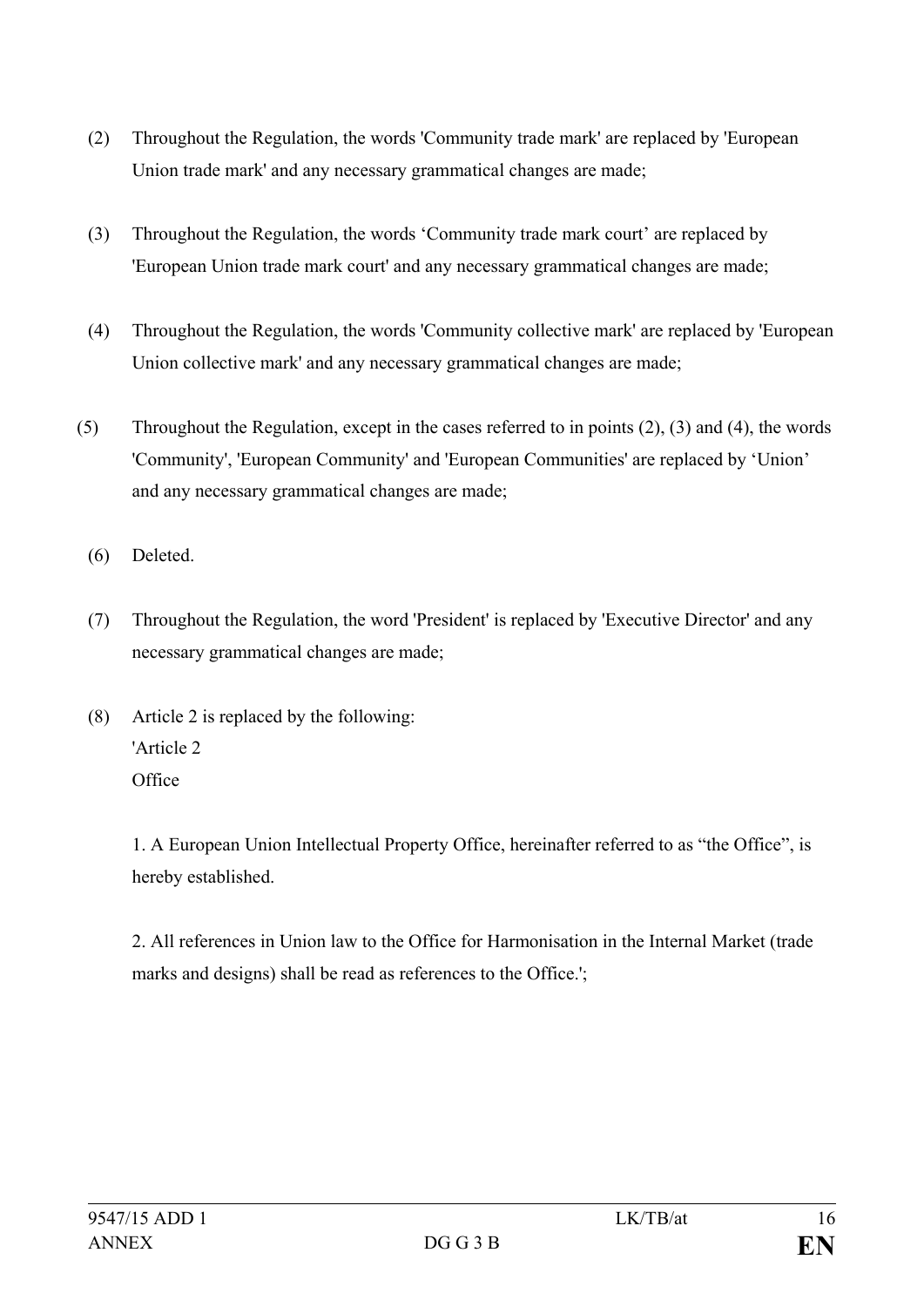(9) Article 4 is replaced by the following: 'Article 4 Signs of which a European Union trade mark may consist

A European Union trade mark may consist of any signs, in particular words, including personal names, designs, letters, numerals, colours, the shape of goods or of their packaging, or sounds, provided that such signs are capable of :

(a) distinguishing the goods or services of one undertaking from those of other undertakings; and

(b) being represented on the Register of European Union trade marks, hereinafter 'the Register', in a manner which enables the competent authorities and the public to determine the clear and precise subject matter of the protection afforded to its proprietor.';

- (10) Article 7(1) is amended as follows:
	- (a) points  $(e)$ ,  $(i)$  and  $(k)$  are replaced by the following:
		- '(e) signs which consist exclusively of:

(i) the shape or another characteristic which results from the nature of the goods themselves;

(ii) the shape or another characteristic of goods which is necessary to obtain a technical result;

(iii) the shape or another characteristic of goods which gives substantial value to the goods;

(j) trade marks which are excluded from registration pursuant to national or Union legislation or international agreements to which the Union or the Member State concerned is party, providing for protection of designations of origin and geographical indications;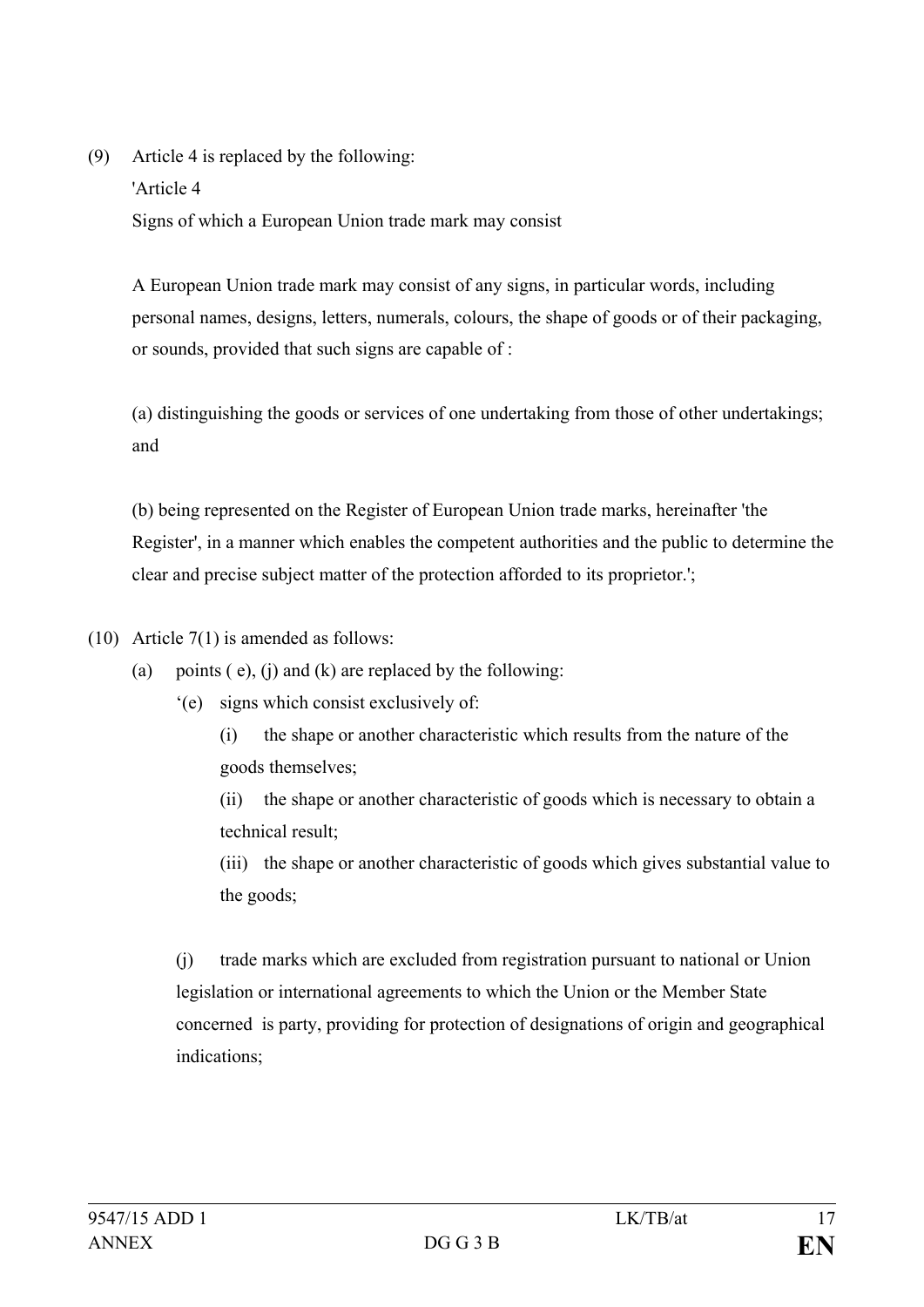(k) trade marks which are excluded from registration pursuant to Union legislation or international agreements to which the Union is party, providing for protection of traditional terms for wine;

(ka) trade marks which are excluded from registration pursuant to Union legislation or international agreements to which the Union is party, providing for protection of traditional specialities guaranteed;'

(aa) the following point (l) is added:

(l) trade marks which consist of or reproduce in its essential elements an earlier plant variety denomination registered in accordance with Union or national legislation providing for protection of plant variety rights and are in respect to plant varieties of the same or closely related species .';

- (b) Deleted.
- (11) Article 8 is amended as follows :
	- (a) Deleted.
	- (b) the following paragraph 4a is inserted:

4a. Upon opposition by any person authorised under the relevant law to exercise the rights flowing from a protected designation of origin or a geographical indication, the trade mark applied for shall not be registered where and to the extent that, pursuant to Union legislation or the law of a Member State providing for the protection of designations of origin or geographical indications: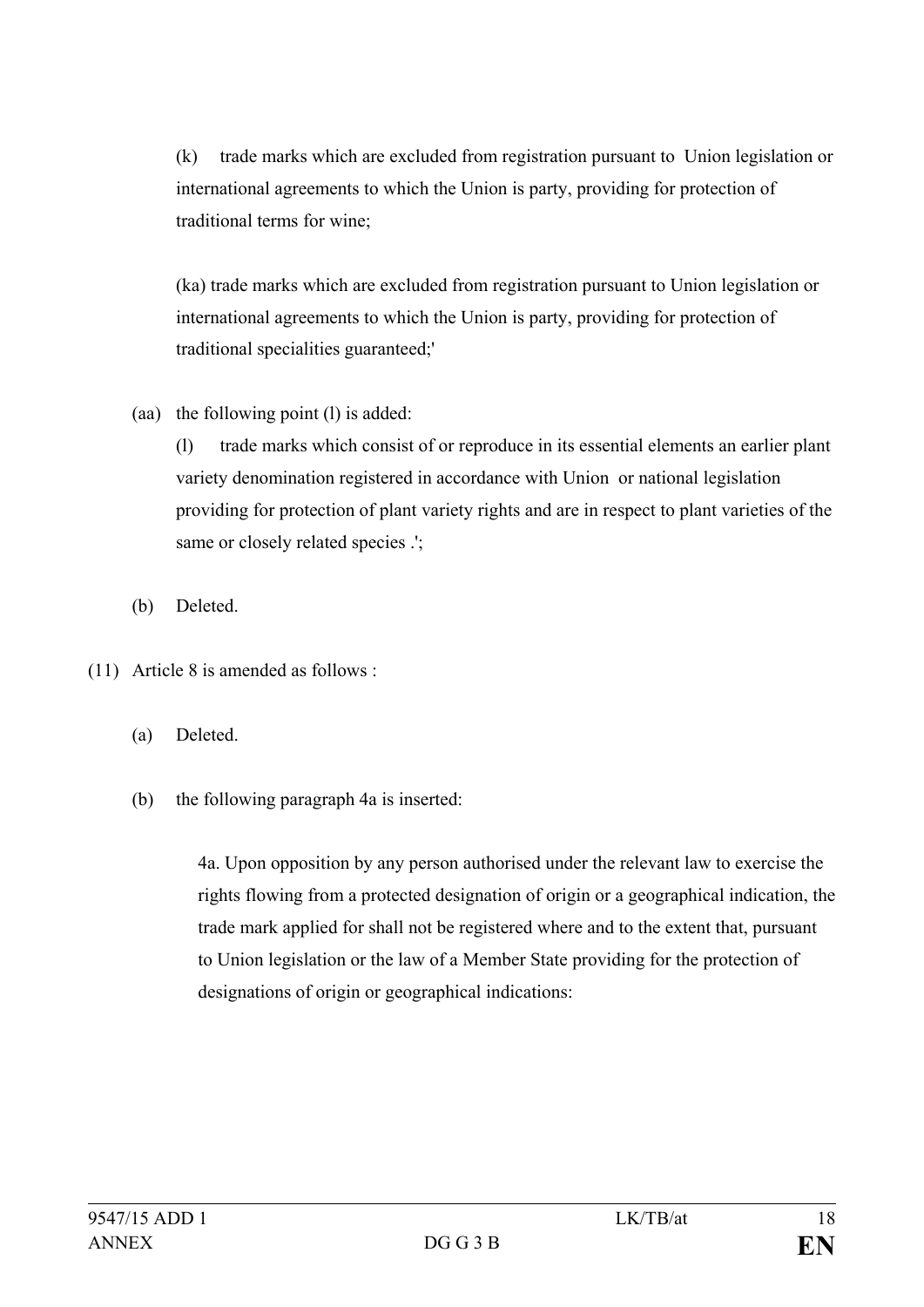(i) an application for a designation of origin or a geographical indication had already been submitted according to Union legislation or the law of a Member State prior to the date of application for registration of the European Union trade mark or the date of the priority claimed for the application, subject to its subsequent registration;

(ii) that designation of origin or geographical indication confers on this person the right to prohibit the use of a subsequent trade mark.

(c) paragraph 5 is replaced by the following:

'5. Upon opposition by the proprietor of an earlier registered trade mark within the meaning of paragraph 2, the trade mark applied for shall not be registered where it is identical with, or similar to, an earlier trade mark irrespective of whether the goods or services for which it is applied are identical with, similar to or not similar to those for which the earlier trade mark is registered, where, in the case of an earlier European Union trade mark, the trade mark has a reputation in the Union or, in the case of an earlier national trade mark, the trade mark has a reputation in the Member State concerned, and where the use without due cause of the trade mark applied for would take unfair advantage of, or be detrimental to, the distinctive character or the repute of the earlier trade mark.';

(12) Article 9 is replaced by the following:

#### 'Article 9

Rights conferred by a European Union trade mark

1. The registration of a European Union trade mark shall confer on the proprietor exclusive rights.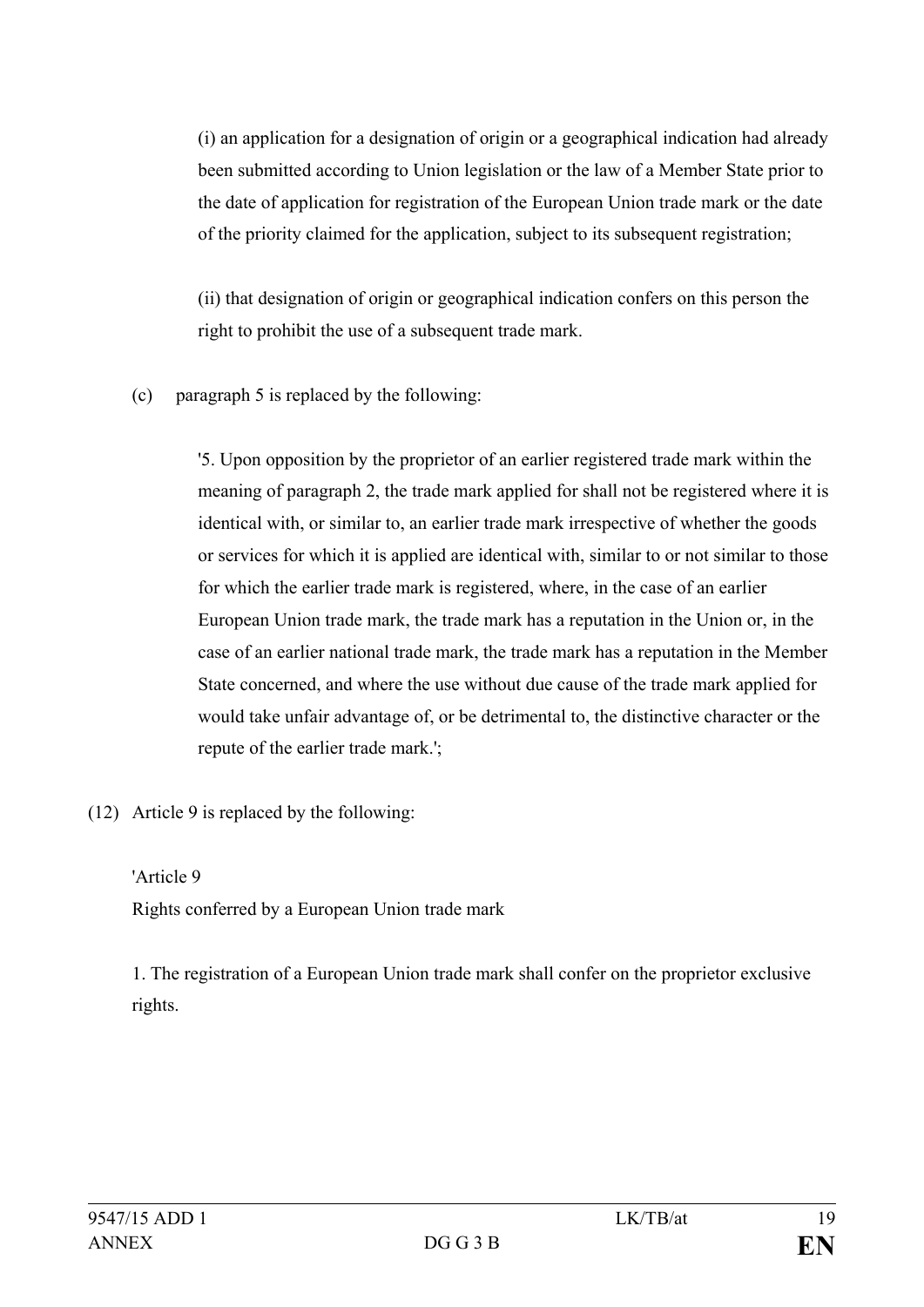2. Without prejudice to the rights of proprietors acquired before the filing date or the priority date of the European Union trade mark, the proprietor of a European Union trade mark shall be entitled to prevent all third parties not having his consent from using in the course of trade any sign in relation to goods or services where:

- (a) the sign is identical with the European Union trade mark and is used in relation to goods or services which are identical with those for which the European Union trade mark is registered;
- (b) the sign is identical, or similar to, the European Union trade mark and is used for goods or services which are identical with or similar to the goods or services for which the European Union trade mark is registered, if there exists a likelihood of confusion on the part of the public; the likelihood of confusion includes the likelihood of association between the sign and the trade mark;
- (c) the sign is identical with, or similar to, the European Union trade mark irrespective of whether it is used in relation to goods or services which are identical with, similar to or not similar to those for which the European Union trade mark is registered, where the latter has a reputation in the Union and where use of that sign without due cause takes unfair advantage of, or is detrimental to, the distinctive character or the repute of the European Union trade mark.
- 3. The following, in particular, may be prohibited under paragraph 2:
	- (a) affixing the sign to the goods or to the packaging thereof;
	- (b) offering the goods, putting them on the market or stocking them for these purposes under that sign, or offering or supplying services thereunder;
	- (c) importing or exporting the goods under that sign;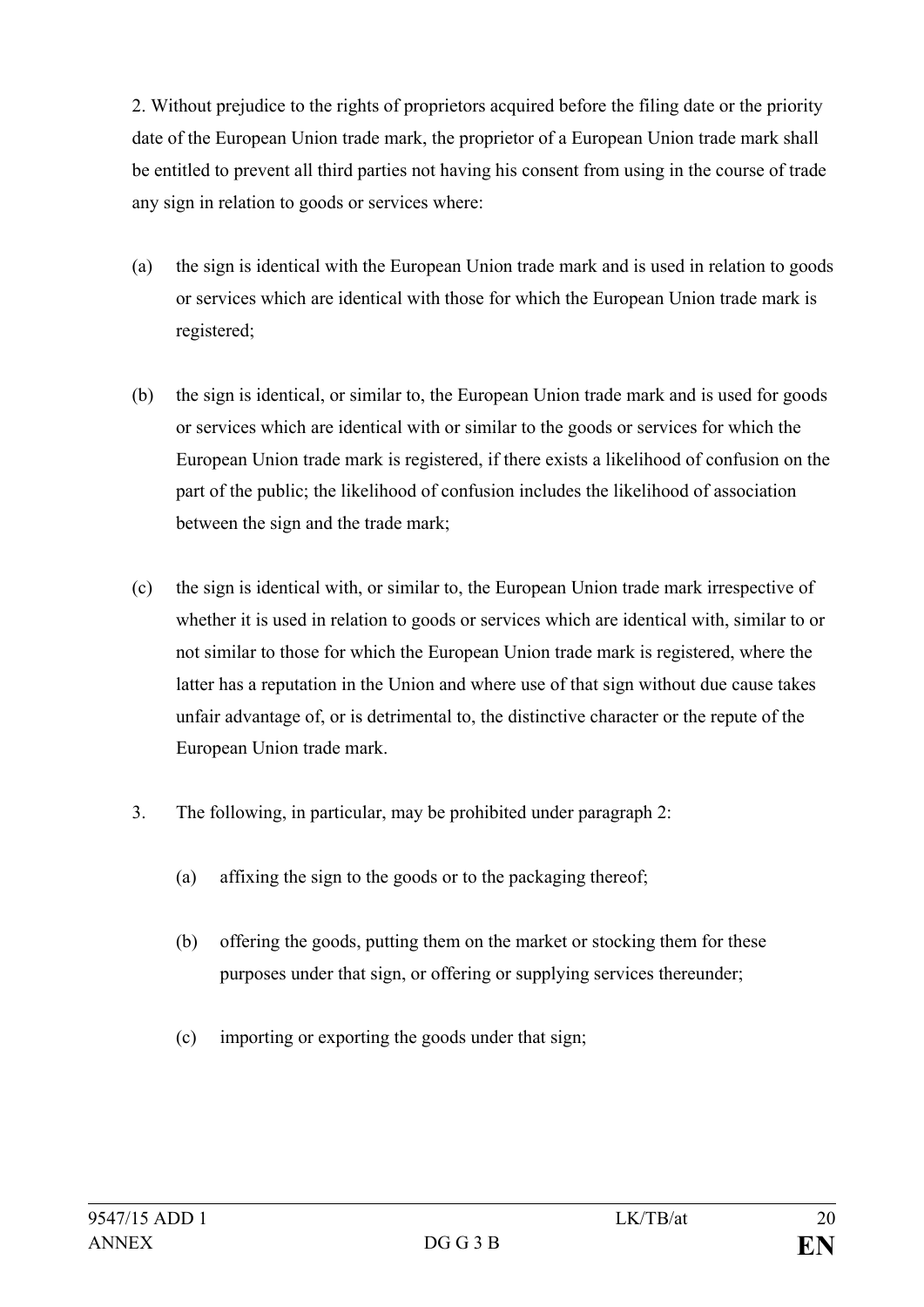- (d) using the sign as a trade or company name or part of a trade or company name;
- (e) using the sign on business papers and in advertising;
- (f) using the sign in comparative advertising in a way which is contrary to Directive 2006/114/EC.

# 4. Deleted.

5. Without prejudice to the rights of proprietors acquired before the filing date or the priority date of the European Union trade mark, the proprietor of a European Union trade mark shall also be entitled to prevent all third parties from bringing goods, in the course of trade , into the Union without being released for free circulation there, where such goods, including packaging, come from third countries and bear without authorization a trade mark which is identical to the European Union trade mark registered in respect of such goods, or which cannot be distinguished in its essential aspects from that trade mark.

The entitlement of the proprietor of a European Union trade mark pursuant to the first subparagraph shall lapse if during the proceedings to determine whether the European Union trade mark has been infringed, initiated in accordance with the provisions of Regulation (EU) 608/2013 concerning customs enforcement of intellectual property rights, evidence is provided by the declarant or the holder of the goods that the proprietor of the European Union trade mark is not entitled to prohibit the placing of the goods on the market in the country of final destination.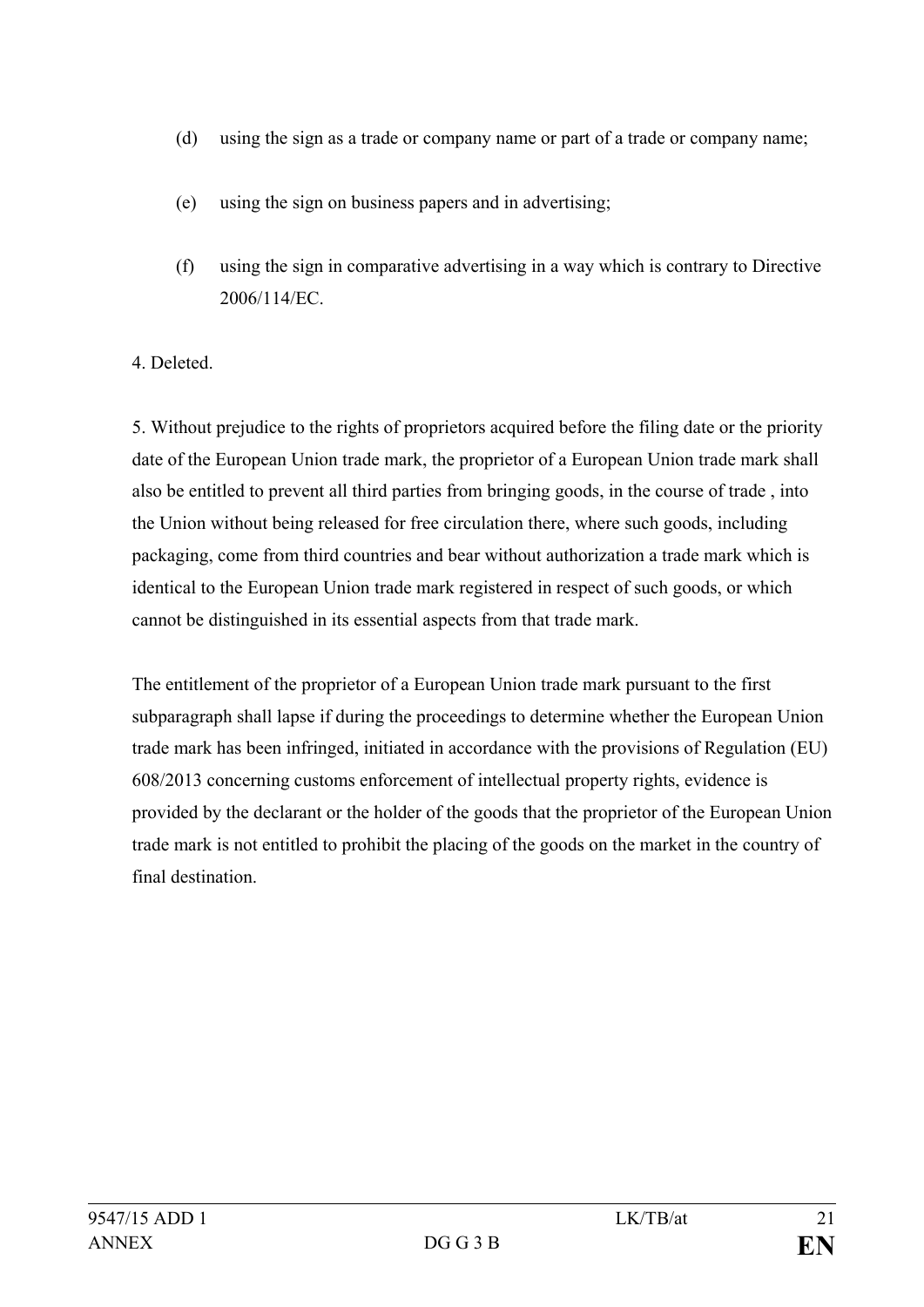## (13) The following Articles 9a and 9b are inserted:

### 'Article 9a

Right to prohibit preparatory acts in relation to the use of packaging or other means Where the risk exists that the packaging, labels, tags, security or authenticity features or devices or any other means to which the mark is affixed will be used in relation to goods or services and the use in relation to those goods or services would constitute an infringement of the rights of the proprietor under Article 9(2) and (3), the proprietor of the European Union trade mark shall have the right to prohibit the following acts when they are carried out in the course of trade:

- (a) affixing a sign identical with or similar to the European Union trade mark on packaging, labels, tags, security or authenticity features or devices or any other means on which the mark may be affixed;
- (b) offering or placing on the market, or stocking for those purposes, or importing or exporting packaging, labels, tags, security or authenticity features or devices or any other means on which the mark is affixed.

#### Article 9b

Date of prevailing of rights against third parties

1. The rights conferred by a European Union trade mark shall prevail against third parties from the date of publication of the registration of the trade mark.

2. Reasonable compensation may be claimed in respect of acts occurring after the date of publication of a European Union trade mark application, where those acts would, after publication of the registration of the trade mark, be prohibited by virtue of that publication.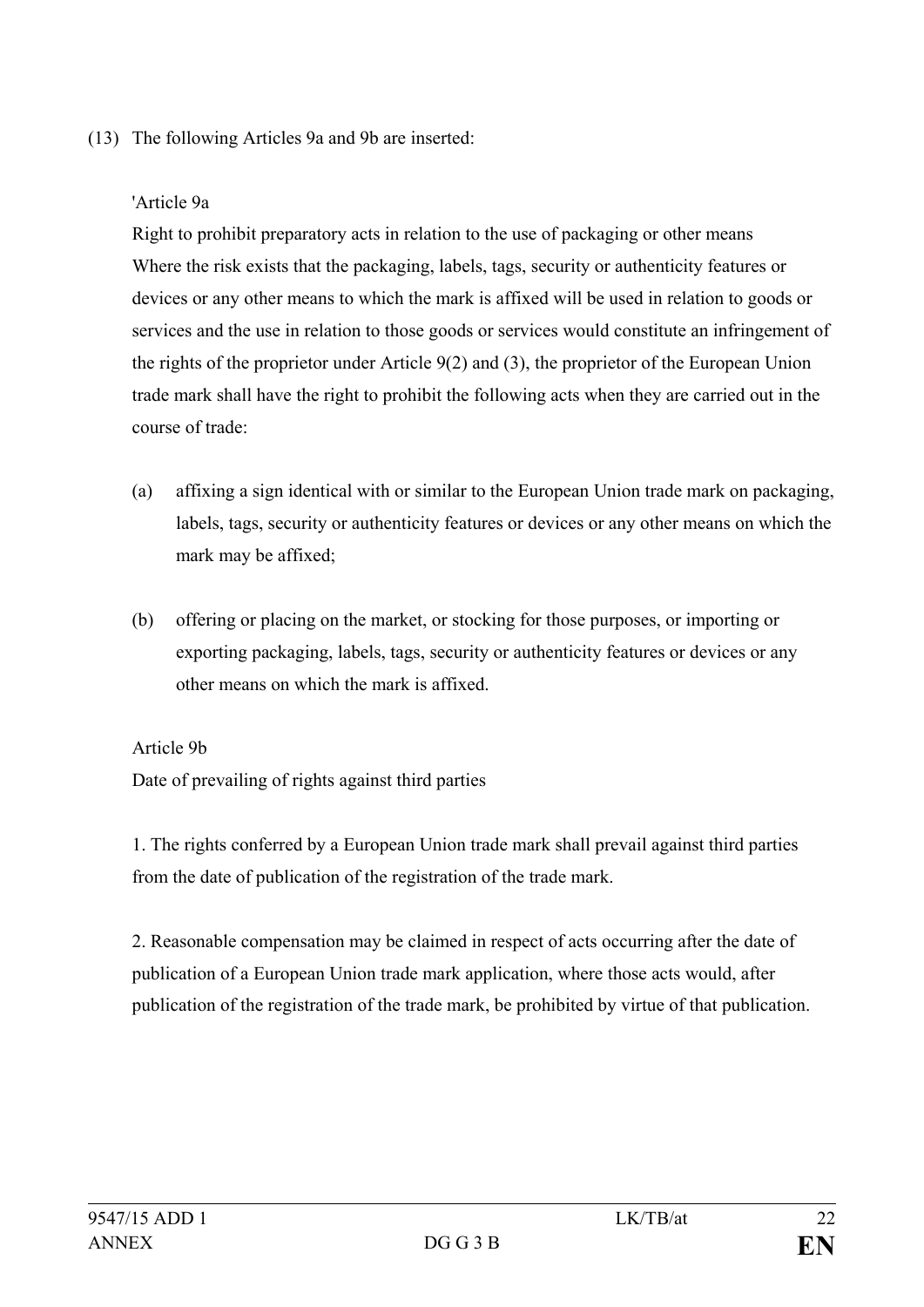3. The court seized of a case may not decide upon the merits of the case until the registration has been published.';

(14) Article 12 is replaced by the following:

'Article 12 Limitation of the effects of a European Union trade mark

1. A European Union trade mark shall not entitle the proprietor to prohibit a third party from using, in the course of trade:

- (a) where the third party is a natural person, the name or address of the third party;
- (b) signs or indications which are not distinctive or which concern the kind, quality, quantity, intended purpose, value, geographical origin, the time of production of goods or of rendering of the service, or other characteristics of the goods or services;
- (c) the European Union trade mark for the purpose of identifying or referring to goods or services as those of the proprietor of the European Union trade mark, in particular, where the use of the European Union trade mark is necessary to indicate the intended purpose of a product or service, in particular as accessories or spare parts.

2. Paragraph 1 shall only apply where the use made by the third party is in accordance with honest practices in industrial or commercial matters.

(15) Article 13(1) is replaced by the following:

'1. A European Union trade mark shall not entitle the proprietor to prohibit its use in relation to goods which have been put on the market in the European Economic Area under that trade mark by the proprietor or with his consent.';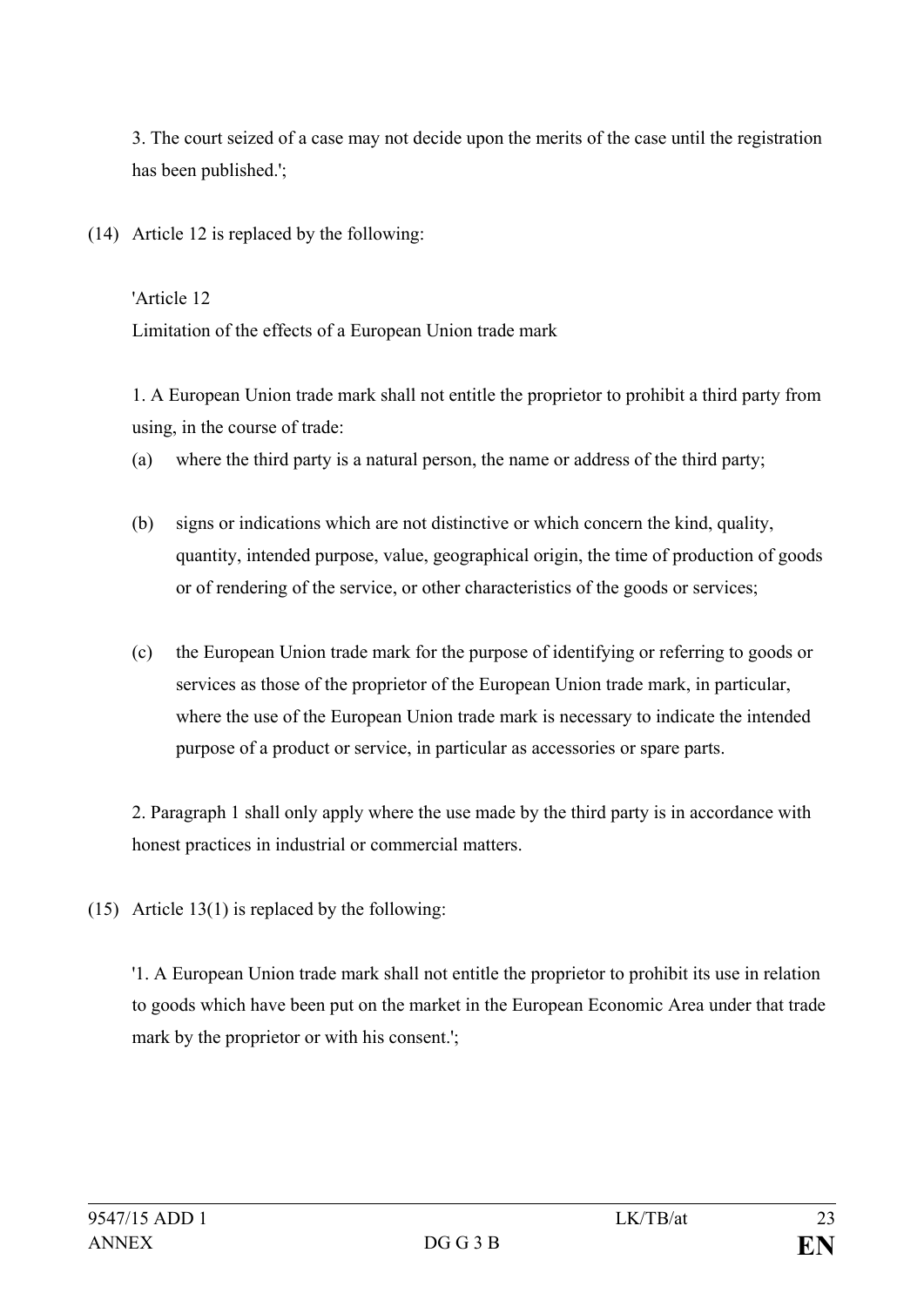(16) The following Article 13a is inserted:

'Article 13a

Intervening right of the proprietor of a later registered trade mark as defence in infringement proceedings

1. In infringement proceedings, the proprietor of a European Union trade mark shall not be entitled to prohibit the use of a later registered European Union trade mark where that later trade mark would not be declared invalid pursuant to Articles 53(3) and (4), 54(1) and (2) and 57(2) of this Regulation.

2. In infringement proceedings, the proprietor of a European Union trade mark shall not be entitled to prohibit the use of a later registered national trade mark where that later registered national trade mark would not be declared invalid pursuant to Articles 8, 9(1) and (2) and 48(3) of Directive [xxx].

3. Where the proprietor of a European Union trade mark is not entitled to prohibit the use of a later registered trade mark pursuant to paragraphs 1 or 2 of this Article, the proprietor of that later registered trade mark shall not be entitled to prohibit the use of that earlier European Union trade mark in infringement proceedings.;'

(17) In Article 15(1), the second subparagraph is replaced by the following:

'The following shall also constitute use within the meaning of the first paragraph:

- (a) use of the European Union trade mark in a form differing in elements which do not alter the distinctive character of the mark in the form in which it was registered, regardless of whether or not the trade mark in the form as used is also registered;
- (b) affixing of the European Union trade mark to goods or to the packaging thereof in the Union solely for export purposes.';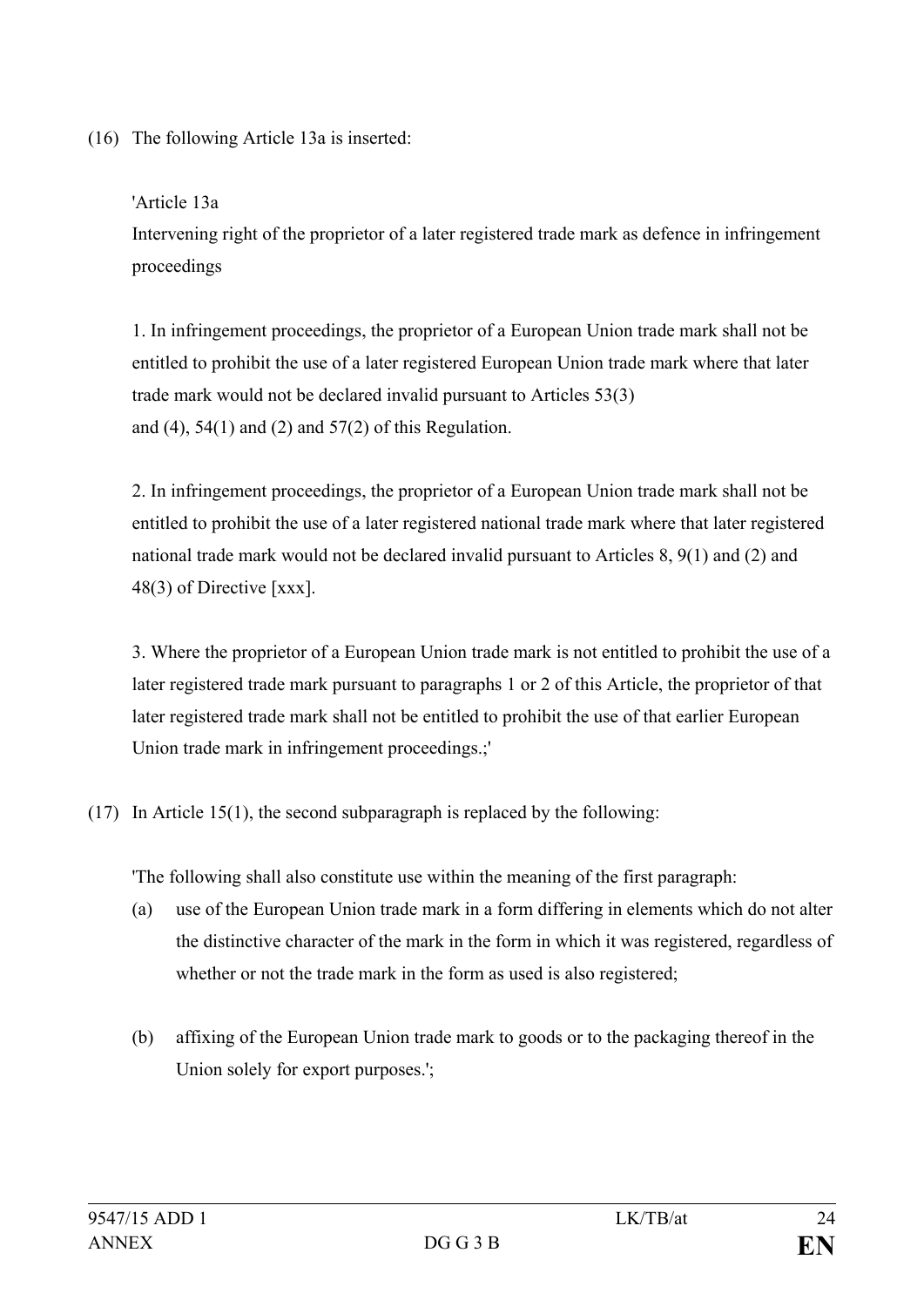(18) In Article 16(1), the introductory sentence is replaced by the following:

'1. Unless Articles 17 to 24 provide otherwise, a European Union trade mark as an object of property shall be dealt with in its entirety, and for the whole area of the Union, as a national trade mark registered in the Member State in which, according to the Register:';

(19) Article 17 shall be amended as follows:

- (a) paragraph 4 is deleted;
- (b) The following paragraphs 5a to 5f are inserted:

'5a. An application for registration of a transfer shall contain information to identify the European Union trade mark, the new proprietor, the goods and services to which the transfer relates, as well as documents duly establishing the transfer in accordance with paragraphs 2 and 3. The application may further contain, where applicable, information to identify the representative of the new proprietor.

5b. The Commission shall adopt an implementing act specifying:

- (a) the detailed content of the application for registration of a transfer;
- (b) the kind of documentation required to establish a transfer, taking account of the agreements given by the registered proprietor and the successor in title;
- (c) the details as how to process applications for partial transfers, ensuring that the goods and services in the remaining registration and the new registration do not overlap and that a separate file, including new registration number, is established for the new registration.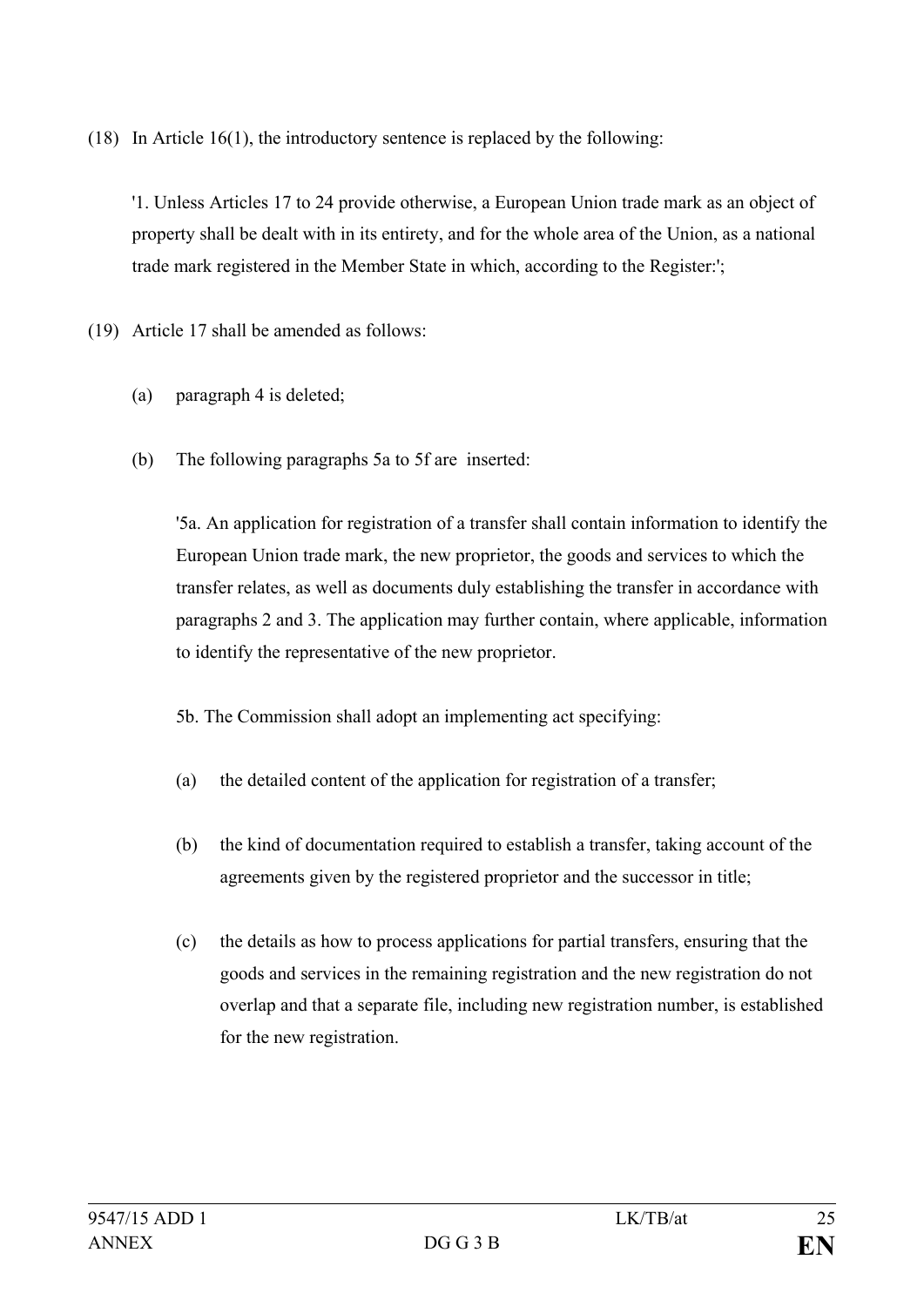That implementing act shall be adopted in accordance with the examination procedure referred to in Article 163(2).

5c. Where the conditions applicable to the registration of a transfer, as laid down in paragraphs 1 to 3, or in the Implementing Act referred to in paragraph 5b, are not fulfilled, the Office shall notify the applicant of the deficiencies. If the deficiencies are not remedied within a period specified by the Office, it shall reject the application for registration of the transfer.

5d. A single application for registration of a transfer may be submitted for two or more marks, provided that the registered proprietor and the successor in title are the same in each case.

5e. Paragraphs 5a-5d shall also apply to applications for European Union trade marks.

5f. In the case of a partial transfer, any application for registration of a transfer made by the original proprietor pending with regard to the original registration shall be deemed to be pending with regard to the remaining registration and the new registration. Where such application is subject to the payment of fees and these fees have been paid by the original proprietor, the new proprietor shall not be liable to pay any additional fees with regard to such application.';

(20) Article 18 is replaced by the following:

'Article 18 Transfer of a trade mark registered in the name of an agent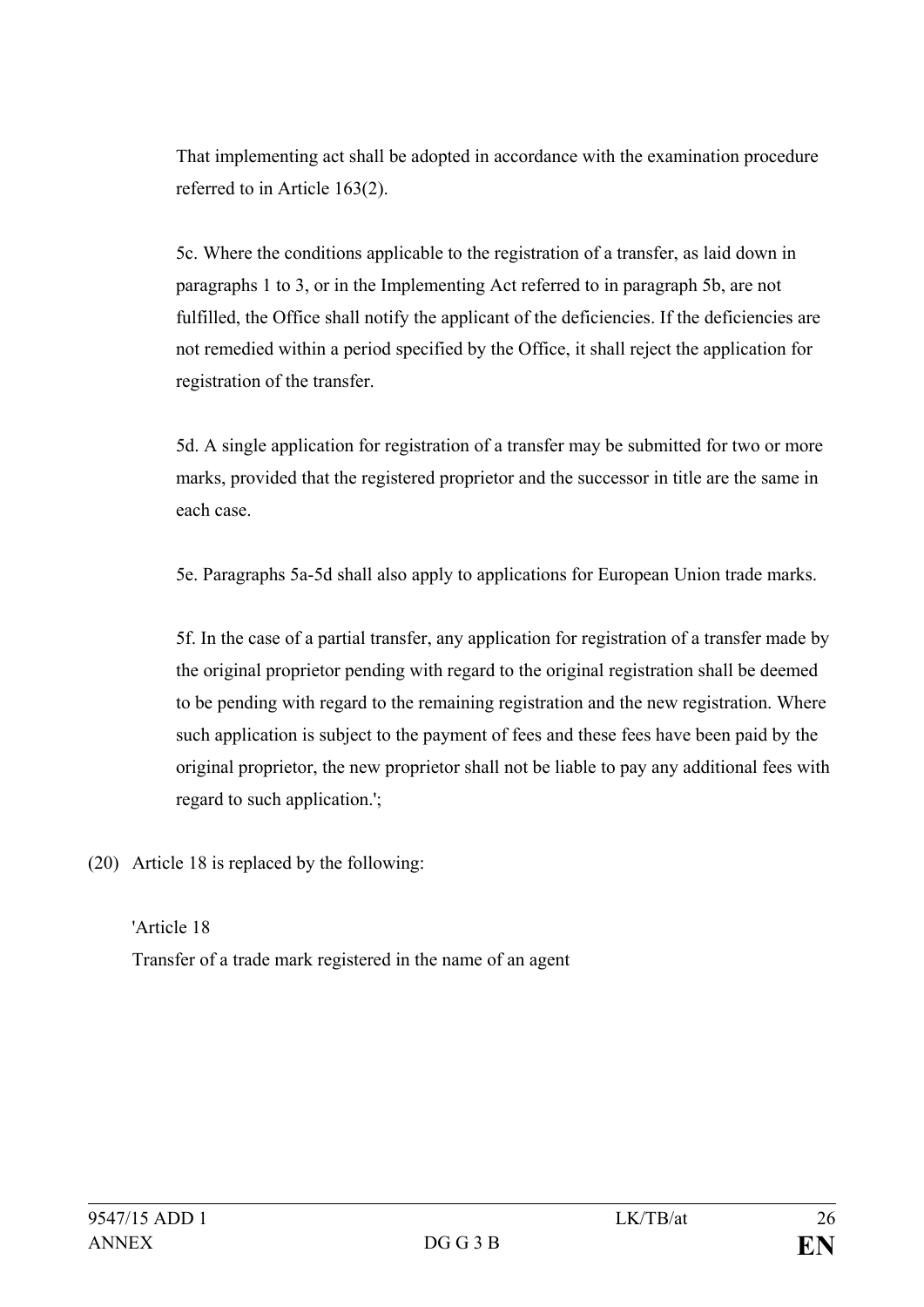1. Where a European Union trade mark is registered in the name of the agent or representative of a person who is the proprietor of that trade mark, without the proprietor's authorisation, the latter shall be entitled to demand the assignment of the European Union trade mark in his favour, unless such agent or representative justifies his action.

2. The proprietor may submit a request for assignment pursuant to paragraph 1 to the following:

- (a) the Office pursuant to Article  $53(1)(b)$ , instead of an application for a declaration of invalidity;
- (b) a European Union trade mark court as referred to in Article 95, instead of a counterclaim for a declaration of invalidity based on Article 100(1).'
- (21) Article 19 is amended as follows:
	- (a) Paragraph 2 is replaced by the following:

'2. On request of one of the parties, the rights referred to in paragraph 1 or the transfer of those rights shall be entered in the Register and published.';

(b) the following paragraph 3 is added:

'3. An entry in the Register effected pursuant to paragraph 2 shall be cancelled or modified on request of one of the parties.';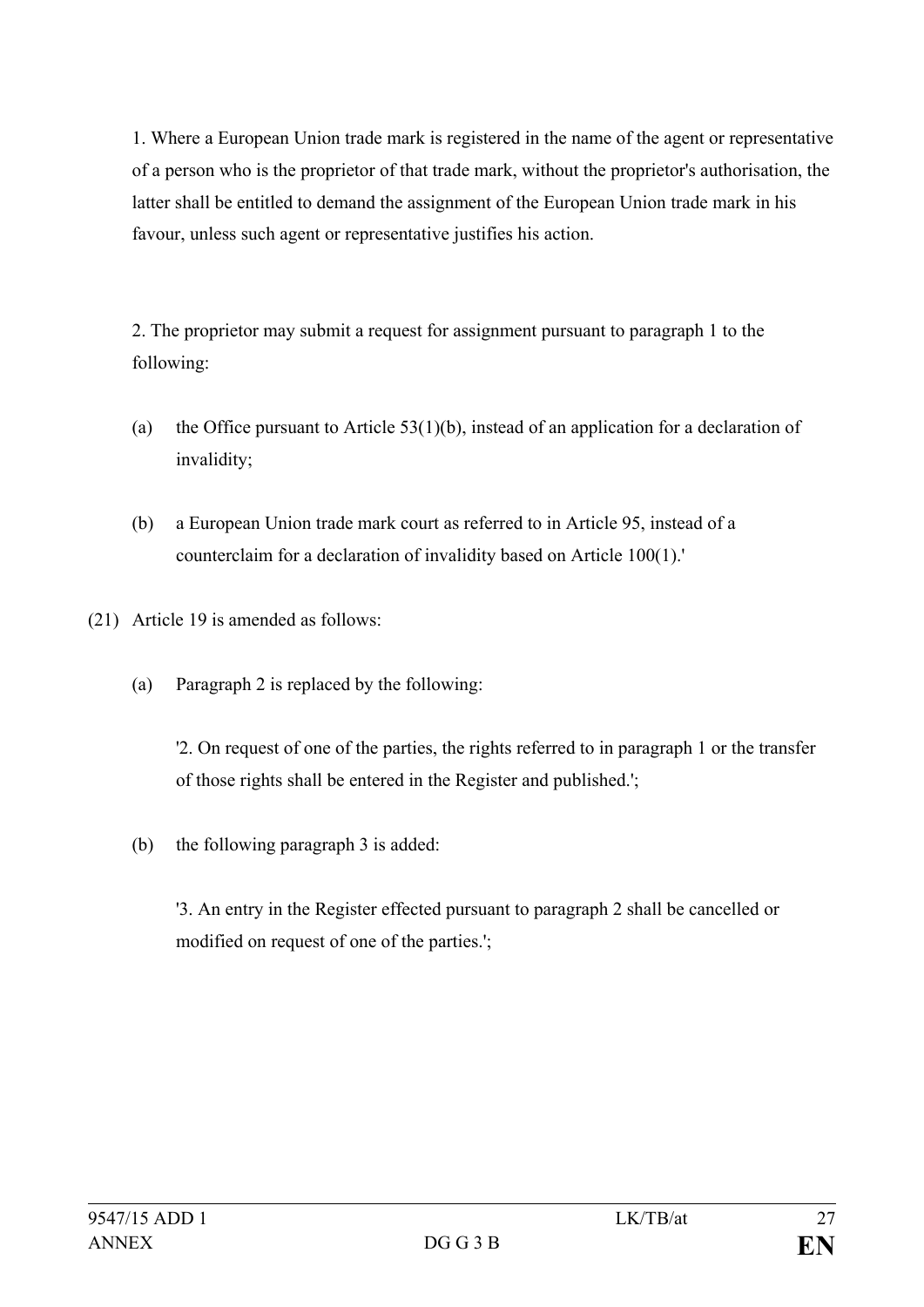(22) In Article 20, the following paragraph 4 is added:

'4. An entry in the Register effected pursuant to paragraph 3 shall be cancelled or modified on request of one of the parties.';

(23) In Article 22, the following paragraph 6 is added:

'6. An entry in the Register effected pursuant to paragraph 5 shall be cancelled or modified on request of one of the parties.';

(23a) The following Article 22a is inserted:

'Article 22a

Procedure for entering licences and other rights in the Register

1. Article 17(5a), (5b) and rules adopted pursuant to it, and Article 17(5d) shall apply mutatis mutandis to the registration of a right in rem or transfer of a right in rem as referred to in Article 19(2), the levy of execution as referred to in Article 20(3), the involvement in an insolvency procedure as referred to in Article 21(3) as well as to the registration of a license or transfer of a licence as referred to in Article 22(5) subject to the following:

- (a) the requirement related to the identification of goods and services to which the transfer relates shall not apply in respect of a request for registration of a right in rem, of a levy of execution or of insolvency proceedings;
- (b) the requirement related to the documents proving the transfer shall not apply were the request is made by the proprietor of the European Union trade mark.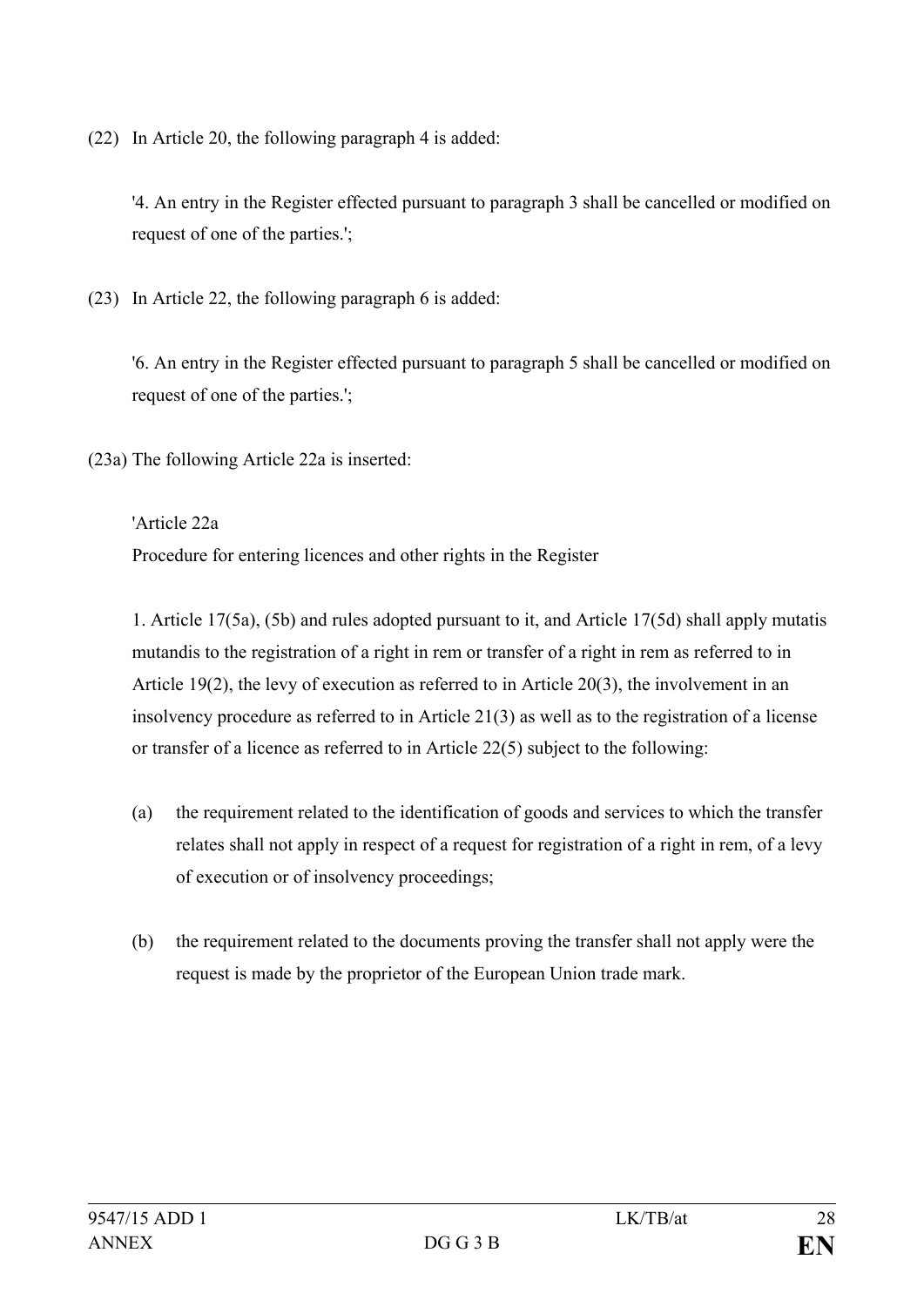2. The application for registration of rights referred to in paragraph 1 shall not be deemed to have been filed until the required fee has been paid.

3. The application for registration of a licence may contain a request to record a licence in the Register as one or more of the following:

- (a) an exclusive license,
- (b) a sub-licence in case where the licence is granted by a licensee whole licence is recorded in the Register,
- (c) a licence limited to only part of the goods or services for which the mark is registered,
- (d) a licence limited to part of the European Union,
- (e) a temporary licence.

Where a request is made to record the licence as a licence pursuant to points (c), (d) and (e), the application for registration of a license shall indicate the goods and services, the part of the European Union and the time period for which the license is granted.

4. Where the conditions applicable to registration, as laid down in Articles 19 to 22, in paragraphs 1 and 3 of this Article, and the other applicable Rules adopted pursuant to this Regulation, the Office shall notify the applicant of the irregularity. If the irregularity is not corrected within a period specified by the Office, it shall reject the application for registration

5. Paragraphs 1 and 3 shall apply mutatis mutandis to applications for European Union trade marks.

(24) Deleted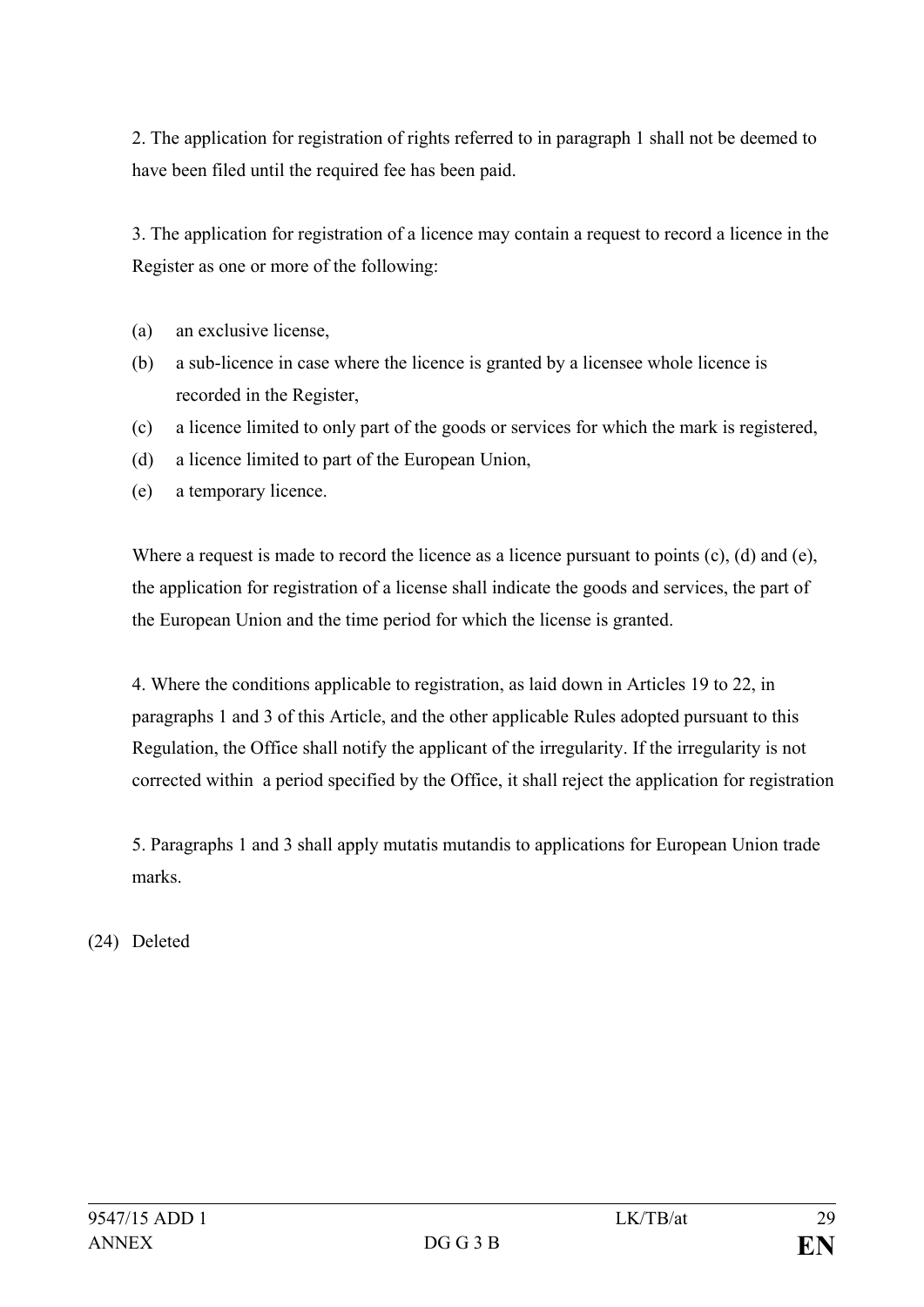(24a) The following Article 24a is inserted:

### 'Article 24a

Procedure for cancelling or modifying the entry in the Register of licences and other rights

1. A registration effected under Article 22a(1) shall be cancelled or modified at the request of one of the persons concerned.

2. The application shall contain the registration number of the European Union trade mark concerned and the particulars of the right for which registration is requested to be cancelled or modified.

3. The application for cancellation of a licence, a right in rem or an enforcement measure shall not be deemed to have been filed until the required fee has been paid.

4. The application shall be accompanied by documents showing that the registered right no longer exists or that the licensee or the holder of another right consents to the cancellation or modification of the registration.

5. Where the requirements for cancellation or modification of the registration are not satisfied, the Office shall notify the applicant of the irregularity. If the regularity is not corrected within a period specified by the Office, it shall reject the application for cancellation or modification of the registration.

6. Paragraphs 1 to 5 shall apply mutatis mutandis to entries made in the files pursuant to Article 22a(5).

(25) Article 25 is replaced by the following: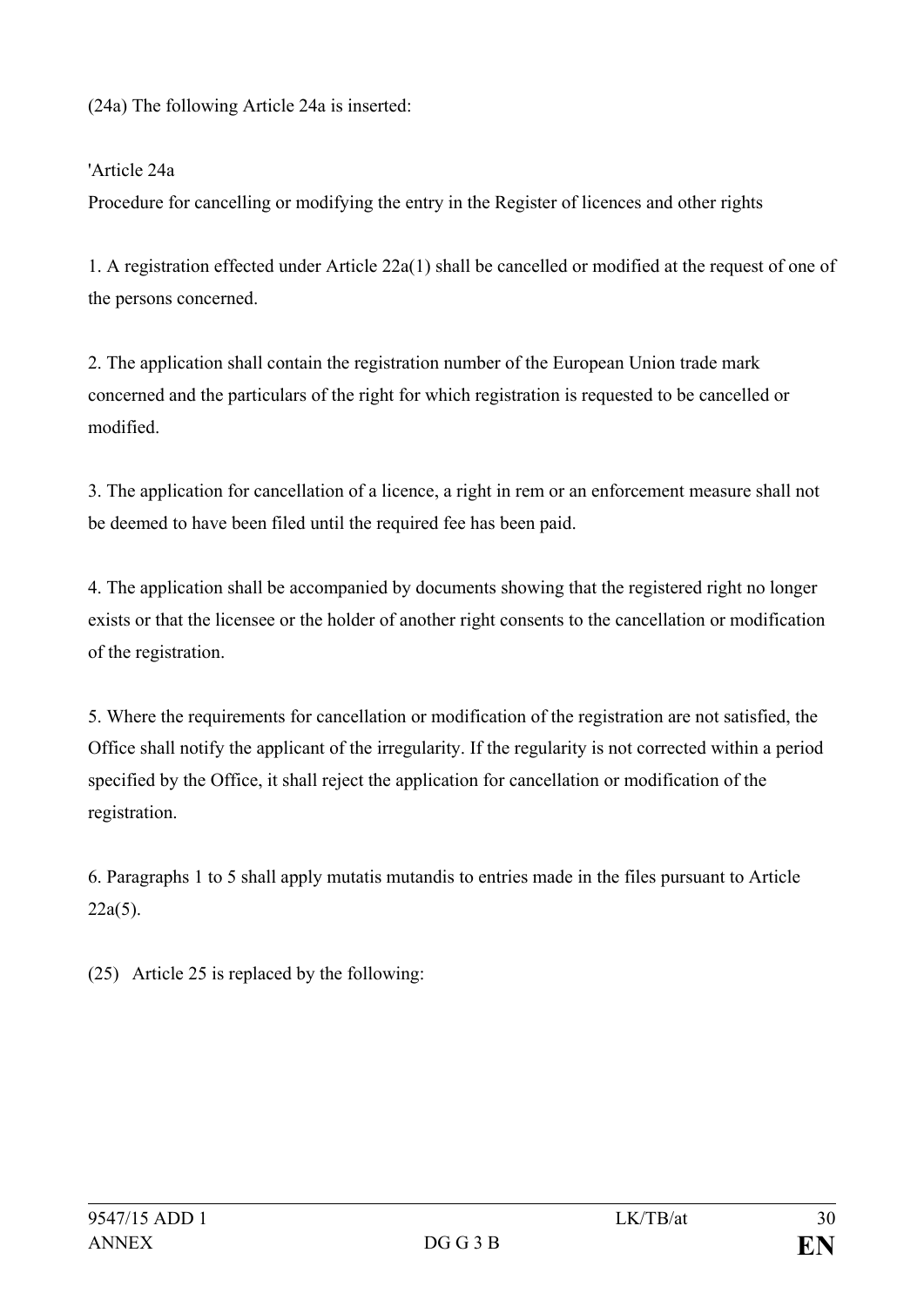'Article 25 Filing of applications

1. An application for a European Union trade mark shall be filed at the Office.

2. The Office shall issue to the applicant without delay a receipt which shall include at least the file number, a representation, description or other identification of the mark, the nature and the number of the documents and the date of their receipt. That receipt may be issued by electronic means.

(26) Article 26 is amended as follows:

(a) in paragraph 1, point (d) is replaced by the following:

'(d) a representation of the mark which satisfies the requirements set out in Article  $4(b)$ .';

(b) paragraphs 2 and 3 are replaced by the following :

'2. The application for a European Union trade mark shall be subject to the payment of the application fee covering one class of goods or services and, when appropriate, of one or more class fees for each class of goods and services exceeding the first class and, where applicable, the search fee.

3. In addition to the requirements referred to in paragraphs 1 and 2, an application for a European Union trade mark shall comply with the formal requirements laid down in this Regulation and in the implementing acts adopted pursuant to it. If those conditions provide for the trade mark to be represented electronically, the Executive Director of the Office may determine the formats and maximum size of such an electronic file.';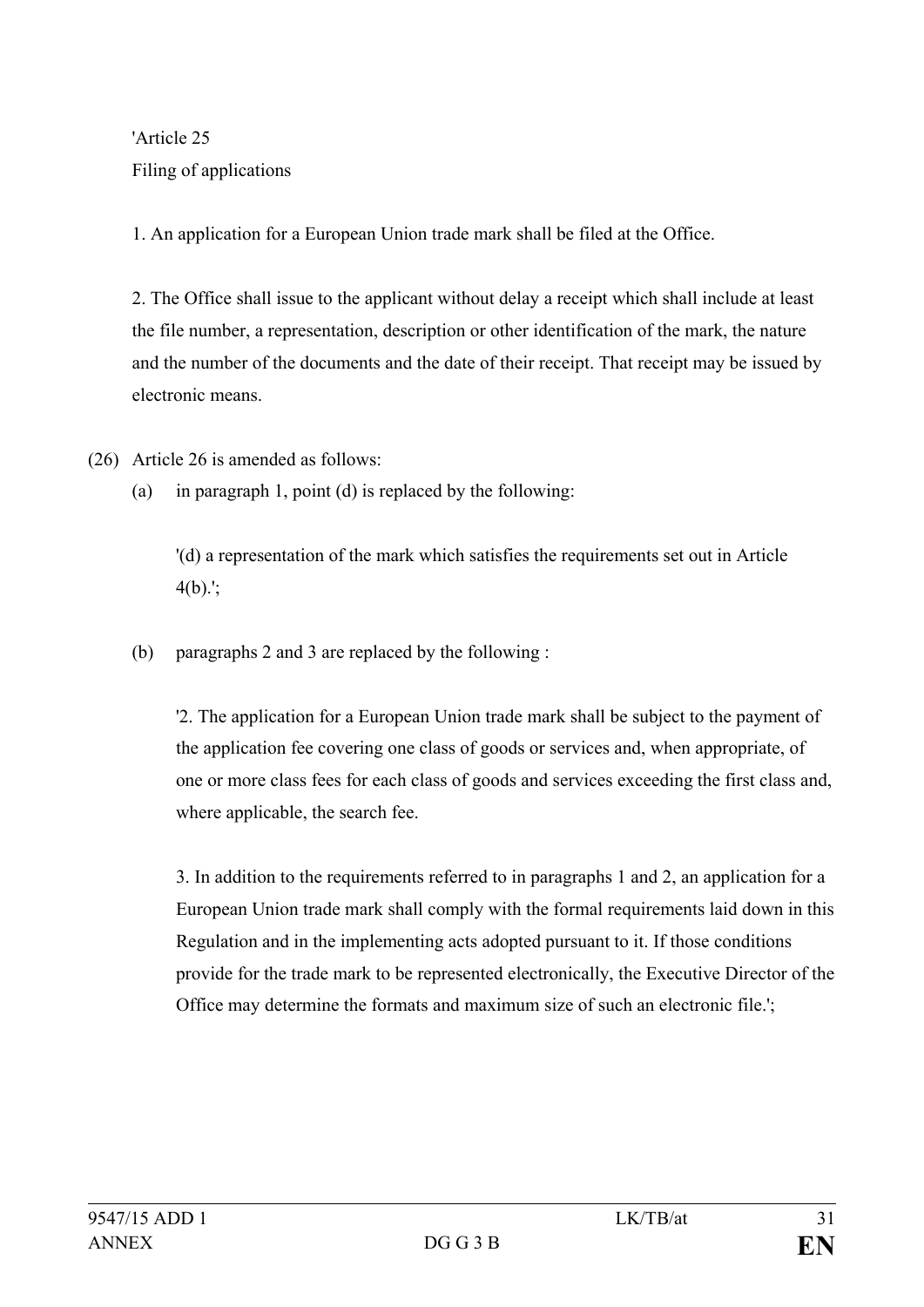4. The Commission shall adopt an implementing act specifying the detailed content of the application. That implementing act shall be adopted in accordance with the examination procedure referred to in Article 163(2).'

(27) Article 27 is replaced by the following:

'Article 27 Date of filing

The date of filing of a European Union trade mark application shall be the date on which documents containing the information specified in Article 26(1) are filed with the Office by the applicant, subject to payment of the application fee within a period of one month of filing the abovementioned documents. '

(28) Article 28 is replaced by the following:

'Article 28 Designation and classification of goods and services

1. Goods and services in respect of which registration is applied for shall be classified in conformity with the system of classification established by the Nice Agreement Concerning the International Classification of Goods and Services for the Purposes of the Registration of Marks of 15 June 1957 (hereinafter referred to as the 'Nice Classification').

2. The goods and services for which the protection of the trade mark is sought shall be identified by the applicant with sufficient clarity and precision to enable the competent authorities and economic operators, on that sole basis, to determine the extent of the protection sought.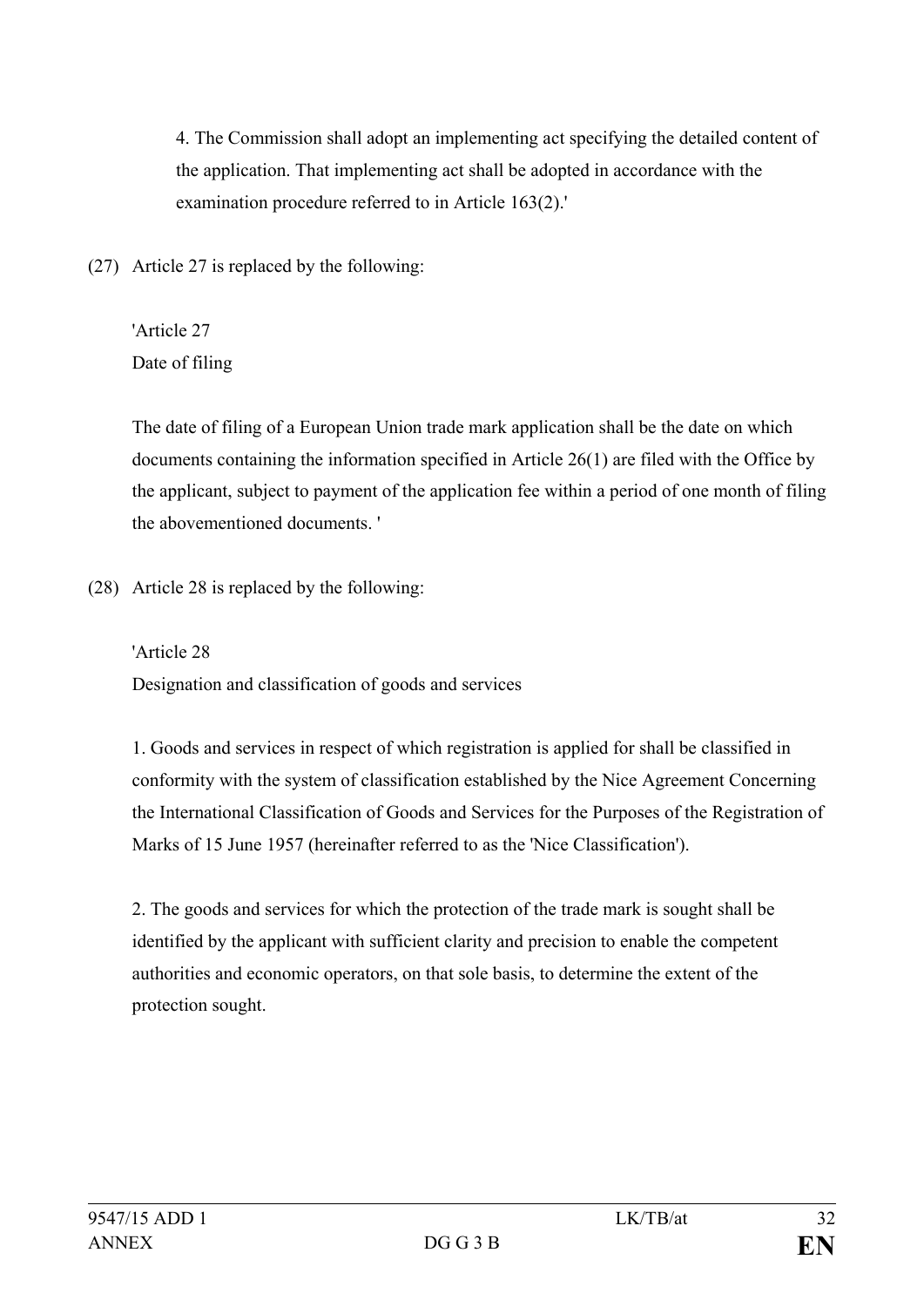3. For the purposes of paragraph 2, the general indications included in the class headings of the Nice Classification or other general terms may be used, provided that they comply with the requisite standards of clarity and precision.

4. The Office shall reject the application in respect of indications or terms which are unclear or imprecise, if the applicant does not suggest an acceptable wording within a period set by the Office to that effect.

5. The use of general terms, including the general indications of the class headings of the Nice Classification, shall be interpreted as including all the goods or services clearly covered by the literal meaning of the indication or term. The use of such terms or indications shall not be interpreted as comprising a claim to goods or services which cannot be so understood.

6. Where the applicant requests registration for more than one class, the applicant shall group the goods and services according to the classes of the Nice Classification, each group being preceded by the number of the class to which that group of goods or services belongs, and shall present them in the order of the classes.

7. Goods and services shall not be regarded as being similar to each other on the ground that they appear in the same class under the Nice Classification, and goods and services shall not be regarded as being dissimilar from each other on the ground that they appear in different classes under the Nice Classification.

8. Proprietors of European Union trade marks applied for before 22 June 2012 which are registered in respect of the entire heading of a Nice class may declare that their intention on the date of filing had been to seek protection in respect of goods or services beyond those covered by the literal meaning of the heading of that class, provided that the goods or services so designated are included in the alphabetical list for that class of the edition of the Nice classification in force at the date of filing.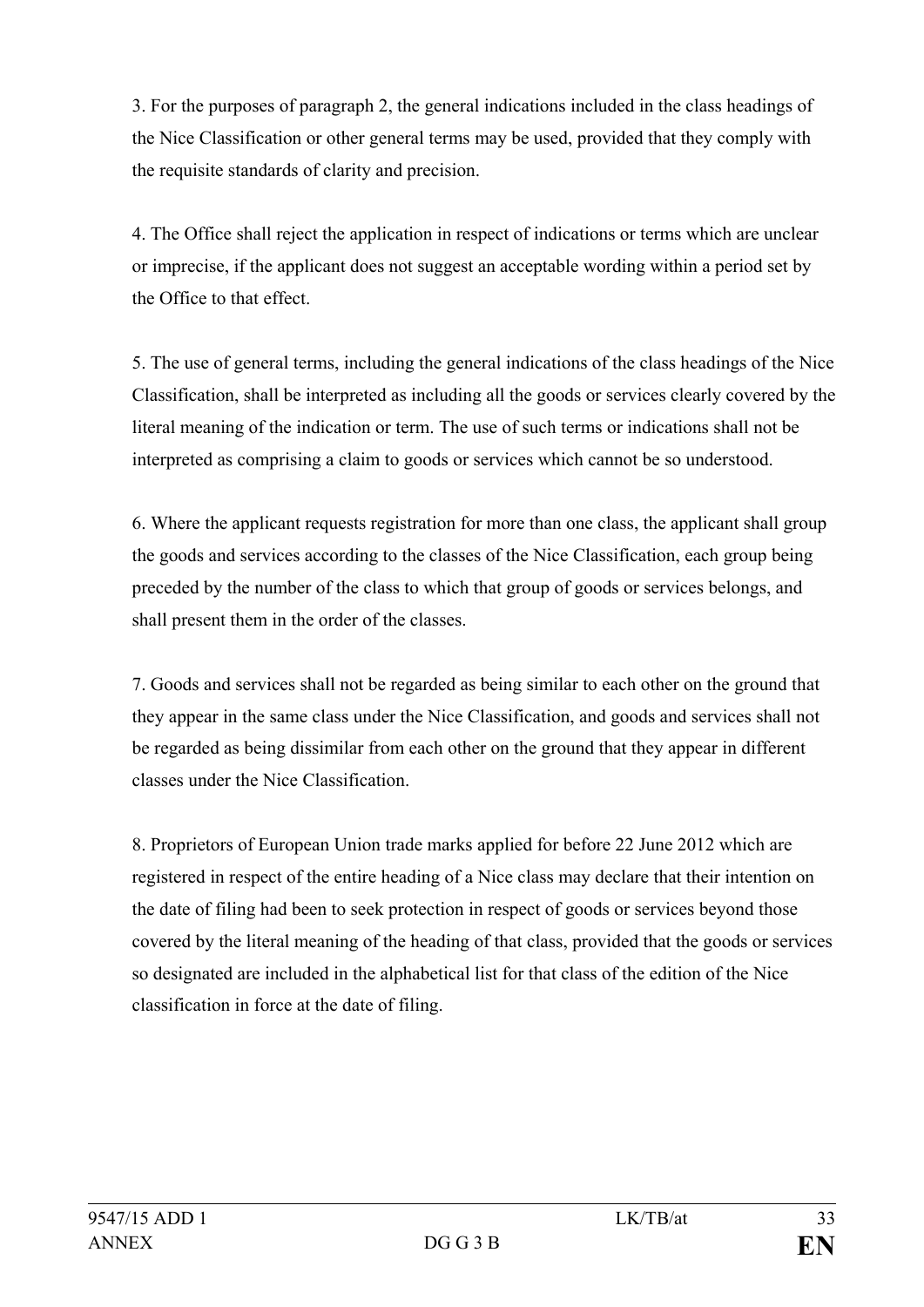The declaration shall be filed at the Office within six months from the entry into force of this Regulation, and shall indicate, in a clear, precise and specific manner, the goods and services, other than those clearly covered by the literal meaning of the indications of the class heading, originally covered by the proprietor's intention. The Office shall take appropriate measures to amend the Register accordingly. This possibility is without prejudice to the application of Article 15, Article 42(2), point (a) of Article 51(1) and Article 57(2).

European Union trade marks for which no declaration is filed within the period referred to in the second subparagraph shall be deemed to extend, as from the expiry of that period, only to goods or services clearly covered by the literal meaning of the indications included in the heading of the relevant class.'

8a. Where the register is amended, the exclusive rights conferred by the European Union trade mark under Article 9 shall not prevent any third party from continuing to use a trade mark in relation to goods or services where and to the extent that:

- (a) the use of the trade mark for those goods or services commenced before the register was amended, and
- (b) the use of the trade mark in relation to those goods or services did not infringe the proprietor's rights based on the literal meaning of the record of the goods and services in the register at that time.

In addition, the amendment of the list of goods or services recorded in the register shall not give the proprietor of the European Union trade mark the right to oppose or to apply for a declaration of invalidity of a later trade mark where and to the extent that: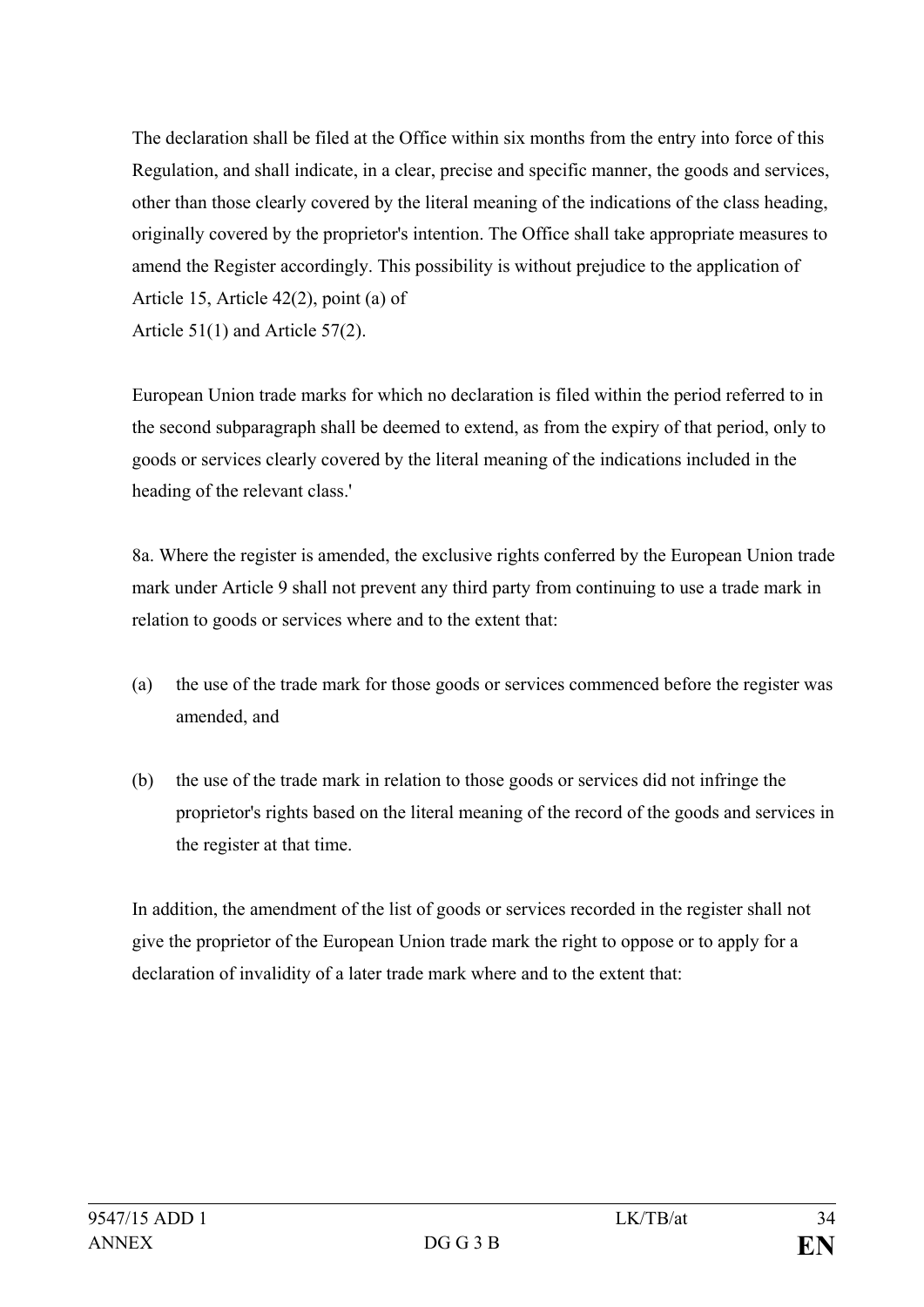- (a) the later trade mark was either in use, or an application had been made to register the trade mark, for goods or services before the register was amended, and
- (b) the use of the trade mark in relation to those goods or services did not infringe, or would not have infringed, the proprietor's rights based on the literal meaning of the record of the goods and services in the register at that time.
- (29) Article 29 is amended as follows:
	- (a) in paragraph 5, the following sentence is added:

'If necessary, the Executive Director of the Office shall request the Commission to consider enquiring whether a State within the meaning of the first sentence accords that reciprocal treatment. If the Commission determines that reciprocal treatment in accordance with paragraph1 is accorded, it shall publish a communication to this effect in the Official Journal of the European Union.';

(b) the following paragraphs 6 and 7 are added:

'6. Paragraph 5 shall apply from the date of publication in the Official Journal of the European Union of the communication determining that reciprocal treatment is accorded, unless the communication states an earlier date from which it is applicable. It shall cease to apply from the date of publication in the Official Journal of the European Union of a communication of the Commission to the effect that reciprocal treatment is no longer accorded, unless the communication states an earlier date from which it is applicable.

7. Communications referred to in paragraphs 5 and 6 shall also be published in the Official Journal of the Office.;'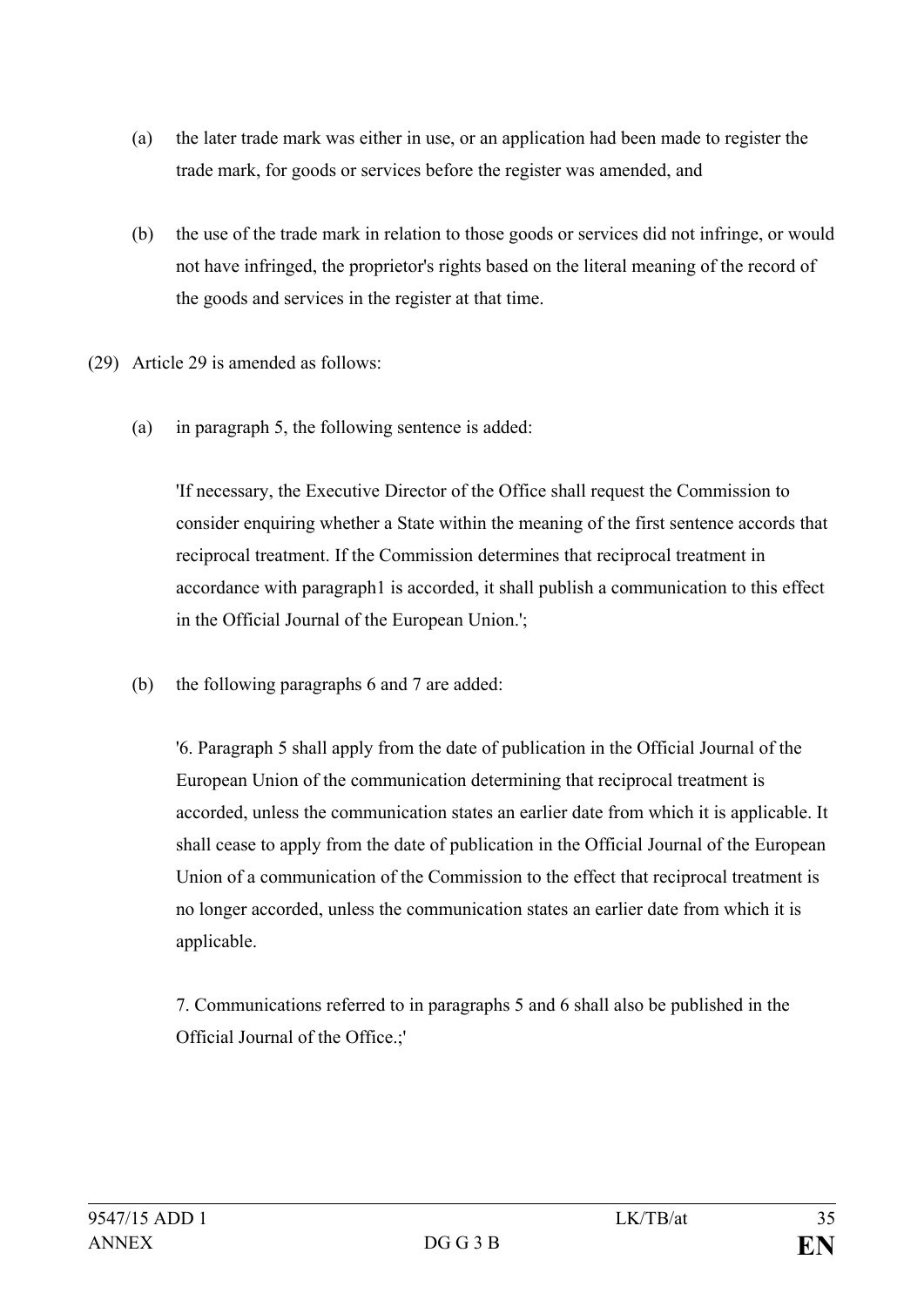(30) Article 30 is replaced by the following:

'Article 30 Claiming priority

1. Priority claims shall be filed together with the European Union trade mark application and shall include the date, number and country of the previous application. The documentation in support of priority claims shall be filed within three months from the filing date.

1a. The Commission shall adopt an implementing act specifying the kind of documentation to be filed for claiming the priority of a previous application in accordance with paragraph 1. That implementing act shall be adopted in accordance with the examination procedure referred to in Article 163(2).

2. The Executive Director of the Office may determine that the documentation to be provided by the applicant in support of the priority claim may consist of less than what is required under the specifications adopted in accordance with paragraph 1a, provided that the information required is available to the Office from other sources.'

(31) Article 33 is amended as follows:

(a) in paragraph 1, the following sentence is added:

'The priority claim shall be filed together with the European Union trade mark application. ';

(b) paragraph 2 is replaced by the following:

'2. An applicant who wishes to claim priority pursuant to paragraph 1 shall file evidence of the display of goods or services under the mark applied for within three months from the filing date.';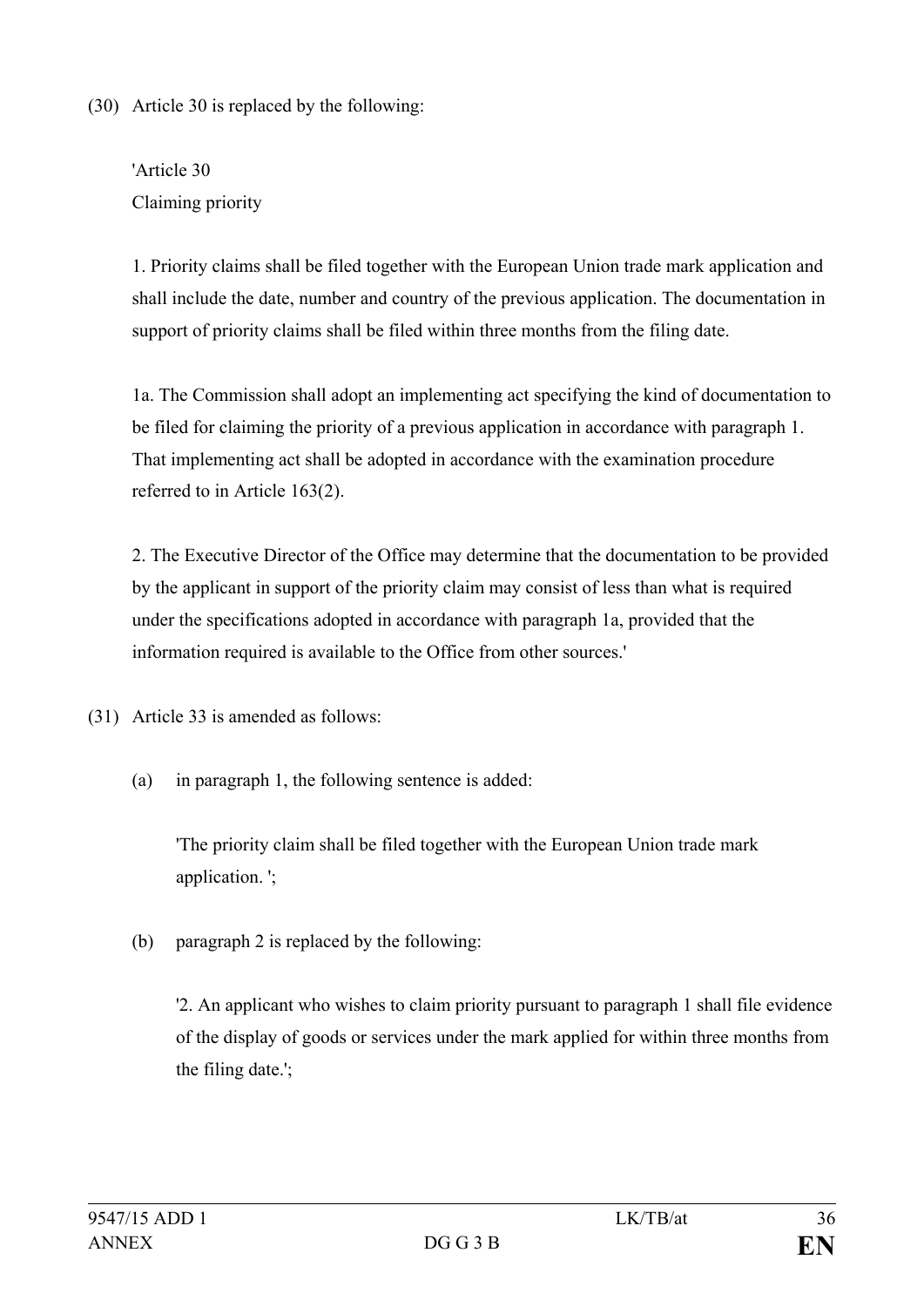## (c) paragraph 4 is added:

'4. The Commission shall adopt an implementing act specifying the type and details of evidence to be filed for claiming an exhibition priority in accordance with paragraph 2. That implementing act shall be adopted in accordance with the examination procedure referred to in Article 163(2).

- (32) Article 34 is amended as follows:
	- (a) the following paragraph 1a is inserted:

'1a Seniority claims shall either be filed together with the European Union trade mark application or within a period of two months from the filing date of the application, and shall include the Member State or Member States in or for which the mark is registered, the number and the filing date of the relevant registration, and the goods and services for which the mark is registered. Where the seniority of one or more earlier registered trade marks is claimed in the application, the documentation in support of the seniority claim shall be filed within three months from the filing date. Where the applicant wishes to claim the seniority subsequent to the filing of the application, the documentation in support of the seniority claim shall be submitted to the Office within a period of three months from receipt of the seniority claim. ';

(b) paragraph 3 is replaced by the following:

'3. The seniority claimed for the European Union trade mark shall lapse where the earlier trade mark the seniority of which is claimed is declared to be invalid or revoked. Where the earlier trade mark is revoked, the seniority shall lapse provided that the revocation takes effect prior to the filing date or priority date of the European Union trade mark.';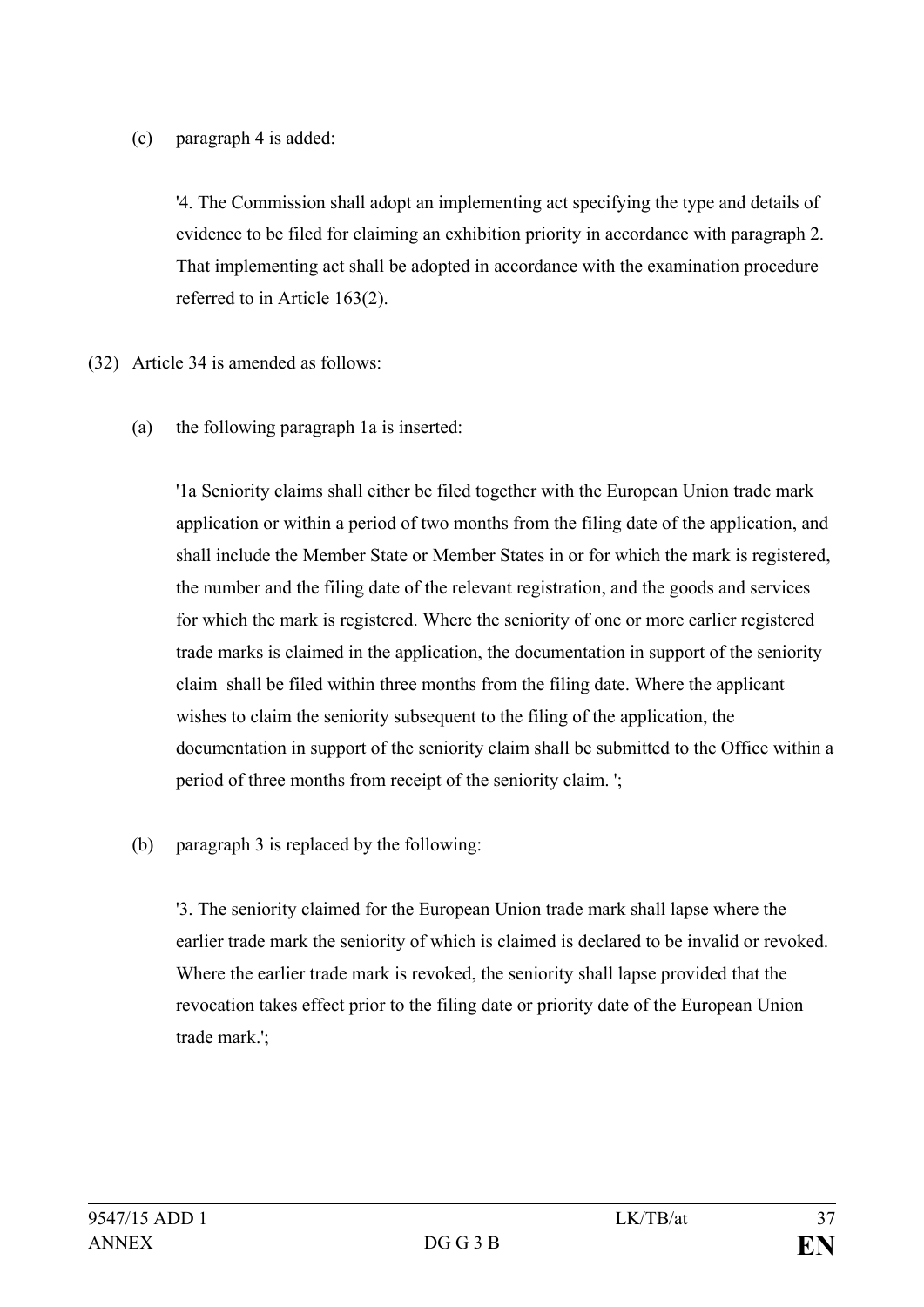(c) the following paragraphs 4, 5 and 6 are added:

'4. The Office shall inform the Benelux Office for Intellectual Property or the central industrial property office of the Member State concerned of the effective claiming of seniority.

5. The Commission shall adopt an implementing act specifying the kind of documentation to be filed for claiming the seniority of a national trade mark or a trade mark registered under international agreements having effect in a Member State in accordance with paragraph 1a. That implementing act shall be adopted in accordance with the examination procedure referred to in Article 163(2).

6. The Executive Director of the Office may determine that the documentation to be provided by the applicant in support of the seniority claim may consist of less than what is required under the specifications adopted in accordance with paragraph 5, provided that the information required is available to the Office from other sources.'

(32a) In Article 35, the following paragraphs 3, 4 and 5 are added:

'3. Seniority claims filed pursuant to paragraph 1 shall include the registration number of the European Union trade mark, the name and address of its proprietor, the Member State or Member States in or for which the earlier mark is registered, the number and the filing date of the relevant registration, the goods and services for which the mark is registered and those in respect of which seniority is claimed, and supporting documentation as provided in the rules adopted pursuant to Article 34(5).

4. If the requirements governing the claiming of seniority are not fulfilled, the Office shall communicate the deficiency to the proprietor of the European Union trade mark. If the deficiency is not remedied within a period specified by the Office, the Office shall reject the claim.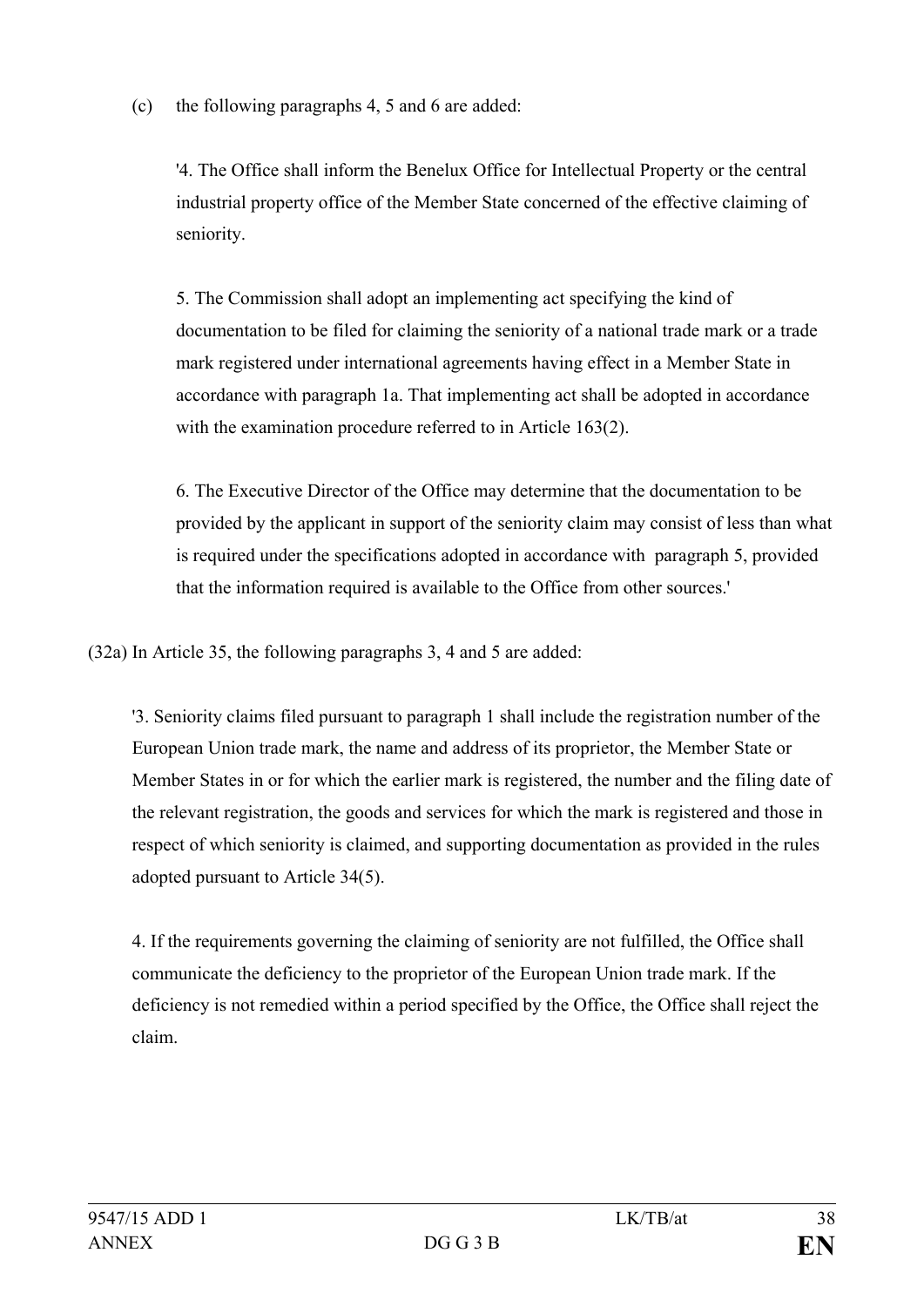5. Article 34(4) and (6) shall apply.'

(33) Deleted.

- (34) Article 36 is amended as follows:
	- (a) point (b) of paragraph (1) is replaced by the following: '(b) the European Union trade mark application complies with the conditions and requirements referred to in Article 26(3).';
	- (b) in paragraph (2) the words 'within the prescribed period' are replaced by "within two months as from the receipt of the notification'.
	- (ba) in paragraph 5, the following sentence is added:

'In the absence of other criteria to determine which classes are intended to be covered, the Office shall take the classes in the order of the classification. The application shall be deemed to have been withdrawn with regard to those classes for which the class fees have not been paid or have not been paid in full.'

(c) the following paragraph 8 is added:

'8. If failure to satisfy the requirements referred to in paragraph 1 points (b) and (c) concern only some of the goods or services, the Office shall refuse the application, or the right of priority or the right of seniority shall be lost, only in so far as those goods and services are concerned.' ;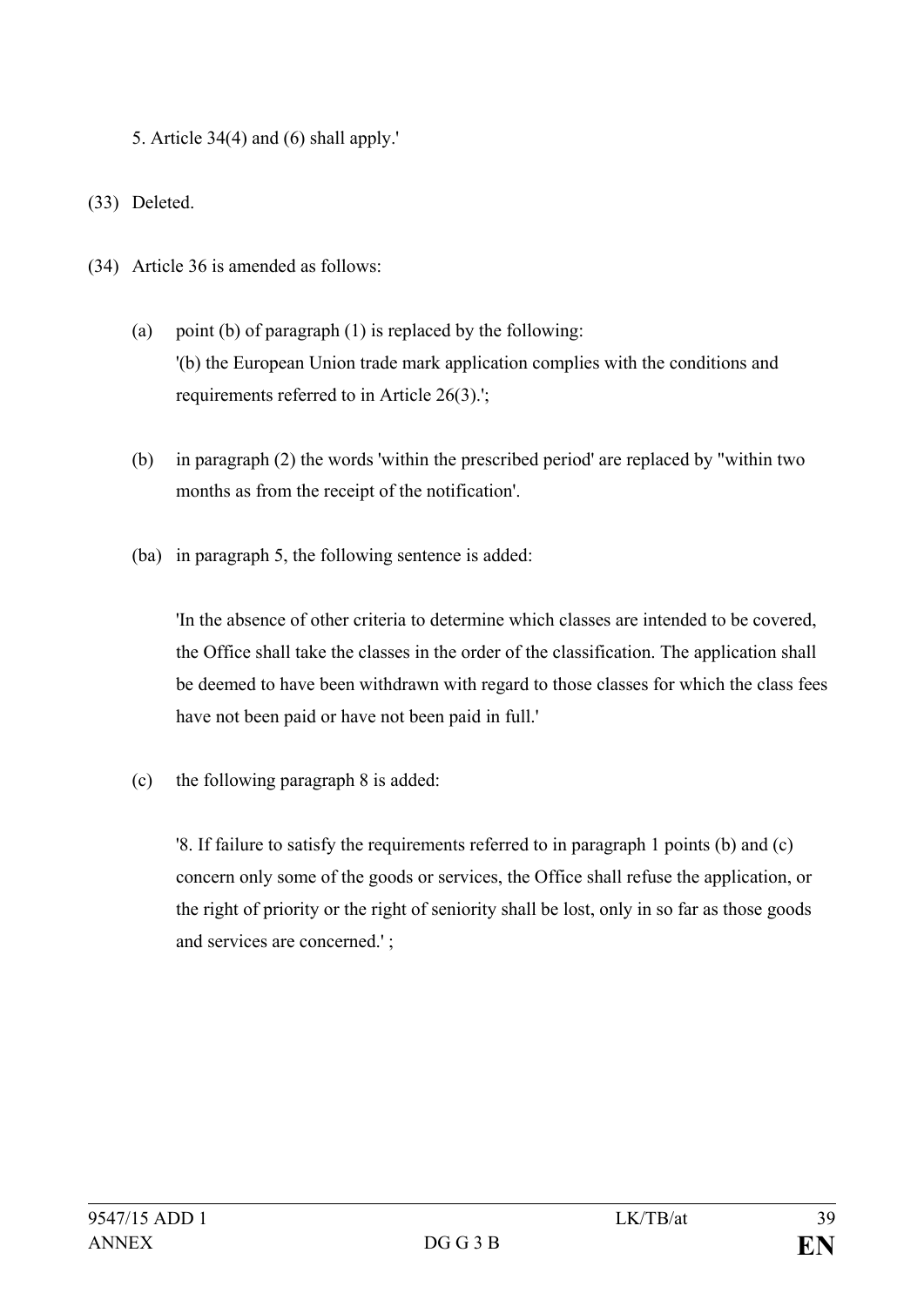(35) Article 37 is amended as follows:

- (a) paragraph 2 is deleted;
- (b) paragraph 3 is replaced by the following :

'(3) The application shall not be refused before the applicant has been allowed the opportunity of withdrawing or amending the application or of submitting his observations. To this effect, the Office shall notify the applicant of the grounds for refusing registration and shall specify a period within which he may withdraw or amend the application or submit his observations. Where the applicant fails to overcome the grounds for refusing registration, the Office shall refuse registration in whole or in part.'

(36) Article 38 is replaced by the following:

'1.The Office shall, at the request of the applicant for the European Union trade mark when filing the application, draw up a European Union search report citing those earlier European Union trade marks or European Union trade mark applications discovered which may be invoked under Article 8 against the registration of the European Union trade mark applied for.

2.Where, at the time of filing a European Union trade mark application, the applicant requests that a search report be prepared by the central industrial property offices of the Member States and where the appropriate search fee has been paid within the time limit for the payment of the filing fee, the Office shall transmit without delay a copy of the European Union trade mark application to the central industrial property office of each Member State which has informed the Office of its decision to operate a search in its own register of trade marks in respect of European Union trade mark applications.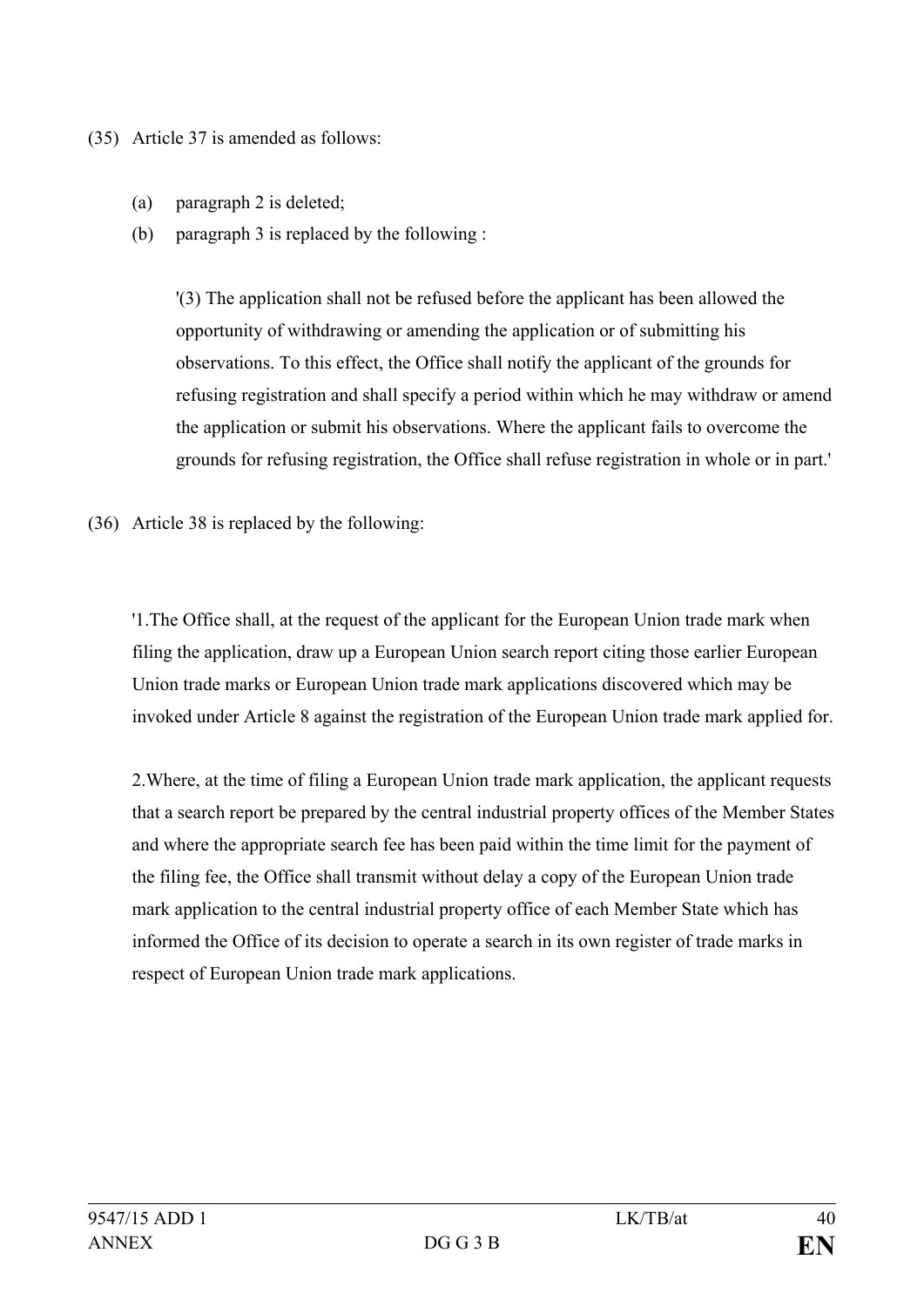3.Each of the central industrial property offices referred to in paragraph 2 shall communicate a search report which shall either cite those earlier national trade marks, national trade mark applications or trade marks registered under international agreements, having effect in the Member State or Member States concerned, discovered which may be invoked under Article 8 against the registration of the European Union trade mark applied for, or state that the search has revealed no such rights.

4.The Office, after consulting the Management Board provided for in Article 124, hereinafter referred to as 'the Management Board', shall establish the contents and modalities of the reports.

5.An amount shall be paid by the Office to each central industrial property office for each search report provided by that office in accordance with paragraph 3. The amount, which shall be the same for each office, shall be fixed by the Budget Committee by means of a decision adopted by a majority of three-quarters of the representatives of the Member States.

6.The Office shall transmit to the applicant for the European Union trade mark the requested European Union search report and any requested national search reports received.

7.Upon publication of the European Union trade mark application, the Office shall inform the proprietors of any earlier European Union trade marks or European Union trade mark applications cited in the European Union search report of the publication of the European Union trade mark application. The latter shall apply whether or not the applicant has requested to receive the European Union search report, unless the proprietor of an earlier registration or application requests not to receive the notification.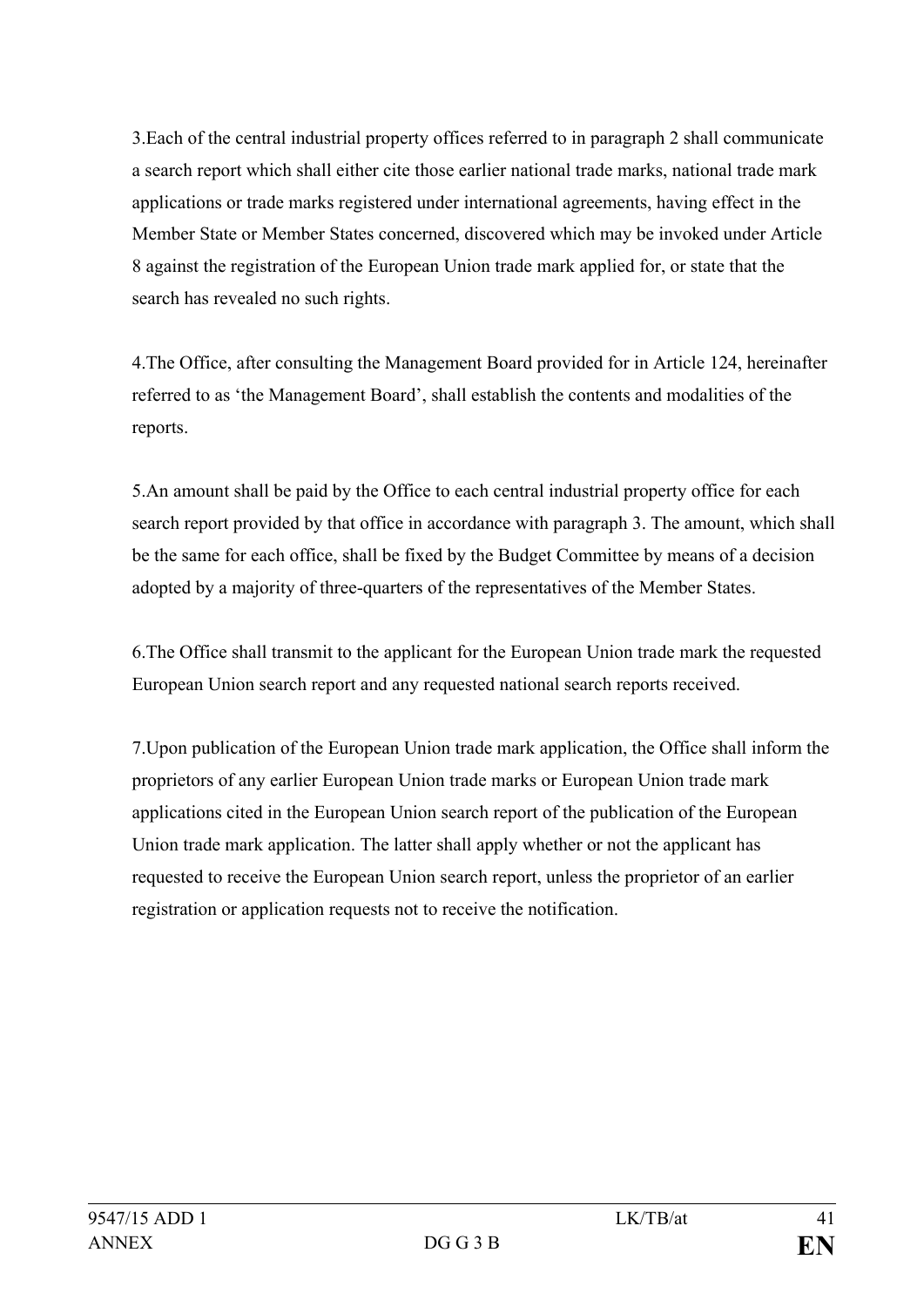(37) Article 39 is amended as follows:

(a) paragraph 1 is replaced by the following:

'1. If the conditions which the application for a European Union trade mark must satisfy have been fulfilled, the application shall be published for the purposes of Article 41 to the extent that it has not been refused pursuant to Article 37. The publication of the application shall be without prejudice to information already made available to the public otherwise in accordance with this Regulation or acts adopted pursuant to this Regulation.'

(b) the following paragraphs 3, 4 and 5 are added:

'3. Where the publication of the application contains a mistake or error attributable to the Office, the Office shall on its own motion or at the request of the applicant correct the mistake or error and publish the correction.

The Rules adopted pursuant to Article 43(3) shall apply mutatis mutandis where a correction is requested by the applicant.

4. Article 41 (2) shall apply also where the correction concerns the list of goods or services or the representation of the mark.

5. The Commission shall adopt an implementing act laying down the details which shall be contained in the publication of the application. That implementing act shall be adopted in accordance with the examination procedure referred to in Article 163(2).'

- (38) Article 40 is replaced by the following:
	- 'Article 40 Observations by third parties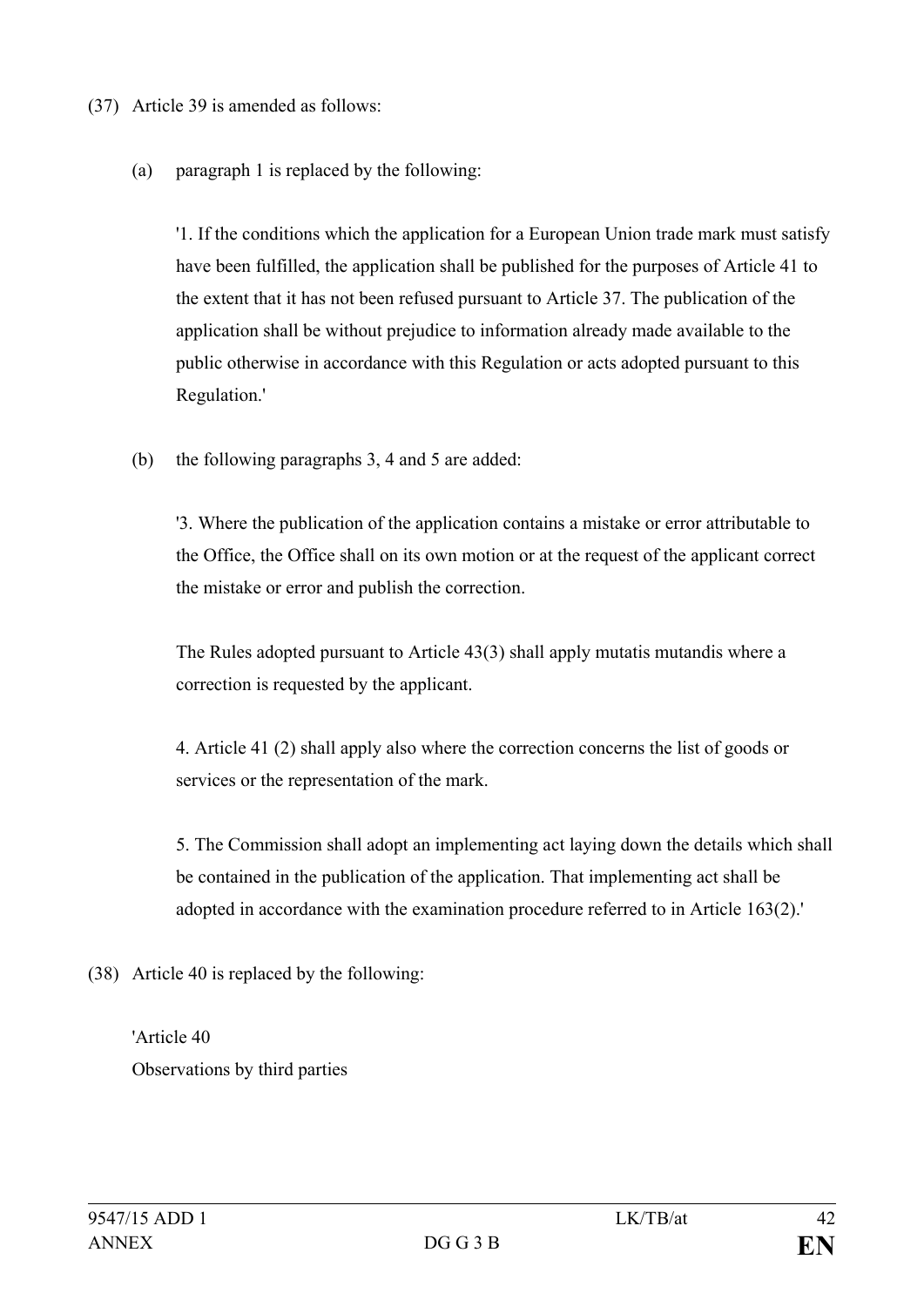1. Any natural or legal person and any group or body representing manufacturers, producers, suppliers of services, traders or consumers may submit to the Office written observations, explaining on which grounds under Articles 5 and 7, the trade mark shall not be registered ex officio.

They shall not be parties to the proceedings before the Office.

2. Third party observations shall be submitted before the end of the opposition period or, where an opposition against the trade mark has been filed, before the final decision on the opposition is taken.

3. The submission referred to in paragraph 1 shall be without prejudice to the right of the Office to re-open the examination of absolute grounds on its own initiative any time before registration, where appropriate.

4. The observations referred to in paragraph 1 shall be communicated to the applicant who may comment on them.';

(39) In Article 41, paragraph 3 is replaced by the following:

'3. Opposition shall be expressed in writing, and shall specify the grounds on which it is made. It shall not be considered as duly entered until the opposition fee has been paid.

4. Within a period fixed by the Office, the opponent may submit facts, evidence and arguments in support of his case.'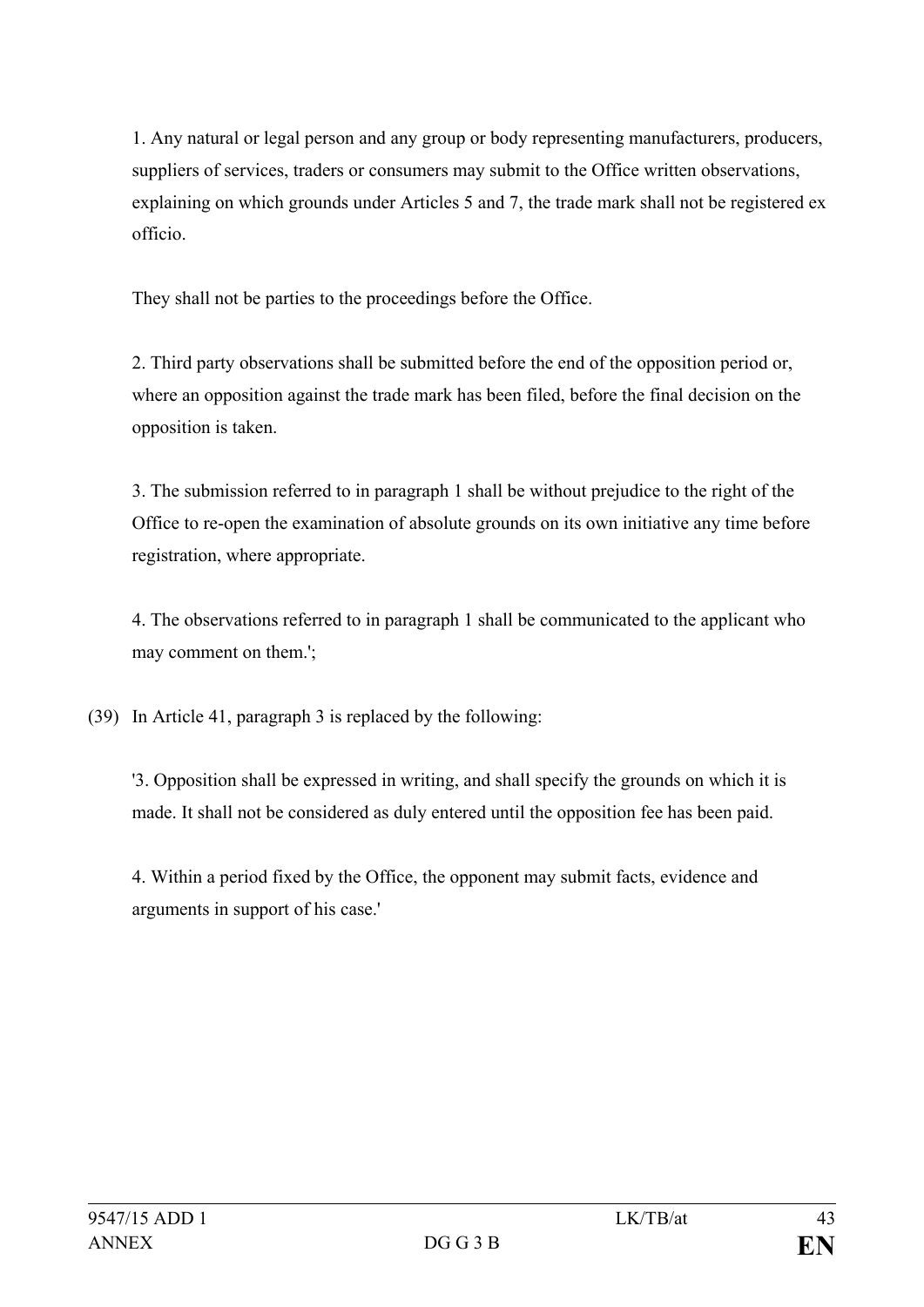(40) Article 42(2) is replaced by the following:

'2. If the applicant so requests, the proprietor of an earlier European Union trade mark who has given notice of opposition shall furnish proof that, during the period of five years preceding the date of filing or the date of priority of the European Union trade mark application, the earlier European Union trade mark has been put to genuine use in the Union in connection with the goods or services in respect of which it is registered and which he cites as justification for his opposition, or that there are proper reasons for non-use, provided the earlier European Union trade mark has at that date been registered for not less than five years. In the absence of proof to this effect, the opposition shall be rejected. If the earlier European Union trade mark has been used in relation to part only of the goods or services for which it is registered it shall, for the purposes of the examination of the opposition, be deemed to be registered in respect only of that part of the goods or services';

(40a) The following Article 42a is inserted:

'Article 42a Delegation of powers

The Commission shall be empowered to adopt delegated acts in accordance with Article 163a specifying the details of the procedure for filing and examining an opposition set out in Articles 41 and 42.'

(40b) In Article 43, the following paragraph 3 is added:

'3. The Commission shall be empowered to adopt delegated acts in accordance with Article 163a specifying the procedure governing the amendment of the application.'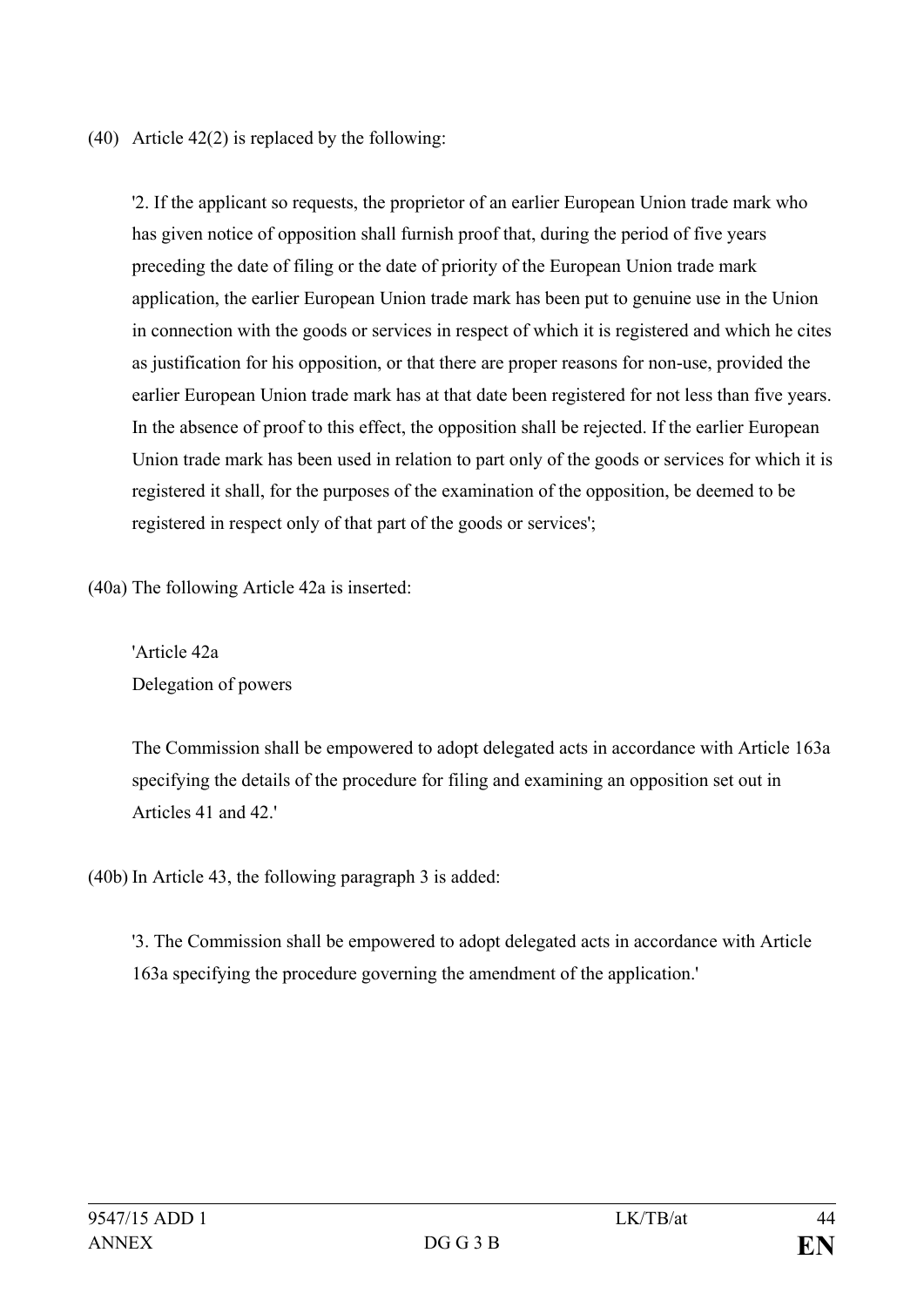## (41) Article 44 is amended as follows:

- a) in paragraph 2, point (b) is replaced by the following: '(b) before the date of filing referred to in Article 27 has been accorded by the Office and during the opposition period provided for in Article 41(1).';
- (b) paragraph 3 is deleted;
- (ba) the following paragraph 4a is inserted:

'4a. Where the Office finds that the requirements laid down in paragraph 1 and in the rules adopted pursuant to paragraph 9(a) are not fulfilled, it shall invite the applicant to remedy the deficiencies within a period to be specified by the Office. If the deficiencies are not remedied before the time limit expires, the Office shall refuse the declaration of division.'

c) the following paragraphs 8 and 9 are added:

'8. Where the declaration of division relates to an application which has already been published pursuant to Article 39, the division shall be published. The divisional application shall be published. The publication shall not open a new period for the filing of oppositions.

- 9. The Commission shall adopt an implementing act specifying:
	- (a) the detailed content of a declaration of the division of the application pursuant to paragraph 1;
	- (b) the details as how to process a declaration of the division of the application, ensuring that a separate file, including new application number, is established for the divisional application;
	- (c) the details to be contained in the publication of the divisional application pursuant to paragraph 8.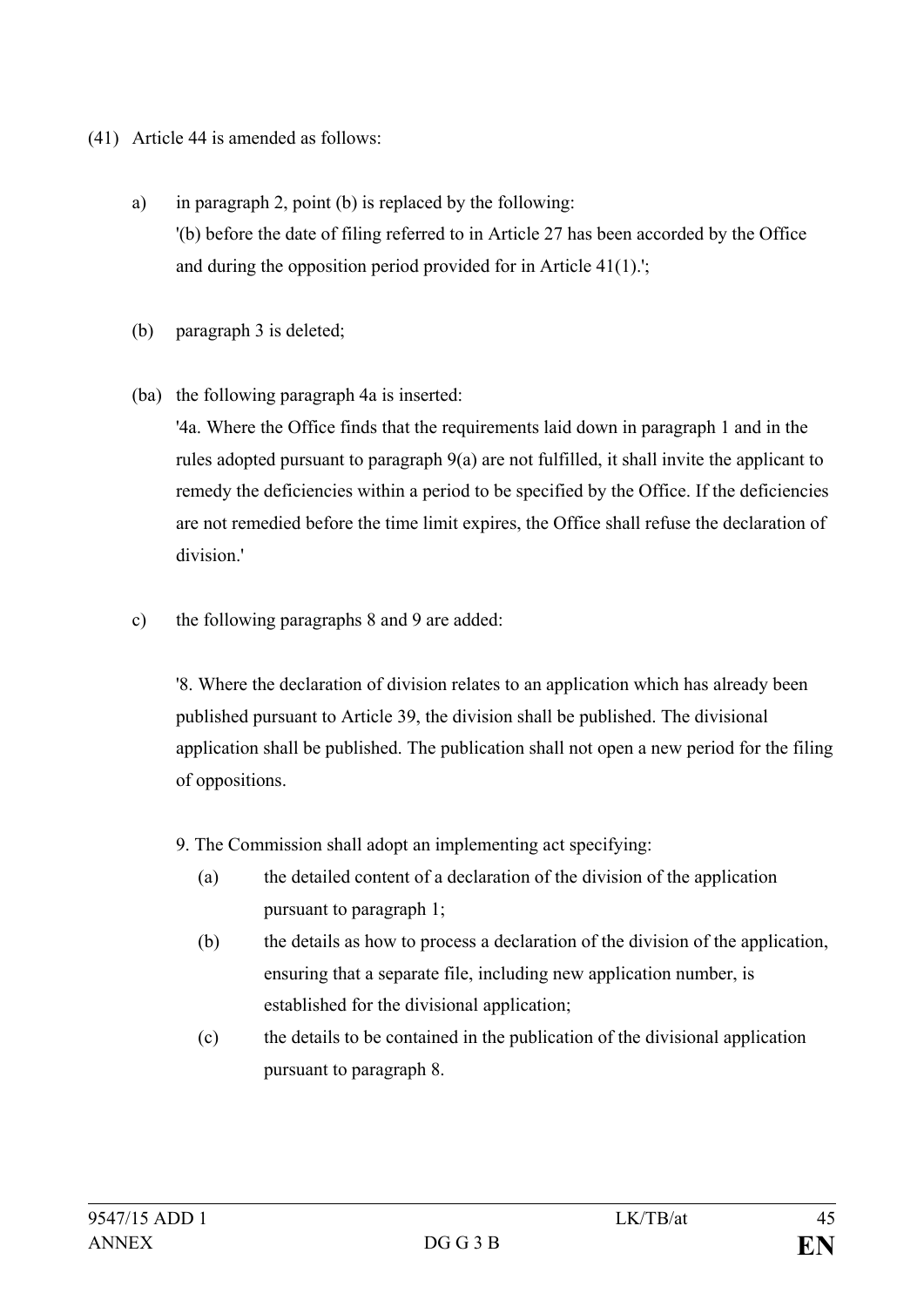That implementing act shall be adopted in accordance with the examination procedure referred to in Article 163(2).'

(42) Article 45 is replaced by the following:

'Article 45 Registration

1. Where an application meets the requirements of this Regulation and where no notice of opposition has been given within the period referred to in Article 41(1) or where any opposition entered has been finally disposed of by withdrawal, rejection or other disposition, the trade mark and the particulars referred to in Article 87(2) shall be recorded in the Register. The registration shall be published.

2. The Office shall issue a certificate of registration. That certificate may be issued by electronic means. The Office shall provide certified or uncertified copies of the certificate subject to the payment of a fee, where those copies are issued other than by electronic means.

3.Deleted.

4. Deleted.

5. The Commission shall adopt an implementing act specifying the detailed content and form of the certificate of registration referred to in paragraph 2. That implementing act shall be adopted in accordance with the examination procedure referred to in Article 163(2).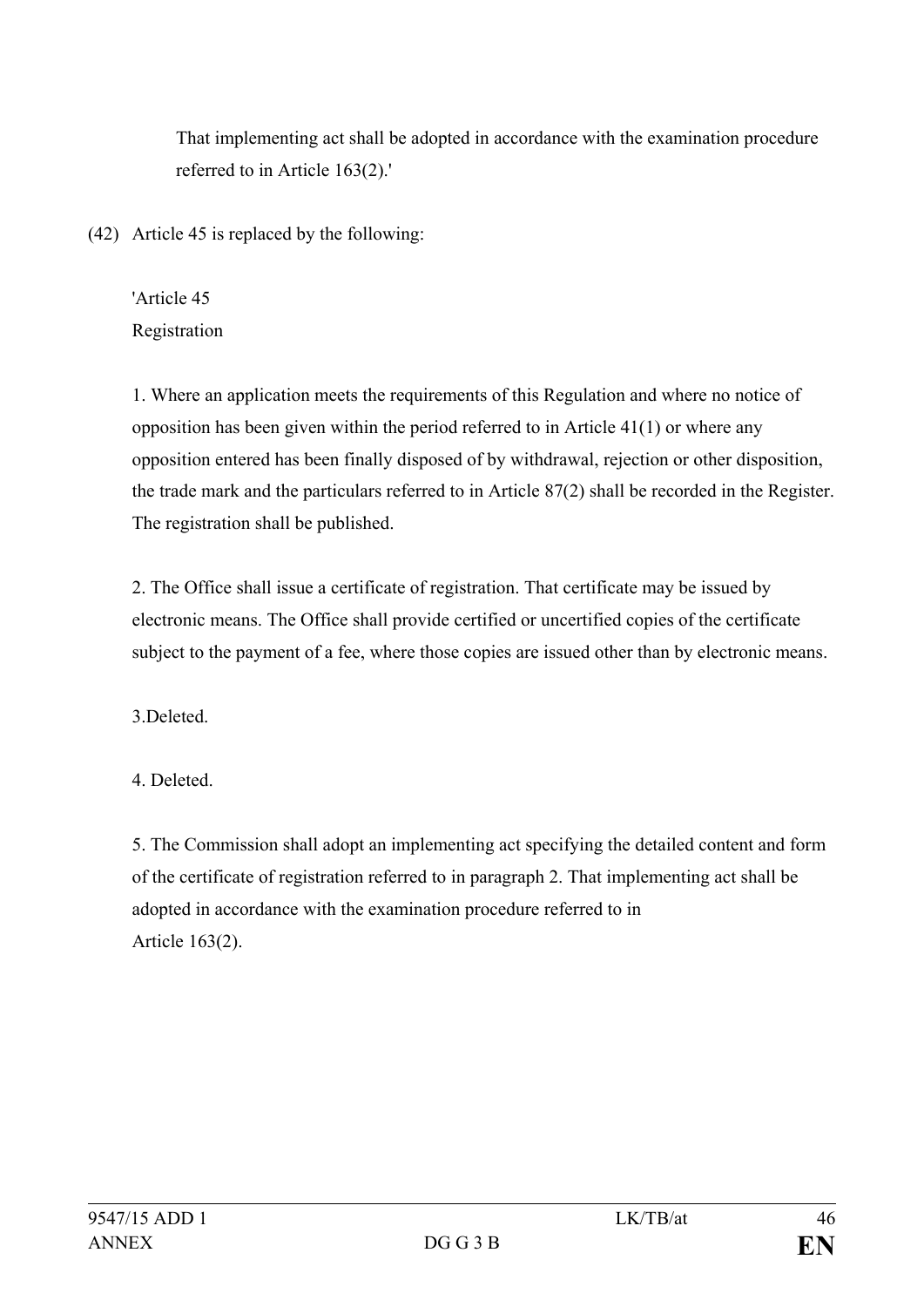(43) Deleted.

(43a) Article 47 is amended as follows:

- (a) in paragraph 2, "in good time" is replaced by "at least six months" in the first sentence and "and shall not affect the expiry of the registration" is added at the end of the second sentence.
- (b) paragraph 3 is replaced by the following:

'3. The request for renewal shall be submitted within a period of six months before the expiry of the registration. The basic fee for the renewal, and when appropriate, one or more class fees for each class of goods or services exceeding the first one shall also be paid within this period. Failing this, the request may be submitted and the fees paid within a further period of six months following the expiry of registration, provided that an additional fee for late payment of the renewal fee or late submission of the request for renewal is paid within this further period.

- 3a. The request for renewal shall include:
	- (a) the name of the person requesting renewal;
	- (b) the registration number of the European Union trade mark to be renewed;

(c) if the renewal is requested for only part of the registered goods and services, an indication of those classes or those goods and services for which renewal is requested, or those classes or those goods for which renewal is not requested, grouped according to the classes of the Nice classification, each group being preceded by the number of the class of that classification to which that group of goods or services belongs and presented in the order of classes of that classification.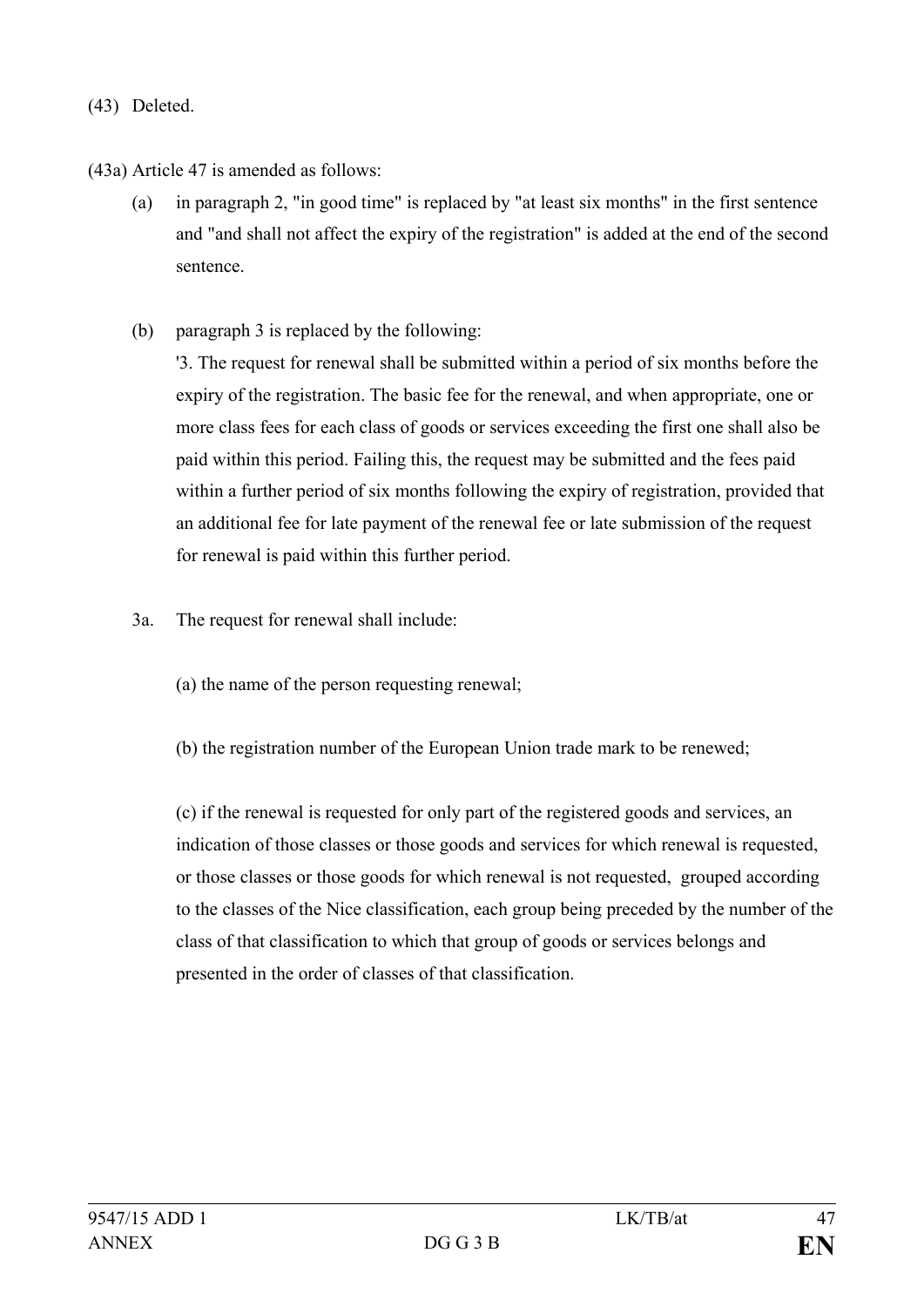It shall be deemed to constitute a request for renewal if the payment referred to in paragraph 3 is made, provided that it contains all necessary indications to establish the purpose of the payment.

(c) in paragraph 4 the following is added:

'Where the fees paid are insufficient to cover all the classes of goods and services for which renewal is requested, registration shall be renewed if it is clear which class or classes are to be covered. In the absence of other criteria, the Office shall take the classes into account in the order of classification.'

(d) the following paragraphs 6 to 8 are added:

'6. Where the application for renewal is filed within the periods provided for in paragraph 3, but the other conditions governing renewal provided for in this Article are not satisfied, the Office shall inform the applicant of the deficiencies found.

7. Where an application for renewal is not submitted or is submitted after the expiry of the period provided for in paragraph 3, or where the fees are not paid or are paid only after the period in question has expired, or where the deficiencies are not remedied within that period, the Office shall determine that the registration has expired and shall so notify the proprietor of the European Union trade mark. Where the determination has become final, the Office shall cancel the mark from the register. The cancelation shall take effect from the day following the day on which the existing registration expired. Where the renewal fees have been paid but the registration is not renewed, those fees shall be refunded.

8. A single application for renewal may be submitted for two or more marks, upon payment of the required fees for each of the marks, provided that the proprietors or the representatives are the same in each case.'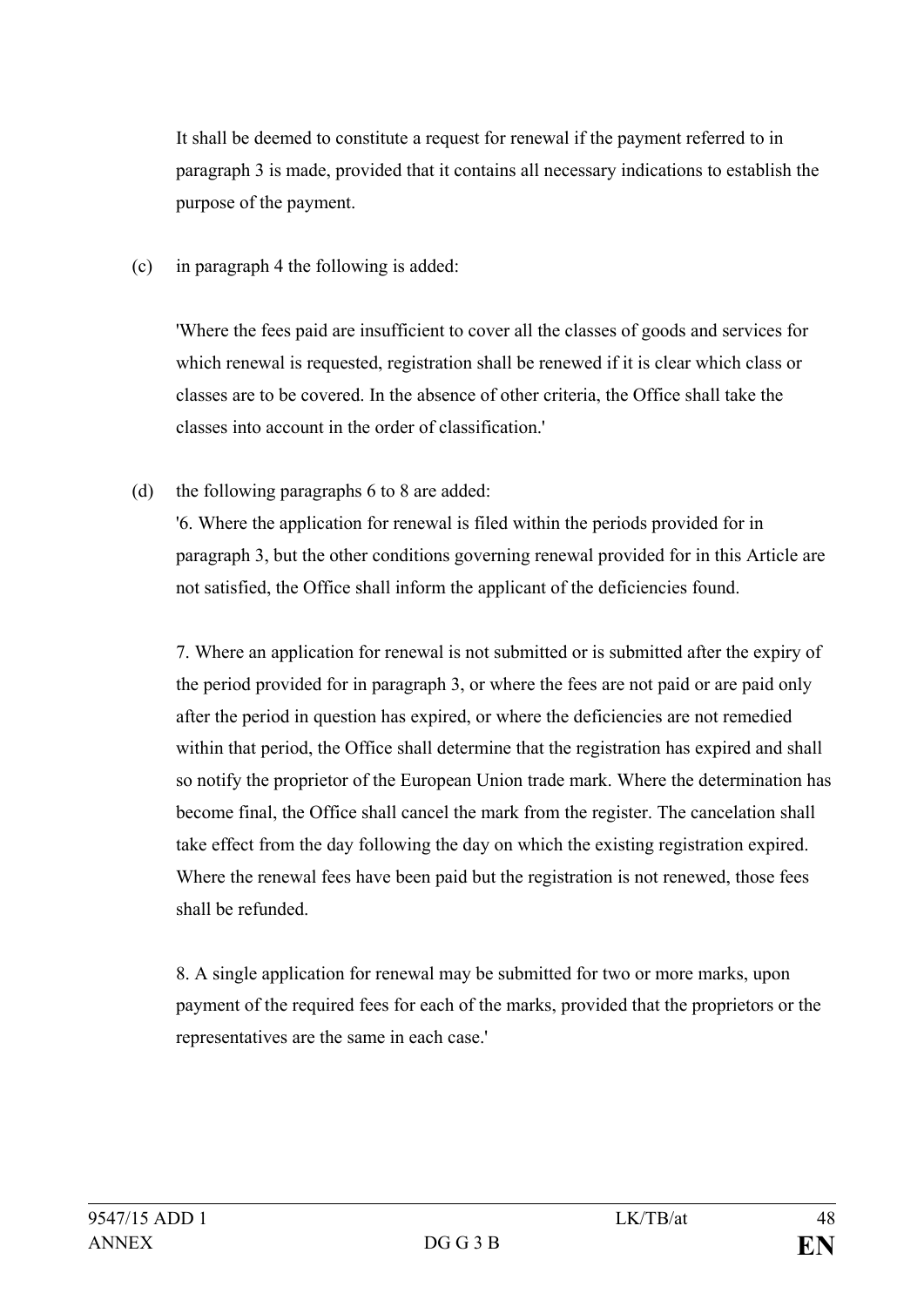(43b) In Article 48, paragraph 3 is replaced by the following:

'3. The request for alteration shall include the element of the mark to be altered and that element in its altered version.

The Commission shall adopt an implementing act specifying the detailed content of the request for alteration. That implementing act shall be adopted in accordance with the examination procedure referred to in Article 163(2).

4. The request shall be deemed not to have been filed until the required fee has been paid. If the fee has not been paid or has not been paid in full, the Office shall inform the applicant accordingly. A single request may be made for the alteration of the same element in two or more registrations of the same proprietor. The required fee shall be paid in respect of each registration to be altered. If the requirements governing the alteration of the registration are not fulfilled, the Office shall communicate the deficiency to the applicant. If the deficiency is not remedied within a period to be specified by the Office, the Office shall reject the request.

5. The publication of the registration of the alteration shall contain a representation of the European Union trade mark as altered. Third parties whose rights may be affected by the alteration may challenge the registration thereof within a period of three months following publication. Articles 41 and 42, and rules adopted pursuant Article 42a shall apply to the publication of the registration of the alteration.'

(43ba) The following Article 48a is inserted:

'Article 48a Change of the name or address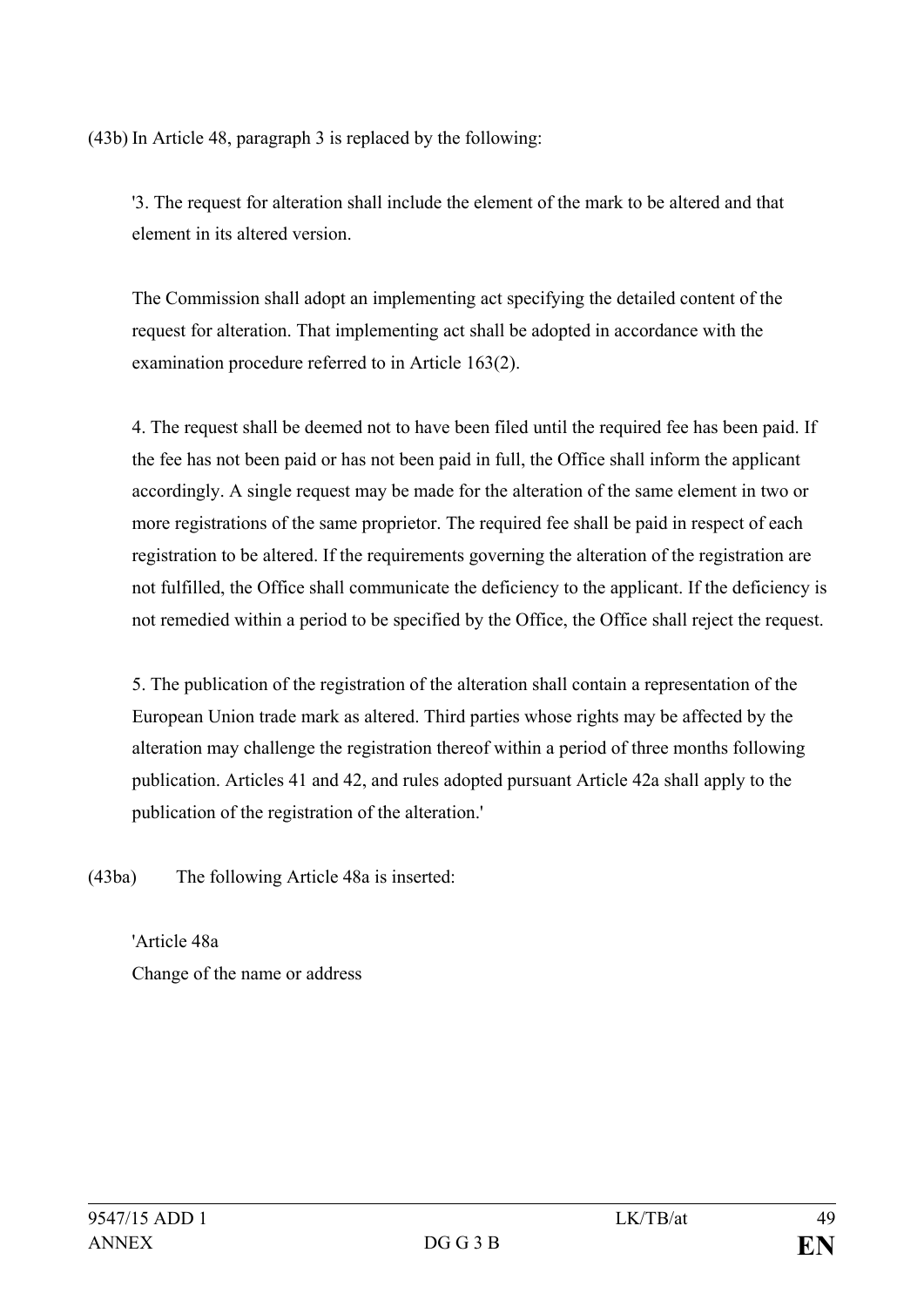1. A change of the name or address of the proprietor of the European Union trade mark which is not an alteration of the European Union trade mark pursuant to Article 48(2) and which is not the consequence of a whole or partial transfer of the registered mark shall, at the request of the proprietor, be recorded in the Register.

The Commission shall adopt an implementing act specifying the detailed content of a request for the change of name or address pursuant to the first subparagraph. That implementing act shall be adopted in accordance with the examination procedure referred to in Article 163(2)

2. A single request may be made for the change of the name or address in respect of two or more registrations of the same proprietor.

3. If the requirements governing the recording of a change are not fulfilled, the Office shall communicate the deficiency to the proprietor of the European Union trade mark. If the deficiency is not remedied within a period to be specified by the Office, the Office shall reject the request.

4. Paragraphs 1 to 3 shall apply to a change of the name or address of the registered representative.

5. Paragraphs 1 to 4 shall apply to applications for European Union trade marks. The change shall be recorded in the files kept by the Office on the European Union trade mark application.'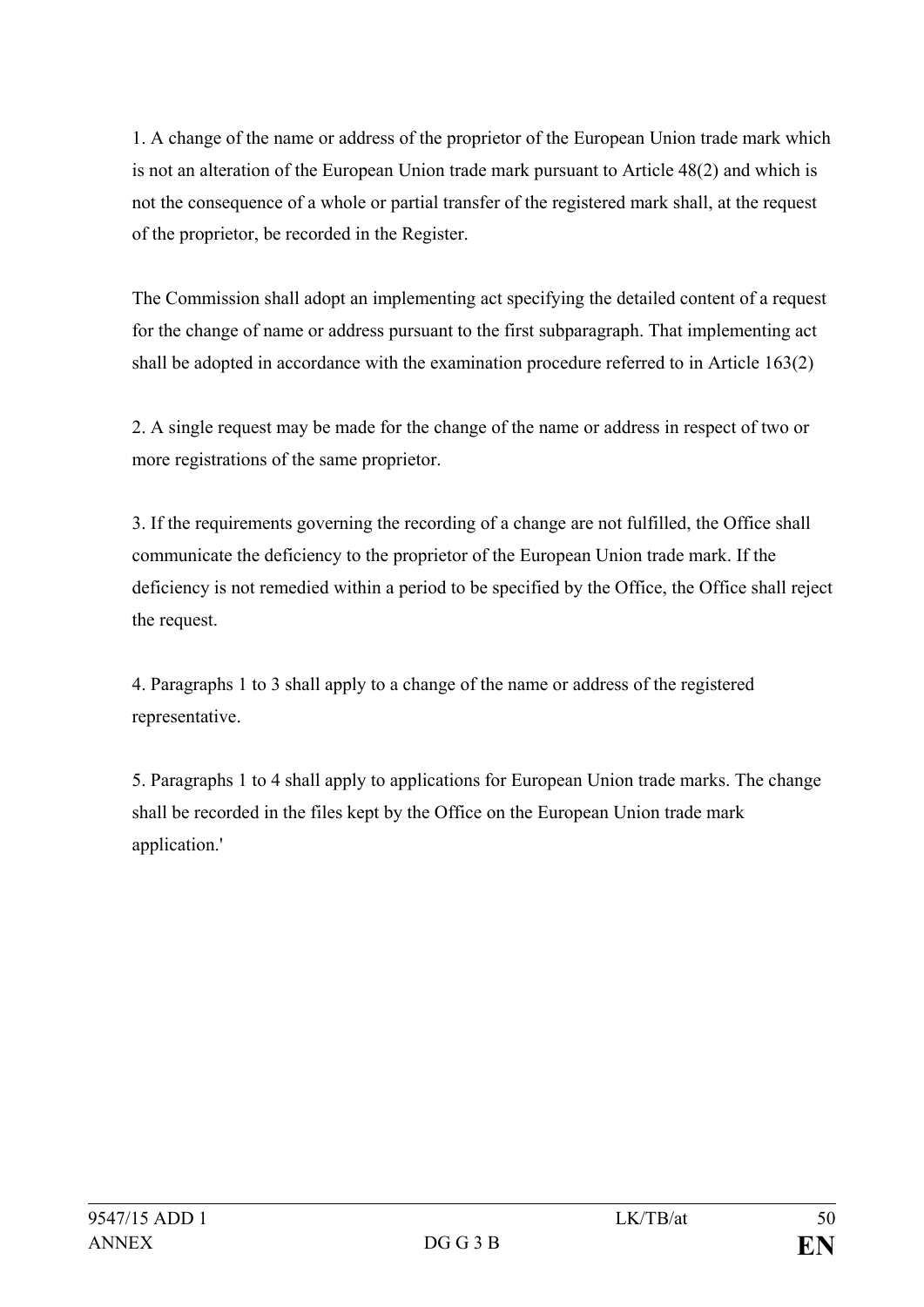- (44) Article 49 is amended as follows:
	- (a) paragraph 3 is replaced by the following:

3. If the requirements laid down in paragraph 1 and pursuant to paragraph 8 are not fulfilled or the list of goods and services which shall form the divisional registration overlap with the goods and services which shall remain in the original registration, the Office shall invite the proprietor of the European Union trade mark to remedy the deficiencies within such period as it may specify. If the deficiencies are not remedied before the time limit expires, the Office shall refuse the declaration of division.

(b) the following paragraph 8 is added :

8. The Commission shall adopt an implementing act specifying:

- (a) the detailed content of a declaration of the division of the registration pursuant to paragraph 1;
- (b) the details as how to process a declaration of the division of the registration, ensuring that a separate file, including new registration number, is established for the divisional registration.

That implementing act shall be adopted in accordance with the examination procedure referred to in Article 163(2).'

- (45) Deleted.
- (46) Article 50 is amended as follows:
	- (a) paragraphs 2 and 3 are replaced by the following: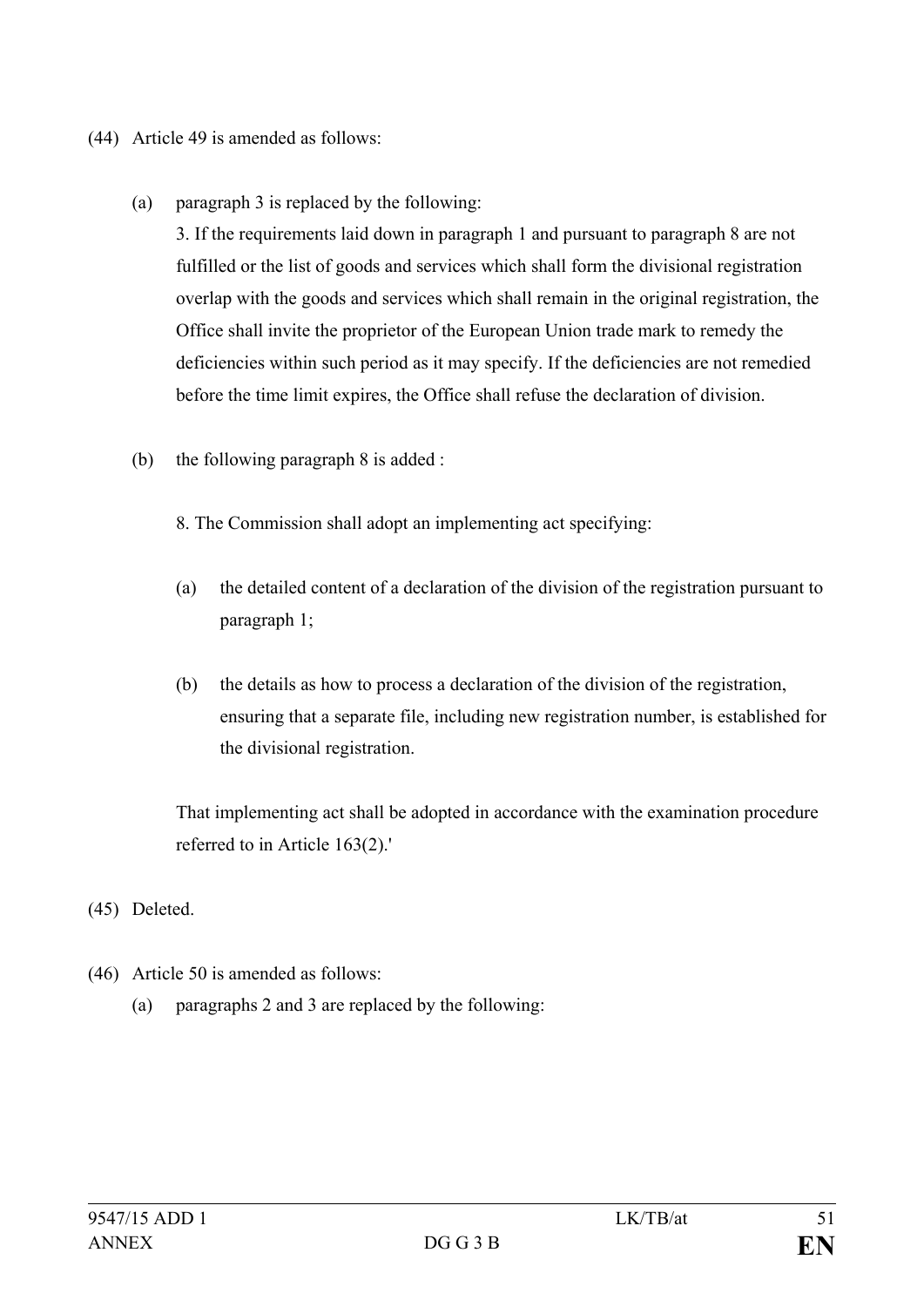'2. The surrender shall be declared to the Office in writing by the proprietor of the trade mark. It shall not have effect until it has been entered in the Register. The validity of the surrender of a European Union trade mark which is declared to the Office subsequent to the submission of an application for revocation of that trade mark pursuant to Article 56(1) shall be conditional upon the final rejection or withdrawal of the application for revocation.

3. Surrender shall be entered only with the agreement of the proprietor of a right relating to the European Union trade mark and which is entered in the Register. If a licence has been registered, surrender shall be entered in the Register only if the proprietor of the trade mark proves that he has informed the licensee of his intention to surrender; this entry shall be made on expiry of a period of three months after the date on which the proprietor satisfies the Office that he informed the licensee of his intention to surrender, or before the expiry of that period, as soon as he proves that the licensee has given his consent.

4. If the requirements governing surrender are not fulfilled, the Office shall communicate the deficiencies to the declarant. If the deficiencies are not remedied within a period to be specified by the Office, the Office shall reject the entry of surrender in the Register.

5. The Commission shall adopt an implementing act specifying the detailed content of a declaration of surrender pursuant to paragraph 2 and the kind of documentation required to establish a third party's agreement pursuant to paragraph 3. That implementing act shall be adopted in accordance with the examination procedure referred to in Article 163(2).'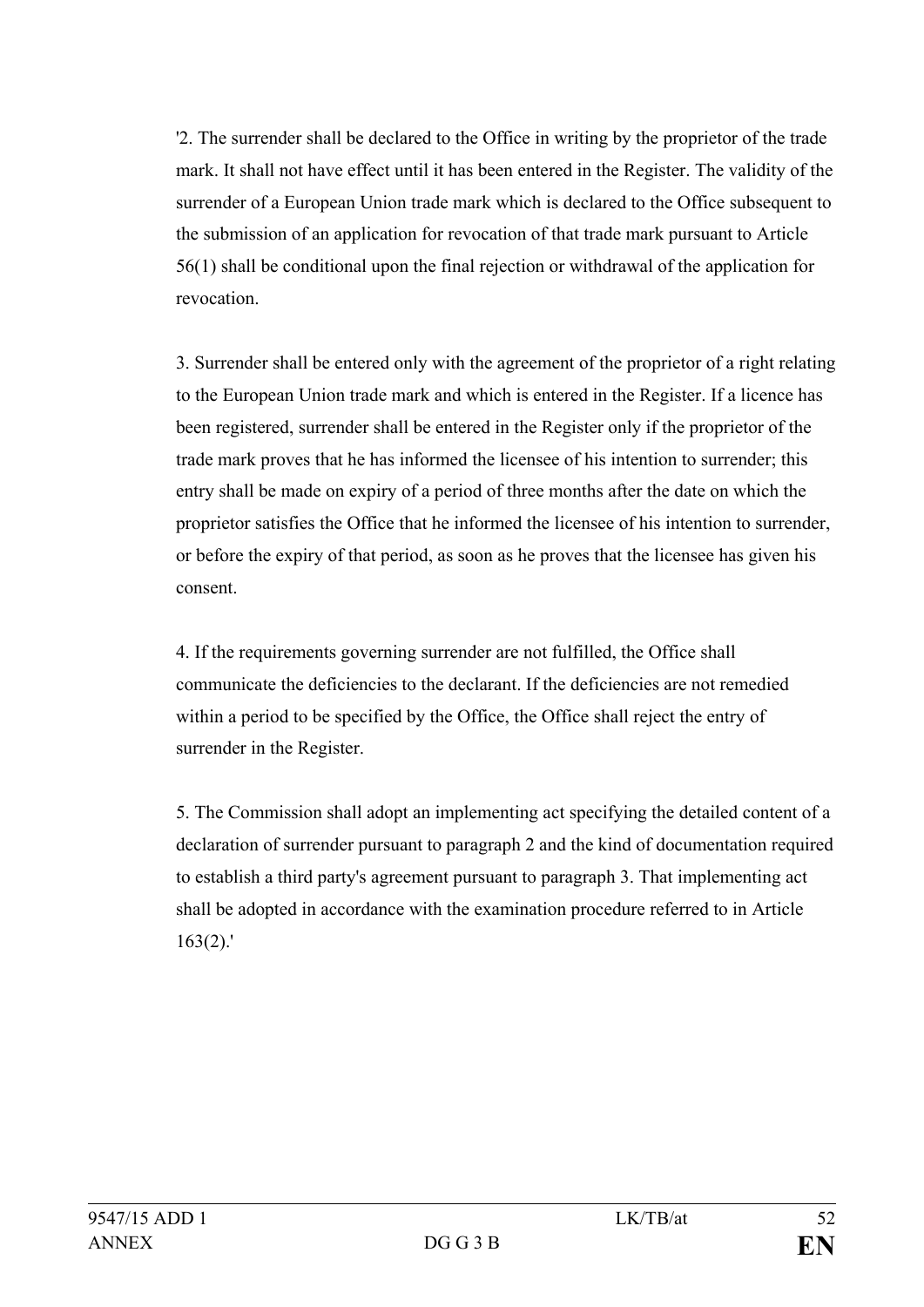- (47) Article 53(1) is amended as follows:
	- (a) the following point (d) is added : '(d) Where there is an earlier designation of origin or a geographical indication referred to in Article 8(4a) and the conditions set out in that paragraph are fulfilled.'
	- (b) the following subparagraph is added : 'The conditions referred to in points (a), (b), (c) and (d) of the first subparagraph shall be fulfilled at the filing date or the priority date of the European Union trade mark.';
- (48) Paragraphs 1 and 2 of Article 54 are replaced by the following:

'1. Where the proprietor of a European Union trade mark has acquiesced, for a period of five successive years, in the use of a later European Union trade mark in the Union while being aware of such use, he shall no longer be entitled on the basis of the earlier trade mark to apply for a declaration that the later trade mark is invalid in respect of the goods or services for which the later trade mark has been used, unless registration of the later European Union trade mark was applied for in bad faith.

2. Where the proprietor of an earlier national trade mark as referred to in Article 8(2) or of another earlier sign referred to in Article 8(4) has acquiesced, for a period of five successive years, in the use of a later European Union trade mark in the Member State in which the earlier trade mark or the other earlier sign is protected while being aware of such use, he shall no longer be entitled on the basis of the earlier trade mark or of the other earlier sign to apply for a declaration that the later trade mark is invalid in respect of the goods or services for which the later trade mark has been used, unless registration of the later European Union trade mark was applied for in bad faith.';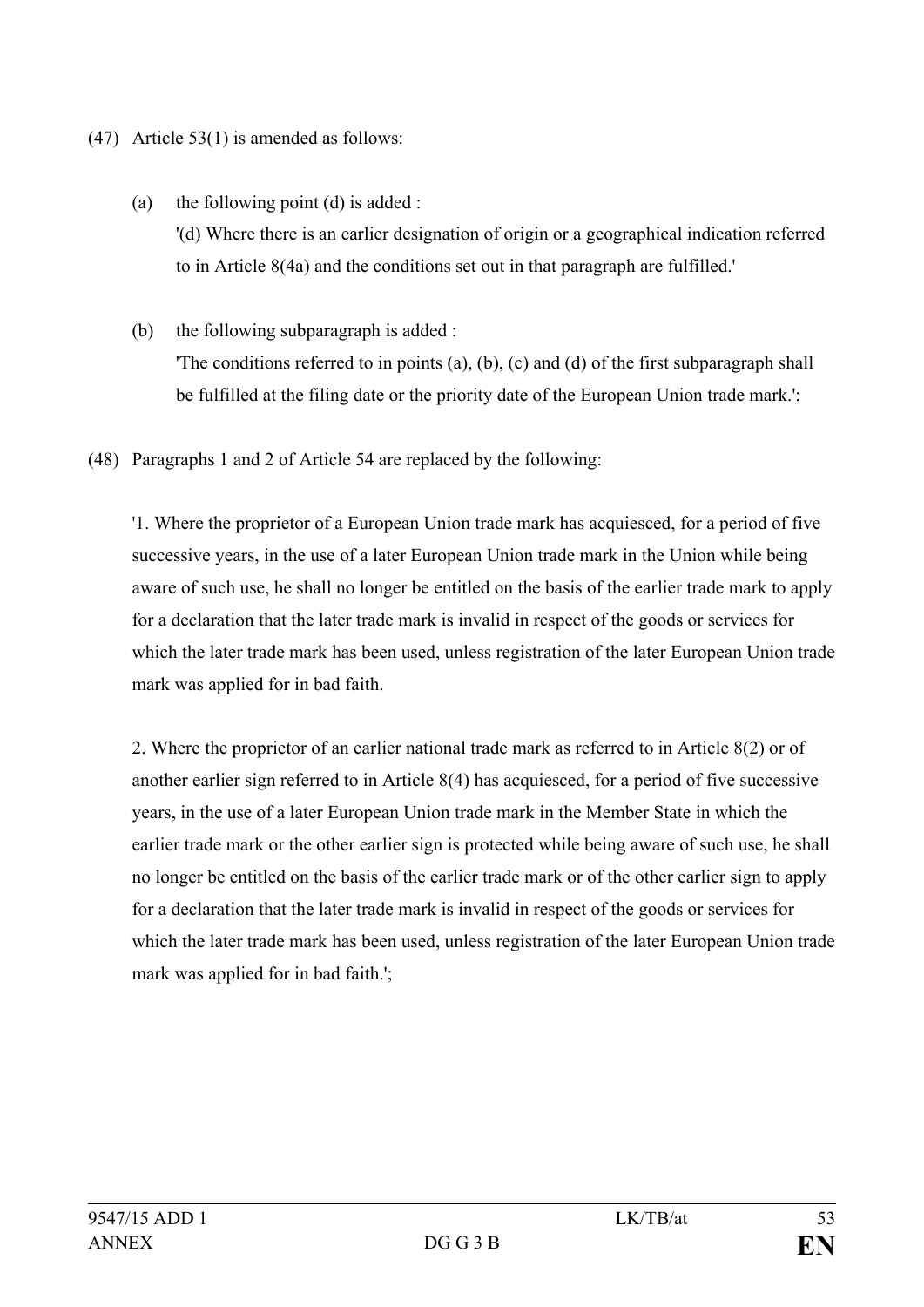- (49) Article 56 is amended as follows:
	- (a) in paragraph 1, point (c), 'under the law of the Member State concerned' is replaced by 'under Union law or the law of the Member State concerned';
	- (b) paragraph 3 is replaced by the following:

'3. An application for revocation or for a declaration of invalidity shall be inadmissible where an application relating to the same subject matter and cause of action, and involving the same parties, has been adjudicated on its merits, either by the Office or by a European Union trade mark court as referred to in Article 95, and the decision of the Office or that court on that application has acquired the authority of a final decision.

(50) Article 57(2) is replaced by the following:

'2. If the proprietor of the European Union trade mark so requests, the proprietor of an earlier European Union trade mark, being a party to the invalidity proceedings, shall furnish proof that, during the period of five years preceding the date of the application for a declaration of invalidity, the earlier European Union trade mark has been put to genuine use in the Union in connection with the goods or services in respect of which it is registered and which he cites as justification for his application, or that there are proper reasons for non-use, provided the earlier European Union trade mark has at that date been registered for not less than five years. If, at the date on which the European Union trade mark application was filed or at the priority date of the European Union trade mark application, the earlier European Union trade mark had been registered for not less than five years, the proprietor of the earlier European Union trade mark shall furnish proof that, in addition, the conditions contained in Article 42(2) were satisfied at that date. In the absence of proof to this effect the application for a declaration of invalidity shall be rejected. If the earlier European Union trade mark has been used in relation to part only of the goods or services for which it is registered, it shall, for the purpose of the examination of the application for a declaration of invalidity, be deemed to be registered in respect only of that part of the goods or services.';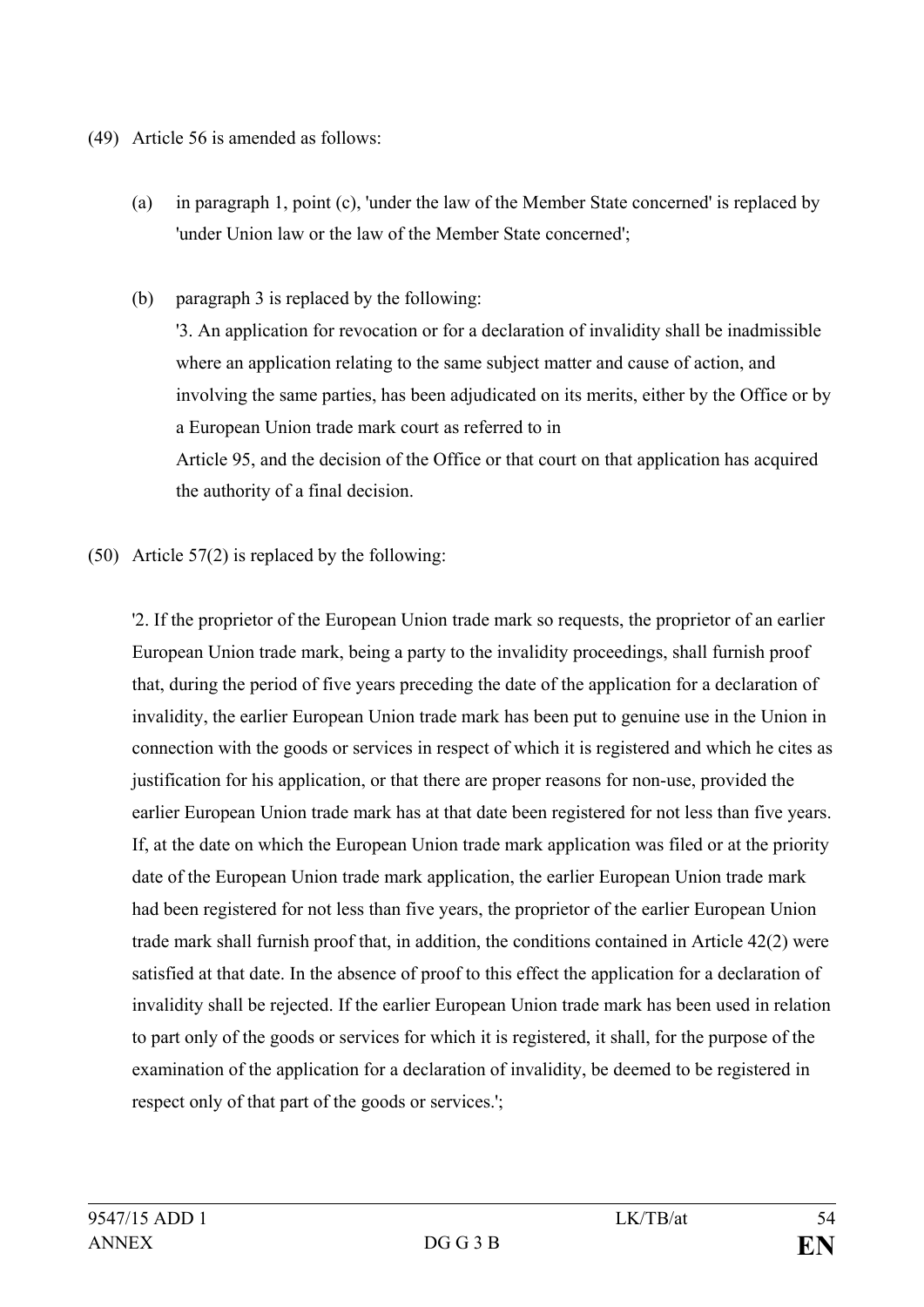(50a) The following Article is inserted:

'Article 57a Delegation of powers

'The Commission shall be empowered to adopt delegated acts in accordance with Article 163a specifying the details of the procedures governing the revocation and invalidity of a European Union trade mark referred to in Articles 56 and 57, as well as the transfer of a trade mark registered in the name of an agent referred to in Article 18.'

(51) Deleted.

(52) Article 58(1) is replaced by the following:

'1. An appeal shall lie from decisions of any of the decision-making instances of the Office listed in Article 130 points (a) to (d) and, where appropriate, point (f). Those decisions shall take effect only as from the date of expiration of the appeal period referred to in Article 60. The filing of the appeal shall have suspensive effect.';

(52a) Article 60 is replaced by the following :

'1. Notice of appeal shall be filed in writing at the Office within two months after the date of notification of the decision. The Notice shall be deemed to have been filed only when the fee for appeal has been paid. It shall be filed in the language of the proceedings in which the decision subject to appeal was taken. Within four months after the date of notification of the decision, a written statement setting out the grounds of appeal shall be filed.

2. In inter partes proceedings, the defendant may in his response, seek a decision annulling or altering the contested decision on a point not raised in the appeal. Such submissions shall cease to have effect should the appellant discontinue the proceedings.';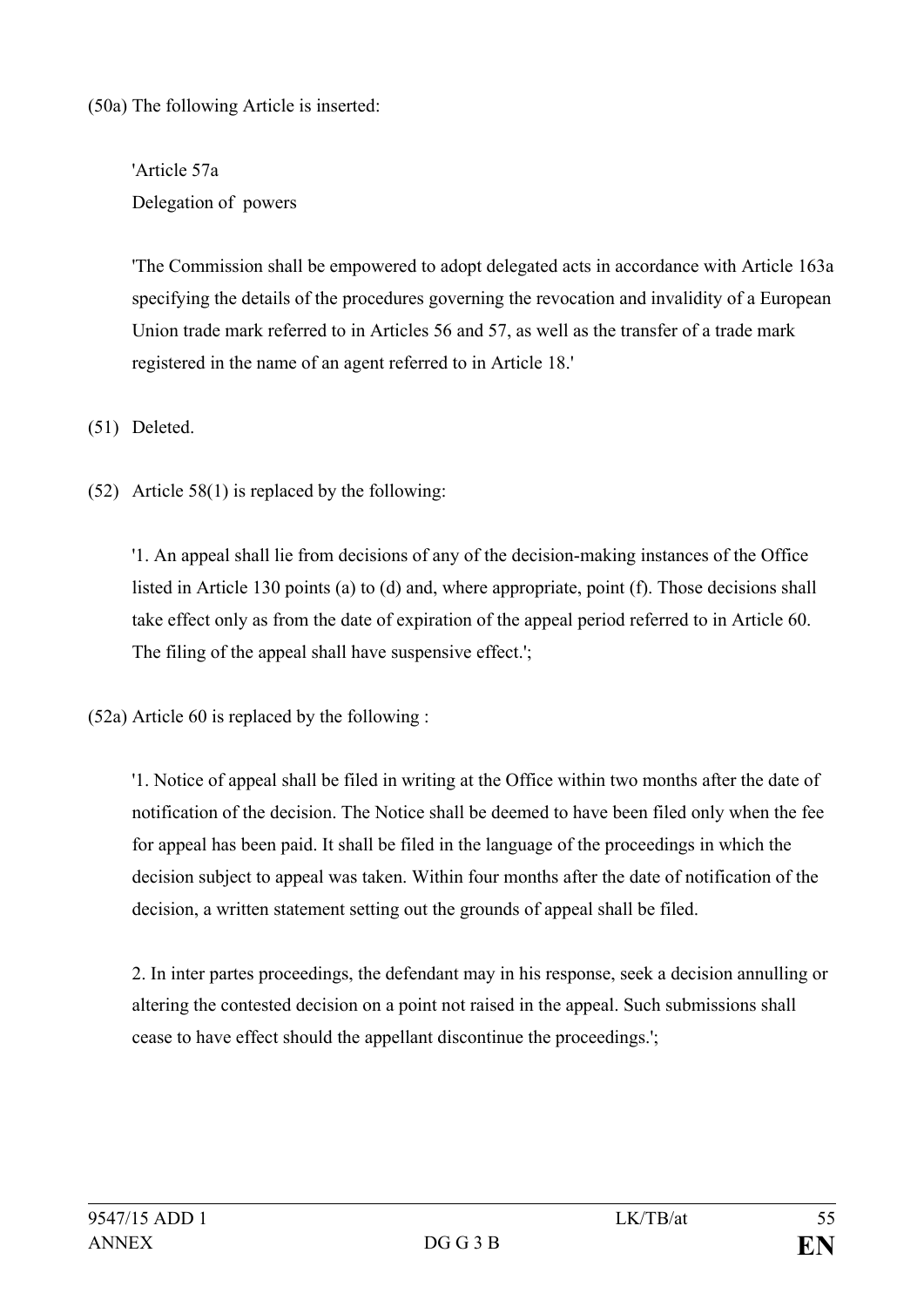- (53) Article 62 is deleted;
- (54) Article 64(3) is replaced by the following:

'3. The decisions of the Board of Appeal shall take effect only as from the date of expiry of the period referred to in Article 65(5) or, if an action has been brought before the General Court within that period, as from the date of dismissal of such action or of any appeal filed with the Court of Justice against the decision of the General Court.';

- (55) Article 65 is amended as follows:
	- (a) paragraph 1 is replaced by the following:

'1. Actions may be brought before the General Court against decisions of the Boards of Appeal on appeals.';

(b) paragraph 3 is replaced by the following:

'3. The General Court shall have jurisdiction to annul or to alter the contested decision.';

(c) paragraphs 5 and 6 are replaced by the following:

'5. The action shall be brought before the General Court within two months of the date of notification of the decision of the Board of Appeal.

6. The Office shall take the necessary measures to comply with the judgment of the General Court or, in case of appeal against that judgment, the Court of Justice.';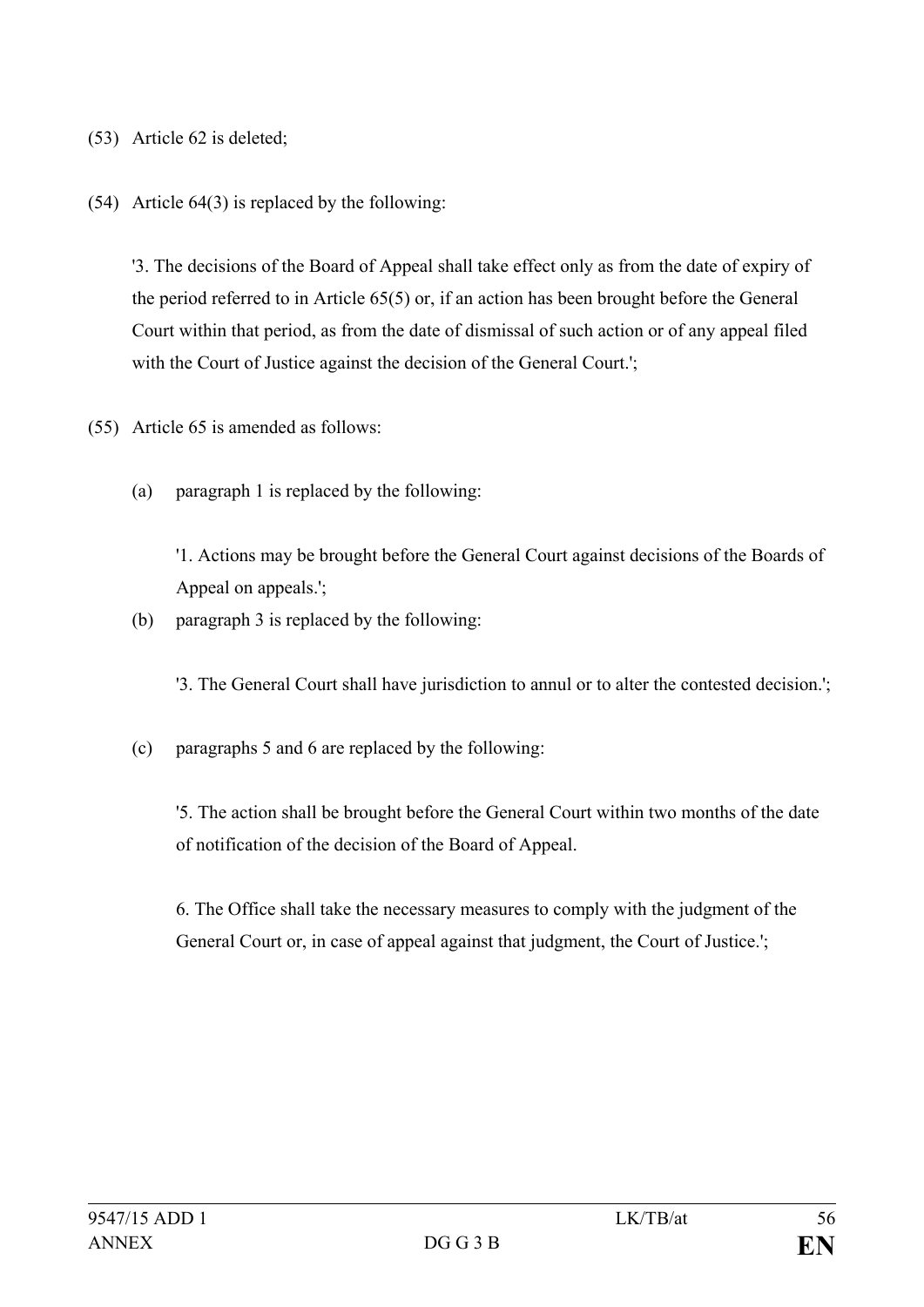(56) The following Article 65a is inserted:

'Article 65a Delegation of powers

The Commission shall be empowered to adopt delegated acts in accordance with Article 163 specifying:

- (a) the formal content of the Notice of appeal referred to in Article 60 and the procedure for the filing and the examination of an appeal;
- (b) the formal content and form of the Board of Appeal's decisions referred to in Article 64;
- (c) the reimbursement of the appeal fees referred to in Article 60.'';
- (57) The title of Title VIII is replaced by the following:

## 'SPECIFIC PROVISIONS ON EUROPEAN UNION COLLECTIVE MARKS AND CERTIFICATION MARKS';

- (58) Between the title of Title VIII and Article 66, the following heading is inserted: 'SECTION 1 European Union collective marks';
- (59) In Article 66, paragraph 3 is replaced by the following:

'3. Titles I to VII and IX to XIV shall apply to European Union collective marks to the extent that this section does not provide otherwise.';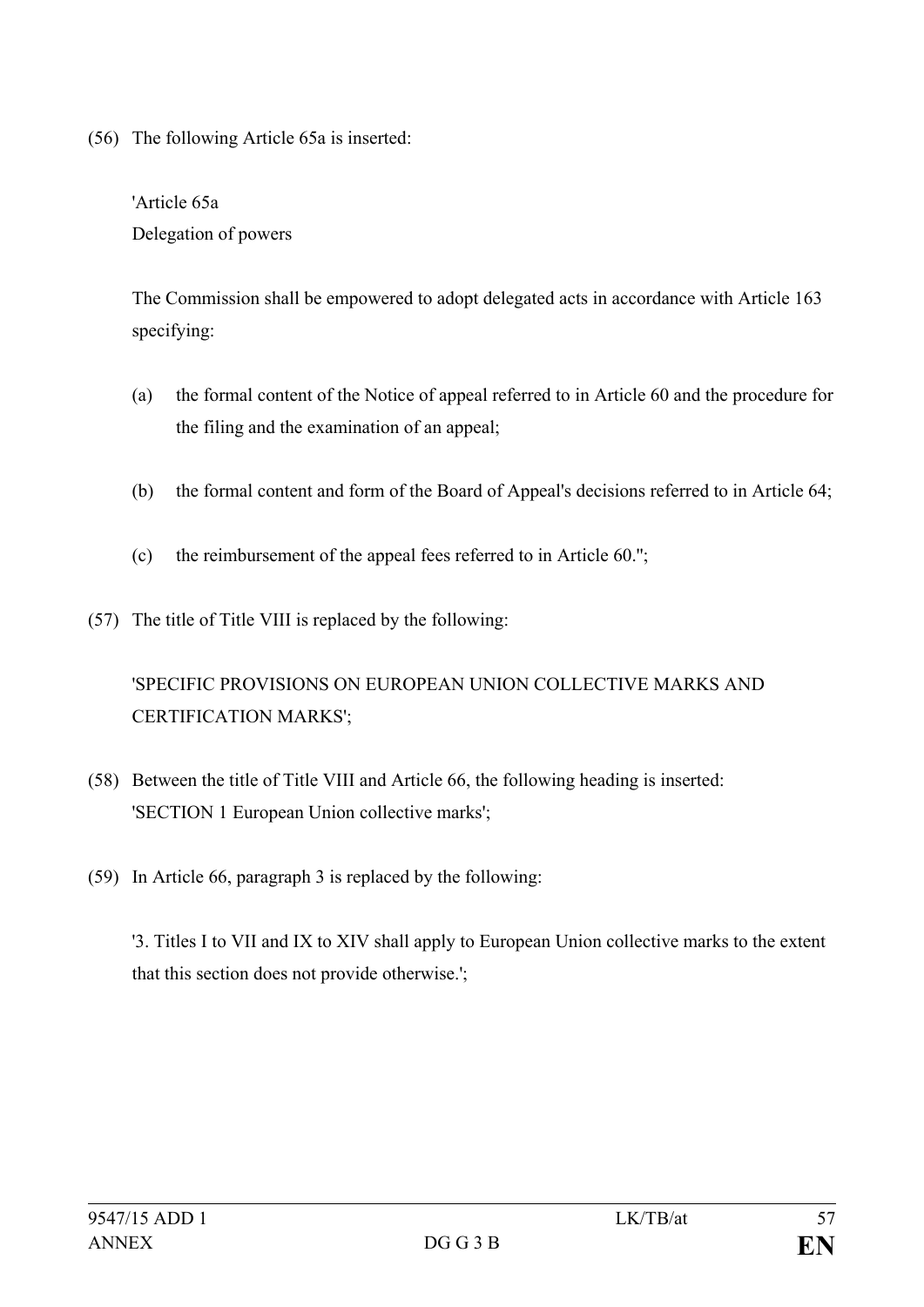- (60) Article 67 is amended as follows:
	- (a) paragraph 1 is replaced by the following: '1. An applicant for a European Union collective mark shall submit regulations governing its use within a period of two months after the date of filing.';
	- (b) The following paragraph 3 is added: '3. The Commission shall adopt an implementing act specifying the detailed content of the regulations referred to in paragraph 2. That implementing act shall be adopted in accordance with the examination procedure referred to in Article 163(2).'
- (61) Article 69 is replaced by the following:

'Article 69 Observations by third parties

Where written observations on a European Union collective mark are submitted to the Office pursuant to Article 40, those observations may also be based on the particular grounds on which the application for a European Union collective mark shall be refused pursuant to Article 68.';

(61a) Article 71(3) is replaced by the following:

'3. Written observations in accordance with Article 69 may also be submitted with regard to amended regulations governing use.';

(62) Deleted.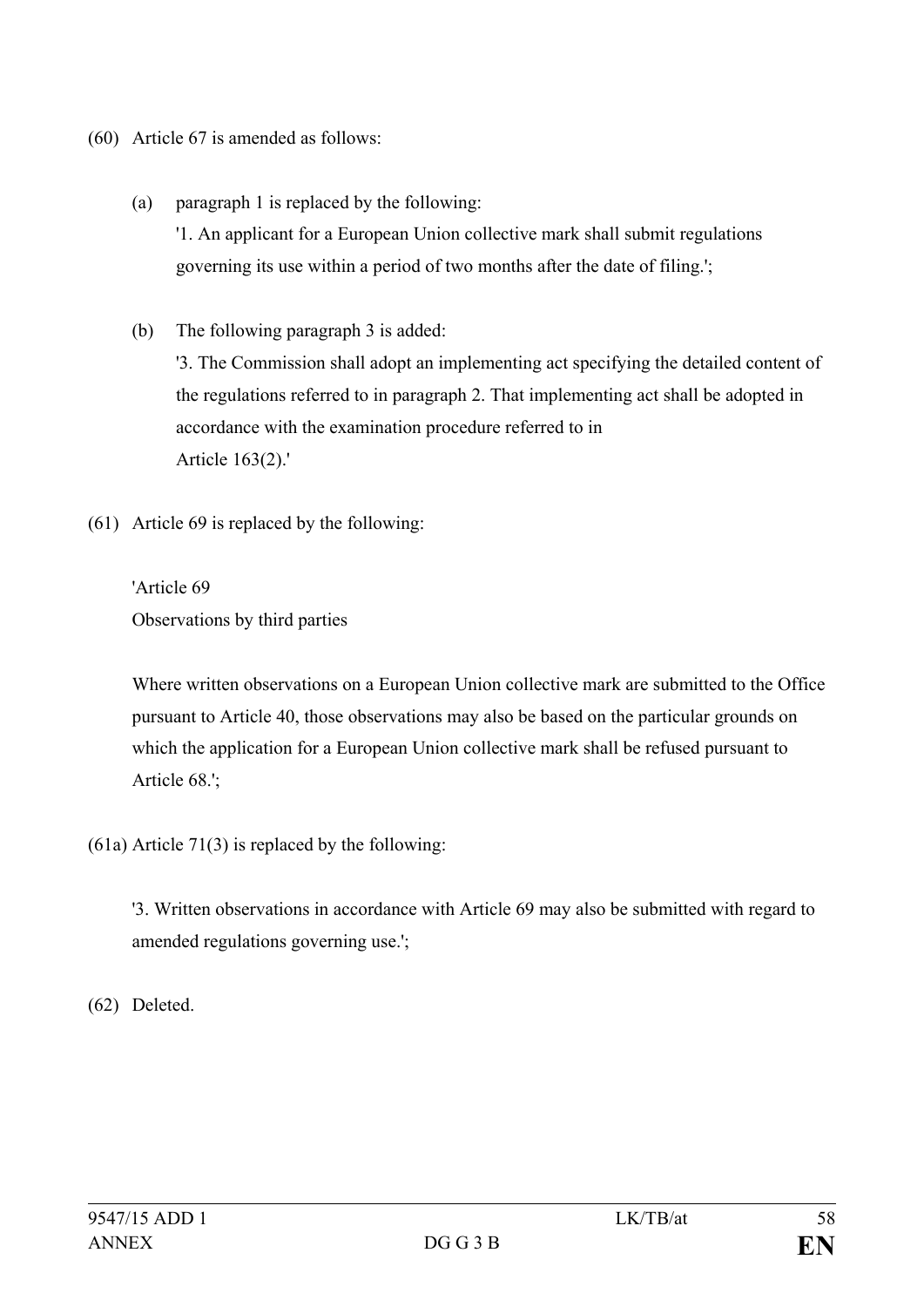(63) In Title VIII, the following Section 2 is added:

'SECTION 2 European Union Certification Marks

Article 74b European Union certification marks

1.A European Union certification mark shall be a European Union trade mark which is described as such when the mark is applied for and is capable of distinguishing goods or services which are certified by the proprietor of the mark in respect of material, mode of manufacture of goods or performance of services, quality, accuracy or other characteristics, with the exception of geographical origin, from goods and services which are not so certified.

2.Any natural or legal person, including institutions, authorities and bodies governed by public law, may apply for European Union certification marks provided that this person does not carry on a business involving the supply of goods or services of the kind certified.

3. Deleted.

4. Titles I to VII and IX to XIV shall apply to European Union certification marks to the extent that this Section does not provide otherwise.

Article 74c Regulations governing use of the certification mark

1. An applicant for a European Union certification mark shall submit regulations governing the use of the certification mark within a period of two months after the date of filing.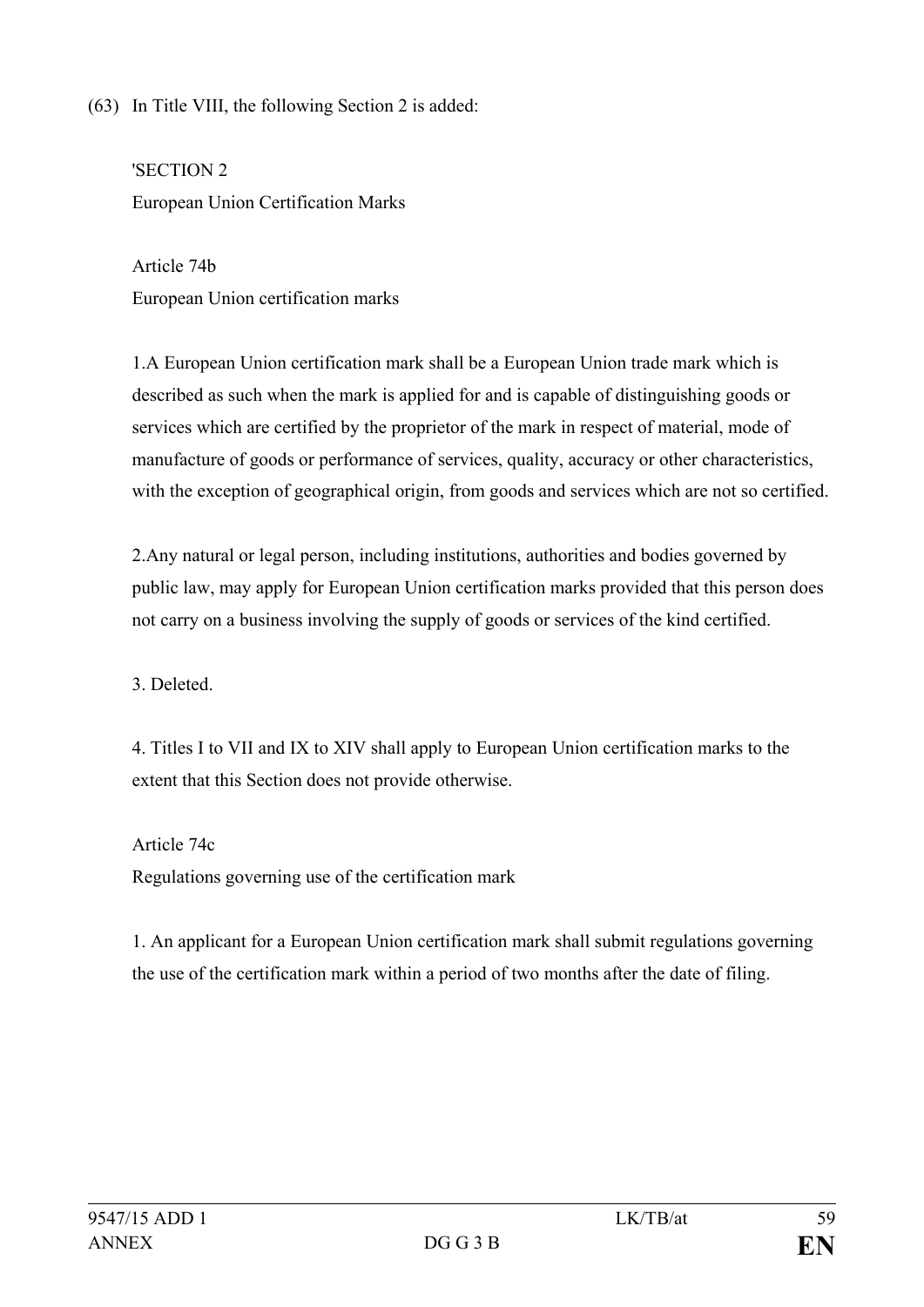2. The regulations governing use shall specify the persons authorised to use the mark, the characteristics to be certified by the mark, how the certifying body is to test those characteristics and to supervise the use of the mark as well as the conditions of use of the mark, including sanctions.

3. The Commission shall adopt an implementing act specifying the detailed content of the regulations referred to in paragraph 2. That implementing act shall be adopted in accordance with the examination procedure referred to in Article 163(2).'

Article 74d Refusal of the application

1. In addition to the grounds for refusal of a European Union trade mark application provided for in Articles 36 and 37, an application for a European Union certification mark shall be refused where Articles 74b and 74c are not satisfied, or where the regulations governing use are contrary to public policy or to accepted principles of morality.

2. An application for a European Union certification mark shall also be refused if the public is liable to be misled as regards the character or the significance of the mark, in particular if it is likely to be taken to be something other than a certification mark.

3. An application shall not be refused if the applicant, as a result of an amendment of the regulations governing use, meets the requirements of paragraphs 1 and 2.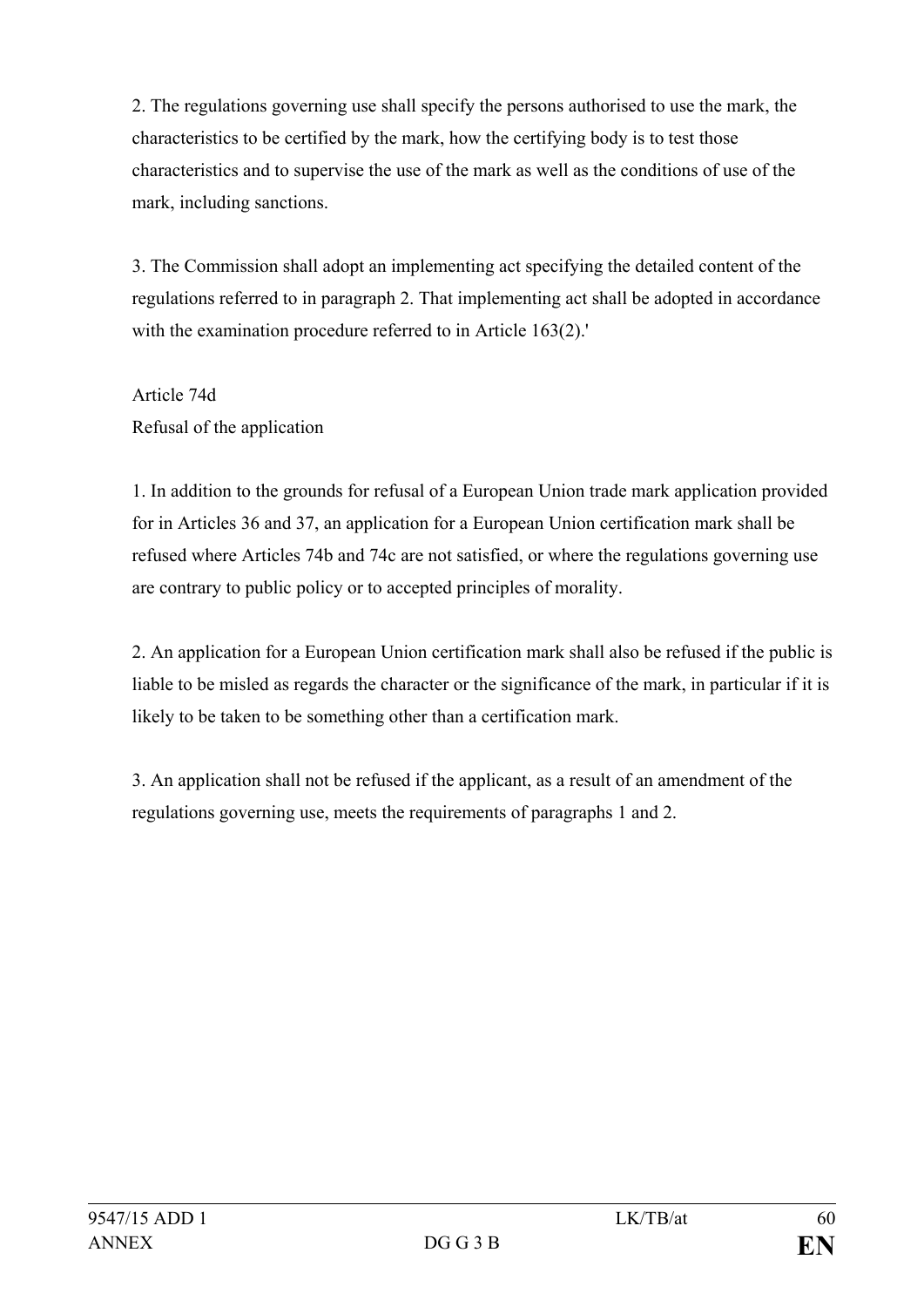Article 74e Observations by third parties

Where written observations on a European Union certification mark are submitted to the Office pursuant to Article 40, those observations may also be based on the particular grounds on which the application for a European Union certification mark shall be refused pursuant to Article 74d.

Article 74ea Use of the European Union certification mark

Use of a European Union certification mark by any person who has authority to use it according to the regulations governing use referred to in Article 74c shall satisfy the requirements of this Regulation, provided that the other conditions which this Regulation imposes with regard to the use of European Union trade marks are fulfilled.

Article 74f Amendment of the regulations governing use of the mark

1. The proprietor of a European Union certification mark shall submit to the Office any amended regulations governing use.

2. The amendment shall not be mentioned in the Register where the amended regulations do not satisfy the requirements of Article 74c or involve one of the grounds for refusal referred to in Article 74d.

3. Written observations in accordance with Article 74e may also be submitted with regard to amended regulations governing use.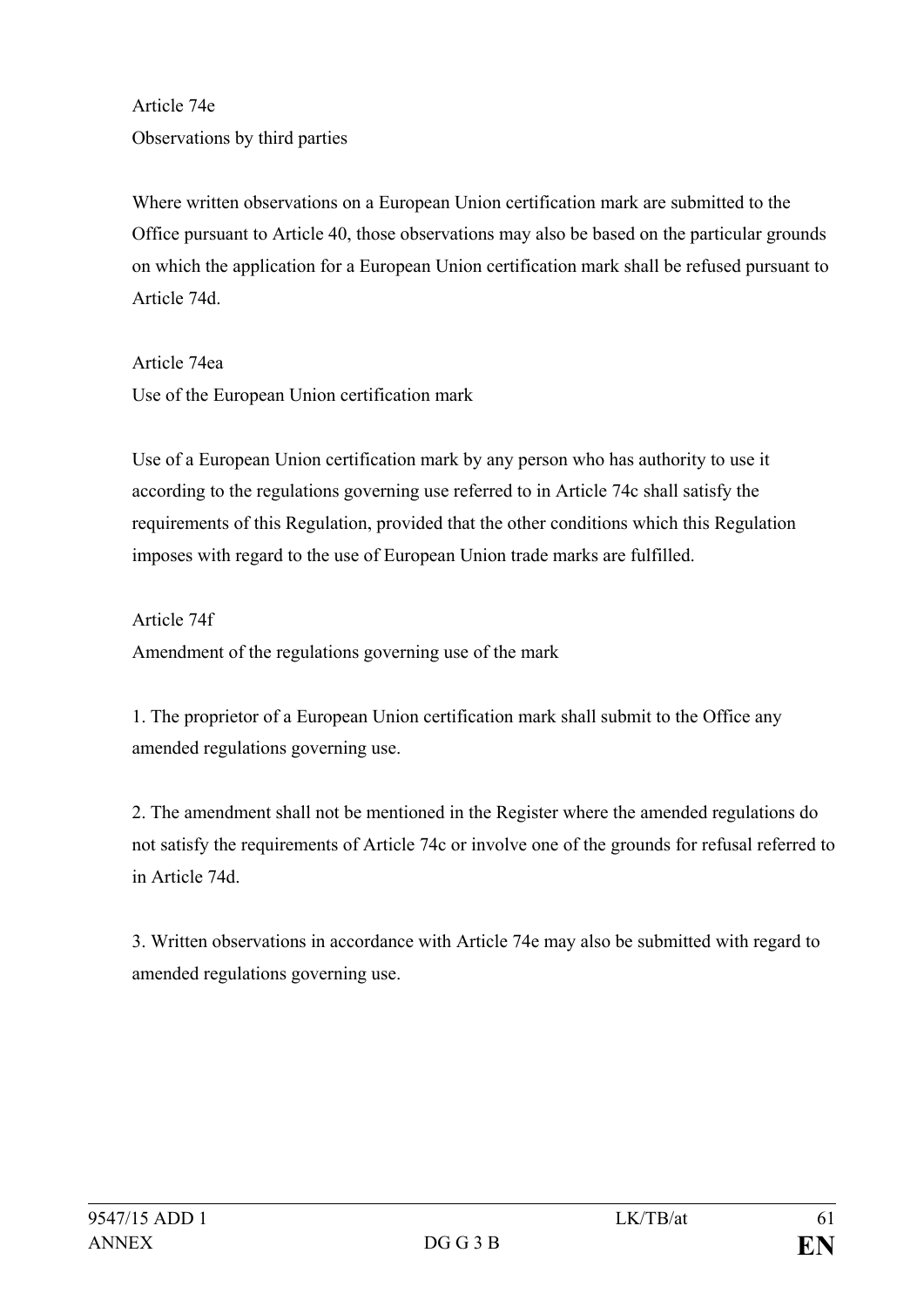4. For the purposes of this Regulation, amendments to the regulations governing use shall take effect only from the date of entry of the mention of the amendment in the Register.

Article 74g Transfer

By way of derogation from Article 17(1), a European Union certification mark may only be transferred to a person which meets the requirements of Article 74b(2).

Article 74h Persons who are entitled to bring an action for infringement

1. Only the proprietor of a European Union certification mark or any person specifically authorised by him to that effect shall be entitled to bring an action for infringement.

2. The proprietor of a European Union certification mark shall be entitled to claim compensation on behalf of persons who have authority to use the mark where they have sustained damage in consequence of unauthorised use of the mark.

Article 74i Grounds for revocation

In addition to the grounds for revocation provided for in Article 51, the rights of the proprietor of a European Union certification mark shall be revoked on application to the Office or on the basis of a counterclaim in infringement proceedings, where any of the following conditions is fulfilled: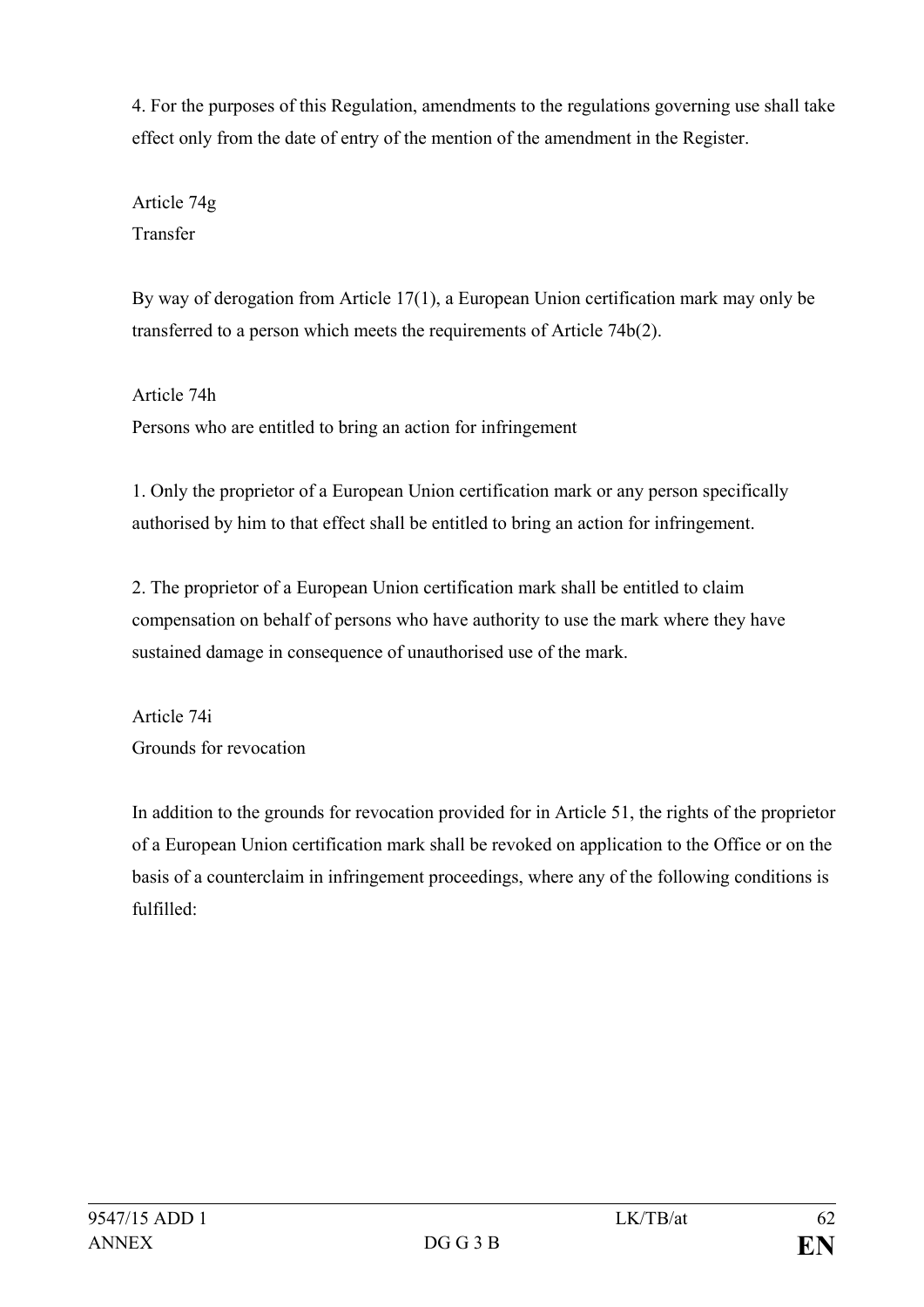- (a) the proprietor no longer meets the requirements of Article  $74b(2)$ ;
- (b) the proprietor does not take reasonable steps to prevent the mark being used in a manner incompatible with the conditions of use laid down in the regulations governing use, amendments to which have, where appropriate, been mentioned in the Register;
- (c) the manner in which the mark has been used by the proprietor has caused it to become liable to mislead the public in the manner referred to in Article 74d(2);
- (d) an amendment to the regulations governing use of the mark has been mentioned in the Register in breach of Article 74f(2), unless the proprietor of the mark, by further amending the regulations governing use, complies with the requirements of that Article.

Article 74j Grounds for invalidity

In addition to the grounds for invalidity provided for in Articles 52 and 53, a European Union certification mark which is registered in breach of Article 74d shall be declared invalid on application to the Office or on the basis of a counterclaim in infringement proceedings, unless the proprietor of the mark, by amending the regulations governing use, complies with the requirements of Article 74d.'

Article 74ja Conversion

Without prejudice to Article 112(2), conversion of an application for a European Union certification mark or of a registered European Union certification mark shall not take place where the national law of the Member State concerned does not provide for the registration of guarantee or certification marks pursuant to Article 29 of Directive ….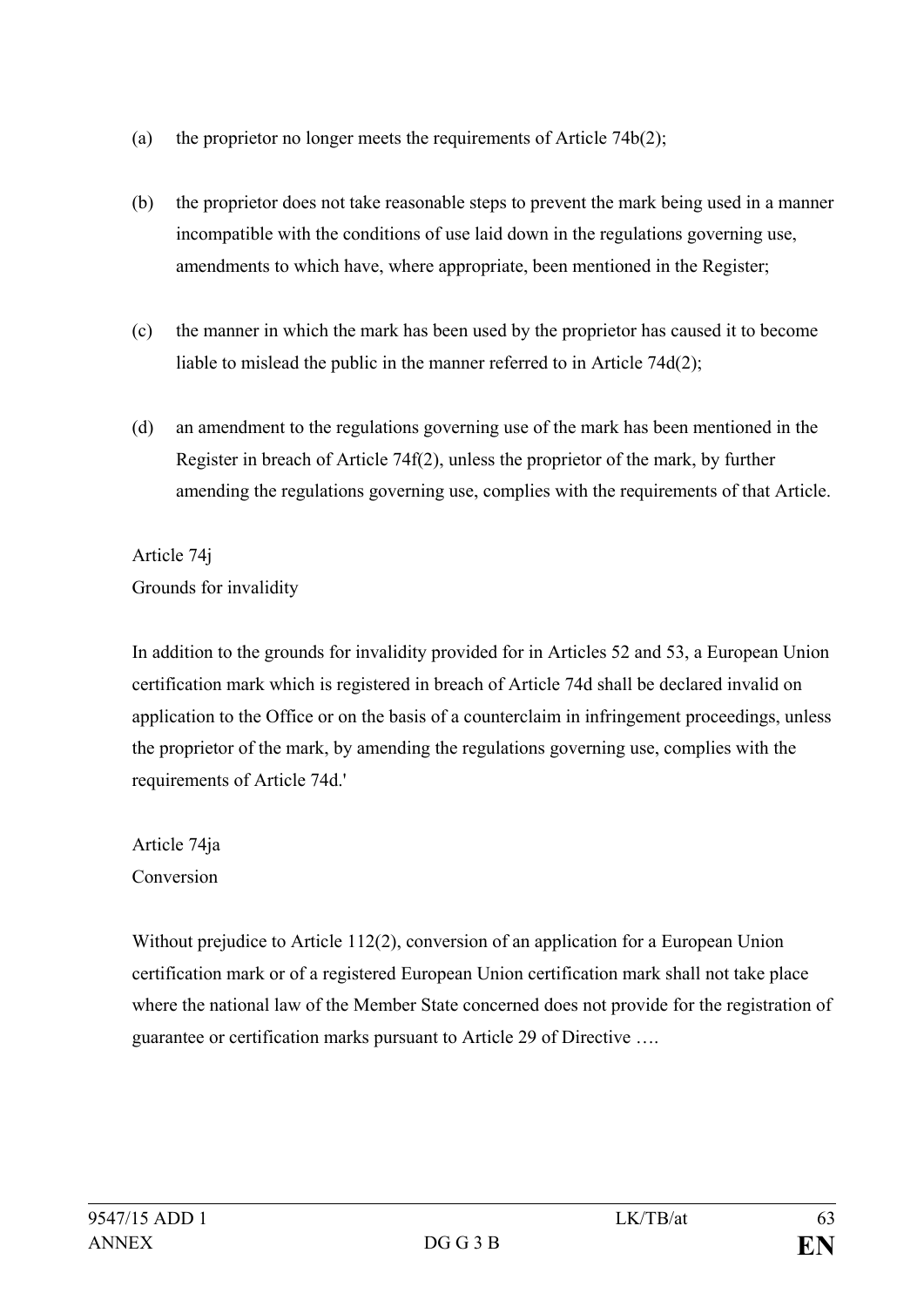Article 74k **Deleted** 

(64) Article 75 is replaced by the following:

'Article 75

Form of decisions and communications of the Office

1. Decisions of the Office shall state the reasons on which they are based. They shall be based only on reasons or evidence on which the parties concerned have had an opportunity to present their comments. Where oral proceedings are held before the Office, the decision may be given orally. Subsequently, the decision in writing shall be notified to the parties.

2. Any decision, communication or notice from the Office shall indicate the department or division of the Office as well as the name or the names of the official or officials responsible. They shall be signed by that official or those officials, or, instead of a signature, carry a printed or stamped seal of the Office. The Executive Director may determine that other means of identifying the department or division of the Office and the name of the official or officials responsible or an identification other than a seal may be used where decisions, communications or notices from the Office are transmitted by telecopier or any other technical means of communication.

3. Decisions of the Office which are open to appeal shall be accompanied by a written communication indicating that notice of appeal shall be filed in writing at the Office within two months of the date of notification of the decision from which appeal is to be made. The communications shall also draw the attention of the parties to the provisions laid down in Articles 58, 59 and 60. The parties may not plead any failure to communicate the availability of appeal proceedings.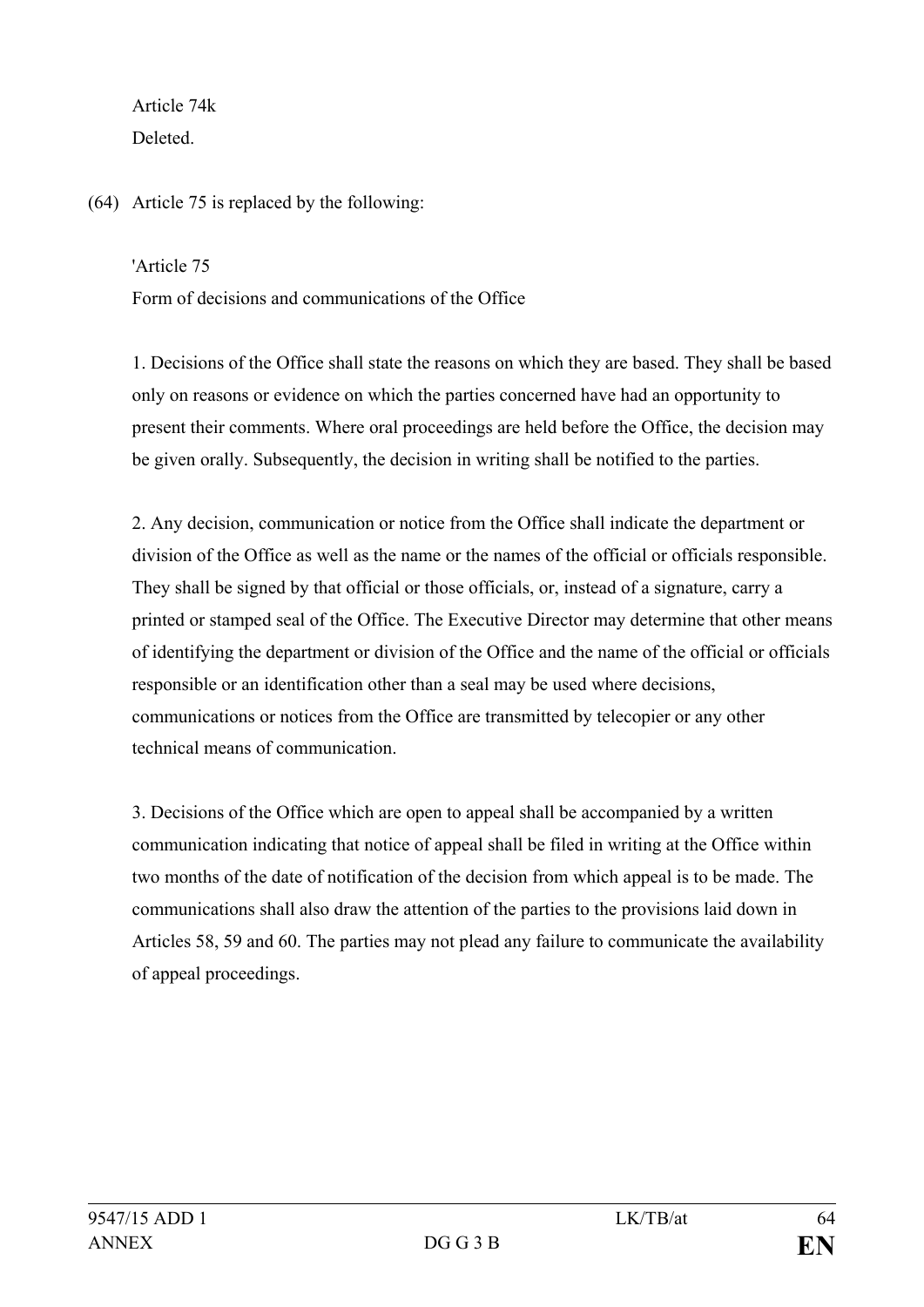(65) In Article 76(1), the following sentence is added:

'In invalidity proceedings pursuant to Article 52, the Office shall limit its examination to the grounds and arguments provided by the parties.';

(65a) In Article 77, the following paragraph is added:

'4. The Commission shall be empowered to adopt delegated acts in accordance with Article 163a specifying the detailed arrangements for oral proceedings, including the modalities for the use of languages in accordance with Article 119.'

(66) Article 78 is amended as follows:

(a) in paragraph 3 the following sentence is added:

'The period of notice given in summons of a party, witness or expert to give evidence shall be at least one month, unless they agree to a shorter period.'

(b) the following paragraphs 5 and 6 are added:

'5. The Executive Director of the Office shall determine the amounts of expenses to be paid, including advances, as regards the costs of taking of evidence referred to in this Article.

6. The Commission shall be empowered to adopt delegated acts in accordance with Article 163a specifying the detailed arrangements for the taking of evidence.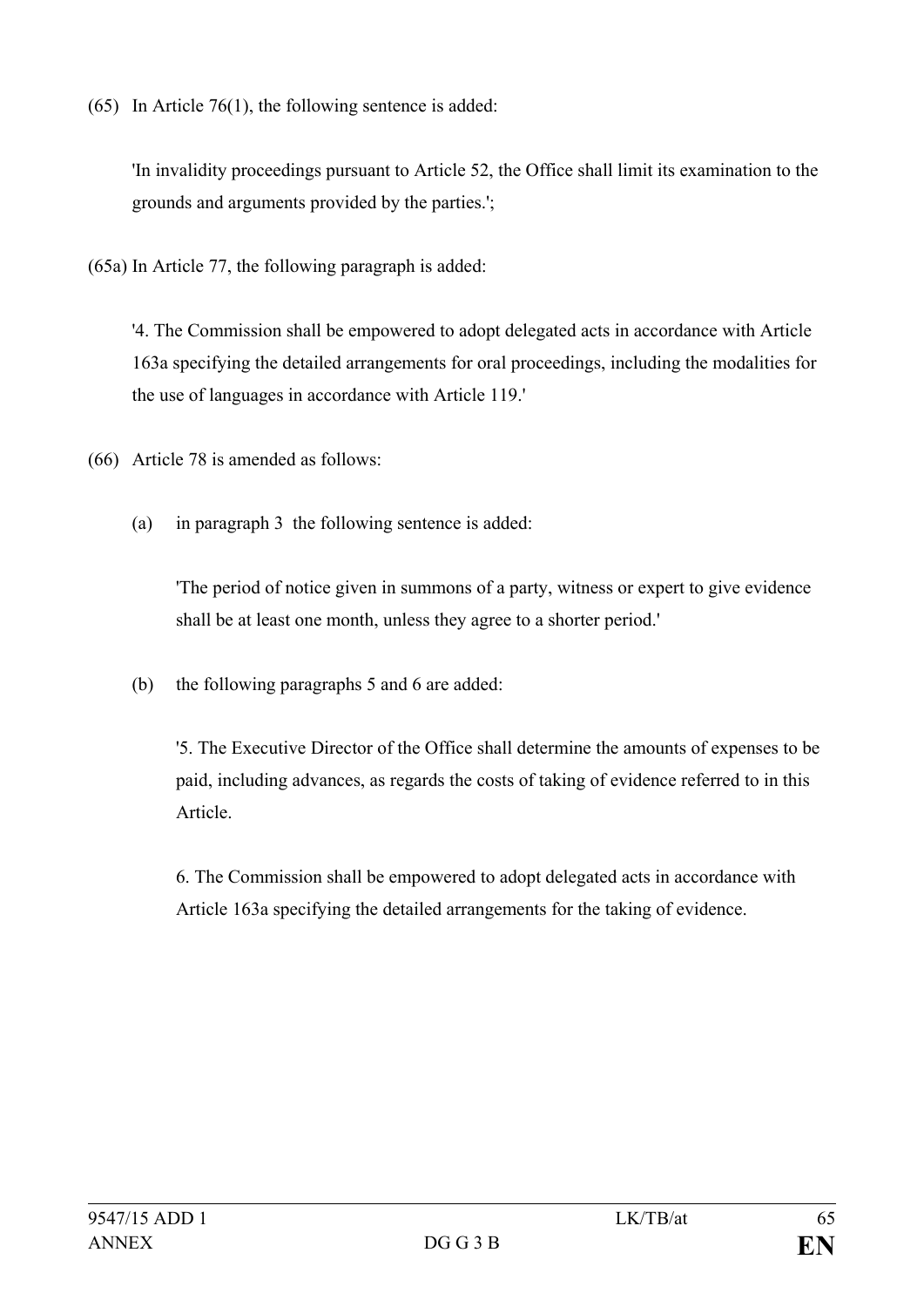(67) Article 79 is replaced by the following:

'Article 79 Notification

1. The Office shall, as a matter of course, notify those concerned of decisions and summonses and of any notice or other communication from which a time limit is reckoned, or of which those concerned must be notified under other provisions of this Regulation or of acts adopted pursuant to this Regulation, or of which notification has been ordered by the Executive Director of the Office.

2. The Executive Director may determine which documents other than decisions subject to a time limit for appeal and summonses shall be notified by registered letter with advice of delivery.

3. Notification may be effected by different means, including by electronic means. The details regarding electronic means shall be determined by the Executive Director.

4. Where notification shall be effected by public notice, the Executive Director shall determine how the public notice is to be given and shall fix the beginning of the one month period on the expiry of which the document shall be deemed to have been notified.

5. The Commission shall be empowered to adopt delegated acts in accordance with Article 163a specifying the detailed arrangements for notification.'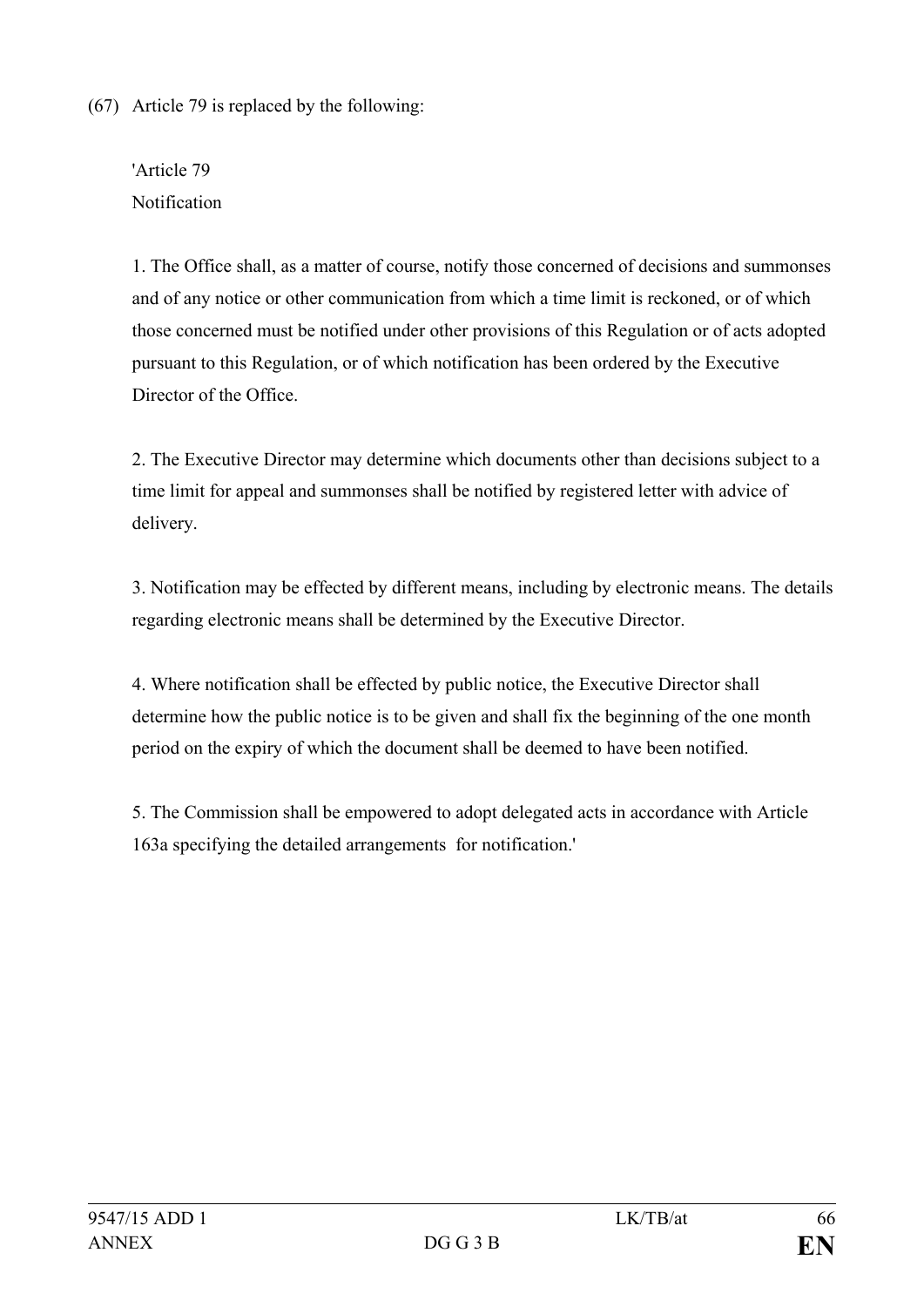## (68) The following Articles 79a, 79b, 79c and 79d are inserted:

'Article 79a Noting of loss of rights

Where the Office finds that the loss of any rights results from this Regulation or acts adopted pursuant to this Regulation without any decision having been taken, it shall communicate this to the person concerned in accordance with Article 79. The latter may apply for a decision on the matter within a period of two months after notification of the communication, if he considers that the finding of the Office is inaccurate. The Office shall adopt such a decision only where it disagrees with the person requesting it; otherwise the Office shall amend its finding and inform the person requesting the decision.

Article 79b

Communications to the Office

1. Communications addressed to the Office may be effected by electronic means. The Executive Director shall determine to what extent and under which technical conditions those communications may be submitted electronically.

2. The Commission shall be empowered to adopt delegated acts in accordance with Article 163a specifying the rules on the means of communication, including the electronic means of communication, to be used by the parties to proceedings before the Office and the forms to be made available by the Office.

Article 79c Time limits

1. Time limits shall be laid down in terms of full years, months, weeks or days. Calculation shall start on the day following the day on which the relevant event occurred. The duration of time limits shall not be less than one month and no more than 6 months.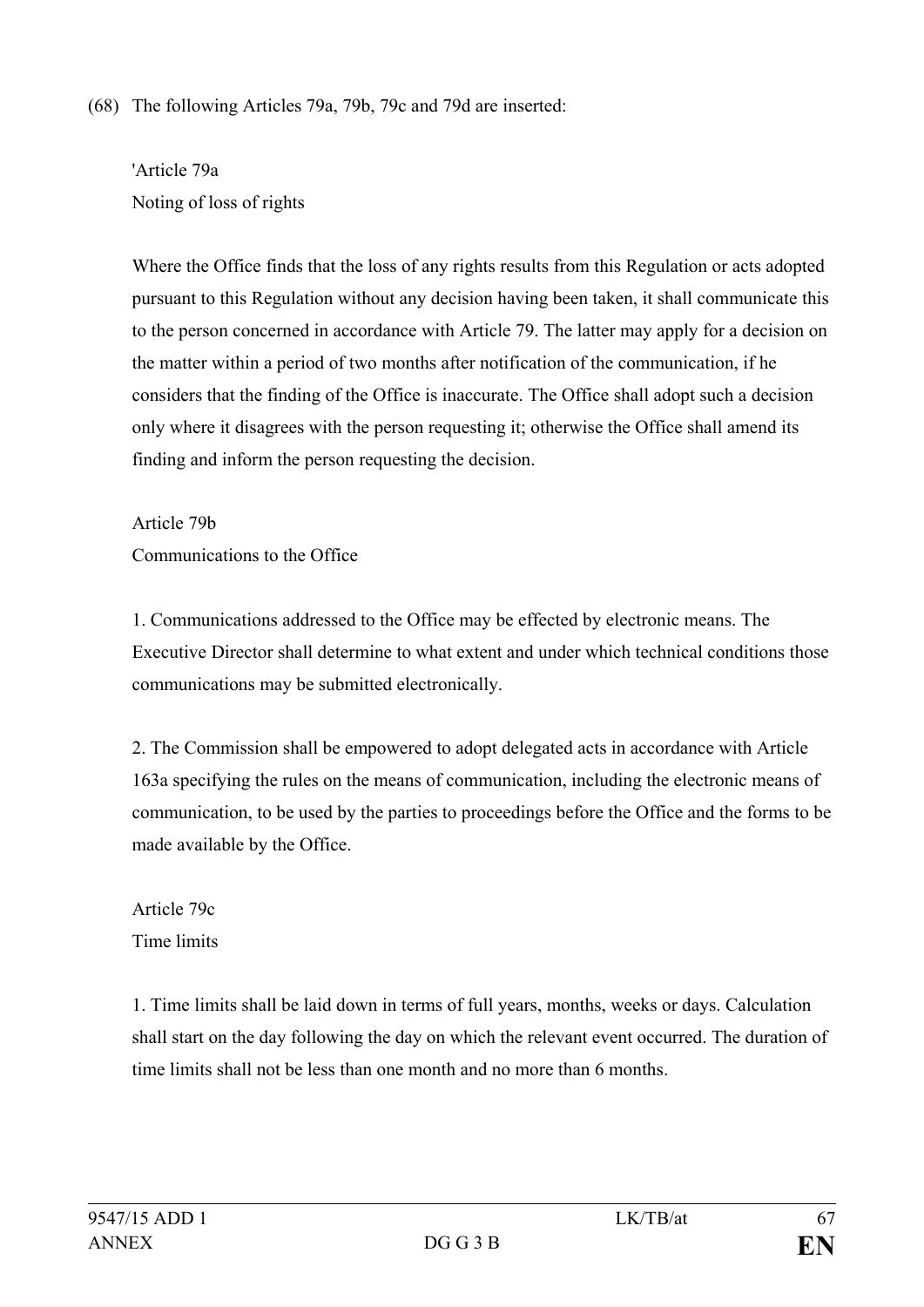2. The Executive Director of the Office shall determine, before the commencement of each calendar year, the days on which the Office is not open for receipt of documents or on which ordinary mail is not delivered in the locality in which the Office is located.

3. The Executive Director shall determine the duration of the period of interruption in case of a general interruption in the delivery of mail in the Member State where the Office is located or, in case of an actual interruption, of the Office's connection to admitted electronic means of communication.

4. If an exceptional occurrence such as a natural disaster or strike interrupts or dislocates proper communication from the parties to the proceedings to the Office or vice-versa, the Executive Director may determine that for parties to the proceedings having their residence or registered office in the Member State concerned or who have appointed a representative with a place of business in the Member State concerned, all time limits that otherwise would expire on or after the date of commencement of such occurrence, as determined by him, shall extend until a date to be determined by him. When determining that date, he shall assess when the exceptional occurrence comes to an end. If the occurrence affects the seat of the Office, such determination of the Executive Director shall specify that it applies in respect of all parties to the proceedings.

5. The Commission shall be empowered to adopt delegated acts in accordance with Article 163a specifying the details regarding the calculation and duration of time limits.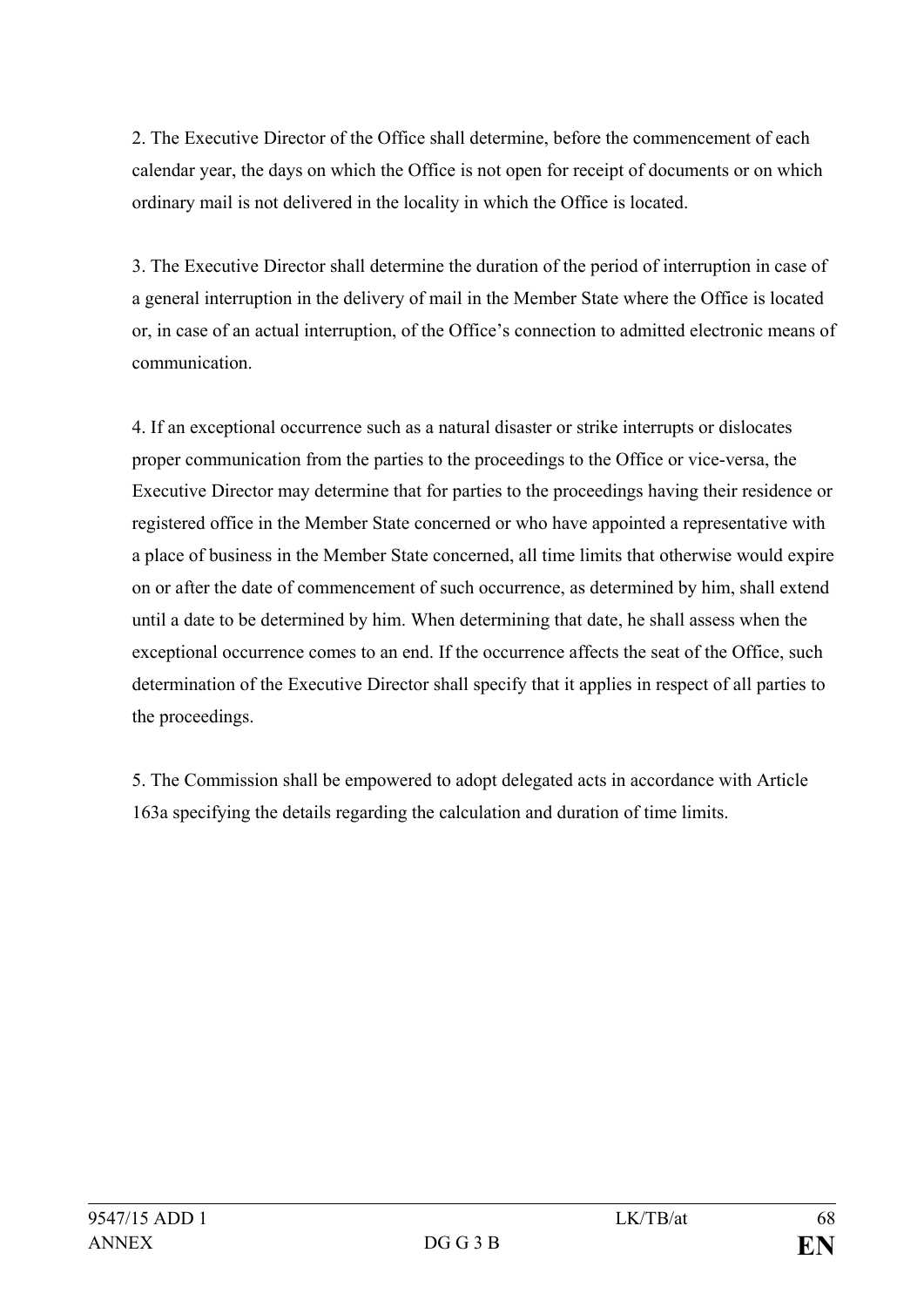Article 79d

Correction of errors and manifest oversights

1. The Office shall correct any linguistic errors or errors of transcription and manifest oversights in its decisions or technical errors attributable to the Office in registering the trade mark or in publishing its registration of its own motion or at the request of a party.

2. Where the correction of mistakes or errors in the registration of the trade mark or the publication of the registration is requested by the proprietor, Article 48a shall apply mutatis mutandis.

3. Corrections of mistakes and errors in the registration of the trade mark and in the publication of the registration shall be published by the Office.'

(69) Article 80 is replaced by the following:

'1. Where the Office has made an entry in the Register or taken a decision which contains an obvious error attributable to the Office, it shall ensure that the entry is cancelled or the decision is revoked. Where there is only one party to the proceedings and the entry or the act affects its rights, cancellation or revocation shall be determined even if the error was not evident to the party.';

'2. Cancellation or revocation as referred to in paragraph 1 shall be determined, ex officio or at the request of one of the parties to the proceedings, by the department which made the entry or took the decision. The cancellation of the entry in the Register or the revocation of the decision shall be effected within one year from the date on which the entry was made in the Register or that decision was taken, after consultation with the parties to the proceedings and any proprietor of rights to the European Union trade mark in question that are entered in the Register. The Office shall keep records of any such cancellation or revocation.';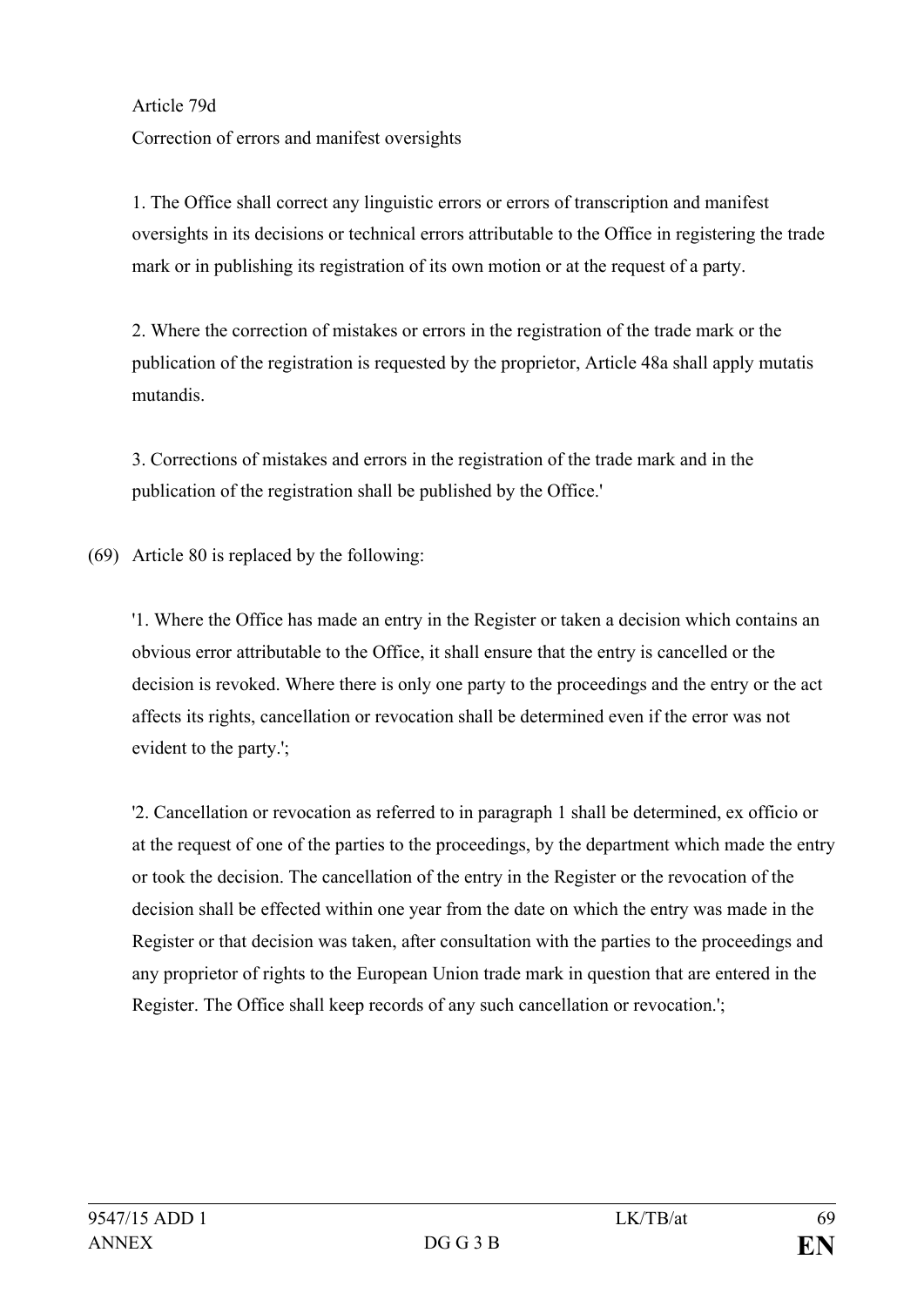2a. The Commission shall be empowered to adopt delegated acts in accordance with Article 163a specifying the procedure for the revocation of a decision or for the cancellation of an entry in the Register.';

'3. This Article shall be without prejudice to the right of the parties to submit an appeal under Articles 58 and 65, or to the possibility of correcting errors and manifest oversights under Article 79d. Where an appeal has been filed against an Office's decision containing an error, the appeal proceedings shall become devoid of purpose upon revocation by the Office of its decision pursuant to paragraph 1 of this Article. In the latter case, the appeal fee shall be reimbursed to the appellant.';

(70) Article 82 is amended as follows:

(a) paragraph 2 is replaced by the following:

'2. This Article shall not apply to the time limits laid down in Article 27, 29(1), Article 33(1), Article 36(2), Article 41(1) and (3), Article 47(3), Article 60, Article 65(5), Article 81(2), Article 112, or to the time limits laid down in paragraph 1 of this Article or the time limit for claiming seniority pursuant to Article 34 after the application has been filed.';

(b) paragraph 4 is replaced by the following:

'4. If the Office accepts the application, the consequences of having failed to observe the time limit shall be deemed not to have occurred. If a decision has been taken between the expiry of the unobserved time limit and the request for continuation of proceedings, the department competent to decide on the omitted act shall review the decision and, where completion of the omitted act itself is sufficient, take a different decision. If the original decision is not to be altered, it shall be confirmed in writing.';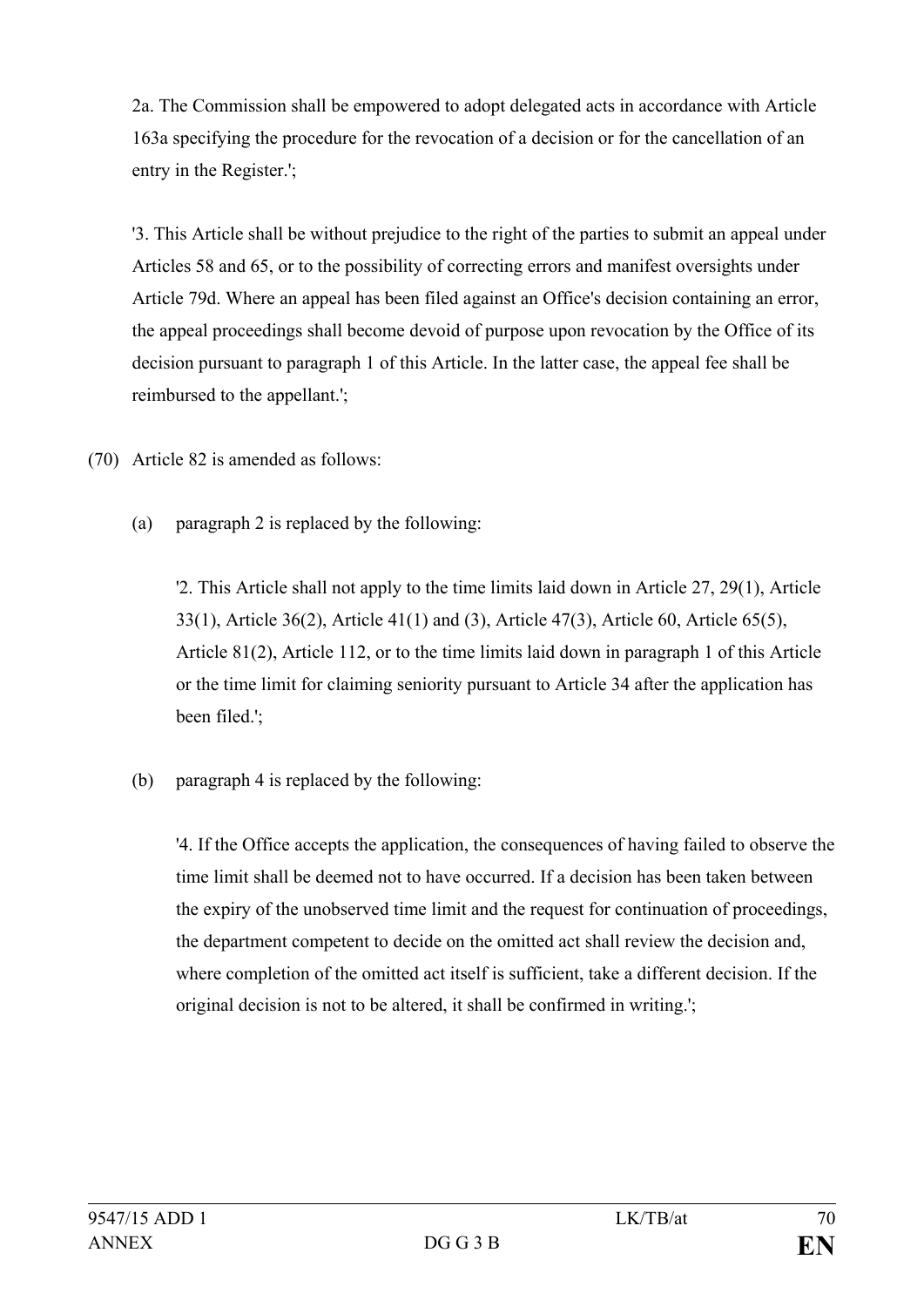(71) The following Article 82a is inserted:

'Article 82a Interruption of proceedings

- 1. Proceedings before the Office shall be interrupted :
- (a) in the event of the death or legal incapacity of the applicant for or proprietor of a European Union trade mark or of the person authorised by national law to act on his behalf. To the extent that that death or incapacity does not affect the authorisation of a representative appointed under Article 93, proceedings shall be interrupted only on application by such representative;
- (b) in the event of the applicant for, or proprietor of, a European Union trade mark being prevented, for legal reasons resulting from action taken against his property, from continuing the proceedings before the Office;
- (c) in the event of the death or legal incapacity of the representative of an applicant for or proprietor of a European Union trade mark or of his being prevented, for legal reasons resulting from action taken against his property, from continuing the proceedings before the Office.

2. The proceedings shall be resumed as soon as the identity of the person authorised to continue them has been established.

3. The Commission shall be empowered to adopt delegated acts in accordance with Article 163a specifying the detailed arrangements for the resumption of proceedings before the Office.;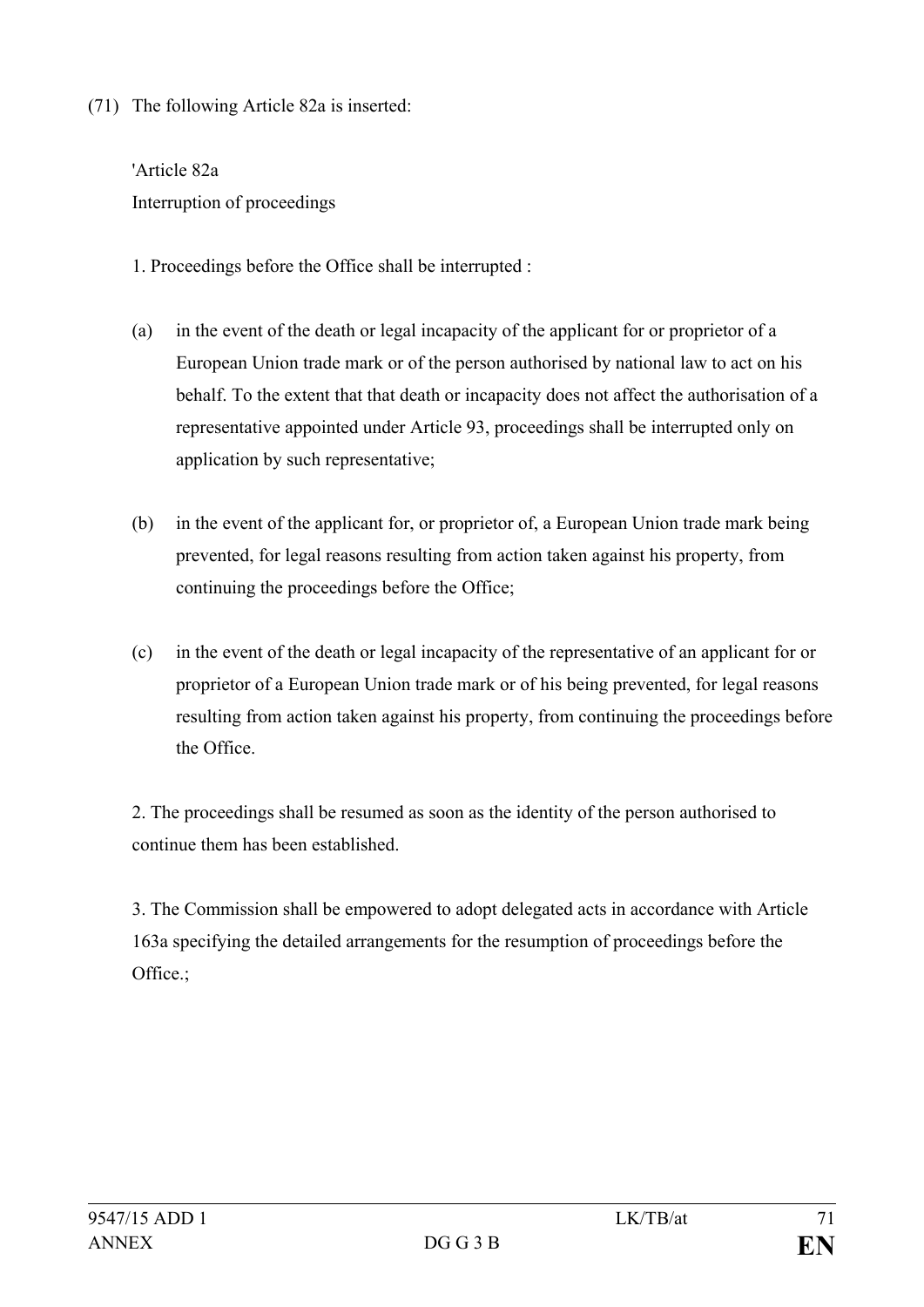(72) Article 83 is replaced by the following:

'Article 83 Reference to general principles

In the absence of procedural provisions in this Regulation or in acts adopted pursuant to this Regulation, the Office shall take into account the principles of procedural law generally recognised in the Member States.';

- (73) Article 85 is amended as follows:
	- (a) Paragraph 1 is replaced by the following:

'1. The losing party in opposition proceedings, proceedings for revocation, proceedings for a declaration of invalidity or appeal proceedings shall bear the fees incurred by the other party as well as all costs, without prejudice to Article 119(6), incurred by him essential to the proceedings, including travel and subsistence and the remuneration of a representative within the meaning of Article 93(1), within the limits of the scales set for each category of costs in the implementing act adopted in accordance with the second subparagraph. The fees to be borne by the losing party pursuant to the first sentence shall be limited to the fees incurred by the other party for opposition, for an application for revocation or for a declaration of invalidity of the European Union trade mark and for appeal.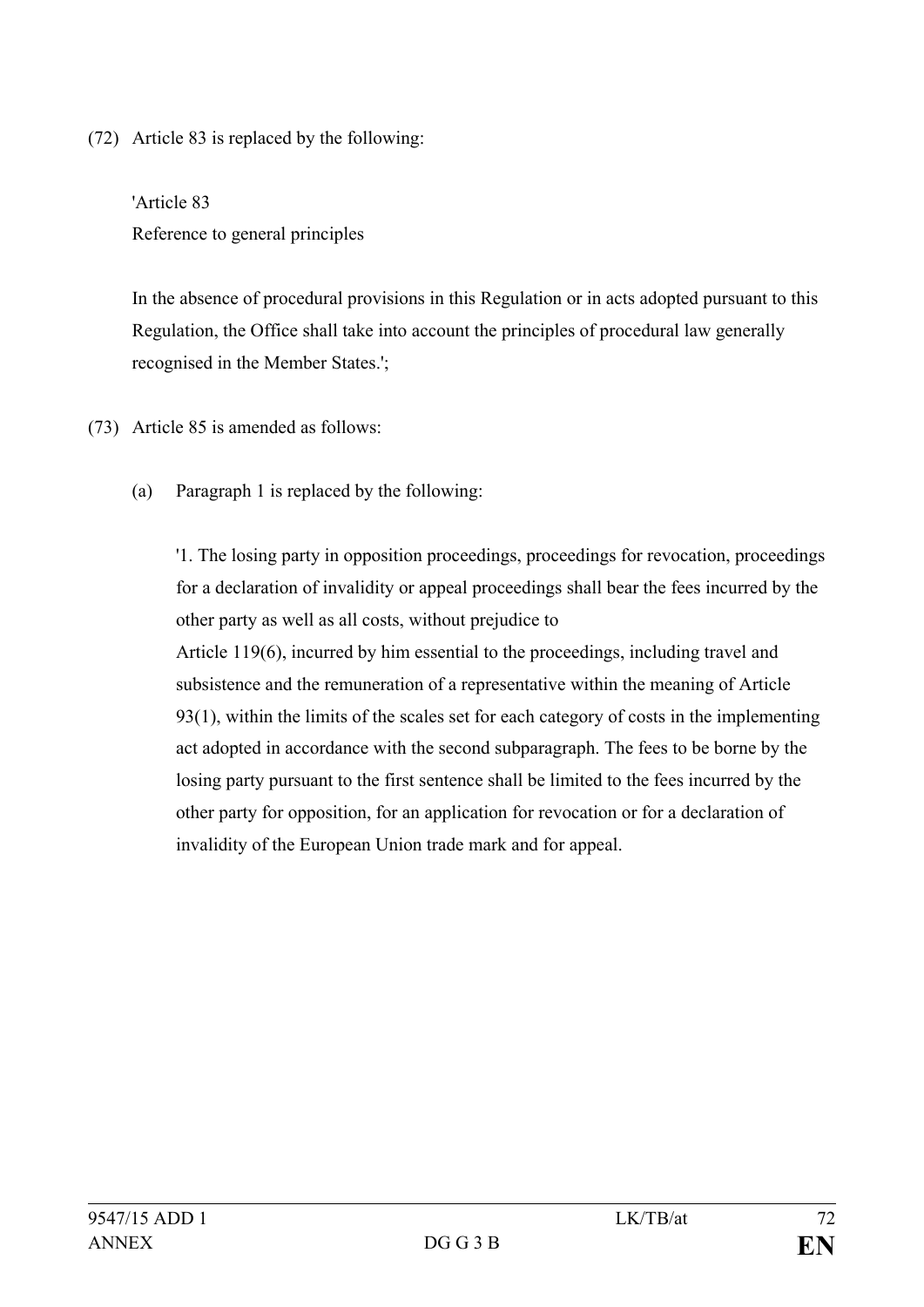1a. The Commission shall adopt an implementing act specifying the maximum rates for costs essential to the proceedings and actually incurred by the successful party. When specifying such amounts with respect to travel and subsistence costs the Commission shall take into account the distance between the place of residence or business of the party, representative or witness or expert and place where oral proceedings are held, the procedural stage at which the costs incur, and, as far as cost of representation within the meaning of Article 93(1) is concerned, the need to ensure that the obligation to bear the costs may not be misused for tactical reasons by the other party. Subsistence expenses shall be calculated in accordance with the Staff Regulations of Officials of the Union. The losing party shall bear the cost for one opposing party only and, where applicable, one representative only. The implementing act shall be adopted in accordance with the examination procedure referred to in Article 163(2).'

## (b) paragraph 6 is replaced by the following:

'6. The Opposition Division or Cancellation Division or Board of Appeal shall fix the amount of the costs to be paid pursuant to the preceding paragraphs when the costs to be paid are limited to the fees paid to the Office and the representation costs. In all other cases, the registry of the Board of Appeal or a member of the staff of the Opposition Division or Cancellation Division shall fix the amount of the costs to be reimbursed on request. The request is admissible only within two months of the date on which the decision for which an application was made for the costs to be fixed became final and shall be accompanied by a bill and supporting evidence. For the costs of representation pursuant to Article 93(1), an assurance by the representative that the costs have been incurred shall be sufficient. For other costs, it shall be sufficient if their plausibility is established. Where the amount of the costs is fixed pursuant to the first sentence, representation costs shall be awarded at the level laid down in the act adopted pursuant to and irrespective of whether they have been actually incurred.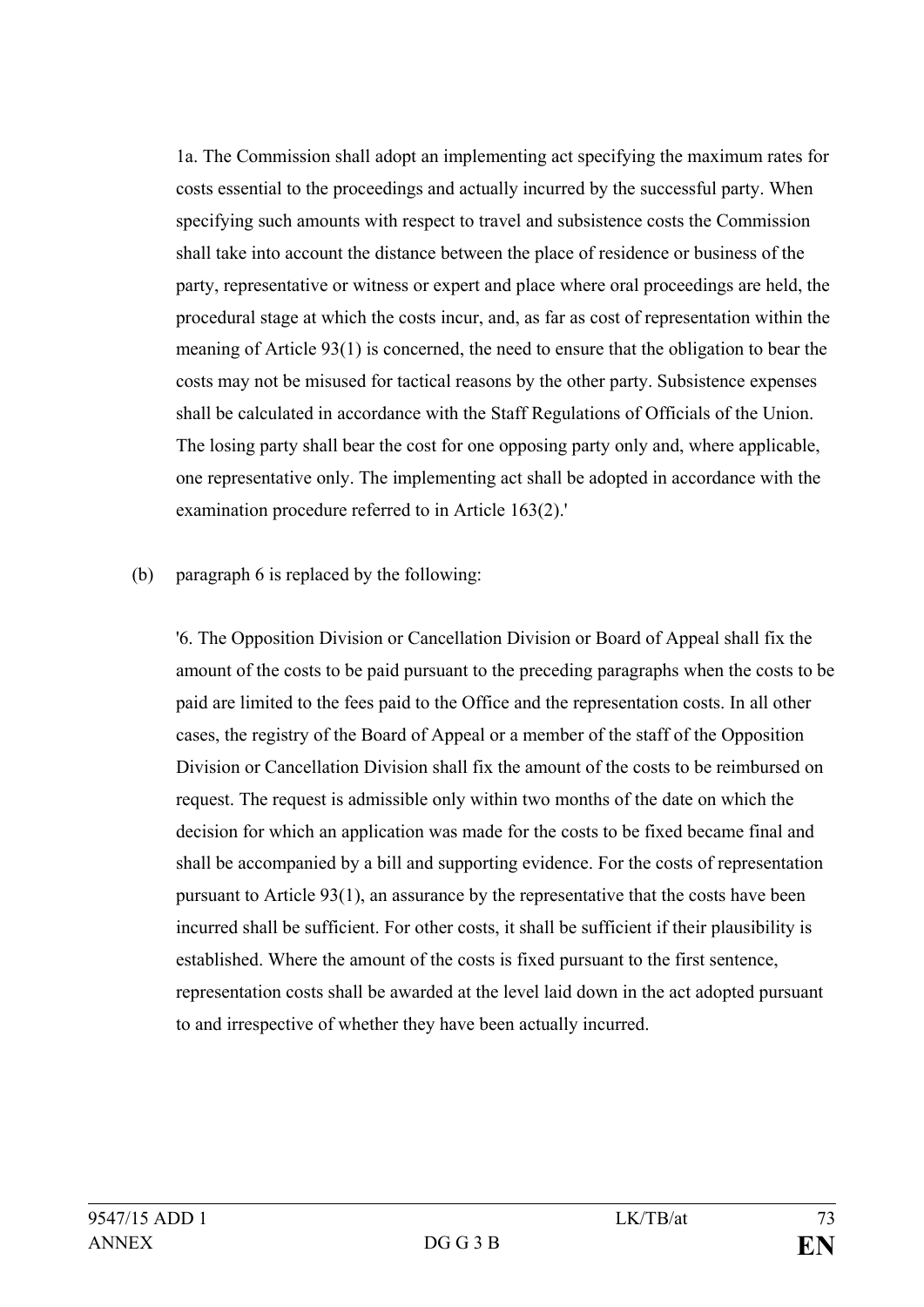7. The decision on the fixing of costs, stating the reasons on which it is based, may be reviewed by a decision of the Opposition Division or Cancellation Division or Board of Appeal on a request filed within one month after the date of notification of the awarding of costs. It shall not be deemed to be filed until the fee for reviewing the amount of the costs has been paid. The Opposition Division, the Cancellation Division or the Board of Appeal, as the case may be, shall take a decision on the request for a review of the decision on the fixing of costs without oral proceedings.';

(74) In Article 86(2), the second sentence is replaced by the following:

'Each Member State shall designate a single authority responsible for verifying the authenticity of the decision and shall communicate its contact details to the Office, the Court of Justice and the Commission. The order for the enforcement of the decision shall be appended to the decision by that authority, without other formality than verification of the authenticity of the decision.';

(75) Article 87 is replaced by the following:

'Article 87 Register of European Union trade marks

1. The Office shall keep a Register of European Union trade marks and shall keep that Register up to date.

2. The Register shall contain the following entries relating to European Union trade mark applications and registrations: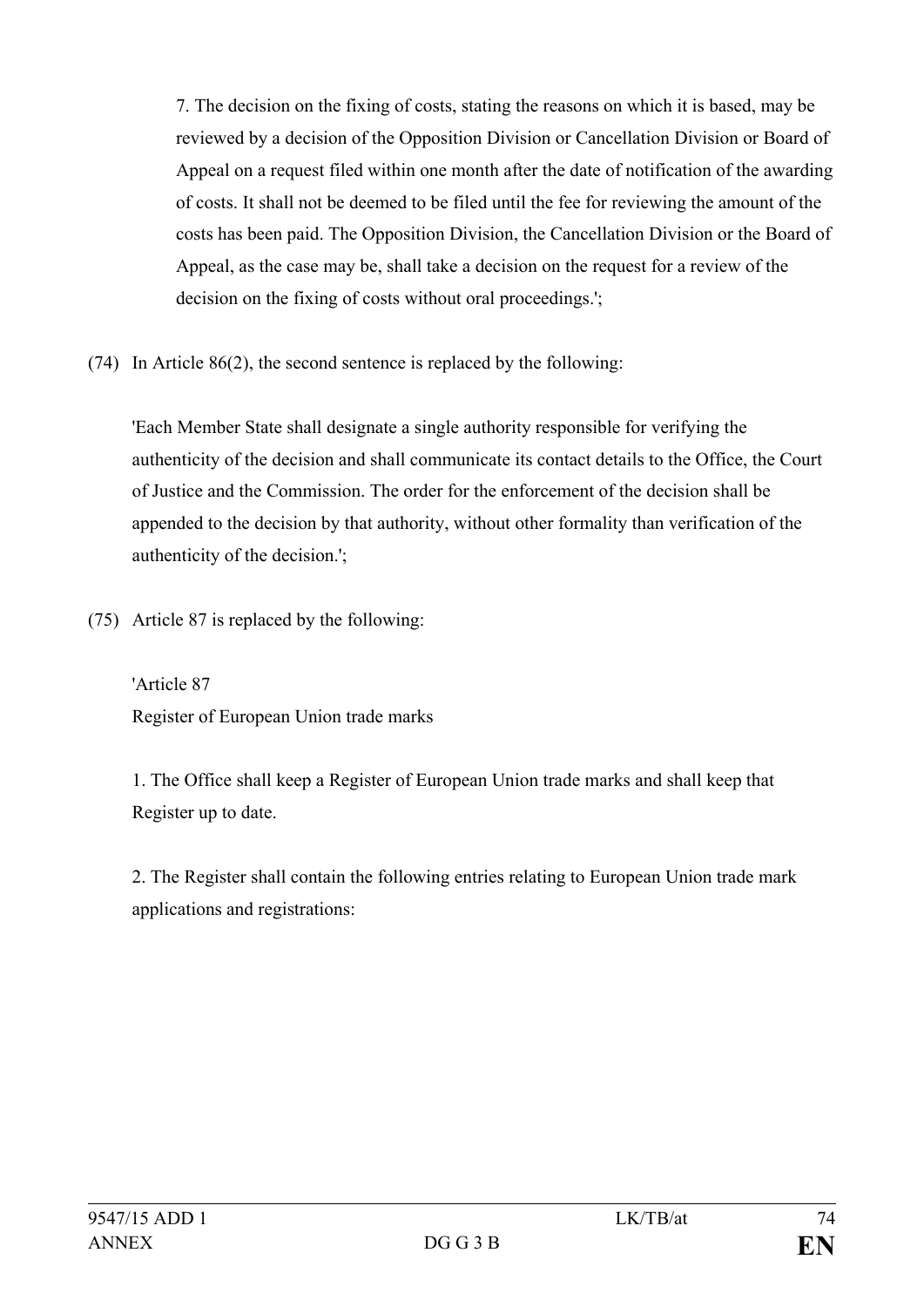- (a) the date of filing the application;
- (b) the file number of the application;
- (c) the date of the publication of the application;
- (d) the name and address of the applicant;
- (e) the name and business address of the representative, other than a representative falling within the first sentence of Article 92 (3);
- (f) the reproduction of the mark, with indications as to its nature; where applicable, a description of the mark;
- (g) an indication of the goods and services by their names;
- (h) particulars of claims of priority pursuant to Article 30;
- (i) particulars of claims of exhibition priority pursuant to Article 33;
- (j) particulars of claims of seniority of an earlier registered trade mark as referred to in Article 34;
- (k) a statement that the mark has become distinctive in consequence of the use which has been made of it, pursuant to Article 7(3);
- (l) an indication that the mark is a collective mark;
- (m) an indication that the mark is a certification mark;
- (n) the language in which the application was filed and the second language which the applicant has indicated in his application, pursuant to Article 119 (3);
- (o) the date of registration of the mark in the Register and the registration number;
- (p) a statement that the application results from a transformation of an international registration designating the Union pursuant to Article 161, together with the date of the international registration pursuant to Article 3 (4) of the Madrid Protocol or the date on which the territorial extension to the Union made subsequently to the international registration pursuant to Article 3 ter (2) of the Madrid Protocol was recorded and, where applicable, the date of priority of the international registration.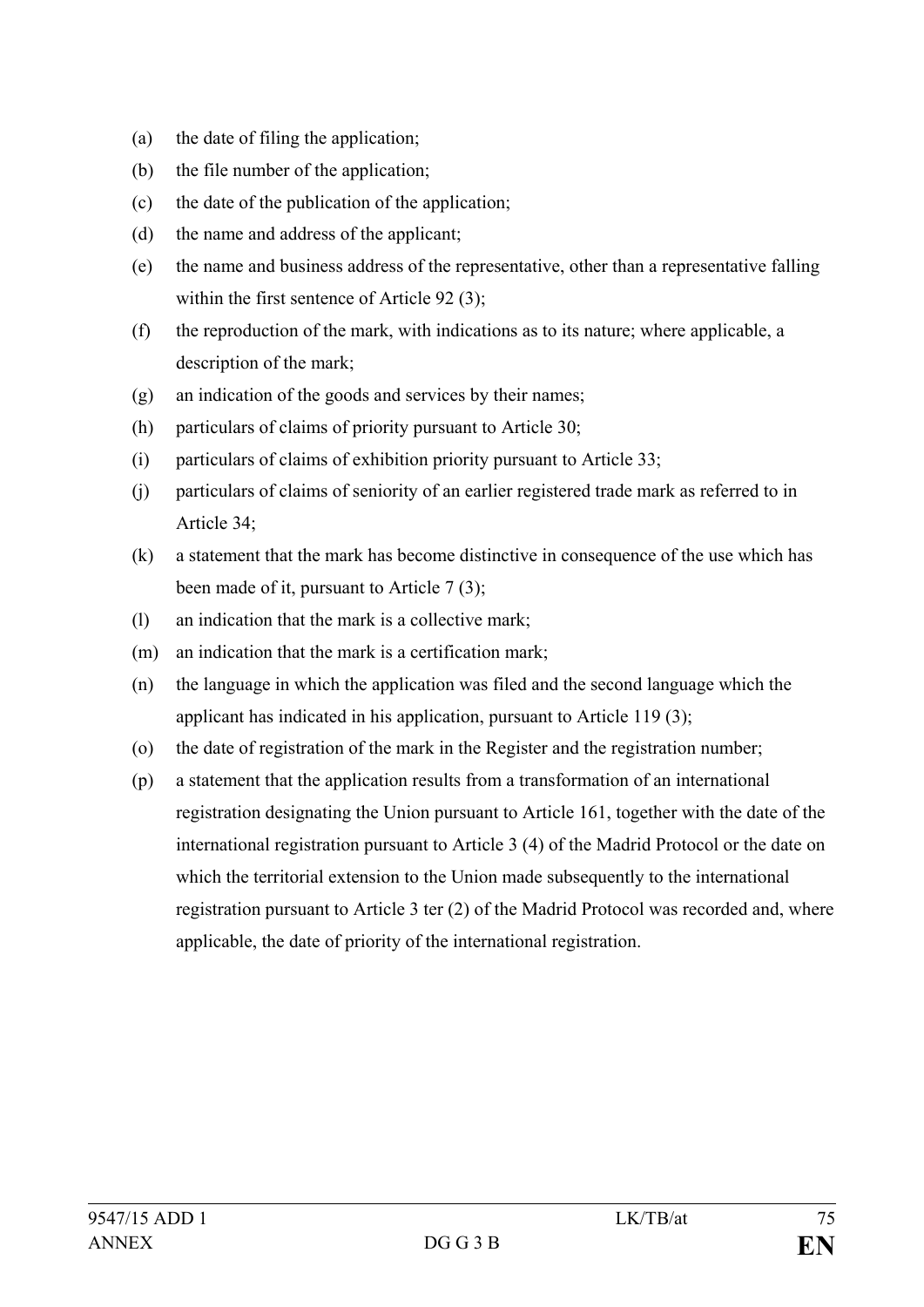- 3. The Register shall also contain the following entries, each accompanied by the date of recording of such entry:
- (a) changes in the name, the address or the nationality of the proprietor of a European Union trade mark or in the State in which he is domiciled or has his seat or establishment;
- (b) changes in the name or business address of the representative, other than a representative falling within Article 92 (3), first sentence;
- (c) when a new representative is appointed, the name and business address of that representative;
- (d) amendments and alterations of the mark pursuant to Articles 43 and 48 and corrections of mistakes and errors;
- (e) notice of amendments to the regulations governing the use of the collective mark pursuant to Article 71;
- (f) particulars of claims of seniority of an earlier registered trade mark as referred to in Article 34, pursuant to Article 35;
- (g) total or partial transfers pursuant to Article 17;
- (h) the creation or transfer of a right in rem pursuant to Article 19 and the nature of the right in rem;
- (i) levy of execution pursuant to Article 20 and insolvency proceedings pursuant to Article 21;
- (j) the grant or transfer of a licence pursuant to Article 22 and, where applicable, the type of licence ;
- k) renewal of the registration pursuant to Article 47, the date from which it takes effect and any restrictions pursuant to Article 47 (4);
- (l) a record of the determination of the expiry of the registration pursuant to Article 47;
- (m) a declaration of withdrawal or surrender by the proprietor of the mark pursuant to Articles 43 and 50;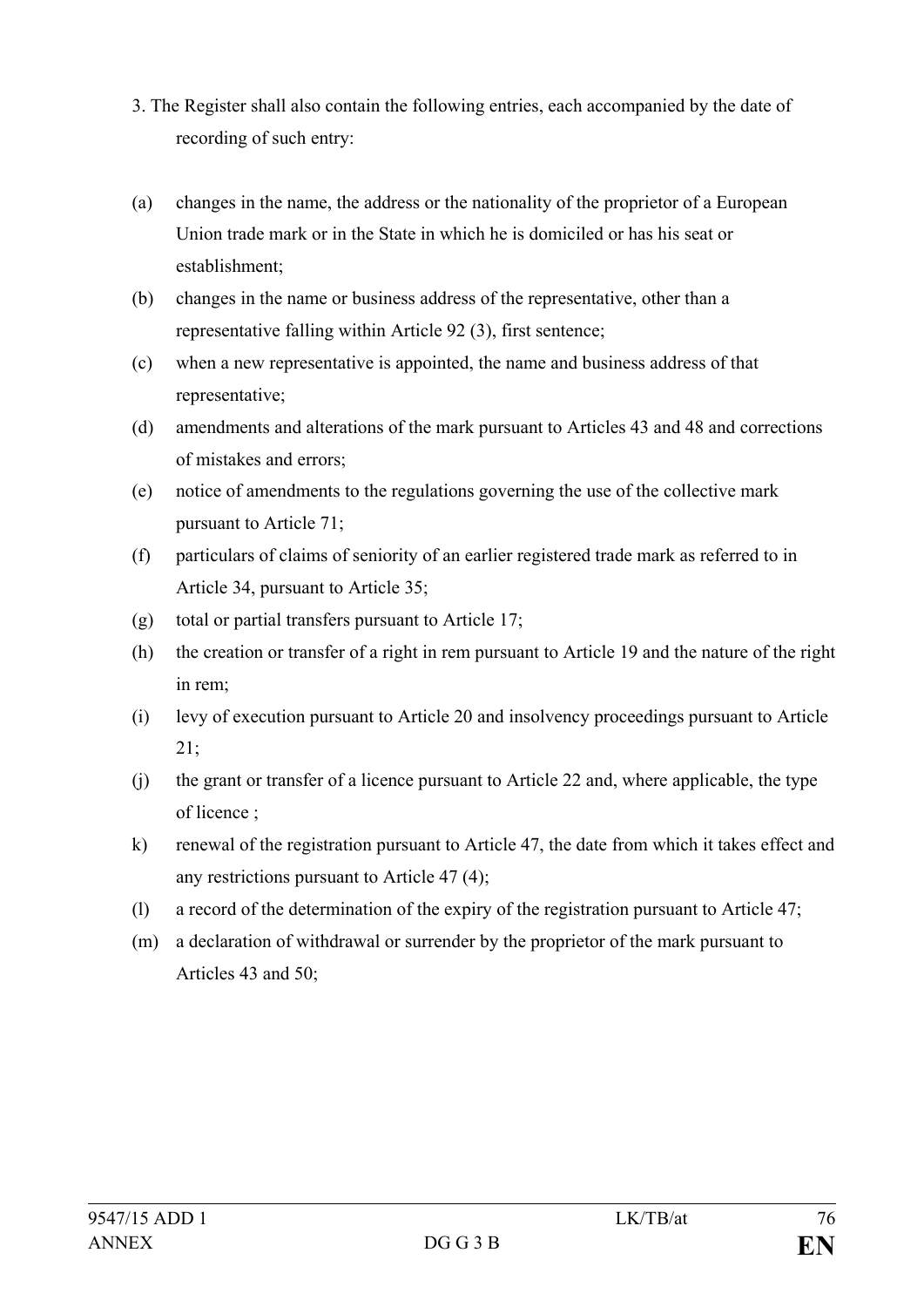(n) the date of submission and the particulars of an opposition pursuant to Article 41 or of an application pursuant to Article 56 or of a counterclaim pursuant to

Article 100(4) for revocation or for a declaration of invalidity or of an appeal pursuant to Article 60;

- (o) the date and content of the decision on an opposition or an application or counterclaim pursuant to Article 57 (6) or the third sentence of Article 100 (6) or on an appeal pursuant to Article 64;
- (p) a record of the receipt of a request for conversion pursuant to Article 113 (2);
- (q) the cancellation of the representative recorded pursuant to paragraph 1 (e);
- (r) the cancellation of the seniority of a national mark;
- (s) the modification or cancellation from the Register of the items referred to in subparagraphs  $(h)$ ,  $(i)$  and  $(i)$ .
- (t) the replacement of the European Union trade mark by an international registration pursuant to Article 157;
- (u) the date and number of an international registration based on the European Union trade mark application which has been registered as a European Union trade mark pursuant to Article 148 (1);
- (v) the date and number of an international registration based on the European Union trade mark pursuant to Article 148 (2);
- (w) the division of a registration pursuant to Article 49, together with the items referred to in paragraph 1 in respect of the divisional registration, as well as the list of goods and services of the original registration as amended;
- (x) the revocation of a decision or an entry in the Register pursuant to Article 80, where the revocation concerns a decision or entry which has been published.
- (z) notice of amendments to the regulations governing the use of the certification mark pursuant to Article 74f;

4. The Executive Director of the Office may determine that items other than those referred to in paragraphs 2 and 3 shall be entered in the Register, subject to Article 123(4).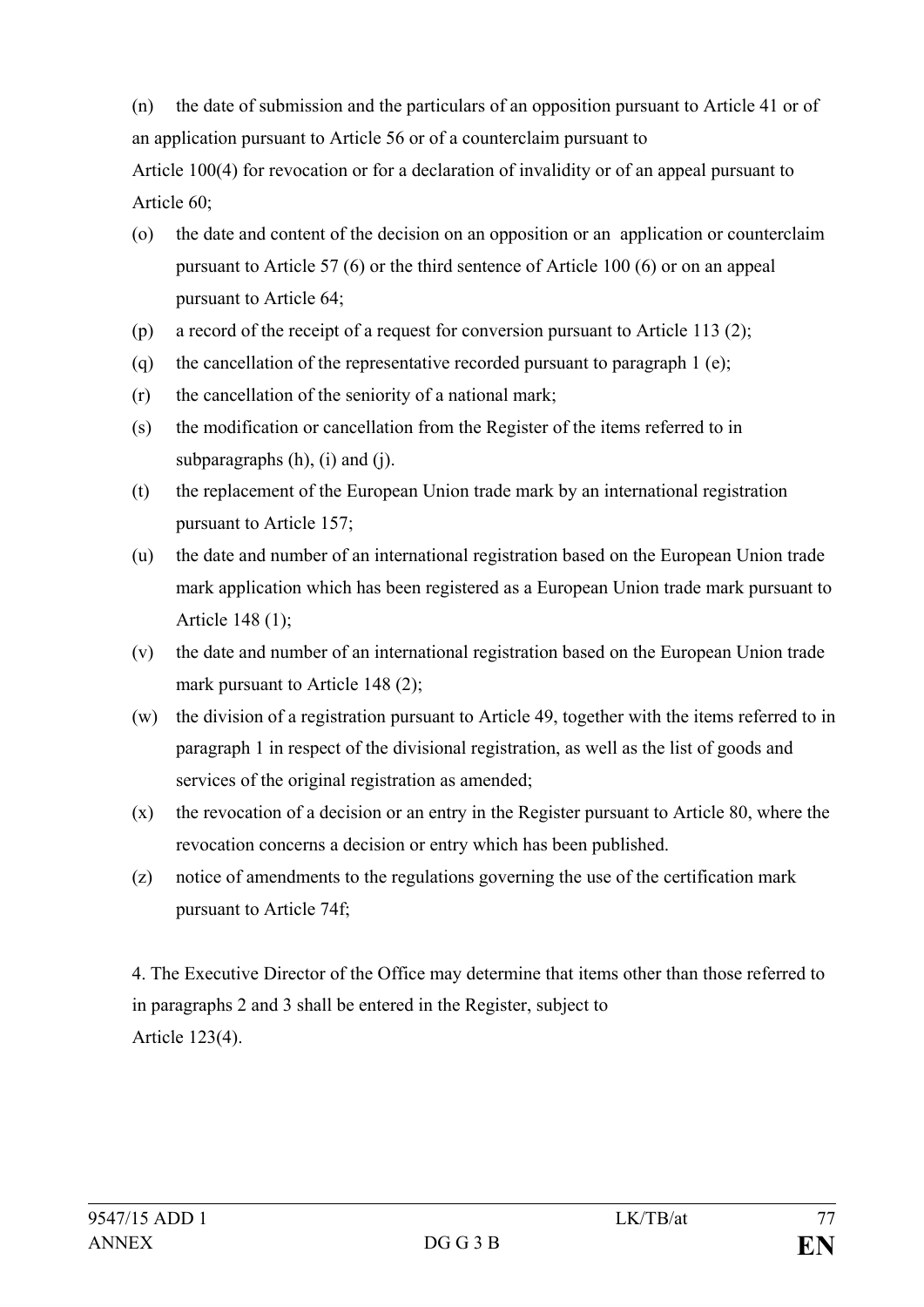5. The Register may be maintained in electronic form. The Office shall collect, organise, make public and store the items referred to in paragraphs 2 and 3, including any personal data, for the purposes laid down in paragraph 8. The Office shall keep the register easily accessible for public inspection.

5. The proprietor of the European Union trade mark shall be notified of any change in the Register.

6. The Office shall provide certified or uncertified extracts from the Register on request, on payment of a fee.

7. The processing of the data concerning the entries in paragraphs 2 and 3, including any personal data, shall take place for the purposes of:

- a) administering the applications and/or registrations as described in this Regulation and acts adopted pursuant to it,
- b) maintaining a public register for the inspection by, and information of, public authorities and economic operators, in order to enable them to exercise the rights conferred on them by this Regulation and be informed about the existence of prior rights belonging to third parties, and
- c) producing reports and statistics enabling the Office to optimise its operations and improve the functioning of the system.

8. All the data, including personal data, concerning the entries in paragraphs 2 and 3 are of public interest and may be accessed by any third party. For reasons of legal certainty, the entries in the Register shall be kept for an indefinite period of time.';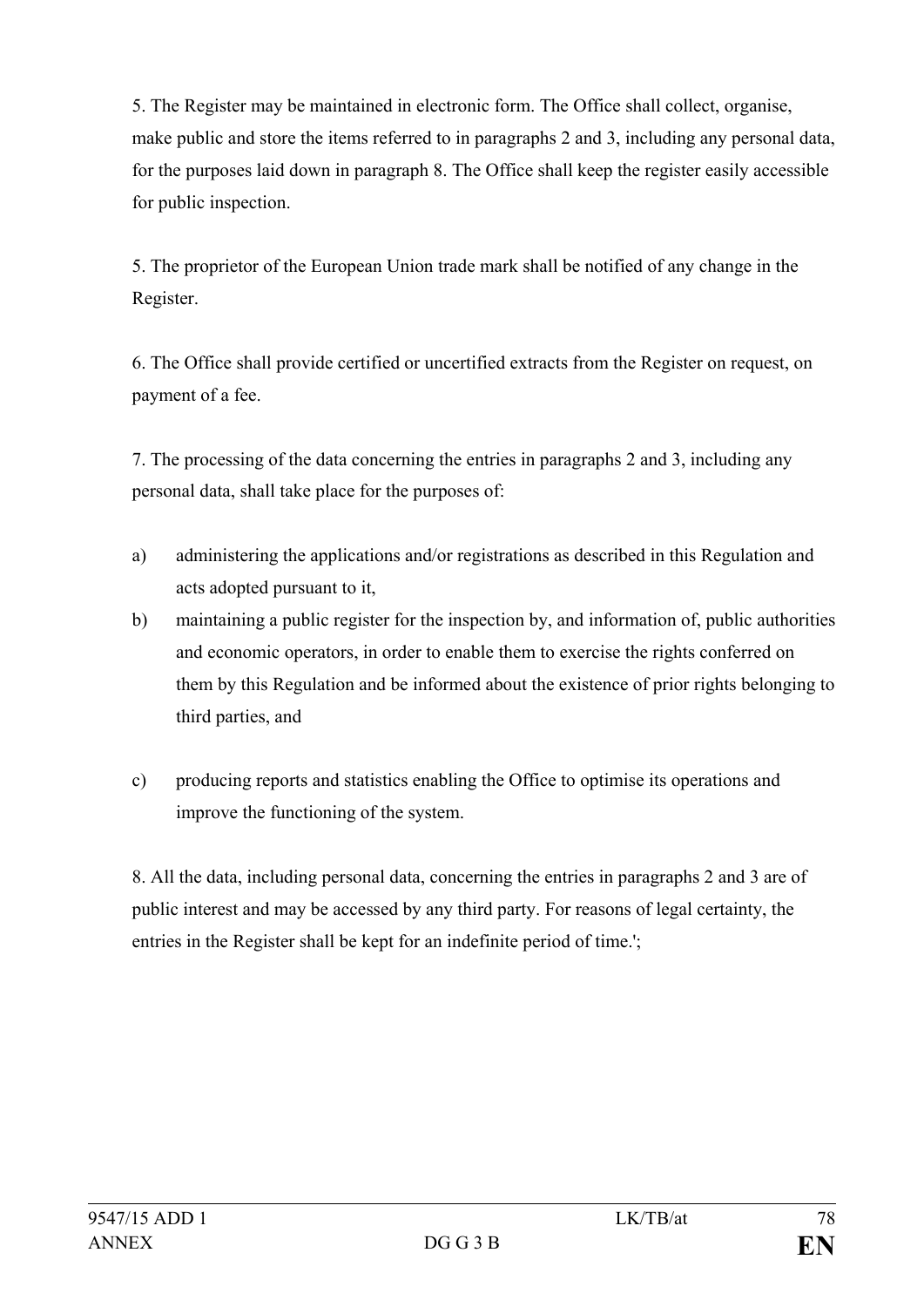(75a) The following Articles 87a and 87b are inserted:

'Article 87a Data Base

1. In addition to the obligation to keep a Register of European Union trade marks within the meaning of Article 87, the Office shall collect and store in an electronic data base all the particulars provided by applicants or any other party to the proceedings under this Regulation or acts adopted pursuant to it.

2. The electronic data base may include personal data, beyond those included in the Register pursuant to Article 87, to the extent that such particulars are required by this Regulation or acts adopted pursuant to it. The collection, storage and processing of such data shall serve the purposes of:

- a) administering the applications and/or registrations as described in this Regulation and acts adopted pursuant to it;
- b) accessing the information necessary for conducting the relevant proceedings more easily and efficiently;
- c) communicating with the applicants and other parties to the proceedings;
- d) producing reports and statistics enabling the Office to optimise its operations and improve the functioning of the system.

3. The Executive Director of the Office shall determine the conditions of access to the electronic data base and the manner in which its contents, other than the personal data referred to under paragraph 2 but including those listed in Article 87, may be made available in machine-readable form, including the charge for these acts.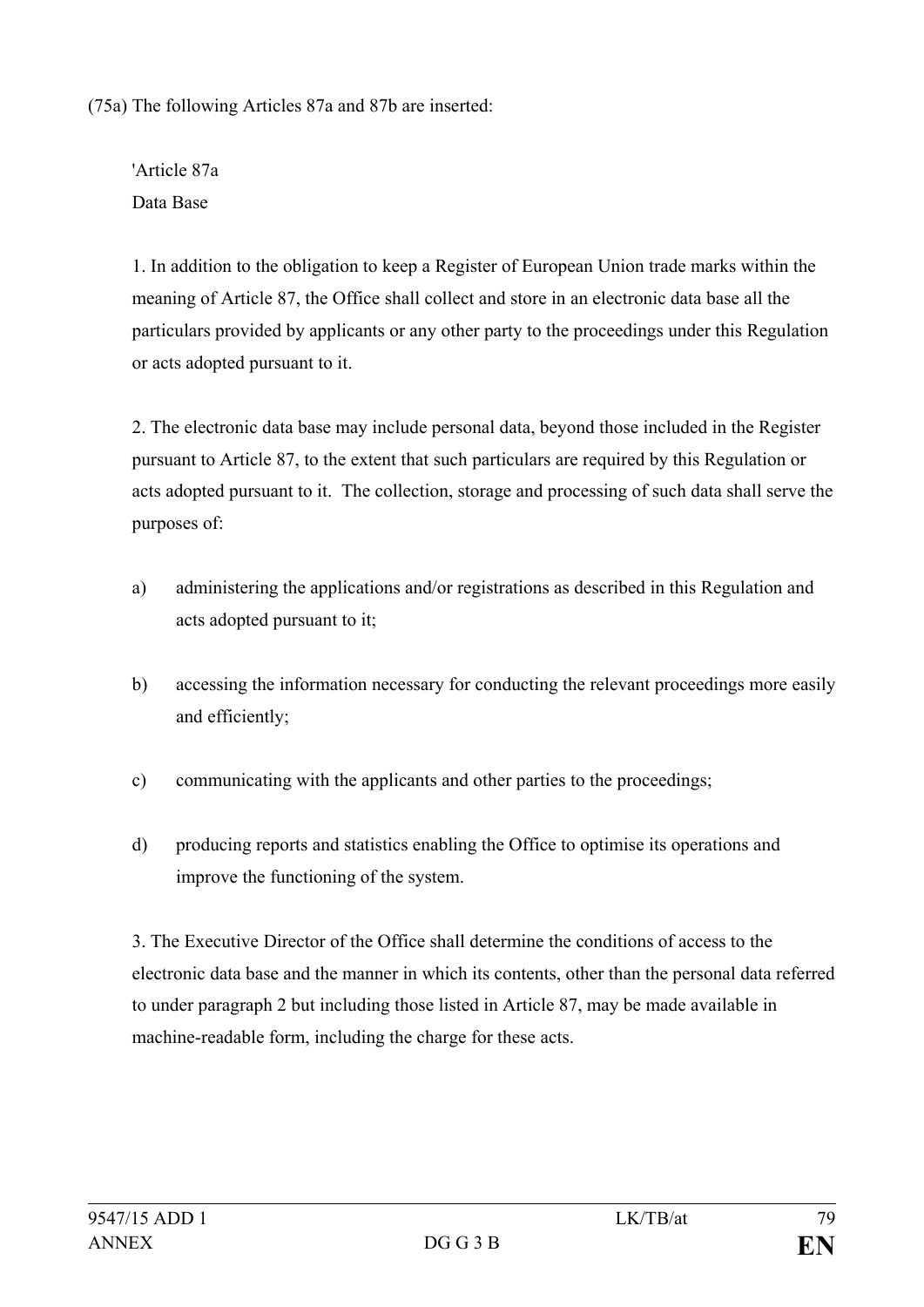4. Access to the personal data referred to under paragraph 2 shall be restricted and these data shall not be made publicly available unless the party concerned has given its express consent.

5. The data shall be kept indefinitely. The party concerned may request the suppression of any personal data from the database after 18 months from the expiry of the trade mark or the closure of the relevant inter partes procedure. It shall have the right to obtain the correction of inaccurate or erroneous data at any time.

Article 87b Online access to decisions

1. The decisions of the Office shall be made available online for the information and consultation of the general public in the interest of transparency and predictability. Any party to the proceedings that led to the adoption of the decision may request the suppression of any personal data included in the decision.

2. The Office may provide online access to judgments of national and European Union courts related to its tasks in order to raise public awareness in intellectual property matters and promote convergence of practices. The Office shall respect the conditions of the initial publication with regard to personal data.

(76) In Article 88,

- (a) Deleted.
- (b) paragraph 4 is replaced by the following: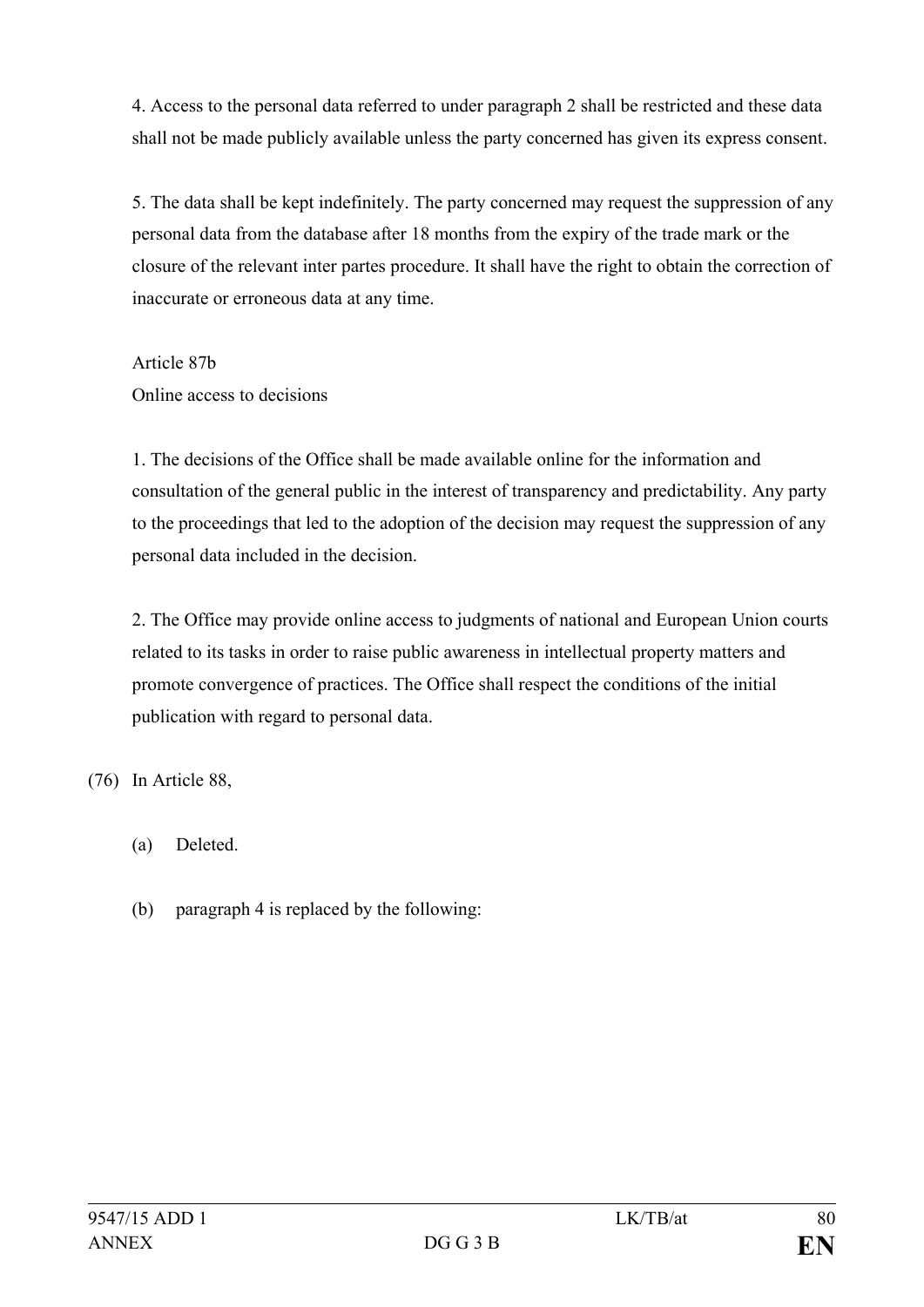'4. Where the files are inspected pursuant to paragraphs 2 or 3, documents relating to exclusion or objection pursuant to Article 137, draft decisions and opinions, and all other internal documents used for the preparation of decisions and opinions, as well as parts of the file which the party concerned showed a special interest in keeping confidential before the request for inspection of the files was made, unless inspection of such part of the file is justified by overriding legitimate interests of the party seeking inspection, may be withheld from inspection.

5. Inspection of the files of European Union trade mark applications and of registered European Union trade marks shall either be of the original document, or of copies thereof, or of technical means of storage if the files are stored in this way. The Executive Director of the Office shall determine the means of inspection.

6. Where inspection of files takes place as provided for in paragraph 7, the request for inspection of the files shall not be deemed to have been made until the required fee has been paid. No fee is payable if inspection of technical means of storage takes place online.

7. Inspection of the files shall take place at the premises of the Office. On request, inspection of the files shall be effected by means of issuing copies of file documents. Such copies shall incur fees. The Office shall also issue on request certified or uncertified copies of the application for a European Union trade mark upon payment of a fee.

8. The files kept by the Office relating to international registrations designating the Union may be inspected on request as from the date of publication referred to in Article 152 (1), under the conditions laid down in paragraphs (1), (3) and (4).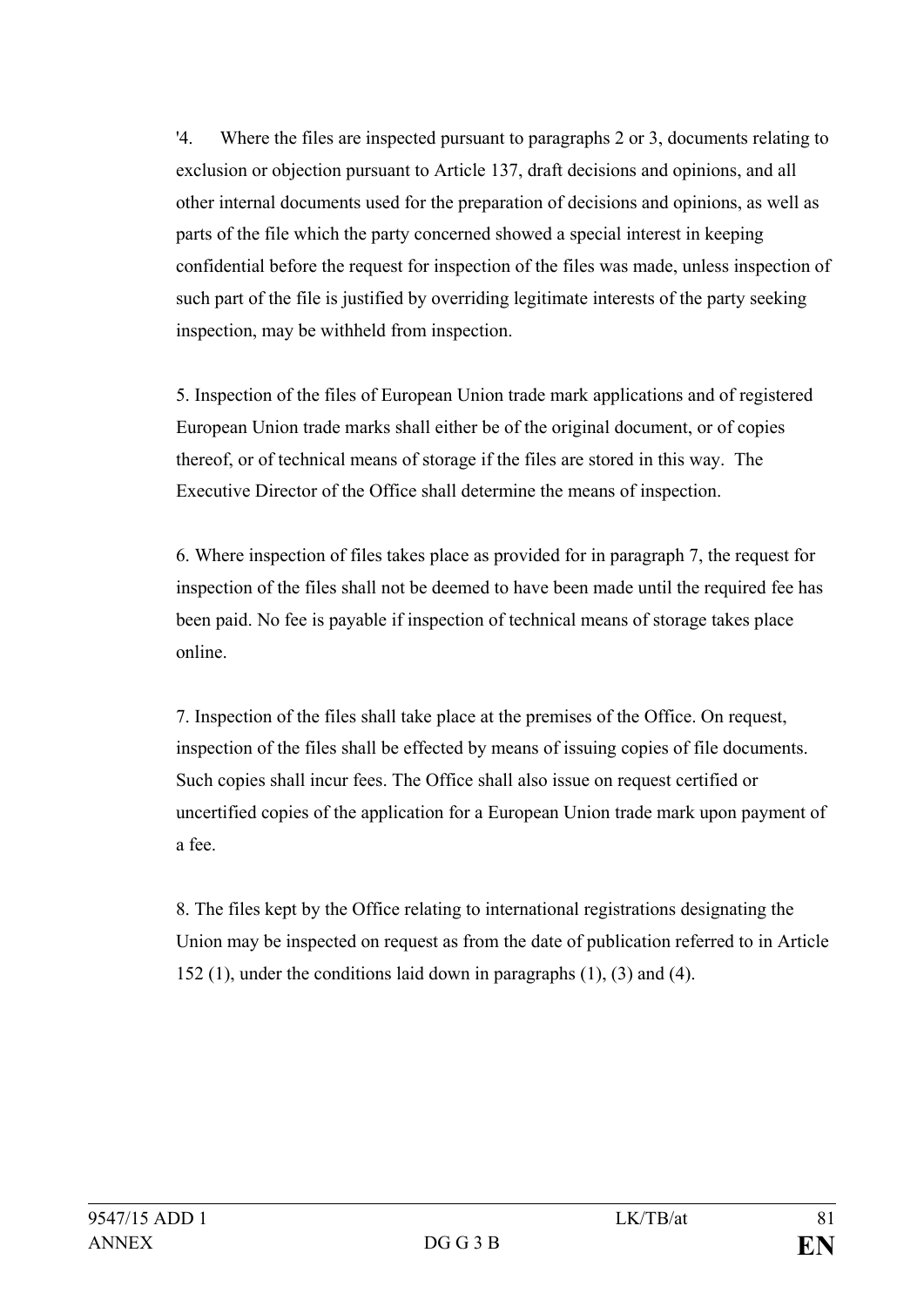9. Subject to the restrictions provided for in paragraph 4, the Office may, upon request, communicate information from any file of a European Union trade mark applied for or of a registered European Union trade mark, subject to payment of a fee. However, the Office may require the exercise of the option to obtain inspection of the file itself should it deem this to be appropriate in view of the quantity of information to be supplied.'

(76a) The following Article 88a is inserted:

'Article 88a Keeping of files

1. The Office shall keep the files of any procedure relating to a European Union trade mark application or European Union trade mark registration. The Executive Director shall determine the form in which those files shall be kept.

2. Where the files are kept in electronic format, the electronic files, or back-up copies thereof, shall be kept without time limitation. The original documents filed by parties to the proceedings and forming the basis of such electronic files shall be disposed of after a period following their reception by the Office, which shall be determined by the Executive Director of the Office.

3. Where and to the extent that files or parts of the files are kept in any other form than electronically, documents or items of evidence constituting part of such files shall be kept for at least five years from the end of the year in which the application is rejected or withdrawn or is deemed to be withdrawn, the registration of the European Union trade mark expires completely pursuant to Article 47, the complete surrender of the European Union trade mark is registered pursuant to Article 50, or the European Union trade mark is completely removed from the Register pursuant to Article 57(6) or Article 100(6).'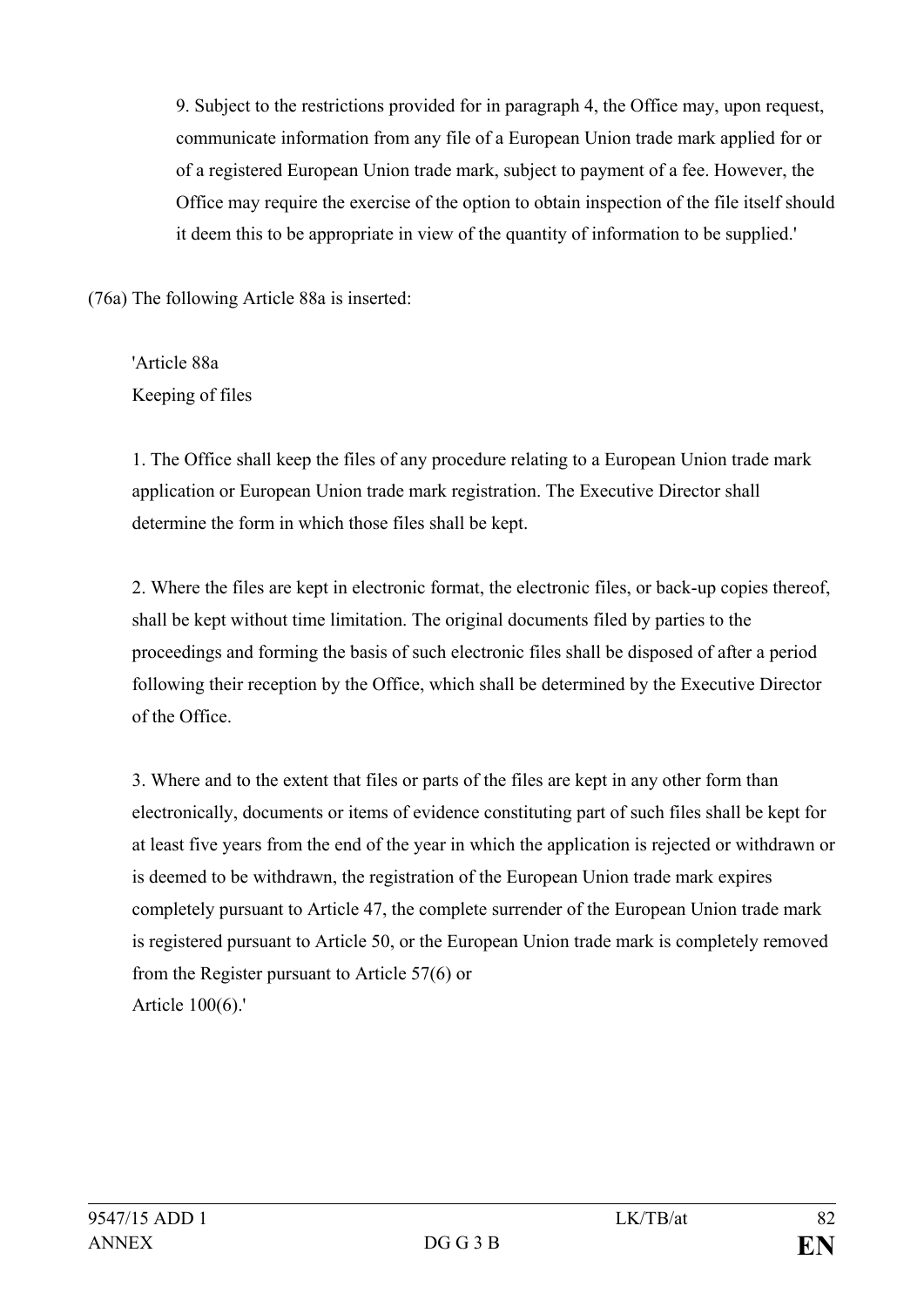(77) Article 89 is replaced by the following:

'Article 89 Periodical publications

1. The Office shall periodically publish:

- (a) a European Union Trade Marks Bulletin containing publications of applications and of entries made in the Register as well as other particulars relating to applications or registrations of European Union trade marks the publication of which is prescribed by this Regulation or by acts adopted pursuant to it;
- (b) an Official Journal containing notices and information of a general character issued by the Executive Director of the Office, as well as any other information relevant to this Regulation or its implementation.

The publications referred to in points (a) and (b) may be effected by electronic means.

2. The European Union Trade Marks Bulletin shall be published in the manner and frequency determined by the Executive Director.

3. The Official Journal shall be published in the languages of the Office. However, the Executive Director of the Office may determine that certain items shall be published in the Official Journal in all the official languages of the Union.

4. The Commission shall adopt an implementing act specifying:

- (a) the date to be taken as the date of publication in the European Union Trade Marks Bulletin;
- (b) the way of publishing entries regarding the registration of a trade mark which do not contain changes as compared to the publication of the application;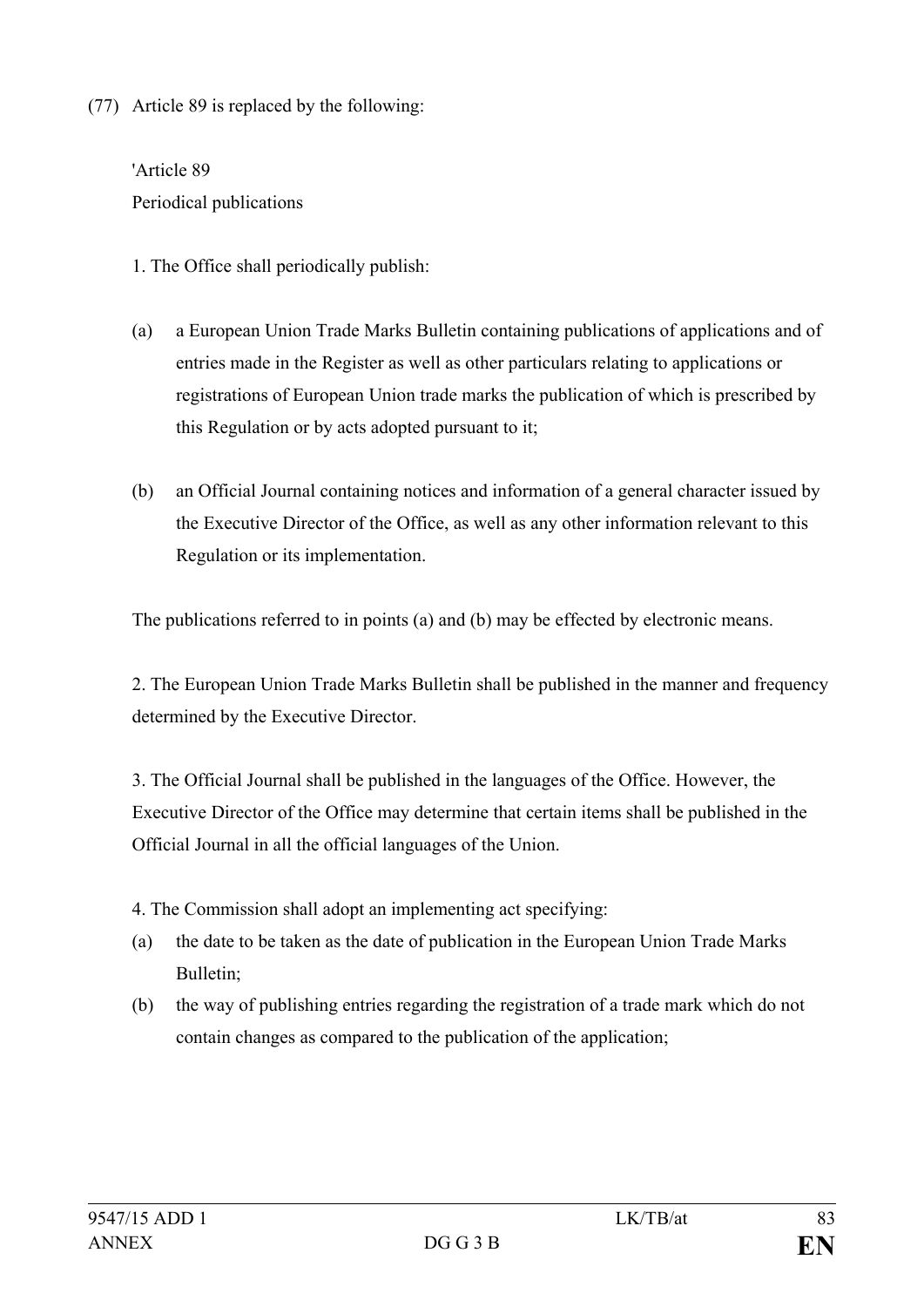(c) the forms in which editions of the Official Journal of the Office may be made available to the public.

That implementing act shall be adopted in accordance with the examination procedure referred to in Article 163(2).';

(77a) In Article 90, the following paragraphs 2 and 3 are added:

'2. The Office shall not charge fees for the communication of information or the opening of files for inspection.

3. The Commission shall adopt an implementing act specifying the way the Office and the authorities of the Member States shall exchange information between each other and open files for inspection, taking into account the restrictions to which the inspection of files relating to European Union trade mark applications or registrations is subject pursuant to Article 88 when it is opened to third parties. That implementing act shall be adopted in accordance with the examination procedure referred to in Article 163(2).'

- (78) Article 92 is amended as follows:
	- (a) paragraph 2 is replaced by the following:

'2. Without prejudice to paragraph 3, second sentence, natural or legal persons not having either their domicile or their principal place of business or a real and effective industrial or commercial establishment in the European Economic Area shall be represented before the Office in accordance with Article 93(1) in all proceedings provided for by this Regulation, other than in filing an application for a European Union trade mark.'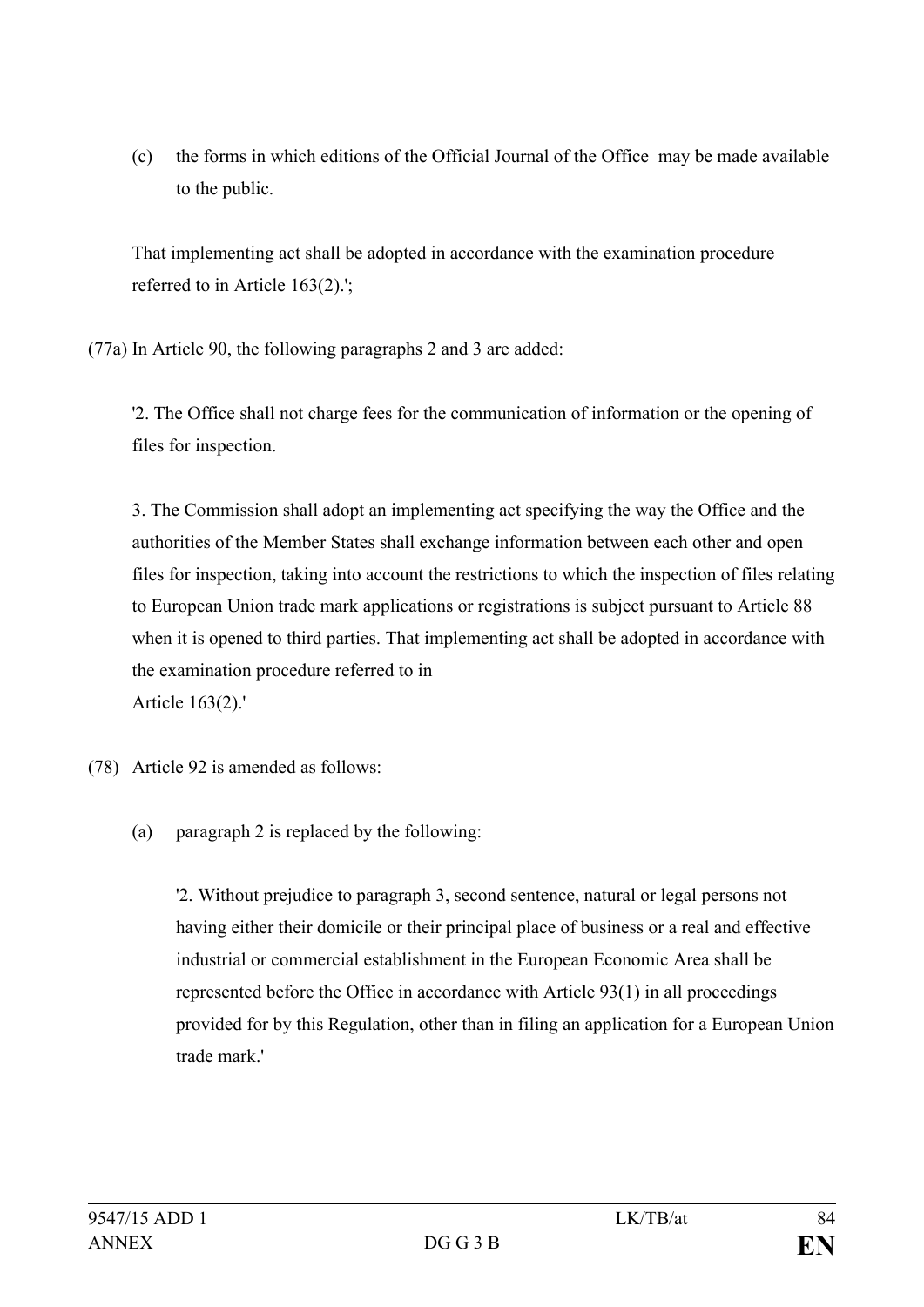- (aa) in paragraph 3, the words 'in the Community' and 'within the Community' are replaced by 'in the European Economic Area' and 'within the European Economic Area' respectively;
- (b) paragraph 4 is replaced by the following : '4. Where there is more than one applicant or more than one third party acting in common, a common representative shall be appointed.'
- (79) Article 93 is amended as follows:
	- (a) paragraph 1 is replaced by the following: '1. Representation of natural or legal persons before the Office may only be undertaken by:
		- (a) any legal practitioner qualified in one of the Member States of the European Economic Area and having his place of business within the European Economic Area, to the extent that he is entitled, within the said State, to act as a representative in trade mark matters;
		- (b) professional representatives whose names appear on the list maintained for this purpose by the Office.

Representatives acting before the Office shall, on request by the Office or, where appropriate, by the other party to the proceedings, file with it a signed authorisation for insertion on the files.';

(aa) paragraph 2 is replaced by the following: '2. Any natural person who fulfils the following conditions may be entered on the list of professional representatives: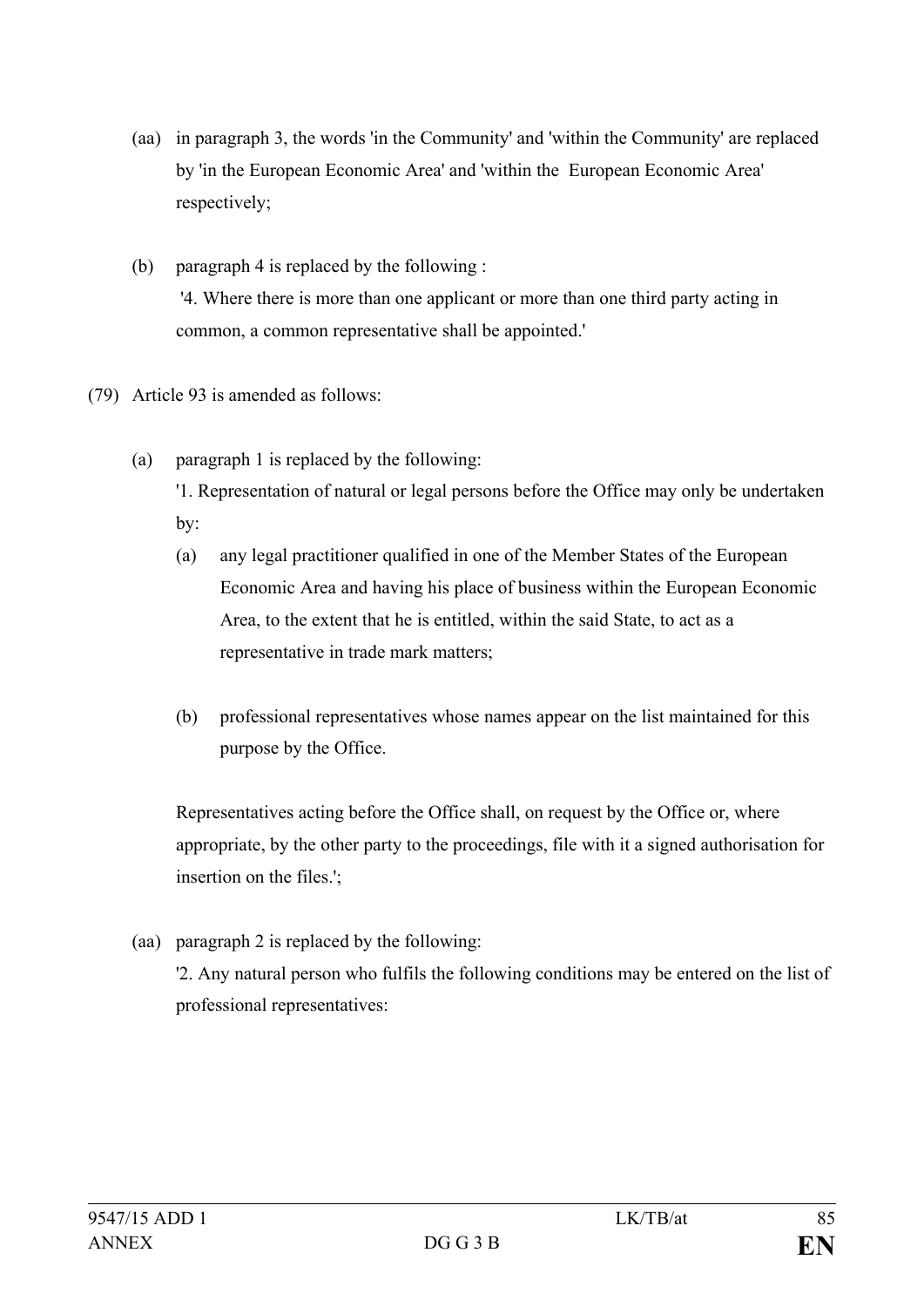(a) he must be a national of one of the Member States of the European Economic Area;

(b) he must have his place of business or employment in the European Economic Area;

(c) he must be entitled to represent natural or legal persons in trade mark matters before the central industrial property office of a Member State of the European Economic Area. Where, in that State, the entitlement is not conditional upon the requirement of special professional qualifications, persons applying to be entered on the list who act in trade mark matters before the central industrial property office of the said State shall have habitually so acted for at least five years. However, persons whose professional qualification to represent natural or legal persons in trade mark matters before the central industrial property office of one of the Member States of the European Economic Area is officially recognized in accordance with the regulations laid down by such State shall not be subject to the condition of having exercised the profession.'

(b) paragraph 4 is replaced by the following:

'The Executive Director of the Office may grant exemption from:

- (a) the requirement of paragraph 2(c), second sentence, if the applicant furnishes proof that he has acquired the requisite qualification in another way;
- (b) the requirement of paragraph 2(a) in case of highly qualified professionals, provided that the requirements of paragraphs 2(b) and (c) are fulfilled.';
- (c) paragraph 5 is replaced by the following:

'5. A person may be removed from the list of professional representatives at his request or when no longer in capacity to represent. The amendments of the list of professional representatives shall be published in the Official Journal of the Office.'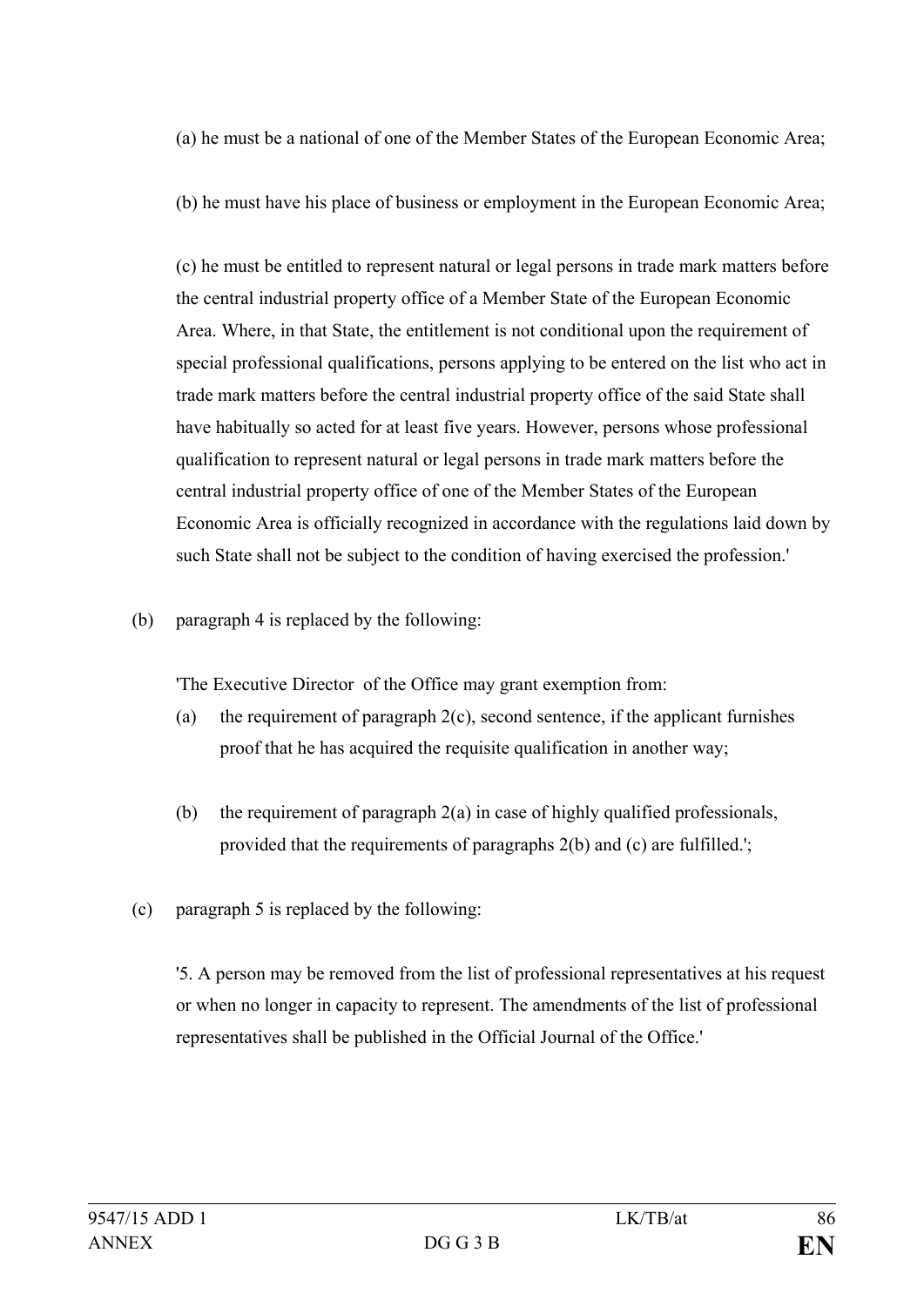(80) The following Article 93a is inserted:

'Article 93a Delegation of powers

The Commission shall be empowered to adopt delegated acts in accordance with Article 163a specifying:

- (a) the conditions and the procedure for the appointment of a common representative referred to in Article 92(4);
- (b) the conditions under which employees referred to in Article 92(3) and professional representatives referred to in Article 93(1) shall file with the Office a signed authorisation in order to undertake representation, and the content of that authorisation;
- (c) the conditions under which a person may be removed from the list of professional representatives referred to in Article 93(5).'
- (81) In Title X, the title of Section 1 is replaced by the following:

'Application of the Union rules on jurisdiction and the recognition and enforcement of judgments in civil and commercial matters';

- (82) Article 94 is amended as follows:
	- (a) the title is replaced by the following: 'Application of the Union rules on jurisdiction and the recognition and enforcement of judgments in civil and commercial matters';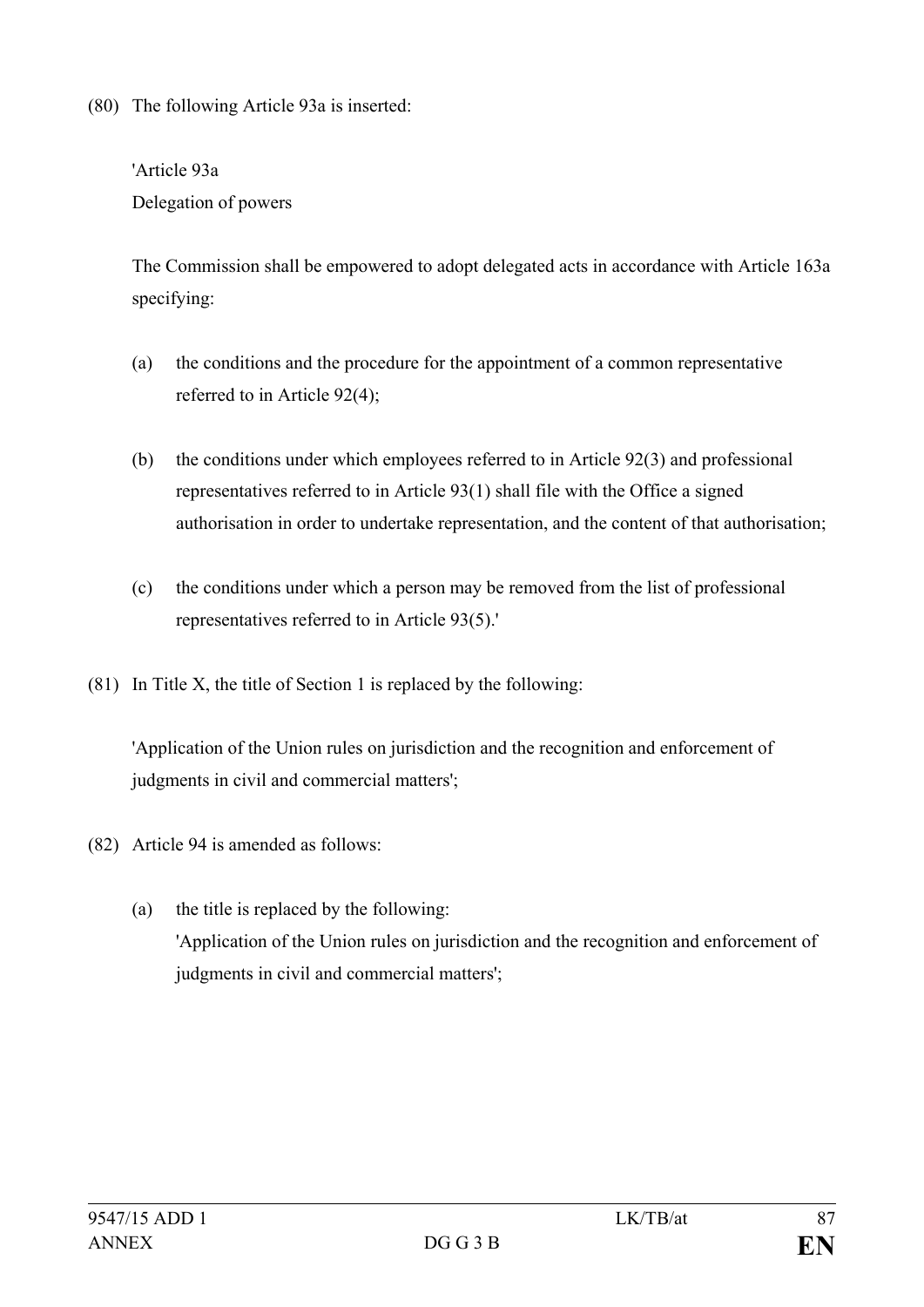- (b) in paragraph 1, 'Regulation (EC) No 44/2001' is replaced by 'the Union rules on jurisdiction and the recognition and enforcement of judgments in civil and commercial matters';
- (c) the following paragraph 3 is added: '3. References in this Regulation to Regulation (EC) No 44/2001 shall include, where appropriate, the Agreement between the European Community and the Kingdom of Denmark on jurisdiction and the recognition and enforcement of judgments in civil and commercial matters done on 19 October 2005.';
- (83) In Article 96(c), 'Article 9(3), second sentence' is replaced by 'Article 9b(2)';
- (84) In Article 99, paragraph 3 is replaced by the following:

'3. In the actions referred to in Article 96(a) and (c), a plea relating to revocation of the European Union trade mark submitted otherwise than by way of a counterclaim shall be admissible in so far as the defendant claims that the rights of the proprietor of the European Union trade mark could be revoked for lack of genuine use at the time the infringement action was brought.';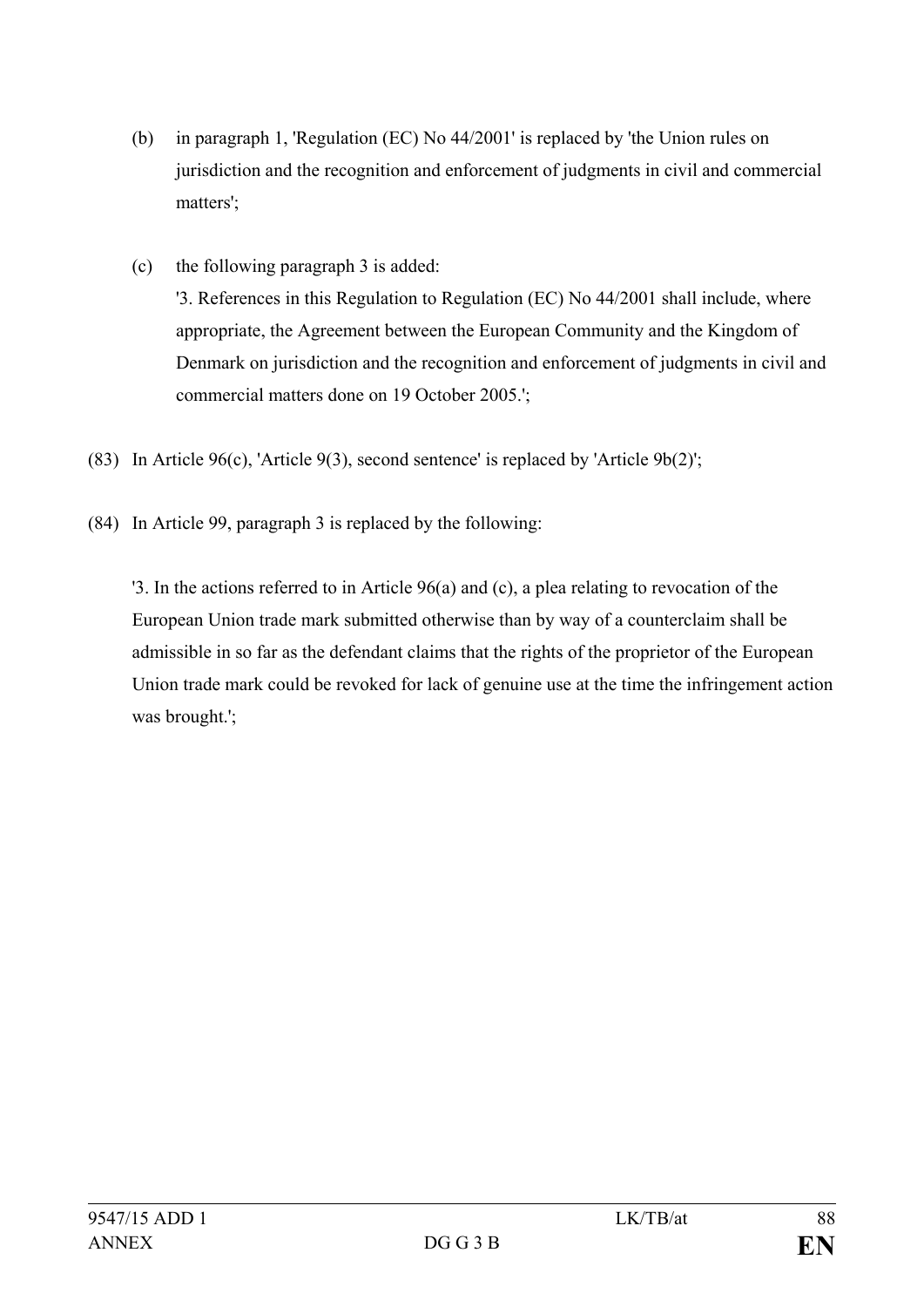## (85) Article 100 is amended as follows:

(a) paragraph 4 is replaced by the following :

'4. The European Union trade mark court with which a counterclaim for revocation or for a declaration of invalidity of the European Union trade mark has been filed shall not proceed with the examination of the counterclaim, until either the interested party or the court have informed the Office of the date on which the counterclaim was filed. The Office shall record that information in the Register. If an application for revocation or for a declaration of invalidity of the European Union trade mark had already been filed before the Office before the counterclaim was filed, the court shall be informed thereof by the Office and stay the proceedings under the conditions laid down in Article 104(1) until the decision on the application is final or the application is withdrawn.';

(b) paragraph 6 is replaced by the following:

'6. Where a European Union trade mark court has given a judgment which has become final on a counterclaim for revocation or for invalidity of a European Union trade mark, a copy of the judgment shall be sent to the Office without delay, either by the court or by any of the parties to the national proceedings. The Office or any other interested party may request information about such transmission. The Office shall mention the judgment in the Register and shall take the necessary measures to comply with its operative part.';

(85a) In Article 101, paragraph 2 is replaced by the following:

'2. On all matters not covered by this Regulation, a European Union trade mark court shall apply the applicable national law.';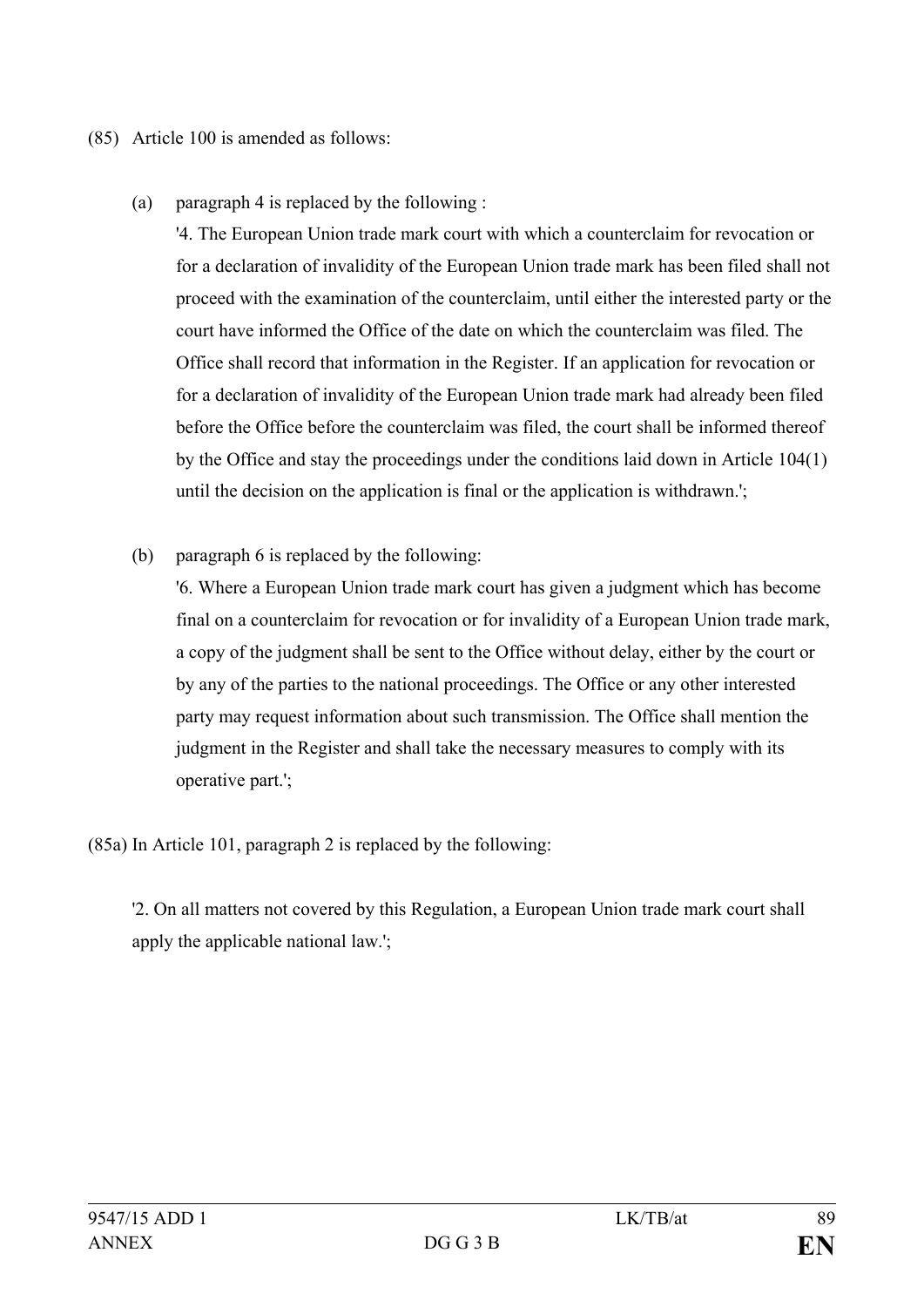(86) In Article 102, paragraph 2 is replaced by the following:

'2. The European Union trade mark court may also apply measures or orders available under the applicable law which it deems appropriate under the circumstances of the case.';

(87) Article 108 is deleted;

(88) Article 113 is replaced by the following:

'Article 113 Submission, publication and transmission of the request for conversion

'1. A request for conversion shall be filed with the Office within the relevant period pursuant to Article 112(4), (5) or (6), and shall include an indication of the ground for conversion in accordance with Article 112(1)(a) or (b), the Member States in respect of which conversion is requested, and of the goods and services subject to conversion. Where conversion is requested following a failure to renew the registration, the period of three months provided for in Article 112(5) shall begin to run on the day following the last day on which the request for renewal can be presented pursuant to

Article 47(3). The request for conversion shall not be deemed to be filed until the conversion fee has been paid.

2. Where the request for conversion relates to a European Union trade mark application which has already been published or where the request for conversion relates to a European Union trade mark, receipt of any such request shall be recorded in the Register and the request for conversion shall be published.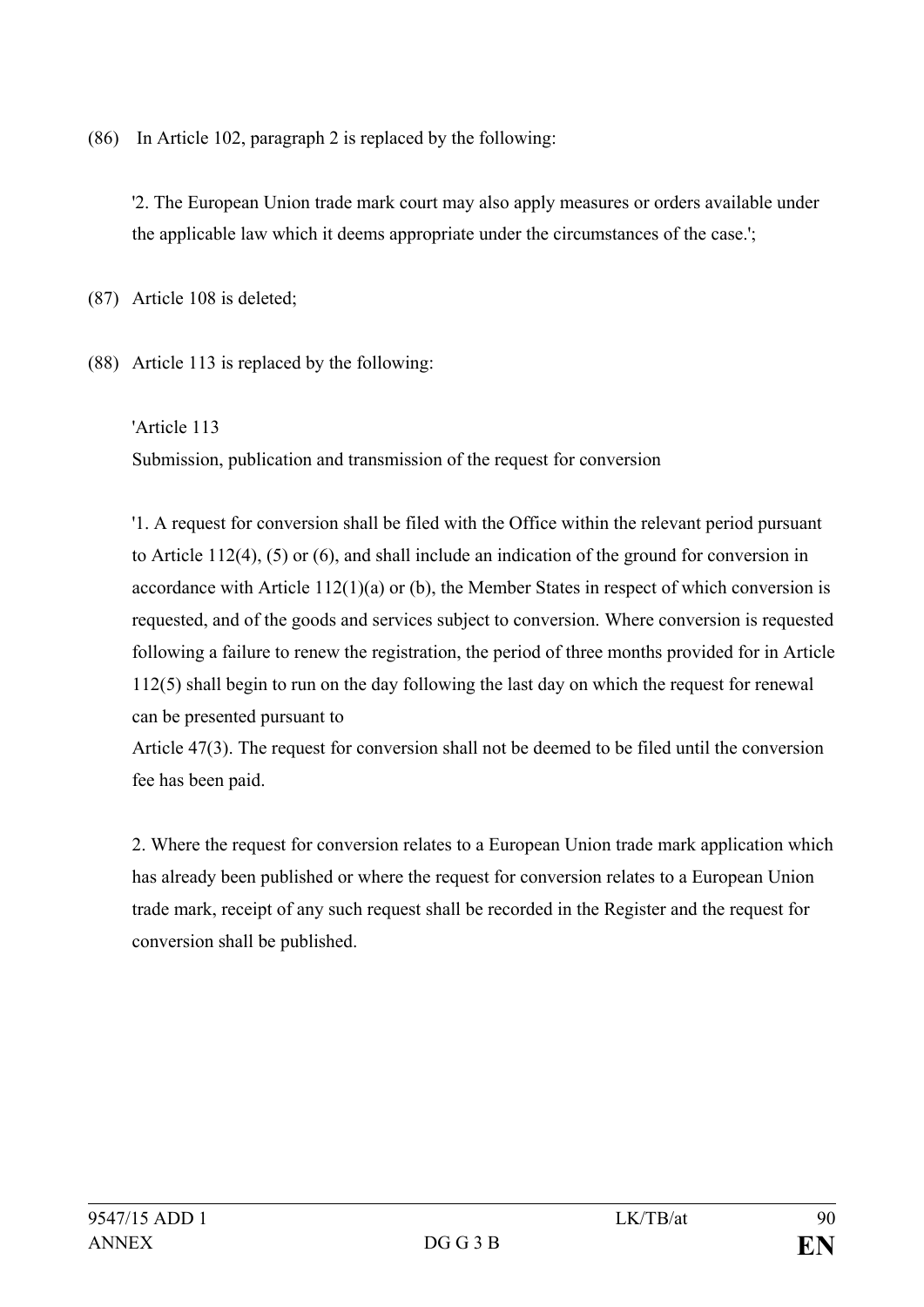'3. The Office shall check whether the conversion requested fulfils the conditions set out in this Regulation, in particular Article 112(1), (2), (4), (5) and (6), and paragraph 1 of this Article, together with the formal conditions specified in the implementing act adopted pursuant to paragraph 3c. If the conditions governing the request are not fulfilled, the Office shall notify the applicant of the deficiencies. If the deficiencies are not remedied within a period specified by the Office, the Office shall reject the request for conversion. Where Article 112(2) applies, the Office shall reject the request for conversion as inadmissible only with respect to those Member States for which conversion is excluded under that provision. Where the conversion fee has not been paid within the relevant period of three months, the Office shall inform the applicant that the request for conversion is deemed not to have been filed.

3a. If the Office or a European Union trade mark court has refused the European Union trade mark application or has declared the European Union trade mark invalid on absolute grounds by reference to the language of a Member State, conversion shall be excluded under Article 112 (2) for all the Member States in which that language is one of the official languages. If the Office or a European Union trade mark court has refused the European Union trade mark application or has declared the European Union trade mark invalid on absolute grounds which are found to apply in the whole Union or on account of an earlier European Union trade mark or other European Union industrial property right, conversion is excluded under Article 112(2) for all Member States.

3b. Where the request for conversion complies with the requirements referred to in paragraph 3, the Office shall transmit the request for conversion and the data referred to in Article 84(2) to the central industrial property offices of the Member States, including the Benelux Office for Intellectual Property, for which the request has been found admissible. The Office shall inform the applicant of the date of transmission.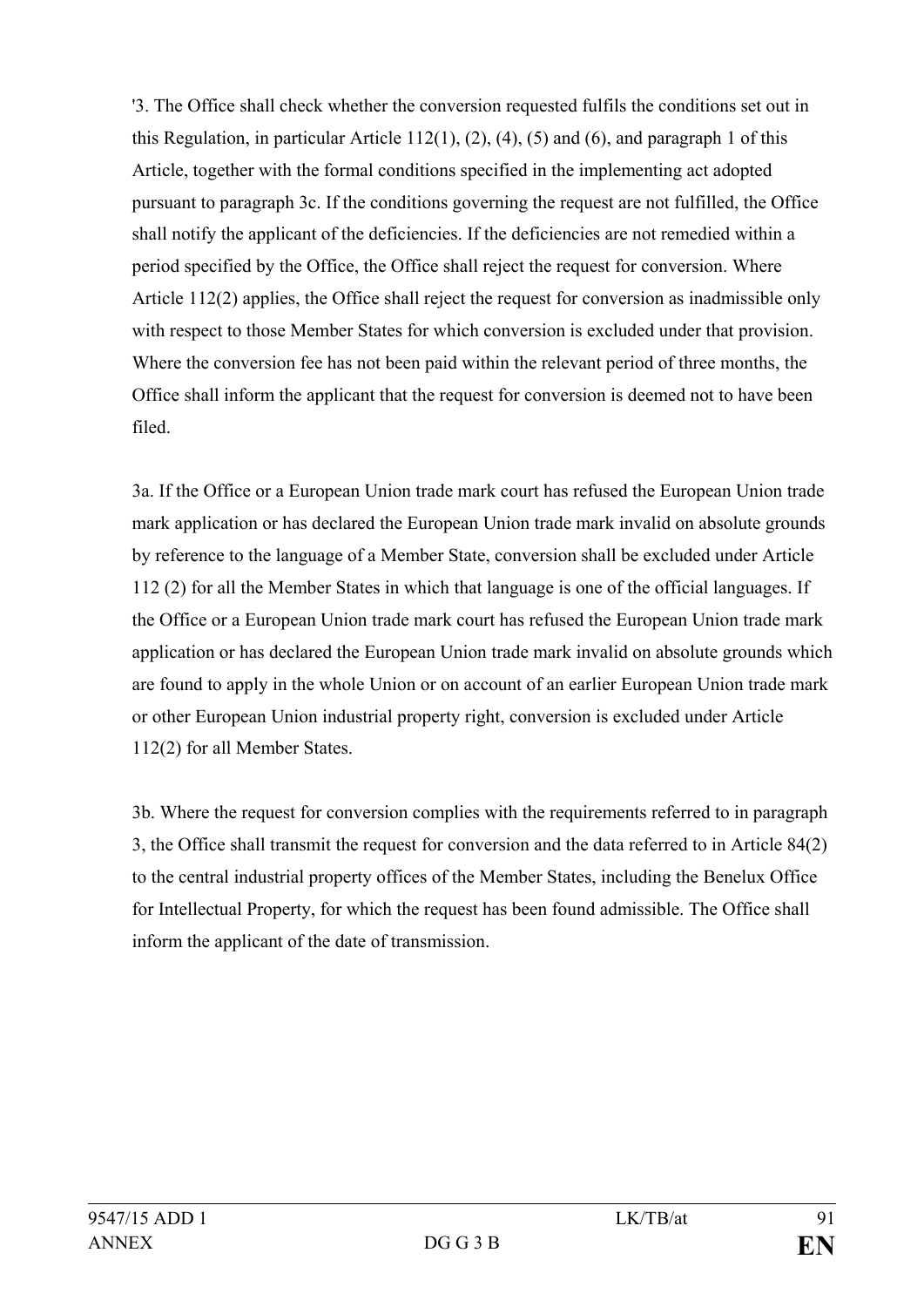3c. The Commission shall adopt an implementing act specifying:

- (a) the detailed content of a request for conversion of a European Union trade mark application or a registered European Union trade mark into a national trade mark application pursuant to paragraph 1;
- (b) the details which shall be contained in the publication of the request for conversion pursuant to paragraph 2.

That implementing act shall be adopted in accordance with the examination procedure referred to Article 163(2).'

(89) Article 114(2) is replaced by the following :

'2. A European Union trade mark application or a European Union trade mark transmitted in accordance with Article 113 shall not be subjected to formal requirements of national law which are different from or additional to those provided for in this Regulation or in acts adopted pursuant to this Regulation.';

(90) Deleted.

(90a) In Article 115(1), the first sentence is replaced by the following:

'The Office shall be an Agency of the Union.';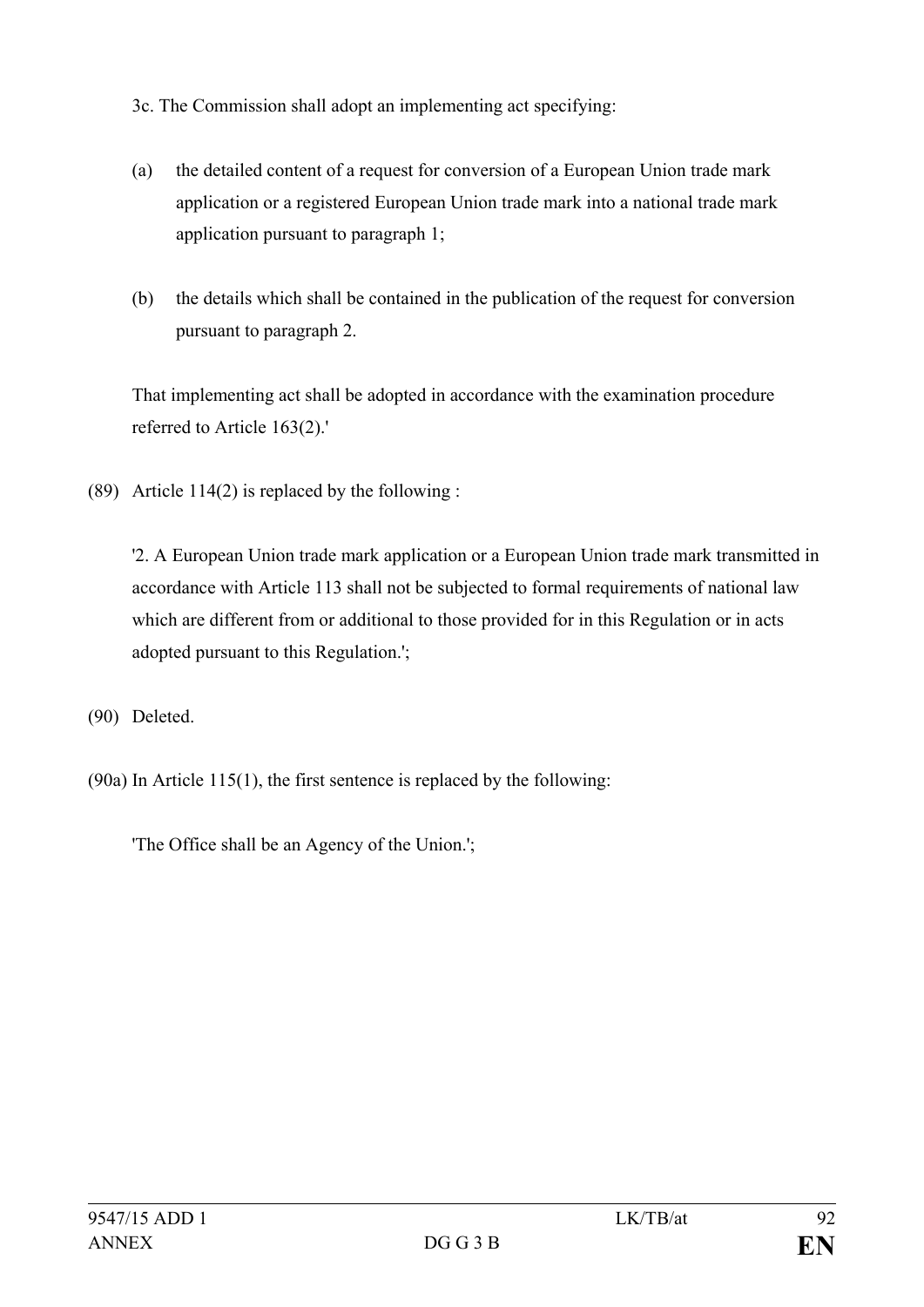(91) In Article 116, paragraph 2 is replaced by the following:

'2. Without prejudice to paragraph 1, the Office may make use of seconded national experts or other staff not employed by the Office. The Management Board shall adopt a decision laying down rules on the secondment to the Office of national experts.'

(92) In Article 117, the words 'to the Office' are replaced by 'to the Office and its staff'.;

- (93) Article 119 is amended as follows:
	- (0a) paragraph 5 is replaced by the following: '5. The notice of opposition and an application for revocation or invalidity shall be filed in one of the languages of the Office.

5a. Without prejudice to paragraph 5:

(a) Any application or declaration relating to a European Union trade mark application may be filed in the language used for filing the application for a European Union trade mark or in the second language indicated by the applicant in his application;

(b) Any application or declaration relating to a registered European Union trade mark may be filed in one of the languages of the Office.

However, when the application is filed by using any form provided by the Office as referred to in Article 79b(2), such forms may be used in any of the official languages of the Union, provided that the form is completed in one of the languages of the Office, as far as textual elements are concerned.

(a) in paragraph 6, second subparagraph, the second sentence is replaced by the following: 'The translation shall be produced within one month from the expiry of the opposition period or from the date of filing the application for revocation or a declaration of invalidity.';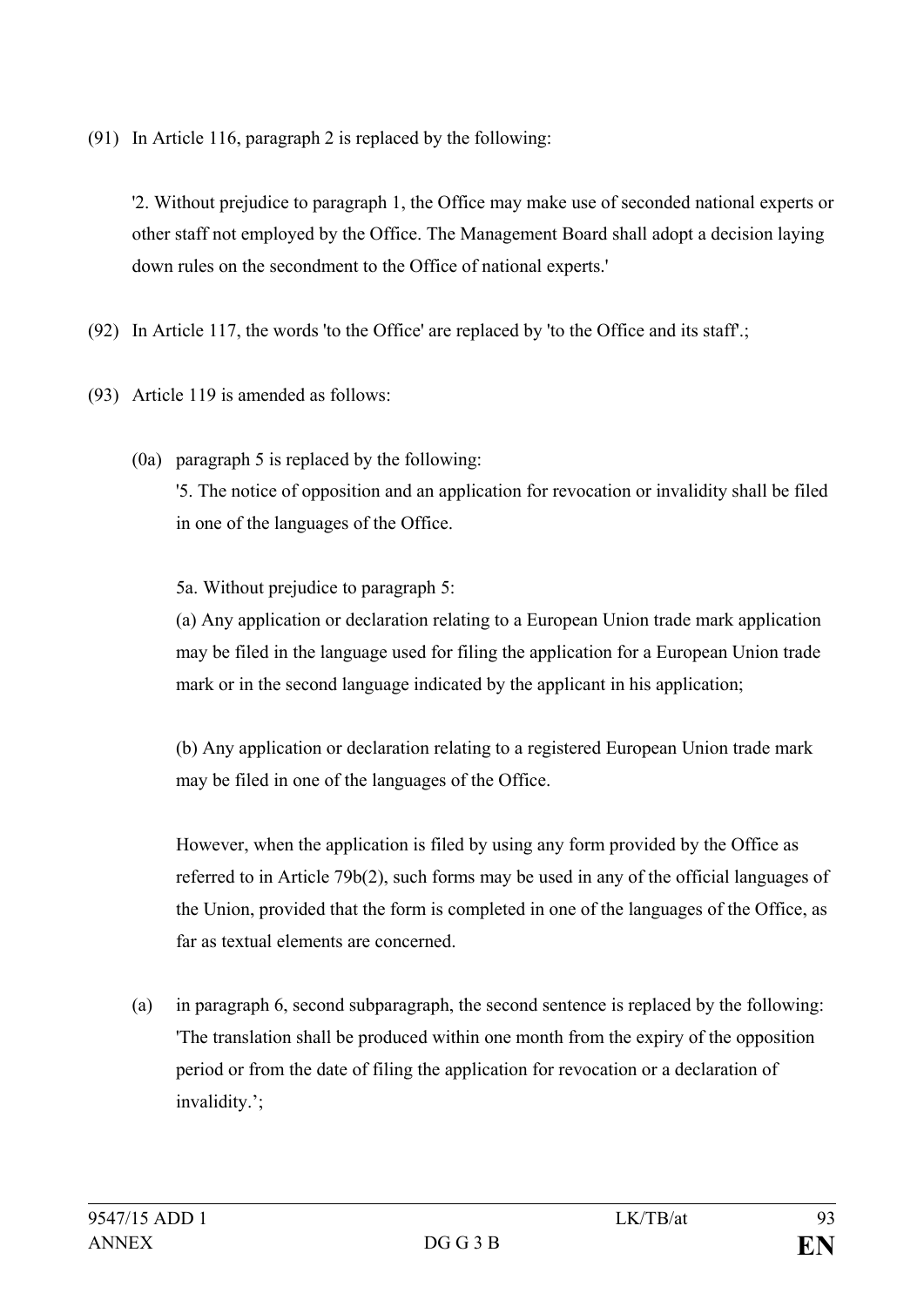(b) the following paragraphs 8, 9 and 10 are added:

'8. Without prejudice to paragraphs 4 and 7, and unless provided otherwise, in written proceedings before the Office any party may use any language of the Office. If the language chosen is not the language of the proceedings, the party shall supply a translation into that language within one month from the date of the submission of the original document. Where the applicant for a European Union trade mark is the sole party to proceedings before the Office and the language used for the filing of the application for the European Union trade mark is not one of the languages of the Office, the translation may also be filed in the second language indicated by the applicant in his application.

9. The Executive Director shall determine the manner in which translations shall be certified.

- 10. The Commission shall adopt an implementing act specifying:
- (a) the extent to which supporting documents to be used in written proceedings before the Office may be filed in any language of the Union and the need for supplying a translation;
- (b) the requisite standards of translations to be filed with the Office.

That implementing act shall be adopted in accordance with the examination procedure referred to Article 163(2).

(94) In Article 120(1), the words 'the Implementing Regulation' are replaced by 'an act adopted pursuant to this Regulation';

(95) Article 122 is deleted.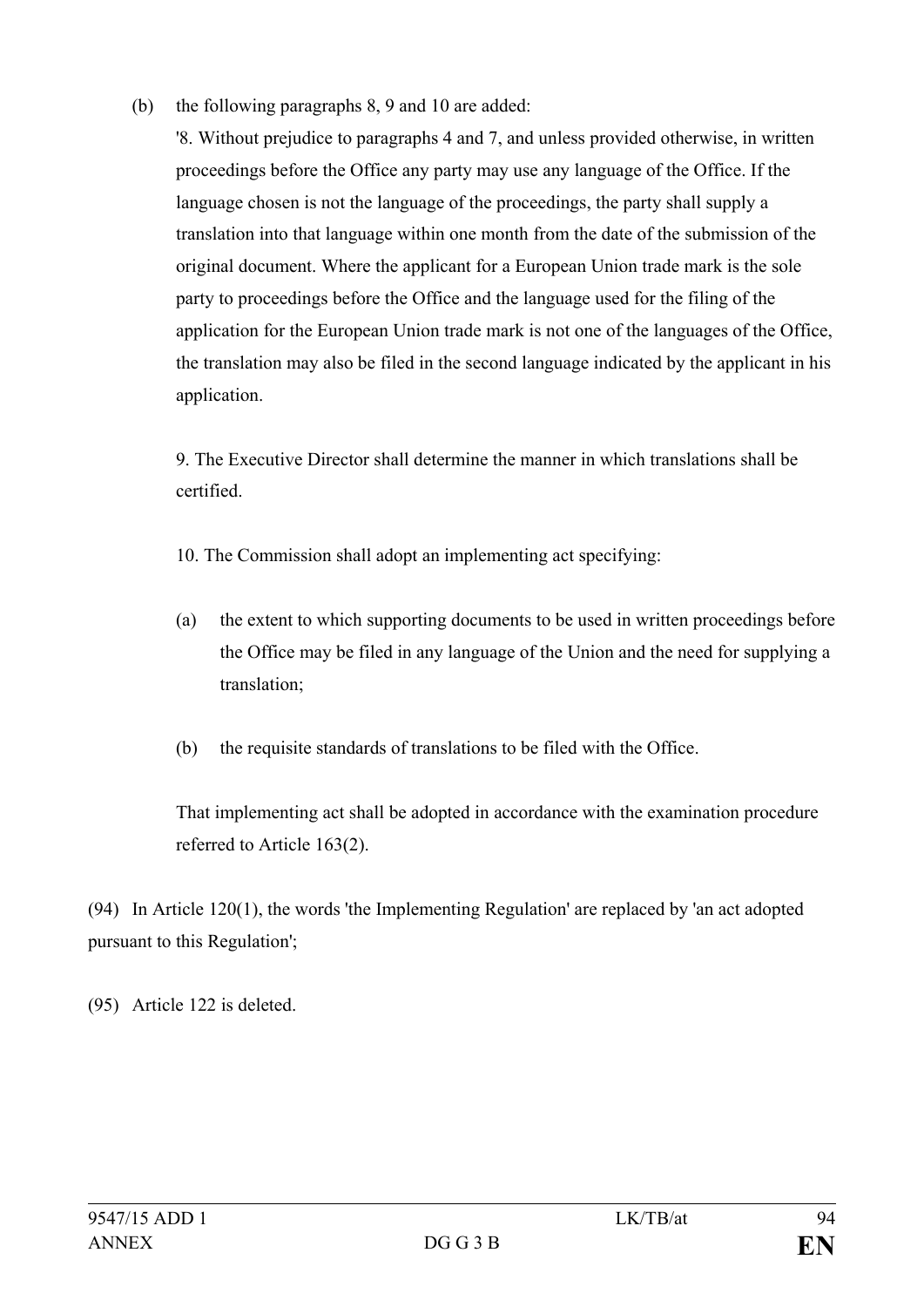(96) Article 123 is replaced by the following:

'Article 123 **Transparency** 

1. Regulation (EC) No 1049/2001 of the European Parliament and of the Council (\*) shall apply to documents held by the Office.

2. The Management Board shall adopt the detailed rules for applying Regulation (EC) No 1049/2001.

3. Decisions taken by the Office under Article 8 of Regulation (EC) No 1049/2001 may form the subject of a complaint to the Ombudsman or of an action before the Court of Justice of the European Union, under the conditions laid down in Articles 228 and 263 of the Treaty respectively.

4. The processing of personal data by the Office shall be subject to Regulation (EC) No 45/2001 of the European Parliament and of the Council (\*\*).'; (\*) OJ L 145, 31.5.2001, p. 43. (\*\*) OJ L 8, 12.1.2001, p. 1.';

(97) The following Article 123a is inserted:

## 'Article 123a Security rules on the protection of classified and sensitive non-classified information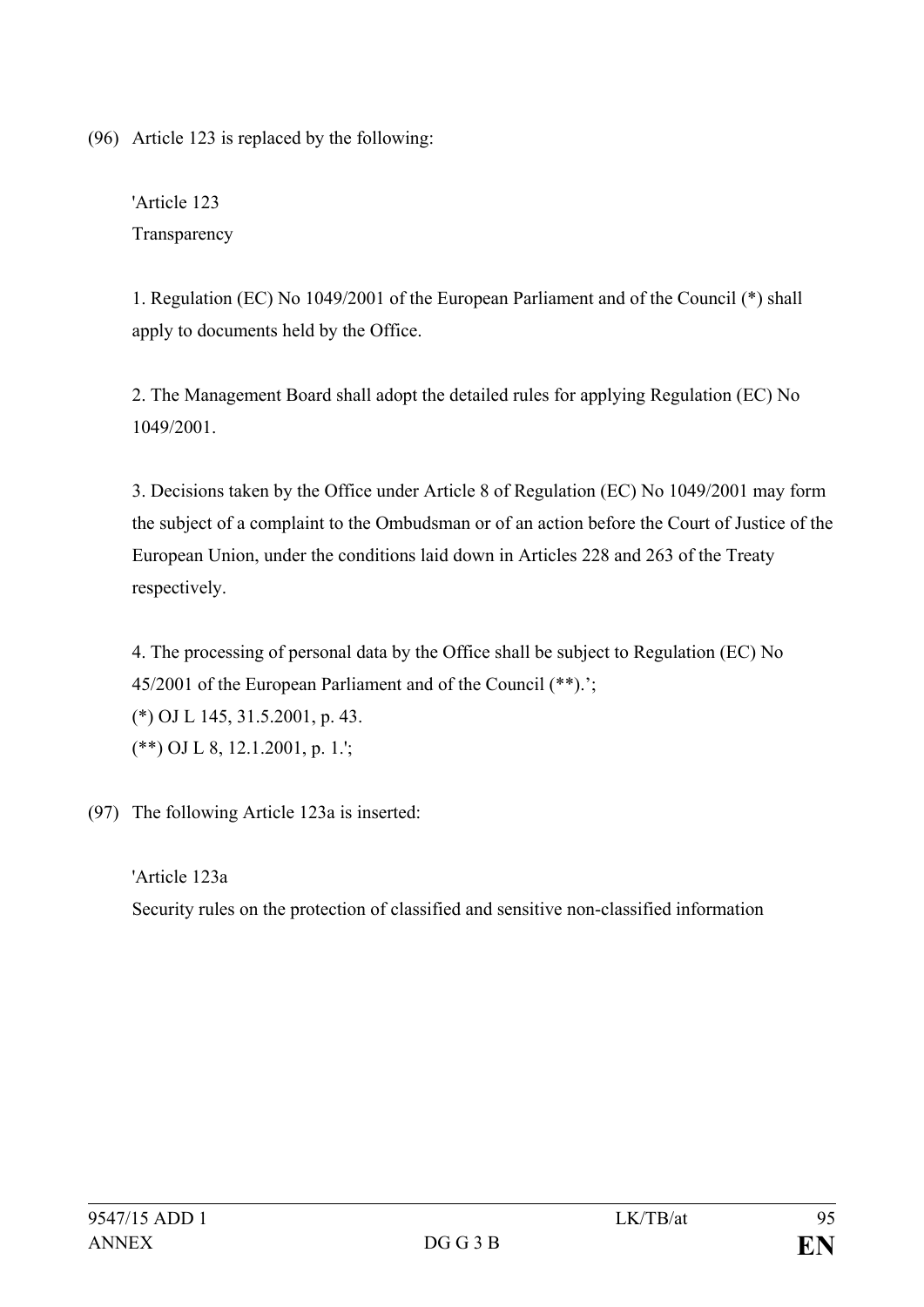The Office shall apply the security principles contained in the Commission's security rules for protecting European Union Classified Information (EUCI) and sensitive non-classified information, as set out in the Commission Decisions

(EU, Euratom) 2015/443(\*) and 2015/444(\*\*). The security principles shall cover, inter alia, provisions for the exchange, processing and storage of such information.';

(\*) OJ L 72, 17.3.2015, p. 41. (\*\*) OJ L72, 17.3.2015, p.53.';

(98) In Title XII, the following Section 1a is inserted:

'SECTION 1a Tasks of the Office and cooperation to promote convergence

Article 123b Tasks of the Office

1. The Office shall have the following tasks:

(a) administration and promotion of the European Union trade mark system established in this Regulation;

(b) administration and promotion of the European Union design system established in Council Regulation (EC) No 6/2002 (\*);

(c) promoting convergence of practices and tools in the fields of trade marks and designs in cooperation with the central industrial property offices in the Member States, including the Benelux Office for Intellectual Property;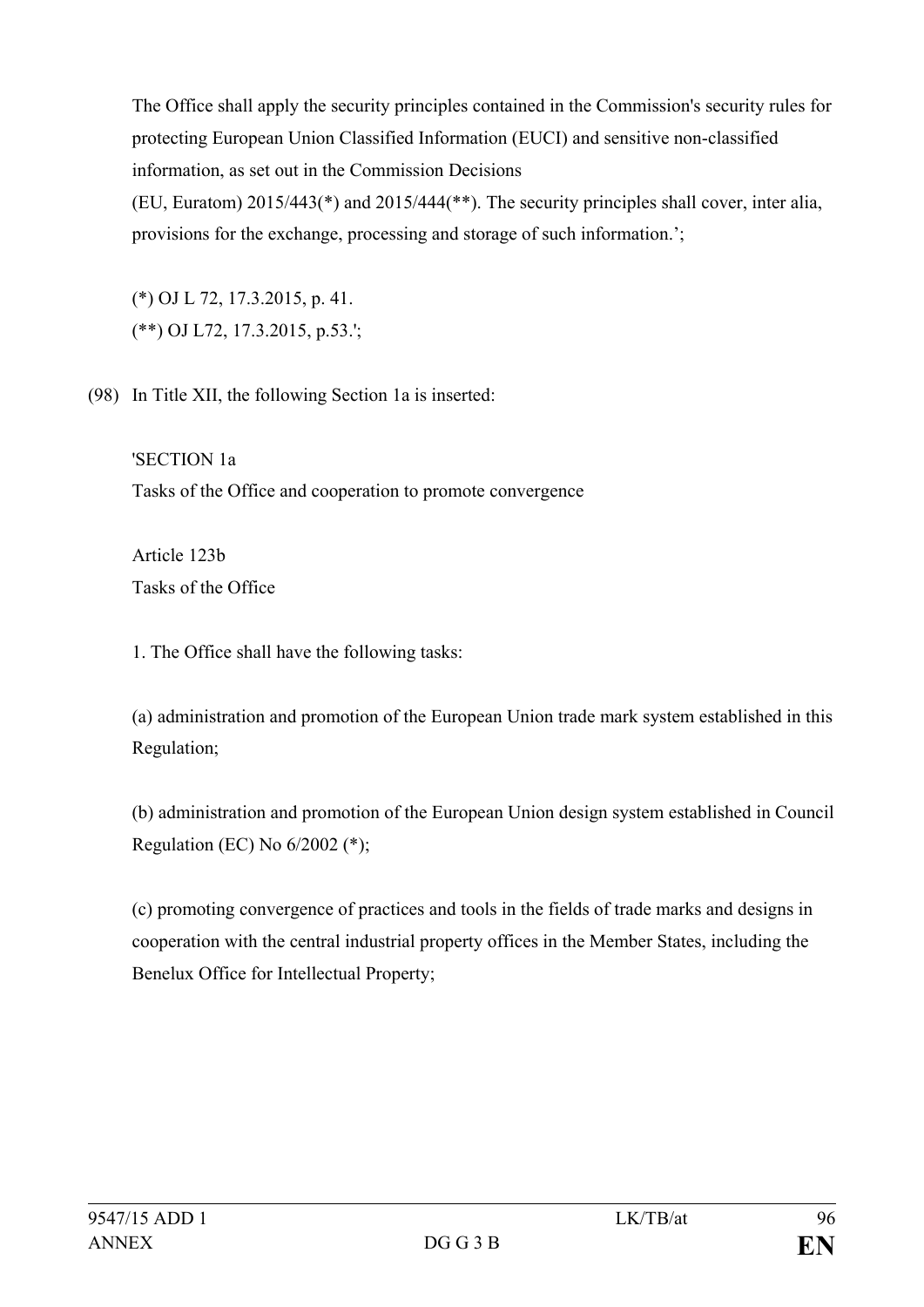(d) the tasks referred to in Regulation (EU) No 386/2012 of the European Parliament and of the Council (\*\*).

(da) the tasks conferred on it by Directive 2012/28/EU\*.

-------------------

\* Directive 2012/28/EU of the European Parliament and of the Council of 25 October 2012 on certain permitted uses of orphan works (OJ L 299, 27.10.2012, p. 5).

2. The Office shall cooperate with institutions, authorities, bodies, industrial property offices, international and non-governmental organisations in relation to the tasks laid down in paragraph 1.

3. The Office may provide voluntary mediation services for the purpose of assisting parties in reaching an amicable settlement.

Article 123c Cooperation to promote convergence of practices and tools

1. The Office and the industrial property offices of the Member States and the Benelux Office for Intellectual Property shall cooperate with each other to promote convergence of practices and tools in the field of trade marks and designs.

Without prejudice to paragraph 2a, this cooperation shall in particular cover the following areas of activity:

(a) the development of common examination standards;

(b) the creation of common or connected databases and portals for Union-wide consultation, search and classification purposes;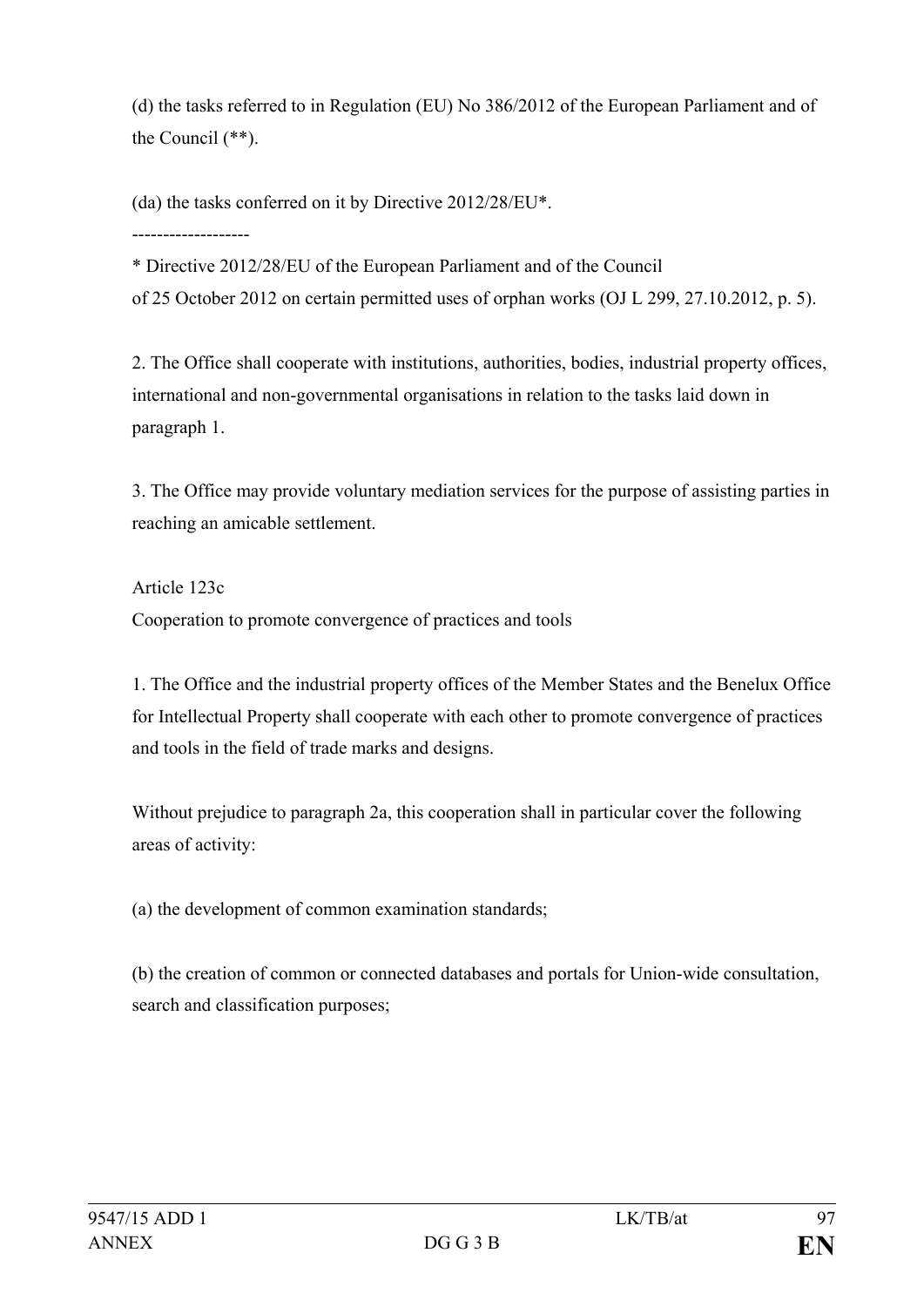(c) the continuous provision and exchange of data and information, including the feeding of the databases and portals referred to in point (b);

(d) the establishment of common standards and practices, with a view to ensuring interoperability between procedures and systems throughout the Union and enhancing their consistency, efficiency and effectiveness;

(e) the sharing of information on industrial property rights and procedures, including mutual support to helpdesks and information centres;

(f) the exchange of technical expertise and assistance in relation to the areas laid down in points (a) to (e).

2. On the basis of a proposal by the Executive Director of the Office, the Management Board shall define and coordinate projects of interest to the Union and the Member States with regard to the areas referred to in paragraphs 1 and 5, inviting the industrial property offices of the Member States and the Benelux Office for Intellectual Property to participate in those projects.

The project definition shall contain the specific obligations and responsibilities of each participating industrial property office of the Member States, the Benelux Office for Intellectual Property and the Office. The Office shall consult with user representatives in particular in the phases of definition of the projects and evaluation of their results.

2a. The industrial property offices of the Member States and the Benelux Office for Intellectual Property may opt-out, restrict or temporarily suspend their cooperation in the projects.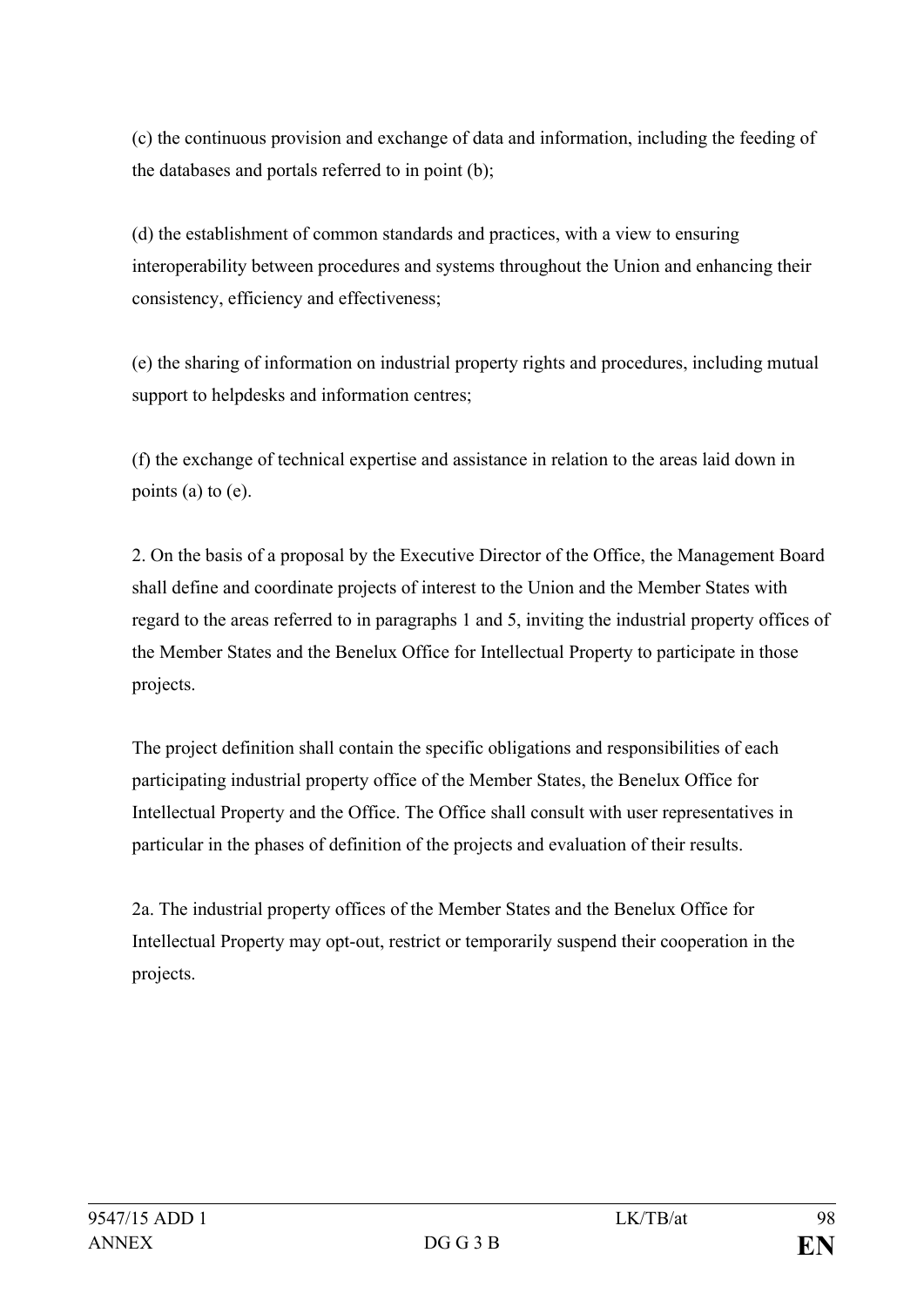When making use of the provisions of this paragraph, the industrial property offices of the Member States and the Benelux Office for Intellectual Property shall provide the Office with a written statement explaining the reasons for their decision.

3. Once having committed to participate in certain projects, the industrial property offices of the Member States and the Benelux Office for Intellectual Property shall, without prejudice to paragraph 2a, participate effectively in the projects referred to in paragraph 2 with a view to ensuring their development, functioning, interoperability, and keeping up to date.

4. The Office shall provide financial support to the projects referred to in paragraph 2 to the extent that this is necessary in order to ensure the effective participation of the industrial property offices of the Member States and the Benelux Office for Intellectual Property in the projects within the meaning of paragraph 3. That financial support may take the form of grants and in kind contributions. The total amount of funding shall not exceed 15% of the yearly revenue of the Office. The beneficiaries of grants shall be the industrial property offices of the Member States and the Benelux Office for Intellectual Property. Grants may be awarded without calls for proposals in accordance with the financial rules applicable to the Office and with the principles of grant procedures contained in the Financial Regulation (EU) No 966/2012 of the European Parliament and of the Council and in the Commission delegated Regulation (EU) No 1268/2012.

5. The Office and the relevant competent authorities of the Member States shall cooperate with each other on a voluntary basis to promote the raising of awareness concerning the trade mark system and the fight against counterfeiting. Such cooperation shall include projects aiming, in particular, at the implementation of established standards and practices as well as at organising education and training activities. The financial support for such projects shall be part of the total amount of funding referred to in paragraph 4. Paragraphs 2 to 4 shall apply mutatis mutandis."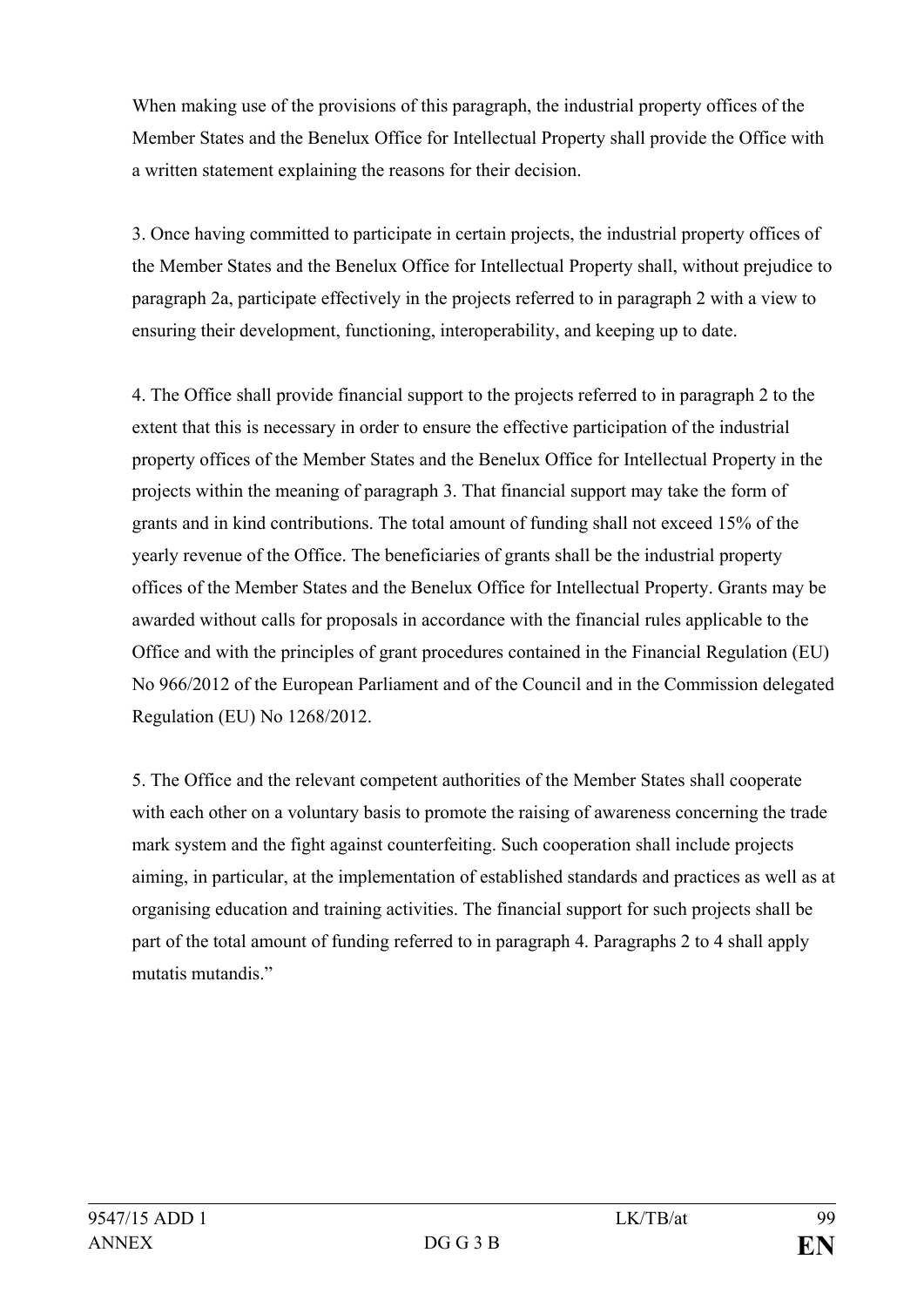(99) In Title XII, sections 2 and 3 are replaced by the following:

'SECTION 2 Management Board

Article 124 Functions of the Management Board

1. Without prejudice to the functions attributed to the Budget Committee in Section 5, the Management Board shall have the following functions:

(a) on the basis of a draft submitted by the Executive Director in accordance with Article 128(4)(c), the Management Board shall adopt the annual work programme of the Office for the coming year, taking into account the opinion of the Commission , and shall forward the adopted annual work programme to the European Parliament, the Council and the Commission;

(b) on the basis of a draft submitted by the Executive Director in accordance with Article 128(4)(d) and taking into account the opinion of the Commission, the Management Board shall adopt a multi-annual strategic programme for the Office, including the Office's strategy for international cooperation, following an exchange of views between the Executive Director and the relevant committee in the European Parliament, and shall forward the adopted multiannual strategic programme to the European Parliament, the Council and the Commission;

(c) on the basis of a draft submitted by the Executive Director in accordance with Article 128(4)(f), the Management Board shall adopt the annual report and shall forward the adopted annual report to the European Parliament, the Council, the Commission and the Court of Auditors;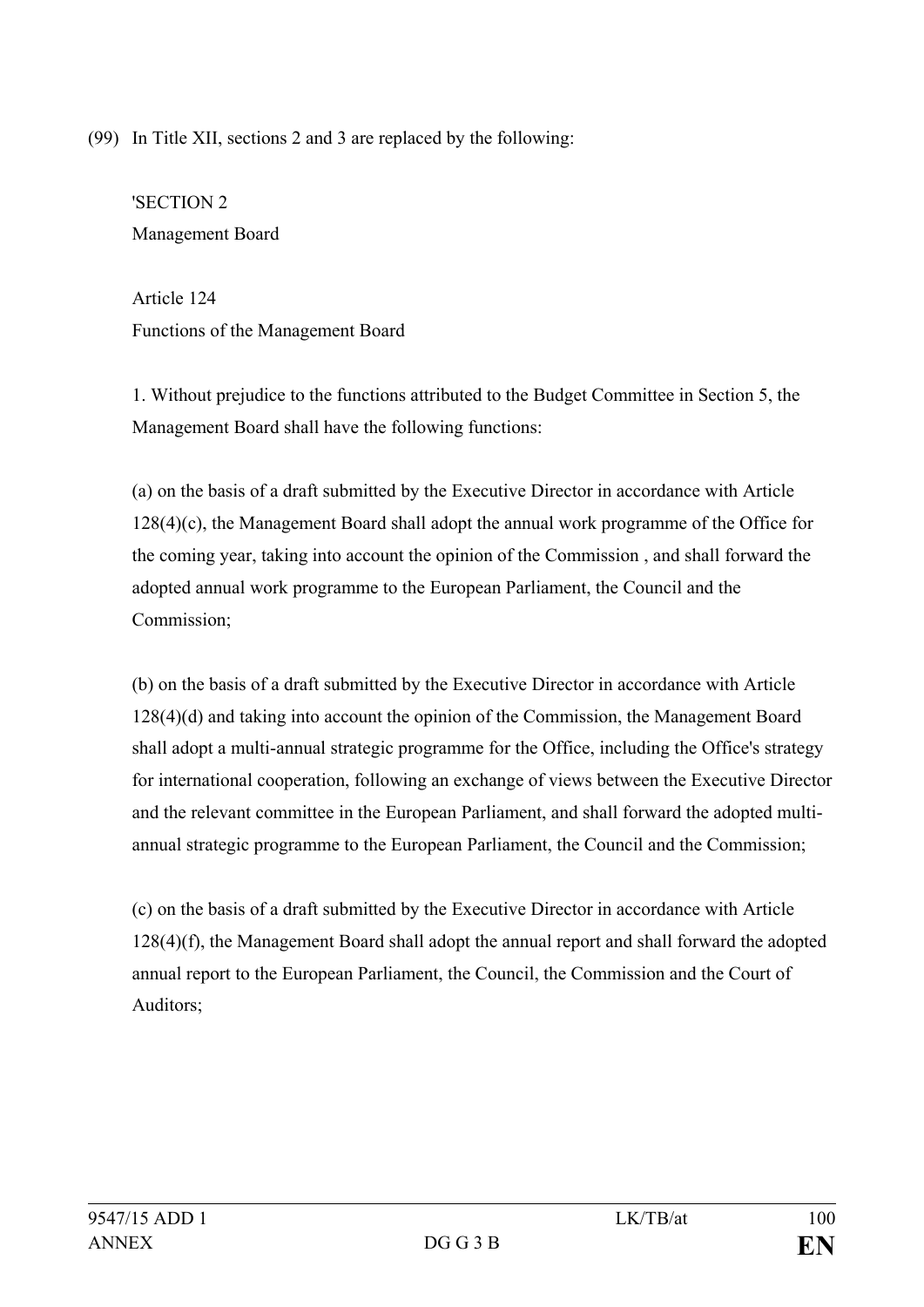(d) on the basis of a draft submitted by the Executive Director in accordance with Article  $128(4)(g)$ , the Management Board shall adopt the multiannual staff policy plan;

(da) the Management Board shall exercise the powers conferred to it by Article 123c(2);

(db) it shall exercise the powers conferred to it by Article 139(3a);

(e) the Management Board shall adopt rules on the prevention and management of conflicts of interest in the Office;

(f) in accordance with paragraph 2, it shall exercise, with respect to the staff of the Office, the powers conferred by the Staff Regulations on the Appointing Authority and by the Conditions of Employment of Other Servants on the Authority Empowered to Conclude Contract of Employment ("the appointing authority powers");

(g) the Management Board shall adopt appropriate implementing rules to the Staff Regulations and the Conditions of Employment of Other Servants in accordance with Article 110 of the Staff Regulations;

(h) the Management Board shall draw up the list of candidates provided for in Article 129(2) ;

(i) the Management Board shall ensure adequate follow-up to the findings and recommendations stemming from the internal or external audit reports and evaluations referred to in Article 165a, as well as from investigations of the European Anti-fraud Office (OLAF);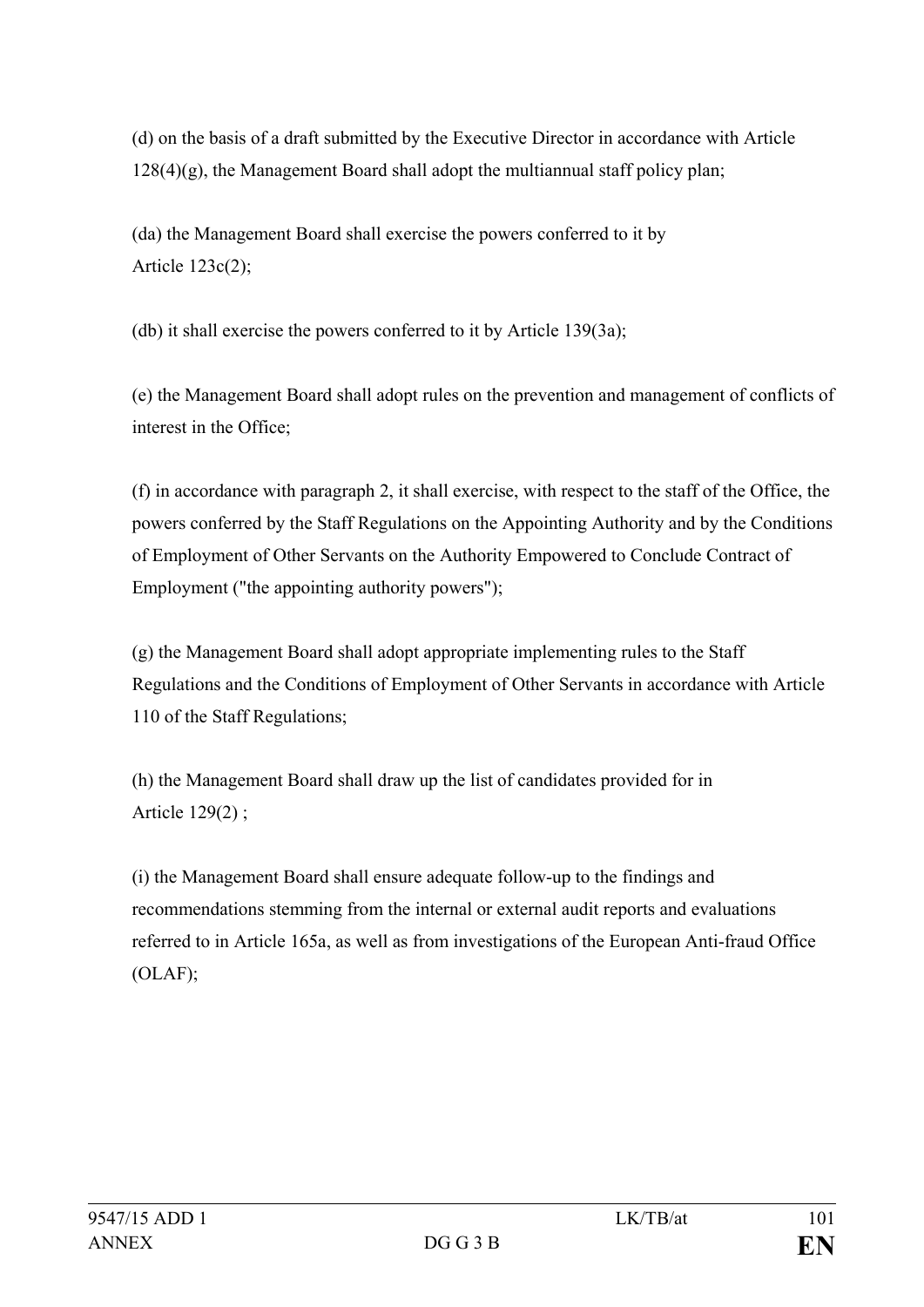(j) the Management Board shall be consulted before adoption of the guidelines for examination in the Office and in the other cases provided for in this Regulation;

(k) the Management Board may deliver opinions and requests for information to the Executive Director and to the Commission where it considers that this is necessary.

2. The Management Board shall adopt, in accordance with Article 110 of the Staff Regulations and 142 of the Conditions of Employment of Other Servants, a decision based on Article 2(1) of the Staff Regulations and on Article 6 of the Conditions of Employment of Other Servants, delegating the relevant appointing authority powers to the Executive Director and defining the conditions under which this delegation of powers can be suspended.

The Executive Director shall be authorised to sub-delegate those powers.

Where exceptional circumstances so require, the Management Board may by way of a decision temporarily suspend the delegation of the appointing authority powers to the Executive Director and those sub-delegated by the latter and exercise them itself or delegate them to one of its members or to a staff member other than the Executive Director.

Article 125 Composition of the Management Board

1. The Management Board shall be composed of one representative of each Member State, two representatives of the Commission and one representative of the European Parliament and their respective alternates.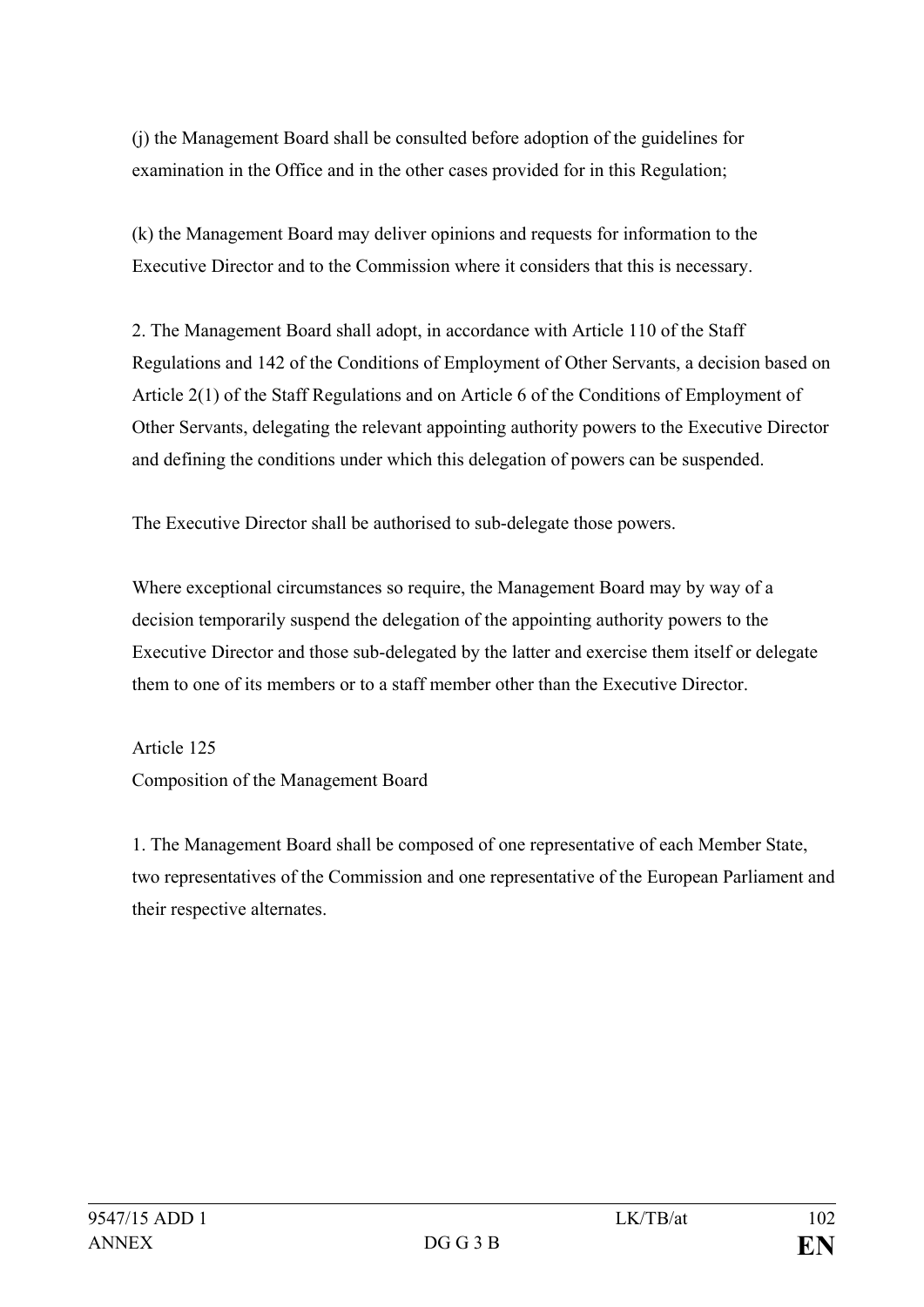2. The members of the Management Board may, subject to its rules of procedure, be assisted by advisers or experts.

3. Deleted

Article 126 Chairperson of the Management Board

1. The Management Board shall elect a chairperson and a deputy chairperson from among its members. The deputy chairperson shall ex officio replace the chairperson in the event of his being prevented from attending to his duties.

2. The duration of the terms of office of the chairperson and the deputy chairperson shall be four years. The terms of office shall be renewable once. If, however, their membership of the Management Board ends at any time during their term of office, their term of office shall automatically expire on that date also.

Article 127 Meetings

1. Meetings of the Management Board shall be convened by its chairperson.

2. The Executive Director shall take part in the deliberations, unless the Management Board decides otherwise.

3. The Management Board shall hold an ordinary meeting at least once a year. In addition, it shall meet on the initiative of its chairperson or at the request of the Commission or of onethird of the Member States.

4. The Management Board shall adopt rules of procedure.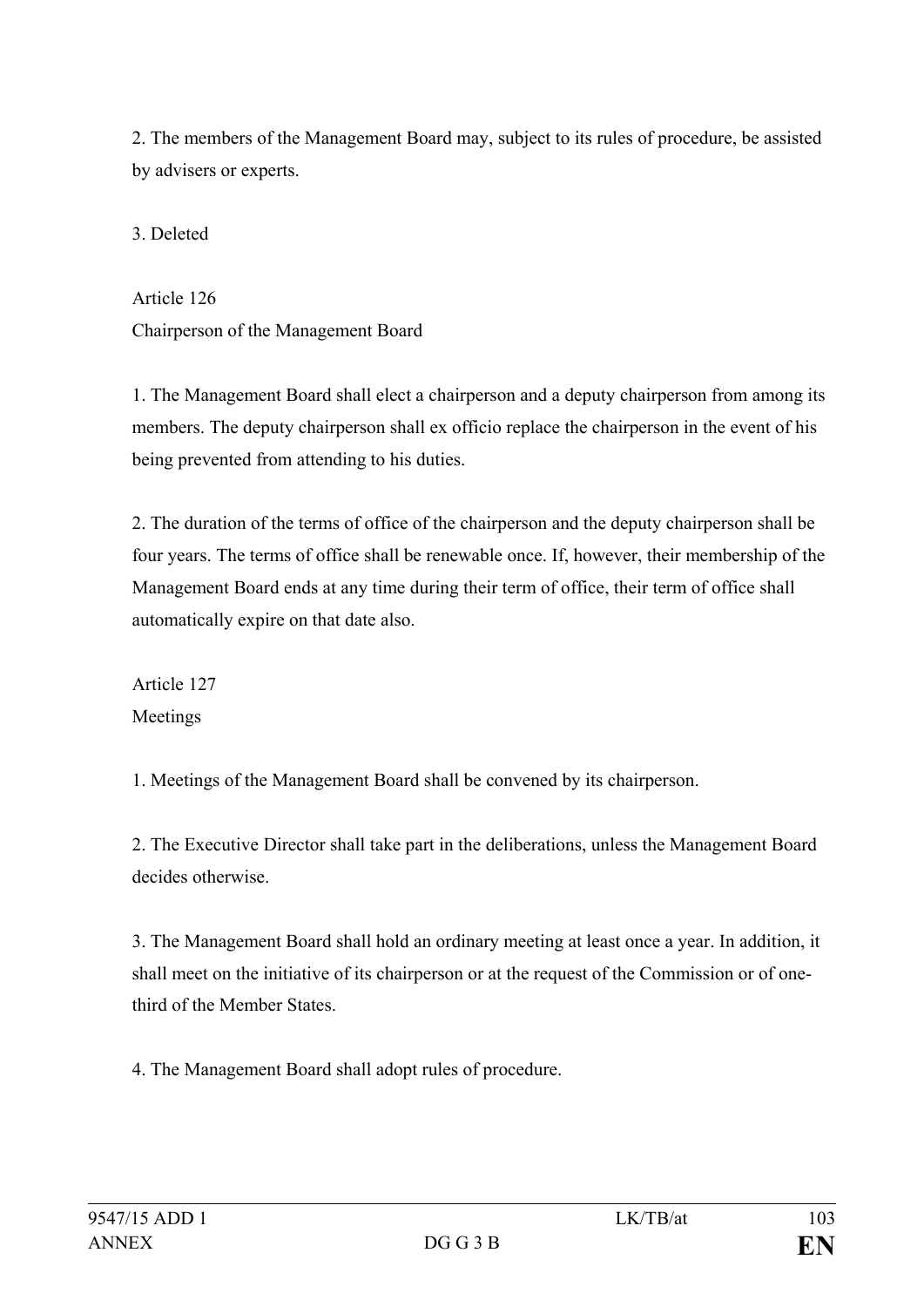5. The Management Board shall take its decisions by an absolute majority of its members. However, a majority of two-thirds of its members shall be required for the decisions which the Management Board is empowered to take under points (a) and (b) of Article 124(1), Article 126(1) and Article 129(2) and (4). In both cases each member shall have one vote.

6. The Management Board may invite observers to attend its meetings.

7. The Secretariat for the Management Board shall be provided by the Office.

SECTION 3 Executive Director

Article 128 Functions of the Executive Director

1. The Office shall be managed by the Executive Director. The Executive Director shall be accountable to the Management Board.

2. Without prejudice to the powers of the Commission, the Management Board, and the Budget Committee, the Executive Director shall be independent in the performance of the duties and shall neither seek nor take instructions from any government or from any other body.

3. The Executive Director shall be the legal representative of the Office.

4. The Executive Director shall have in particular the following functions:

(a) he shall take all necessary steps, including the adoption of internal administrative instructions and the publication of notices, to ensure the functioning of the Office;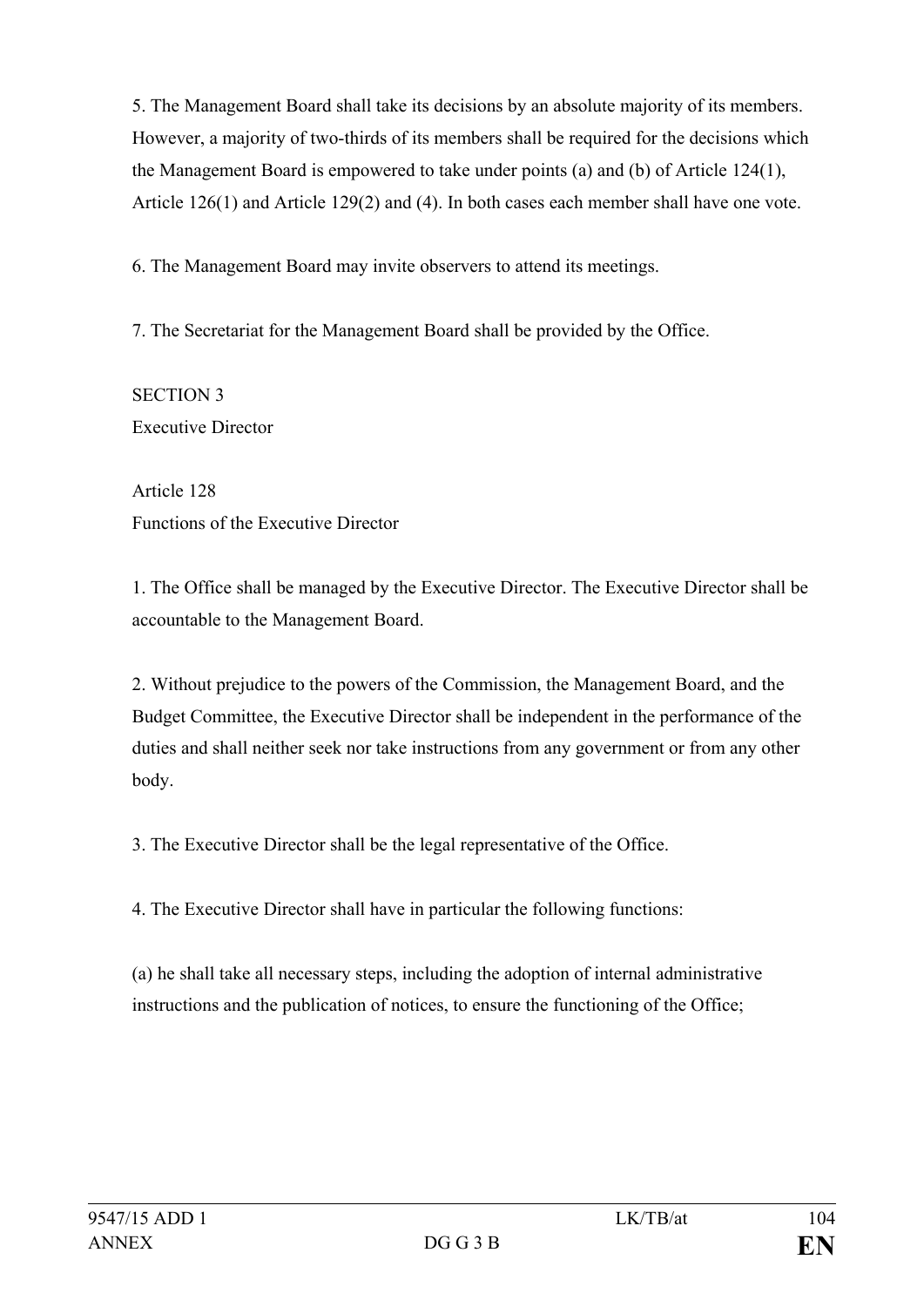(b) he shall implement the decisions adopted by the Management Board;

(c) he shall prepare a draft annual work programme indicating estimated human and financial resources for each activity, and submit it to the Management Board after consultation of the Commission;

(ca) he shall submit to the Management Board proposals pursuant to Article 123c(2);

(d) he shall prepare a draft multiannual strategic programme, including the Office's strategy for international cooperation, and submit it to the Management Board after consultation of the Commission and following an exchange of views with the relevant committee in the European Parliament;

(e) he shall implement the annual work programme and the multiannual strategic programme and report to the Management Board on their implementation;

(f) he shall prepare the annual report on the Office's activities and present it to the Management Board for approval;

(g) he shall prepare a draft multiannual staff policy plan and submit it to the Management Board after consultation of the Commission;

(h) he shall prepare an action plan following-up on the conclusions of the internal or external audit reports and evaluations, as well as from investigations of the European Anti-fraud Office (OLAF), and shall report on progress twice a year to the Commission and to the Management Board;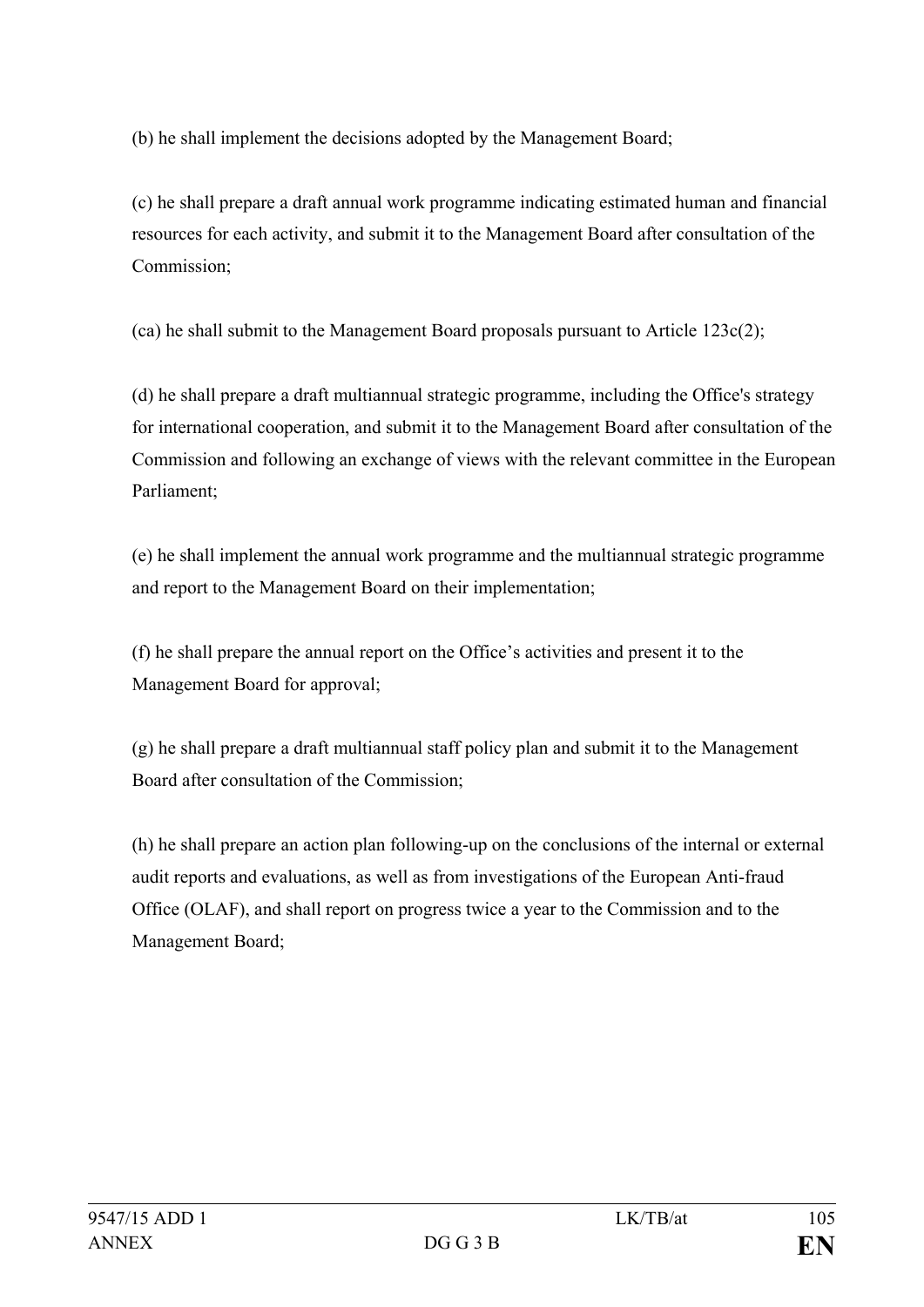(i) he shall protect the financial interests of the Union by the application of preventive measures against fraud, corruption and any other illegal activities, by effective checks and, if irregularities are detected, by the recovery of the amounts wrongly paid and, where appropriate, by imposing effective, proportionate and dissuasive administrative and financial penalties;

(j) he shall prepare an anti-fraud strategy of the Office and shall present it to the Budget Committee for approval;

(k) in order to ensure uniform application of the Regulation, he may refer to the enlarged Board of Appeal, hereinafter referred to as the 'Grand Board', questions on a point of law, in particular if the Boards of Appeal have issued diverging decisions on that point;

(l) he shall draw up estimates of the revenue and expenditure of the Office and shall implement the budget;

(m) he shall exercise the powers entrusted to him in respect of the staff by the Management Board under Article 124(1)(f);

(n) he shall exercise the powers conferred to him by Articles  $26(3)$ ,  $29(5)$ ,  $30(2)$ ,  $45(3)$ ,  $75(2)$ , 78(5), 79, 79b, 79c, 87(3), 88, 89, 93(4), 119(8) and 144 in accordance with the criteria set out in this Regulation and in the acts adopted pursuant to this Regulation;

(o) he may delegate his functions.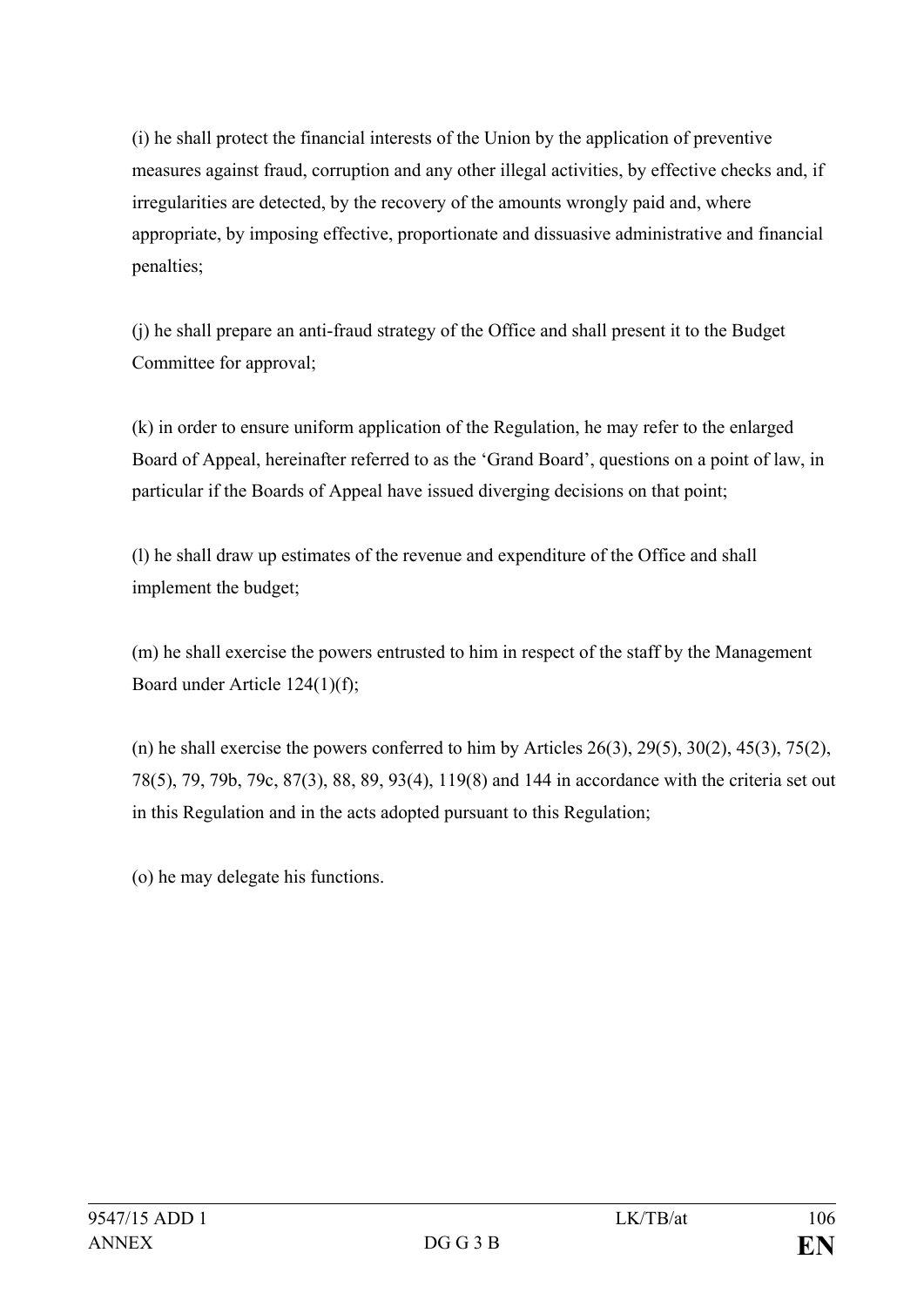5. The Executive Director shall be assisted by one or more Deputy Executive Directors. If the Executive Director is absent or indisposed, the Deputy Executive Director or one of the Deputy Executive Directors shall replace him in accordance with the procedure laid down by the Management Board.

## Article 129

Appointment and removal of the Executive Director and extension of his term of office

1. The Executive Director shall be engaged as a temporary agent of the Office under Article 2(a) of the Conditions of Employment of Other Servants.

2. The Executive Director shall be appointed by the Council by simple majority, from a list of candidates proposed by the Management Board, following an open and transparent selection procedure. Before being appointed, the candidate selected by the Management Board may be invited to make a statement before any competent European Parliament committee and to answer questions put by its members. For the purpose of concluding the contract with the Executive Director, the Office shall be represented by the chairperson of the Management Board.

The Executive Director may be removed from office only upon a decision of the Council acting on a proposal from the Management Board.

3. The term of office of the Executive Director shall be five years. By the end of that period, the Management Board shall undertake an assessment which takes into account an evaluation of the performance of the Executive Director and the Office's future tasks and challenges.

4. The Council, taking into account the assessment referred to in paragraph 3, may extend once the term of office of the Executive Director for no more than five years.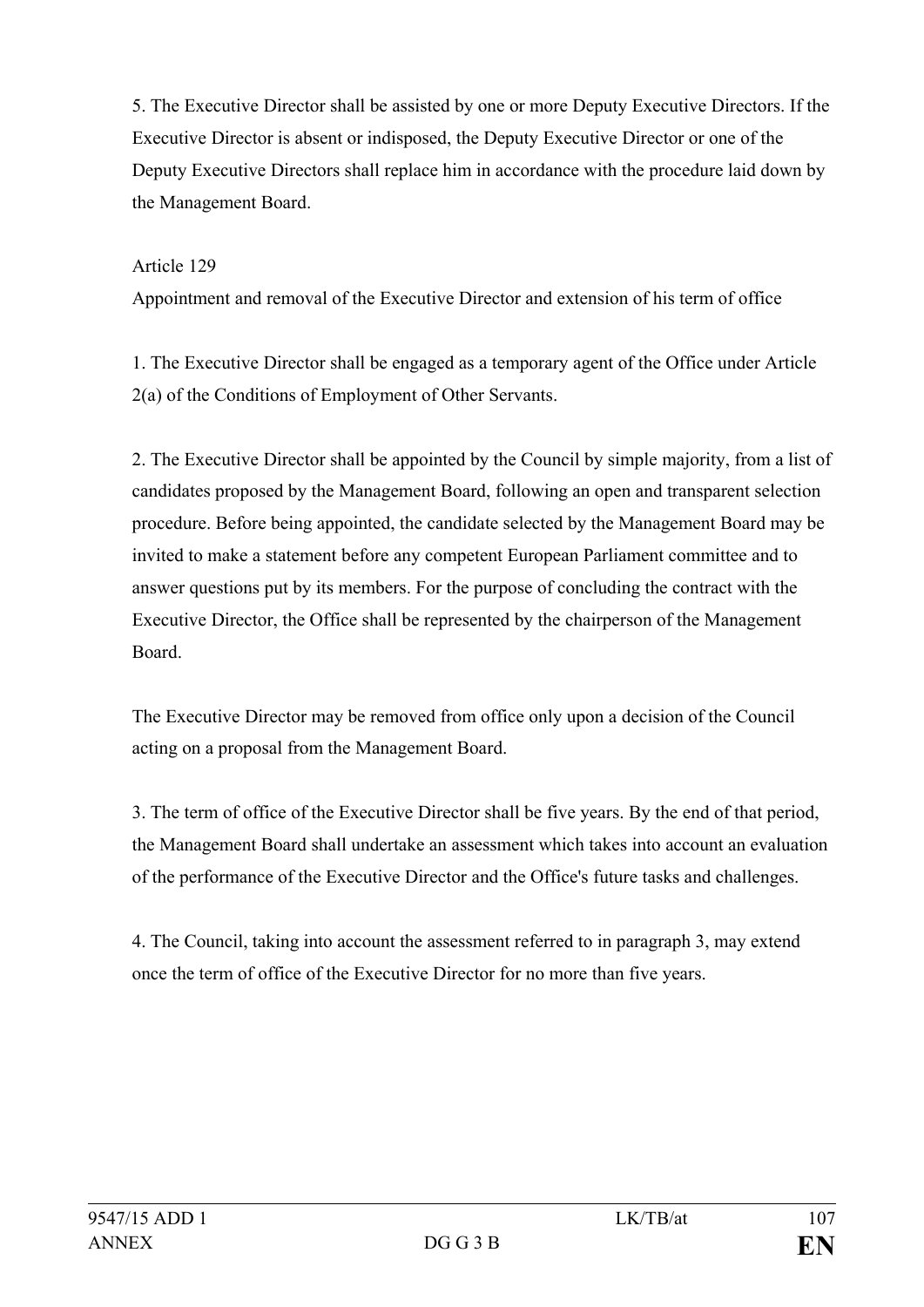5. An Executive Director whose term of office has been extended may not participate in another selection procedure for the same post at the end of the overall period.

6. The Deputy Executive Director or Deputy Executive Directors shall be appointed or removed from office as provided for in paragraph 2, after consultation of the Executive Director and, where applicable, the Executive Director elect. The term of office of the Deputy Executive Director shall be five years. It may be extended once for no more than five years by the Council, after consultation of the Executive Director.';

(100) Article 130 is amended as follows:

- (a) point (c) is replaced by the following: '(c) a department entrusted with the keeping of the Register;'
- (b) the following point (f) is added: '(f) any other unit or person appointed by the Executive Director to that effect.';
- (100a) In Article 131, the reference to 'Articles 36, 37 and 68' is replaced by 'Articles 36, 37, 68 and 74d'.;

(101) In Article 132(2),

- (a) the third sentence is replaced by the following: 'Decisions relating to costs or to procedure shall be taken by a single member.';
- (b) the following additional subparagraph is added: 'The Commission shall adopt an implementing act specifying the exact types of decisions that shall be taken by a single member. That implementing act shall be adopted in accordance with the examination procedure referred to in Article 163(2). ';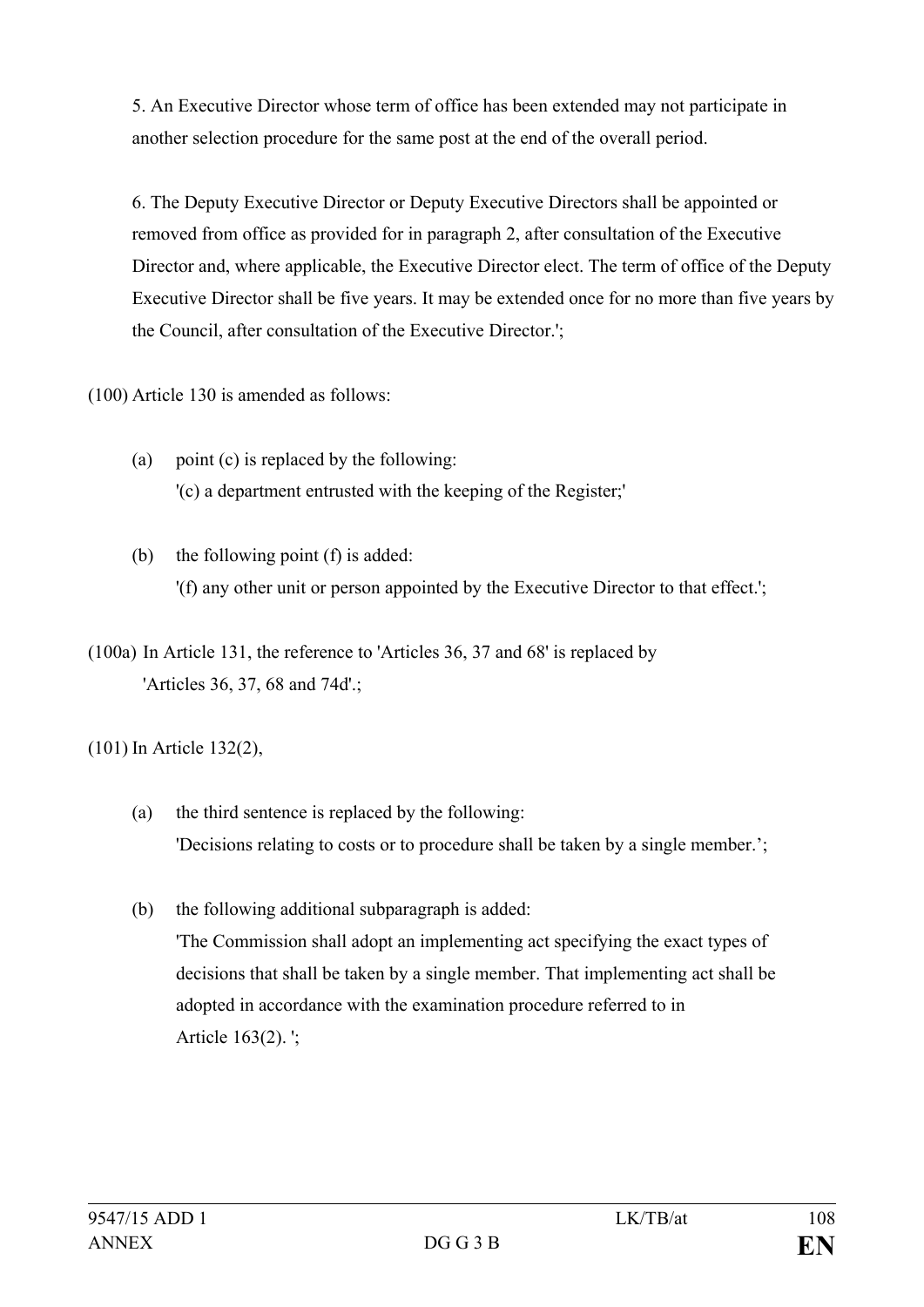(102) Article 133 is replaced by the following:

'Article 133 Department entrusted with the keeping of the Register

1. The Department entrusted with the keeping of the Register shall be responsible for taking decisions in respect of entries in the Register.

2. It shall also be responsible for keeping the list of professional representatives referred to in Article 93(2).

3. The decisions of the Department shall be taken by one member.';

(103) Article 134 is amended as follows:

(a) paragraph 1 is replaced by the following:

'1. A Cancellation Division shall be responsible for taking decisions in relation to: (a) an application for the revocation or declaration of invalidity of a European Union trade mark,

(b) a request for the assignment of a European Union trade mark as provided for in Article 18.';

(b) In paragraph 2, the third sentence is replaced by the following:

'Decisions relating to costs or to procedure as specified in the act adopted pursuant to Article 132(2) shall be taken by a single member.';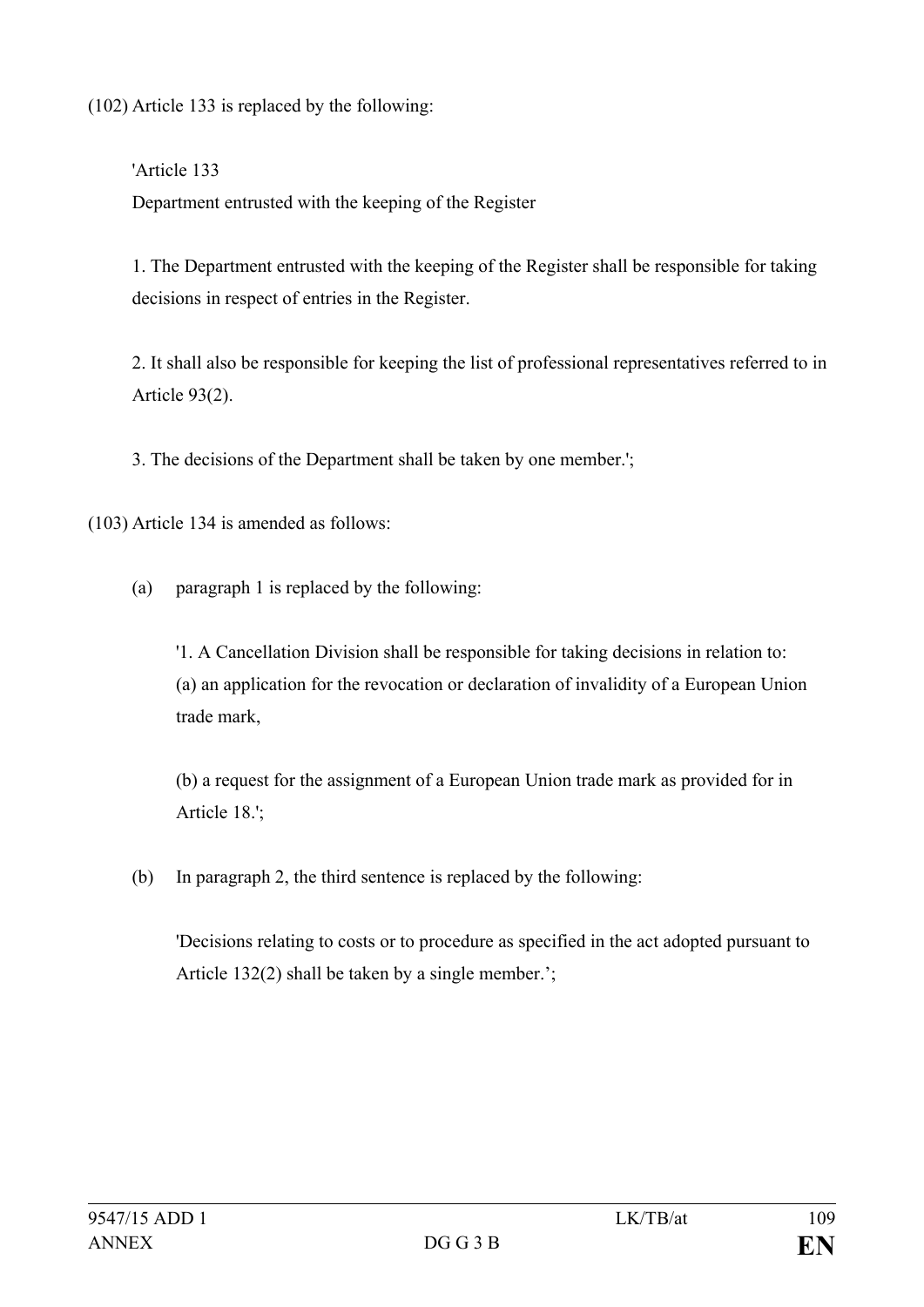(104) The following Article 134a is inserted:

'Article 134a General Competence

Decisions required by this Regulation which do not fall within the competence of an examiner, an Opposition Division, a Cancellation Division or the Department entrusted with the keeping of the Register, shall be taken by any official or unit appointed by the Executive Director for that purpose.';

(105) Article 135 is amended as follows:

- (a) paragraph 1 is replaced by the following: '1. The Boards of Appeal shall be responsible for deciding on appeals from decisions taken pursuant to Articles 131 to 134a.';
- (aa) in paragraph 2, 'by an enlarged Board' is replaced by 'by the Grand Board';
- (b) in paragraph 3, 'the enlarged Board' is replaced by 'the Grand Board' and point (a) is replaced by the following: '(a) by the authority of the Boards of Appeal referred to in Article 136(4)(a); or';
- (c) paragraph 4 is replaced by the following: '4. The Grand Board shall also be responsible for giving reasoned opinions on questions of law referred to it by the President pursuant to Article 128(4)(k).';
- (d) in paragraph 5, the last sentence is deleted;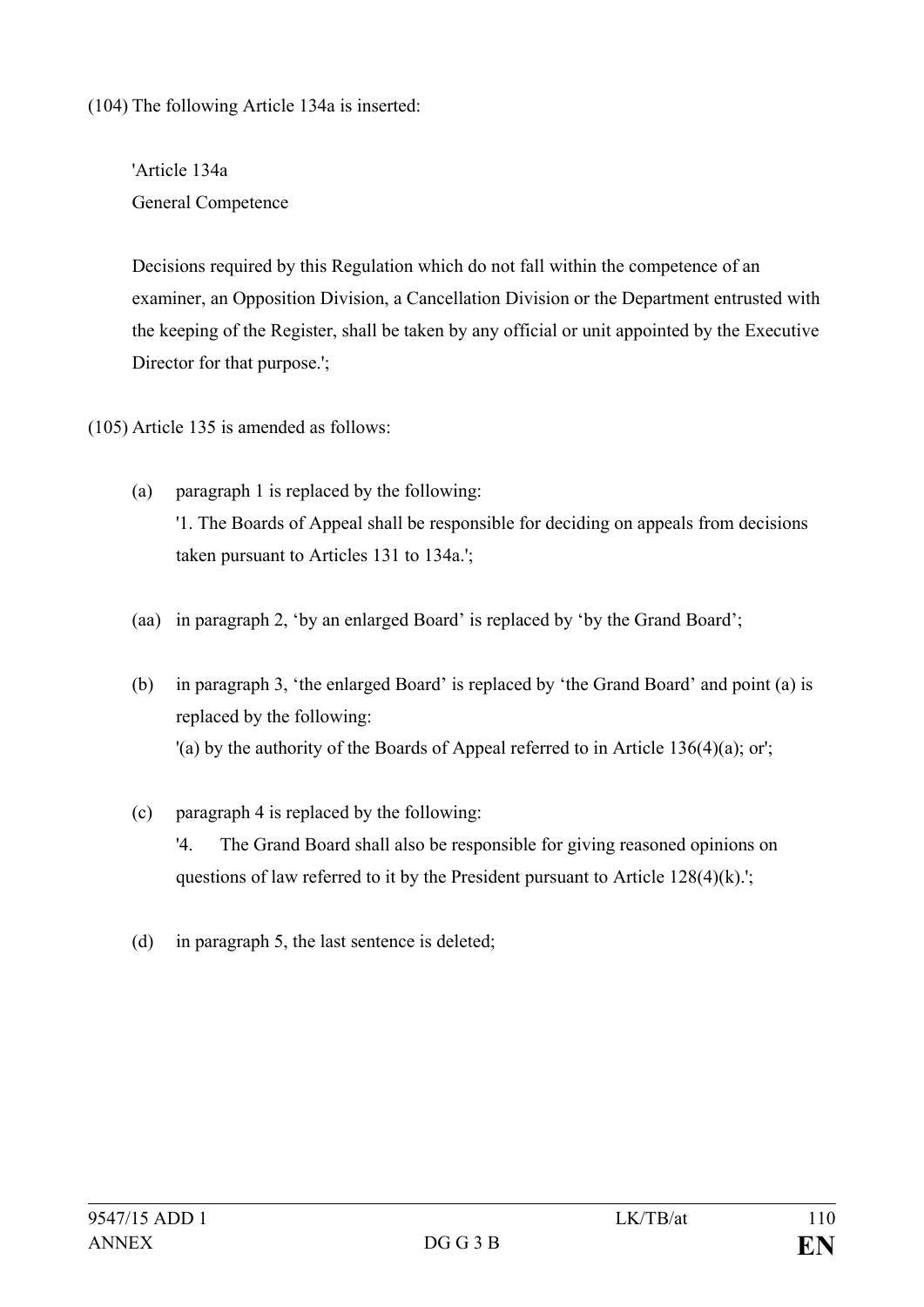(106) Article 136 is replaced by the following:

'Article 136 Independence of the members of the Boards of Appeal

1. The President of the Boards of Appeal and the chairpersons of the Boards shall be appointed, in accordance with the procedure laid down in Article 129 for the appointment of the Executive Director, for a term of five years. They shall not be removed from office during this term, unless there are serious grounds for such removal and the Court of Justice, on application by the institution which appointed them, takes a decision to this effect.

2. The term of office of the President of the Boards of Appeal may be extended once for one additional five-year period, or until retirement age if this age is reached during the new term of office, after a prior positive evaluation of his performance by the Management Board.

3. The term of office of the chairpersons of the Boards may be extended for additional fiveyear periods, or until retirement age if this age is reached during the new term of office, after a prior positive evaluation of their performance by the Management Board, after consulting the President of the Boards of Appeal.

4. The President of the Boards of Appeal shall have the following managerial and organisational functions:

(a) chairing the Presidium of the Boards of Appeal, hereinafter referred to as 'the Presidium', responsible for laying down the rules and organising the work of the Boards;

(b) ensuring the implementation of the authority's decisions;

(c) allocating cases to a Board on the basis of objective criteria determined by the Presidium; (d) forwarding to the Executive Director the Boards' expenditure requirements, with a view to drawing up the expenditure estimates.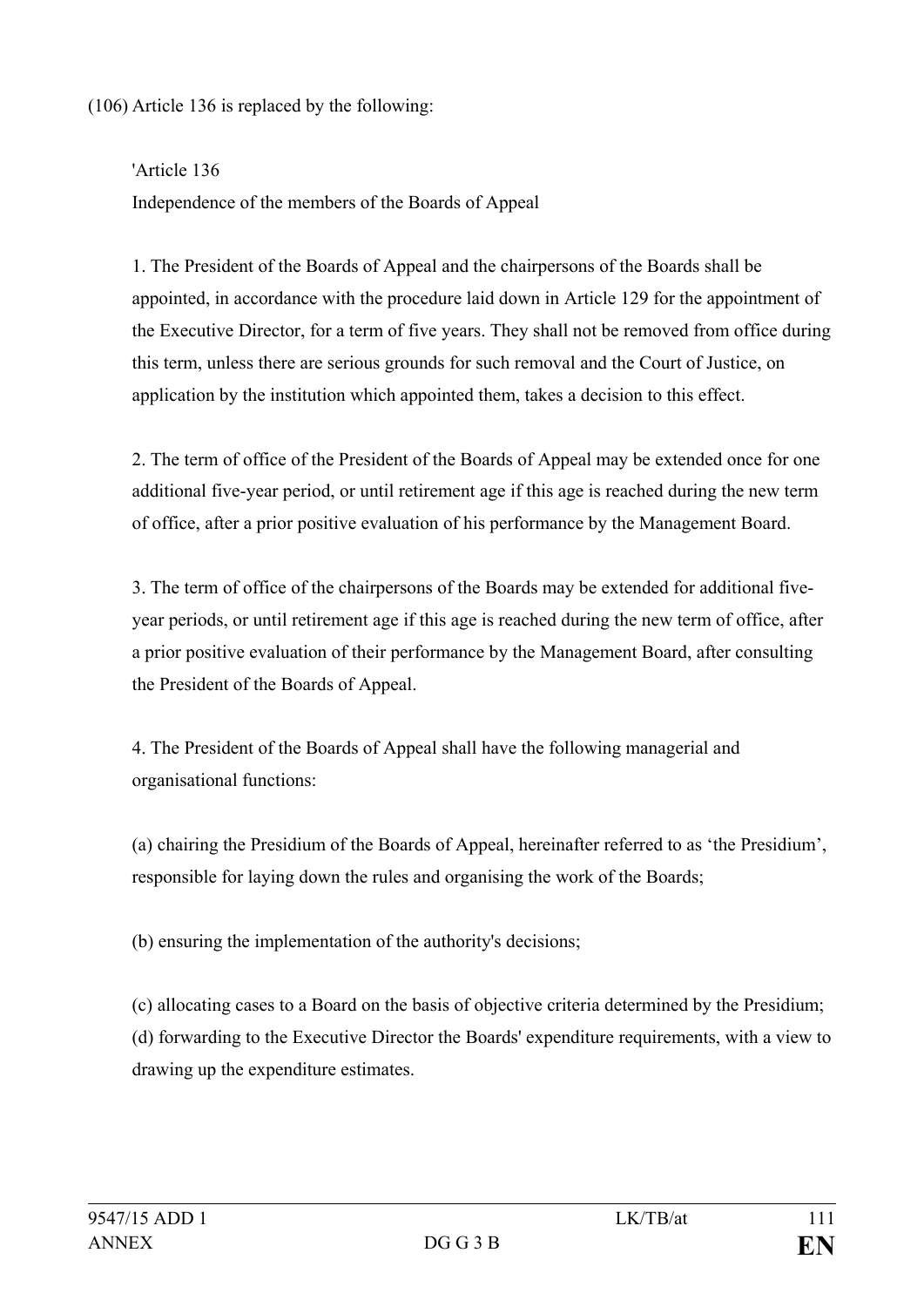The President of the Boards of Appeal shall chair the Grand Board.

5. The members of the Boards of Appeal shall be appointed by the Management Board for a term of five years. Their term of office may be extended for additional five-year periods, or until retirement age if that age is reached during the new term of office after a prior positive evaluation of their performance by the Management Board, after consulting the President of the Boards of Appeal.

6. The members of the Boards of Appeal shall not be removed from office unless there are serious grounds for such removal and the Court of Justice, after the case has been referred to it by the Management Board on the recommendation of the President of the Boards of Appeal, after consulting the chairperson of the Board to which the member concerned belongs, takes a decision to this effect.

7. The President of the Boards of Appeal and the chairpersons and members of the Boards of Appeal shall be independent. In their decisions they shall not be bound by any instructions.

8. Decisions taken by the Grand Board on appeals or opinions on questions of law referred to it by the Executive Director pursuant to Article 135 shall be binding on the decision-making instances of the Office referred to in Article 130.

9. The President of the Boards of Appeal and the chairpersons and members of the Boards of Appeal shall not be examiners or members of the Opposition Divisions, the Department entrusted with the keeping of the Register or Cancellation Divisions.';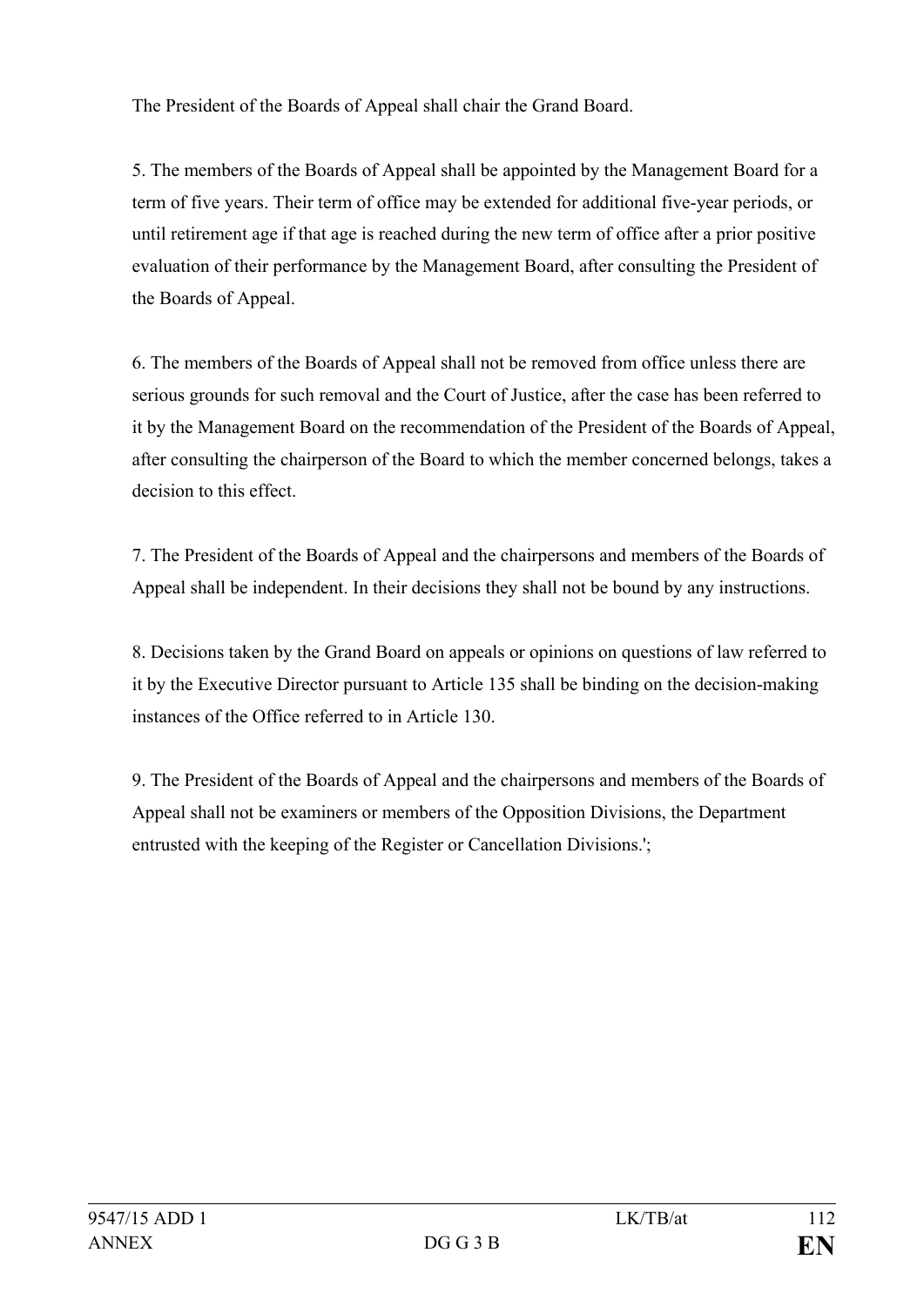(106a) The following Article 136a is inserted :

Article 136a Presidium of the Boards of Appeal and Grand Board

1. The Presidium shall comprise the President of the Boards of Appeal, who shall chair it, the chairmen of the Boards and Board members elected for each calendar year by and from among all the members of the Boards other than the President of the Boards of Appeal and the chairmen of the Boards. The number of Board members so elected shall be a quarter of the number of Board members, other than the President of the Boards of Appeal and the chairmen of the Boards, rounded up if necessary.

2. The Grand Board set up by Article 135(2) shall comprise nine members, including the President of the Boards of Appeal, the chairmen of the Boards, the rapporteur designed prior to referral to the Grand Board, if applicable, and members drawn in rotation from a list comprising the names of all members of the Boards of appeal other than the President of the Boards of Appeal and the chairmen of the Boards.

(106aa) The following Article 136b is inserted:

'Article 136b Delegation of powers

The Commission shall be empowered to adopt delegated acts in accordance with Article 163a specifying the details concerning the organization of the Boards of Appeal, including the setting up and the role of the Presidium, the composition of the Grand Board and the rules on referrals to it, and the conditions under which decisions shall be taken by a single member in accordance with Article 135(2) and (5).'

(106b) The following Article 137a is inserted: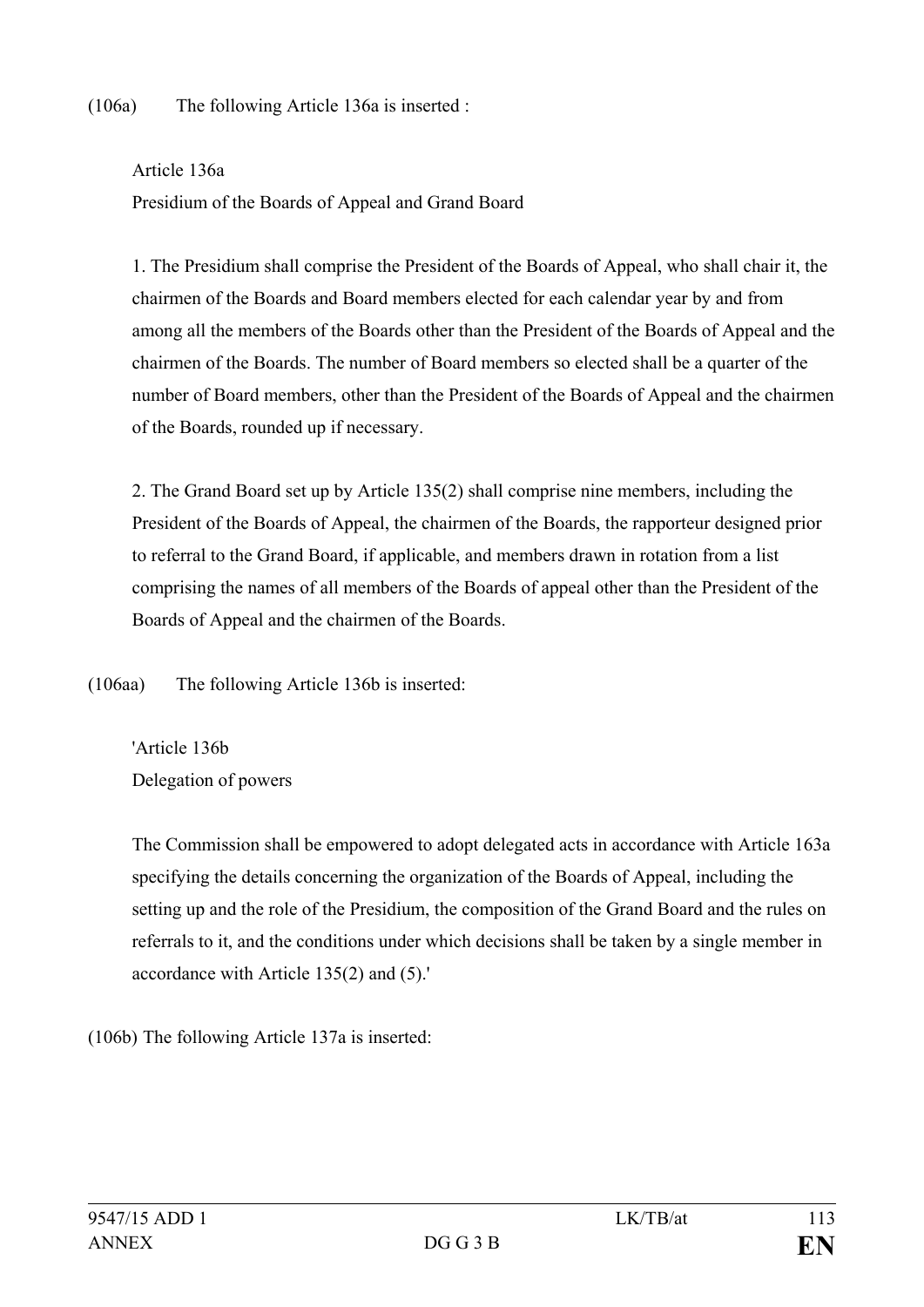'Article 137a Mediation centre

1. In application of Article 123b(3), the Office may establish a Mediation Centre.

2. Any natural or legal person may use the Centre's services on a voluntary basis with the aim of arriving at a friendly settlement of disputes based on this Regulation and Regulation No 6/2002 on Community designs by mutual agreement.

3. The parties shall have recourse to mediation by means of a joint request. The request shall not be deemed to have been filed until the corresponding charge has been paid. The Executive Director of the Office shall fix the amount to be charged in accordance with Article 144(3).

4. In case of disputes subject to the proceedings pending before the Opposition Divisions, Cancellation Divisions or before the Boards of Appeal of the Office a joint request for mediation may be presented at any time after the lodging of a notice of opposition, an application for revocation or an application for a declaration of invalidity or a notice of appeal against decisions of the Opposition or Cancellation Divisions.

5. The proceedings in question shall be suspended and the time limits, other than the time limit for the payment of the applicable fee, shall be interrupted as from the date of the filing of a joint request for mediation. The time limits shall start running again as from the day on which the proceedings are resumed.

6. The parties shall be invited to commonly appoint from the list referred to in paragraph 11 a mediator having declared command of the language of the mediation in question. In case the parties do not appoint a mediator within 20 days from the invitation, the mediation shall be deemed to have failed.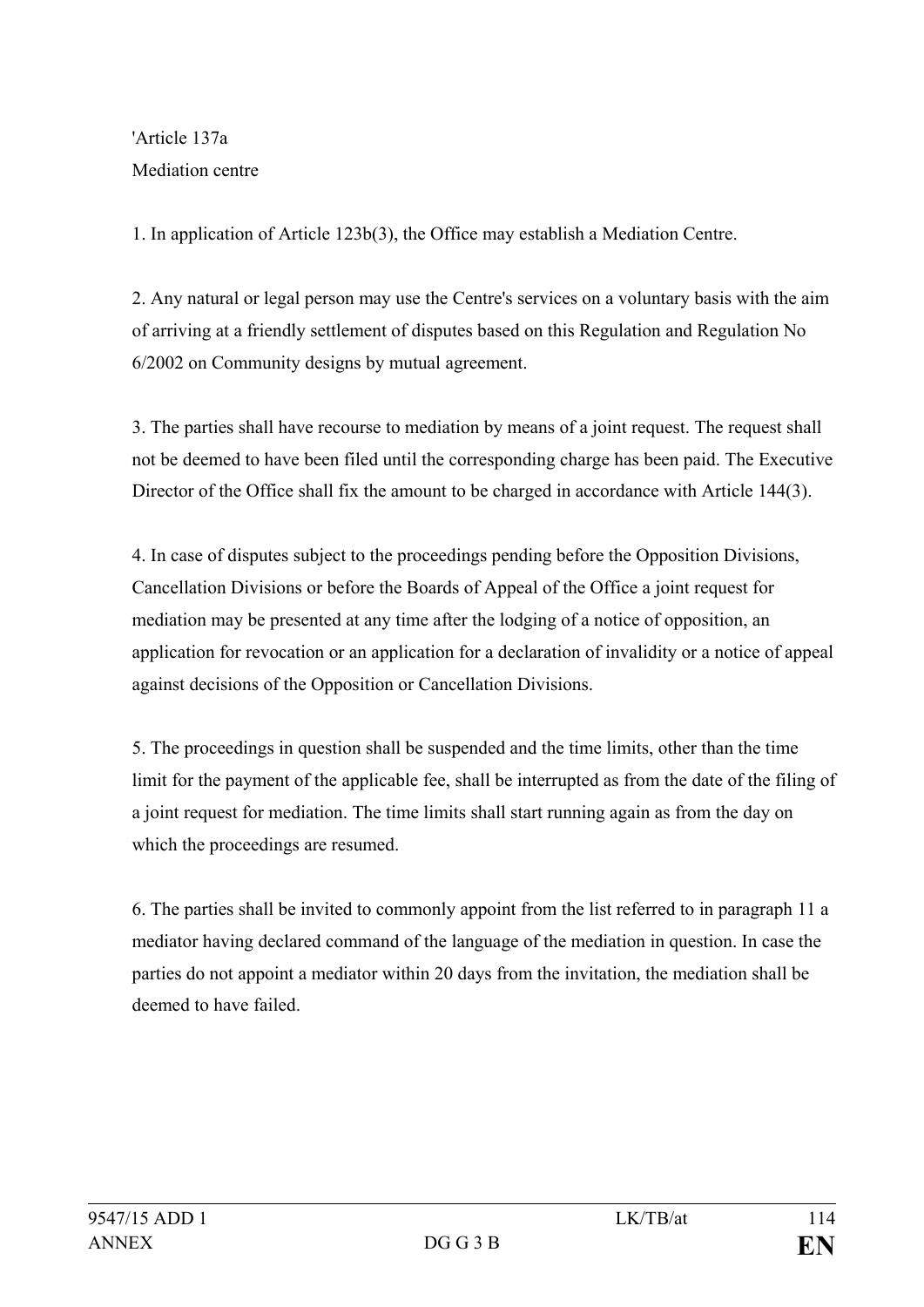6a. The parties shall agree together with the mediator the specific modalities for the mediation in a mediation agreement.

7.The mediator shall close the mediation proceedings as soon as the parties reach a settlement agreement, one of the parties declares that it wishes to end the mediations or the mediator establishes that the parties have failed to reach such an agreement.

8. The mediator shall inform the parties as well as the relevant instance of the Office as soon as the mediation proceedings are closed.

9. The discussions and negotiations conducted within the framework of mediation shall be confidential for all persons involved in the mediation, in particular for the mediator, the parties and their representatives. All documents and information submitted during mediation shall be kept separately from and shall not be part of the file of any other proceedings before the Office.

10. The mediation shall be conducted in one of the official languages of the European Union agreed upon by the parties. In case the mediation relates to disputes pending before the Office, the mediation shall be conducted in the language of the Office proceedings, unless otherwise agreed by the parties.

11. The Office shall establish a list of mediators who shall support parties in resolving disputes. They must be independent and possess relevant skills and experience. The list may include both mediators which are and which are not employed by the Office.

12. Mediators shall be impartial in the exercise of their duties and shall declare any real or perceived conflict of interest upon their designation. Members of the decision-making instances of the Office listed in Article 130, shall not take part in mediation concerning a case in which they have: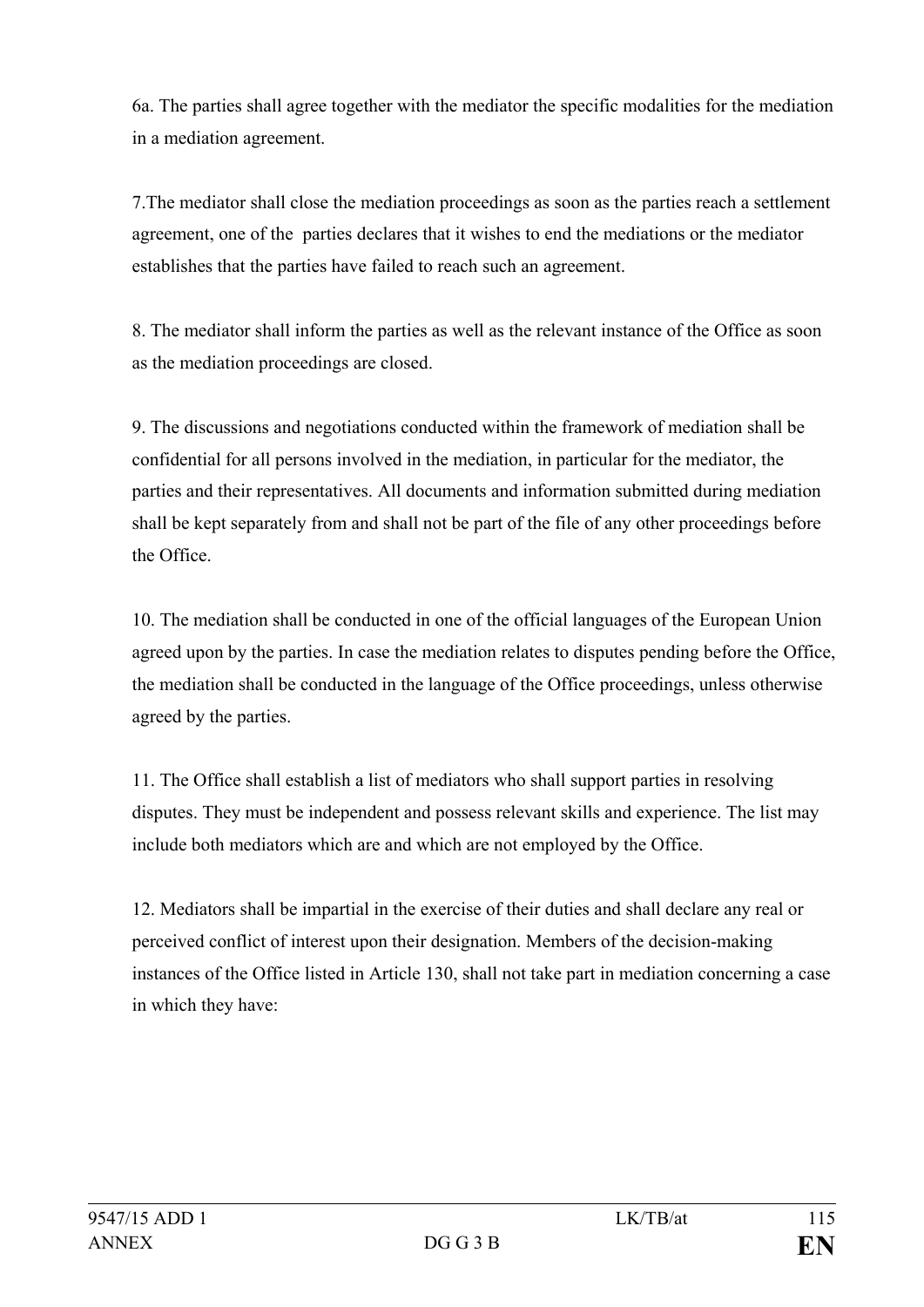(a) any prior involvement in the procedures undergoing mediation;

(b) any personal interest; or

(c) been previously involved as a representative of one of the parties.

13. Mediators shall not take part as members of the decision-making instances of the Office listed in Article 130 in proceedings resumed as a consequence of the mediation failure.

14. The Office may cooperate with other recognised national or international bodies dealing with mediation.

(107) Article 138 is replaced by the following:

'Article 138 Budget Committee

1. The Budget Committee shall have the functions assigned to it in this Section.

2. Articles 125, 126 and 127(1) to (4), (6) and (7) shall apply to the Budget Committee mutatis mutandis.

3. The Budget Committee shall take its decisions by an absolute majority of its members. However, a majority of two-thirds of its members shall be required for the decisions which the Budget Committee is empowered to take under Article 140(3) and Article 143. In both cases each member shall have one vote.';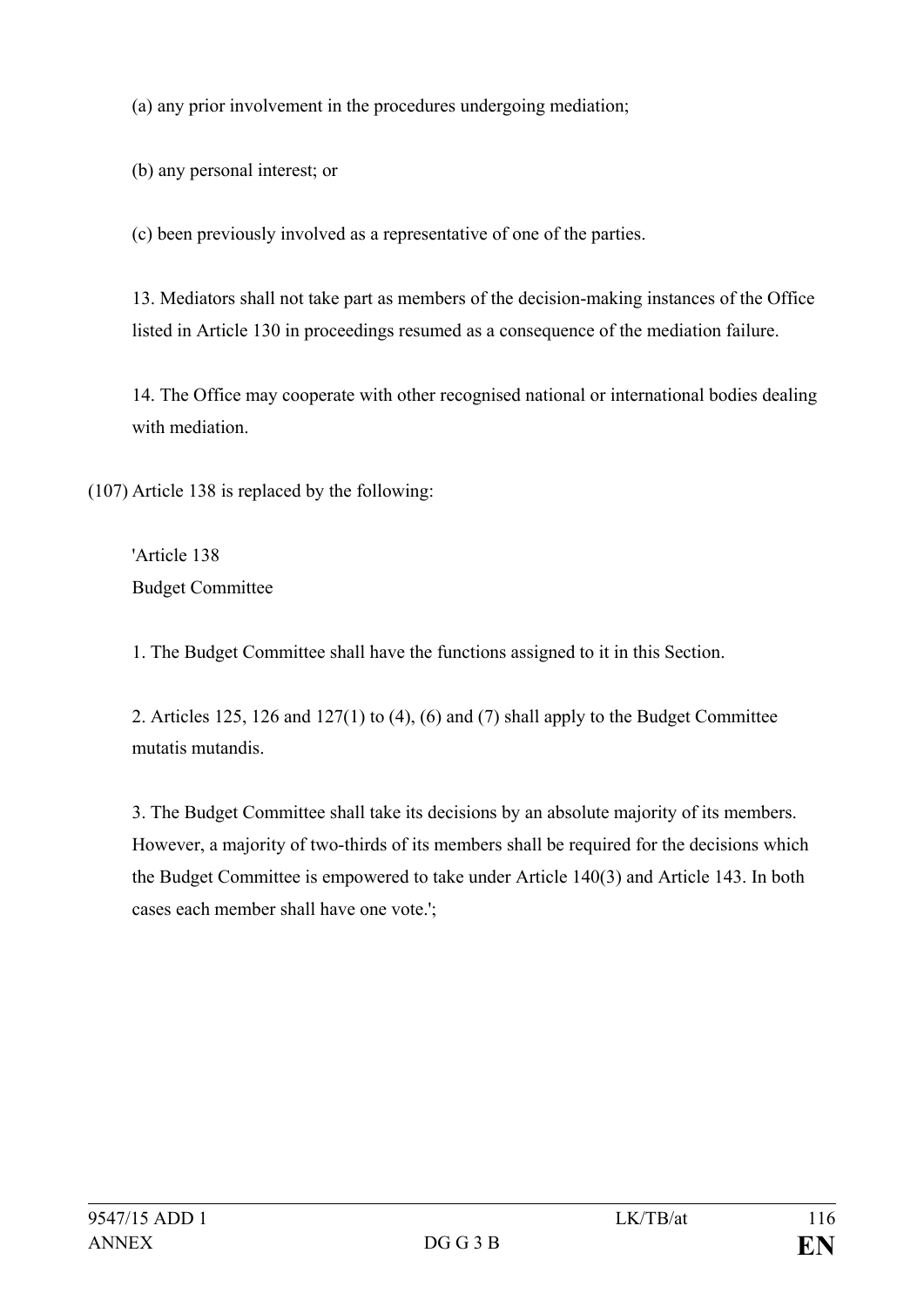(108) Article 139 is replaced by the following:

Article 139 Budget

1. Estimates of all the Office's revenue and expenditure shall be prepared for each financial year and shall be shown in the Office's budget, and each financial year shall correspond with the calendar year.

2. The revenue and expenditure shown in the budget shall be in balance.

3. Revenue shall comprise, without prejudice to other types of income, total fees payable under Annex I, total fees as provided for in Council Regulation (EC) No 6/2002 of 12 December 2001 on Community designs, total fees payable under the Madrid Protocol referred to in Article 145 of this Regulation for an international registration designating the European Union and other payments made to Contracting Parties to the Madrid Protocol, total fees payable under the Geneva Act referred to in Article 106c of Council Regulation (EC) No 6/2002 for an international registration designating the European Union and other payments made to Contracting Parties to the Geneva Act, and, to the extent necessary, a subsidy entered against a specific heading of the general budget of the European Union, Commission section.

3a(a) Every year the Office shall offset the costs incurred by the industrial property offices of the Member States, by the Benelux Office for Intellectual Property and by any other relevant authority to be nominated by a Member State as the result of the specific tasks which they carry out as functional parts of the European Union trade mark system in the context of the following services and procedures: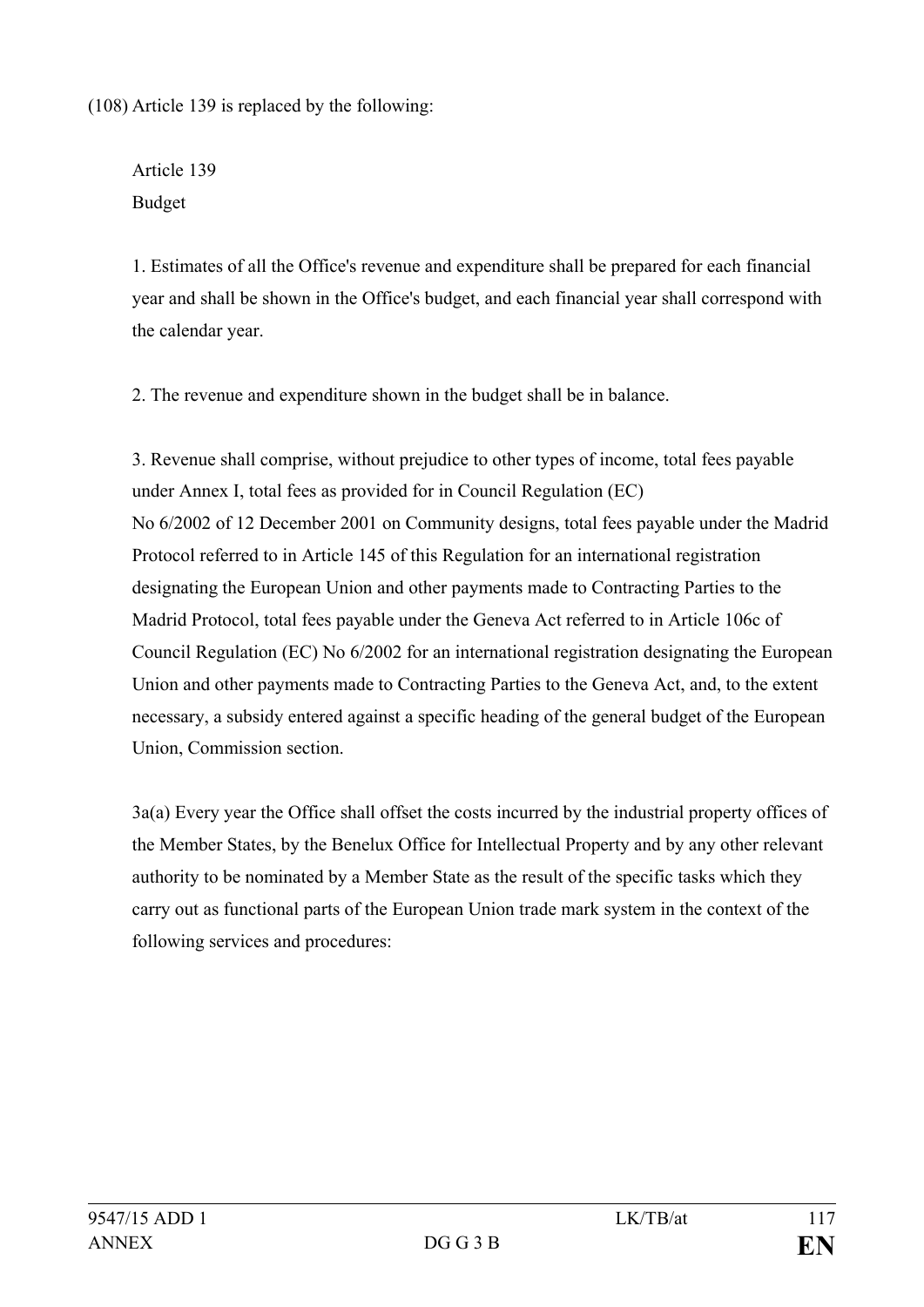- i. opposition and invalidity procedures before the industrial property offices of the Member States and the Benelux Office for Intellectual Property involving European Union trade marks;
- ii. provision of information on the functioning of the European Union trade mark system through helpdesks and information centres;
- iii. enforcement of European Union trade marks., including action taken pursuant to Article 9(5).
- 3a(b) The overall offsetting of the costs identified in paragraph 3a(a) shall correspond to 5% of the yearly revenue of the Office. Without prejudice to the last subparagraph, on a proposal by the Office and after having consulted the Budget Committee, the Management Board shall determine the distribution key on the basis of the following fair, equitable and relevant indicators:
- i. the annual number of European Union trade mark applications originating from applicants in each Member State;
- ia. the annual number of national trade mark applications in each Member State;
- ii. the annual number of oppositions and applications for a declaration of invalidity submitted by proprietors of European Union trade marks in each Member State;
- iii. the annual number of cases brought before the European Union trade mark courts designated by each Member State in accordance with Article 95.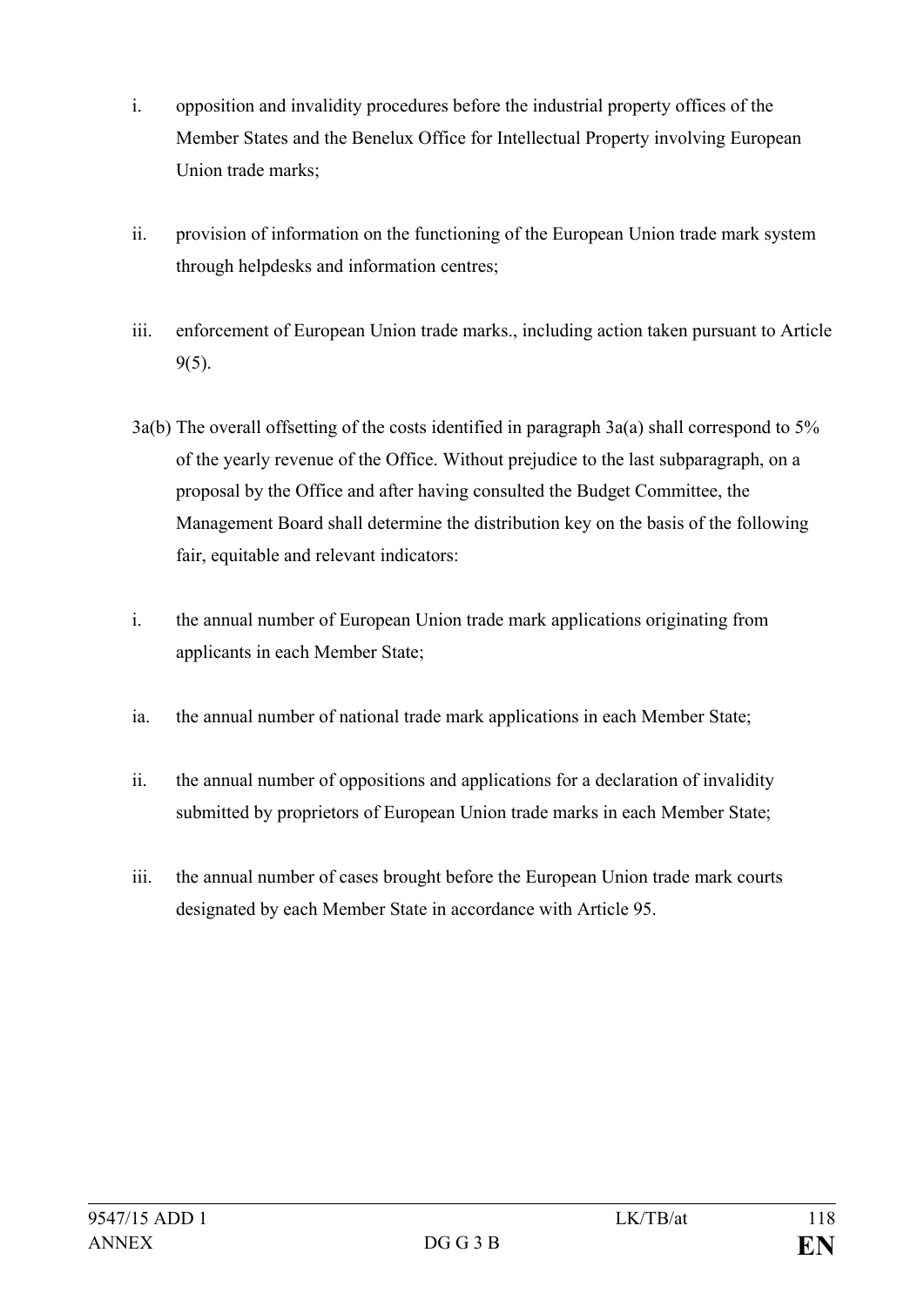For the purpose of substantiating the costs referred to in paragraph 3a(a), Member States shall submit to the Office by 30 March of each year statistical data demonstrating the figures referred to in points (i), (ia), (ii) and (iii) of the first subparagraph for the preceding year, which shall be included in the proposal made to the Management Board.

On grounds of equity, the costs incurred by the bodies referred to in paragraph 3a(a) in each Member State shall be deemed to correspond to at least 2% of the total offsetting provided for under this paragraph.

3a(c) The obligation by the Office to offset the costs referred to in paragraph 3a(a) and incurred in a given year shall only apply to the extent that no budgetary deficit occurs in that year.

3a(d) In case of a budgetary surplus, and without prejudice to paragraph 5, on a proposal by the Office and after having consulted the Budget Committee, the Management Board may increase the percentage referred to in paragraph 3a(b) to a maximum of 10% of the yearly revenue of the Office.

3c. Without prejudice to paragraphs 3a and 5 and to Articles 123b and 123c, in case a substantive surplus is generated during five consecutive years, the Budget Committee, upon proposal from the Office and in accordance with the annual and multi-annual strategic programmes referred to in Article 124(1)(a) and (b), shall decide by 2/3 majority on the transfer to the budget of the Union of a surplus generated from the entry into force of the present Regulation.

4. The Office shall prepare on a biannual basis a report to the European Parliament, the Council and the Commission on its financial situation, including on the financial operations performed under Article 123c(4) and (5), and Article 139(3a)(b) and (3a)(d). On the basis of that report, the Commission shall review the financial situation of the Office.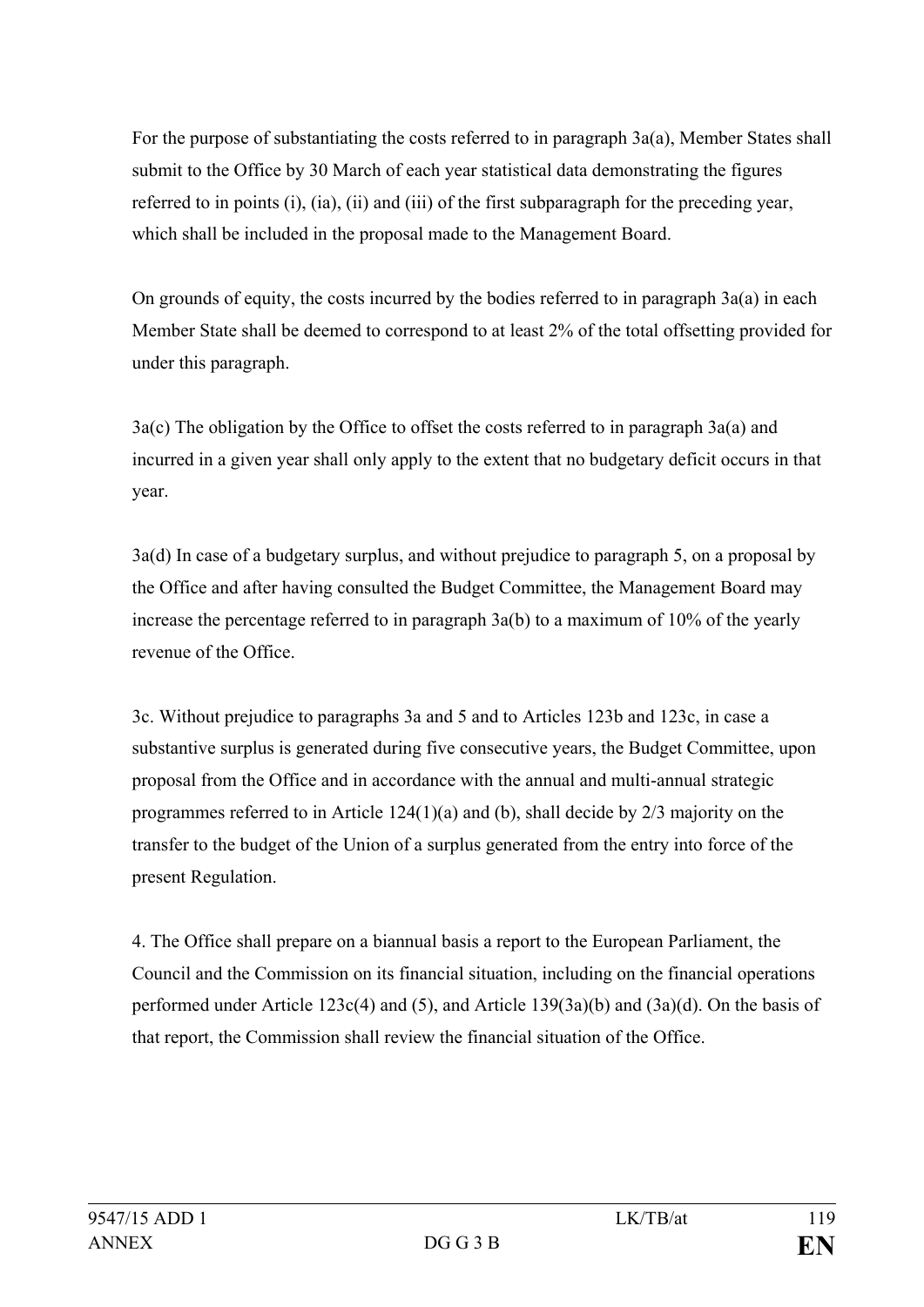5. The Office shall provide for a reserve fund covering one year of its operational expenditure to ensure the continuity of its operations and the execution of its tasks.';

(109) The following Article 141a is inserted:

'Article 141a Combating fraud

1. In order to facilitate combating fraud, corruption and other unlawful activities under Regulation (EC) No 1073/1999 the Office shall accede to the Inter-institutional Agreement of 25 May 1999 concerning internal investigations by the European Anti-fraud Office (OLAF) and adopt the appropriate provisions applicable to all the employees of the Office using the template set out in the Annex to that Agreement.

2. The European Court of Auditors shall have the power of audit, on the basis of documents and on the spot, over all grant beneficiaries, contractors and subcontractors who have received Union funds from the Office.

3. OLAF may carry out investigations, including on-the-spot checks and inspections, in accordance with the provisions and procedures laid down in Regulation (EC) No 1073/1999 and Regulation (Euratom, EC) No 2185/96 with a view to establishing whether there has been fraud, corruption or any other illegal activity affecting the financial interests of the Union in connection with a grant or a contract funded by the Office.

4. Without prejudice to paragraphs 1, 2 and 3, cooperation agreements with third countries and international organisations, contracts, grant agreements and grant decisions of the Office shall contain provisions expressly empowering the European Court of Auditors and OLAF to conduct such audits and investigations, according to their respective competences.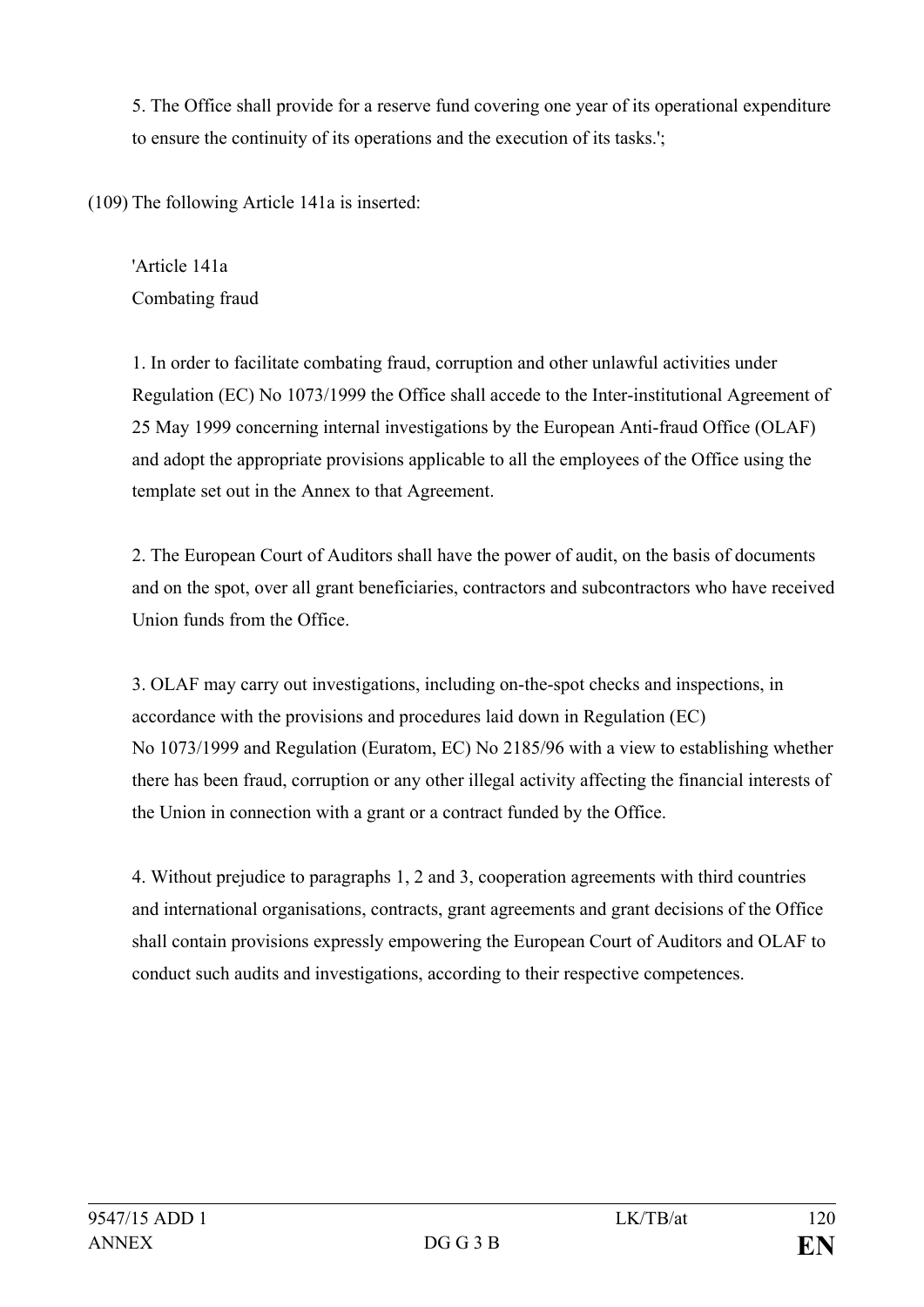5. The Budget Committee shall adopt an anti-fraud strategy, which is proportionate to the fraud risks having regard to the cost-benefit of the measures to be implemented.';

(110) Article 144 is replaced by the following:

'Article 144 Fees and charges and due date

1. Deleted.

2. Deleted.

3. The Executive Director shall lay down the amount to be charged for any services rendered by the Office other than those mentioned in Annex 1, as well as the amount to be charged for the European Union Trade Marks Bulletin, the Official Journal of the Office and any other publications issued by the Office. The amounts of charges shall be laid down in euros and shall be published in the Official Journal of the Office. The amount of the charge shall not exceed what is necessary to cover the costs of the specific service rendered by the Office.

3a. Fees and charges in respect of which the due date is not specified in this Regulation shall be due on the date of receipt of the request for the service for which the fee or the charge is incurred.

With the consent of the Budget Committee the Executive Director may determine which of the services mentioned in the first subparagraph shall not be dependent upon the advance payment of the corresponding fees or charges.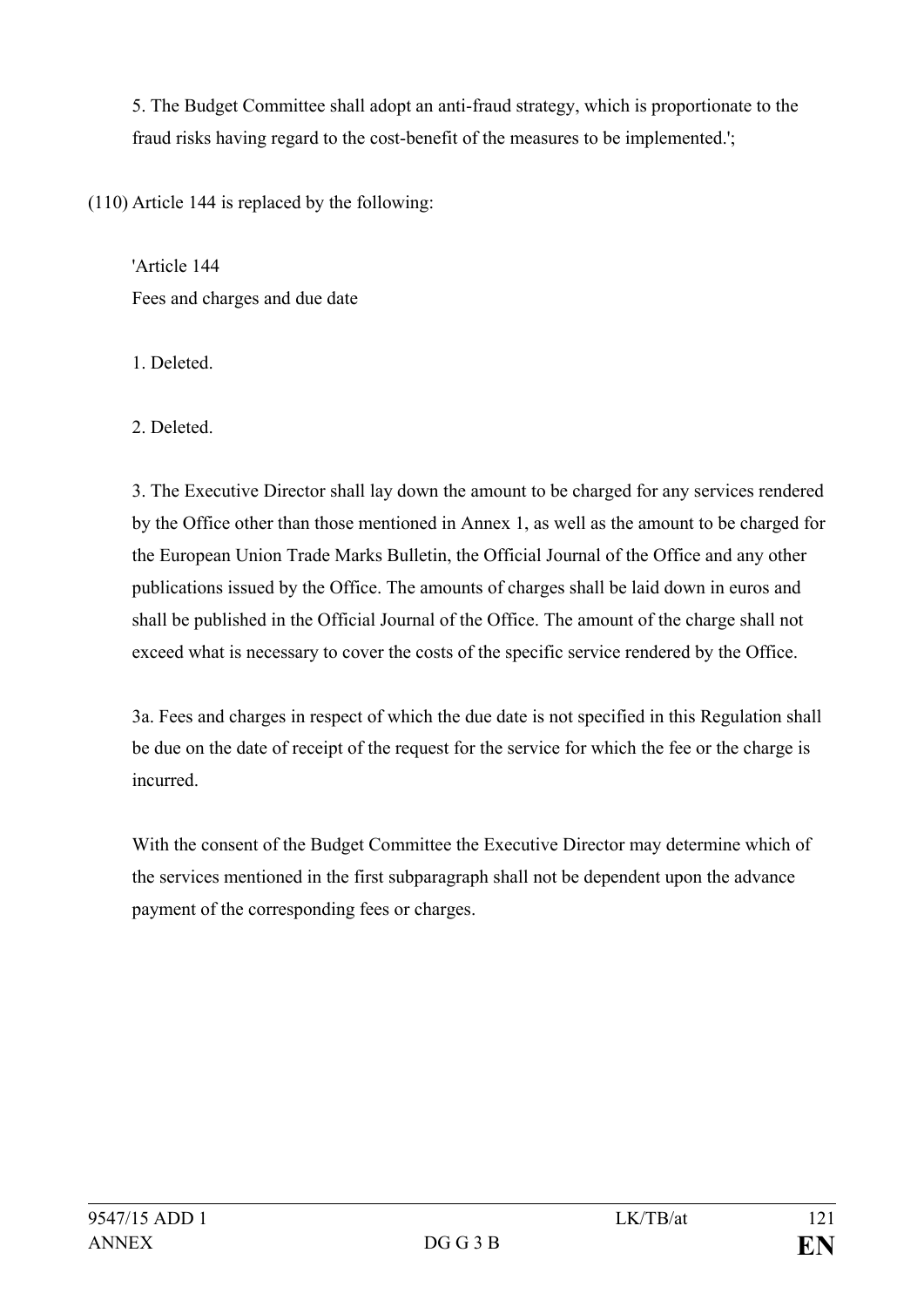(110a) The following Articles 144a, 144b and 144c are inserted:

Article 144a Payment of fees and charges

1. Fees and charges due to the Office shall be paid by payment or transfer to a bank account held by the Office.

With the consent of the Budget Committee the Executive Director may establish which specific methods of payment other than those set out in the first subparagraph, in particular by means of deposits in current accounts held with the Office, may be used.

Determinations made pursuant to the second subparagraph shall be published in the Official Journal of the Office.

All payments, including by any other method of payment established pursuant to the second subparagraph, shall be made in EUR.

2. Every payment shall indicate the name of the person making the payment and shall contain the necessary information to enable the Office to establish immediately the purpose of the payment. In particular, the following information shall be provided:

- (a) when the application fee is paid, the purpose of the payment, namely 'application fee';
- (b) when the opposition fee is paid, the file number of the application and the name of the applicant for the European Union trade mark against which opposition is entered, and the purpose of the payment, namely 'opposition fee';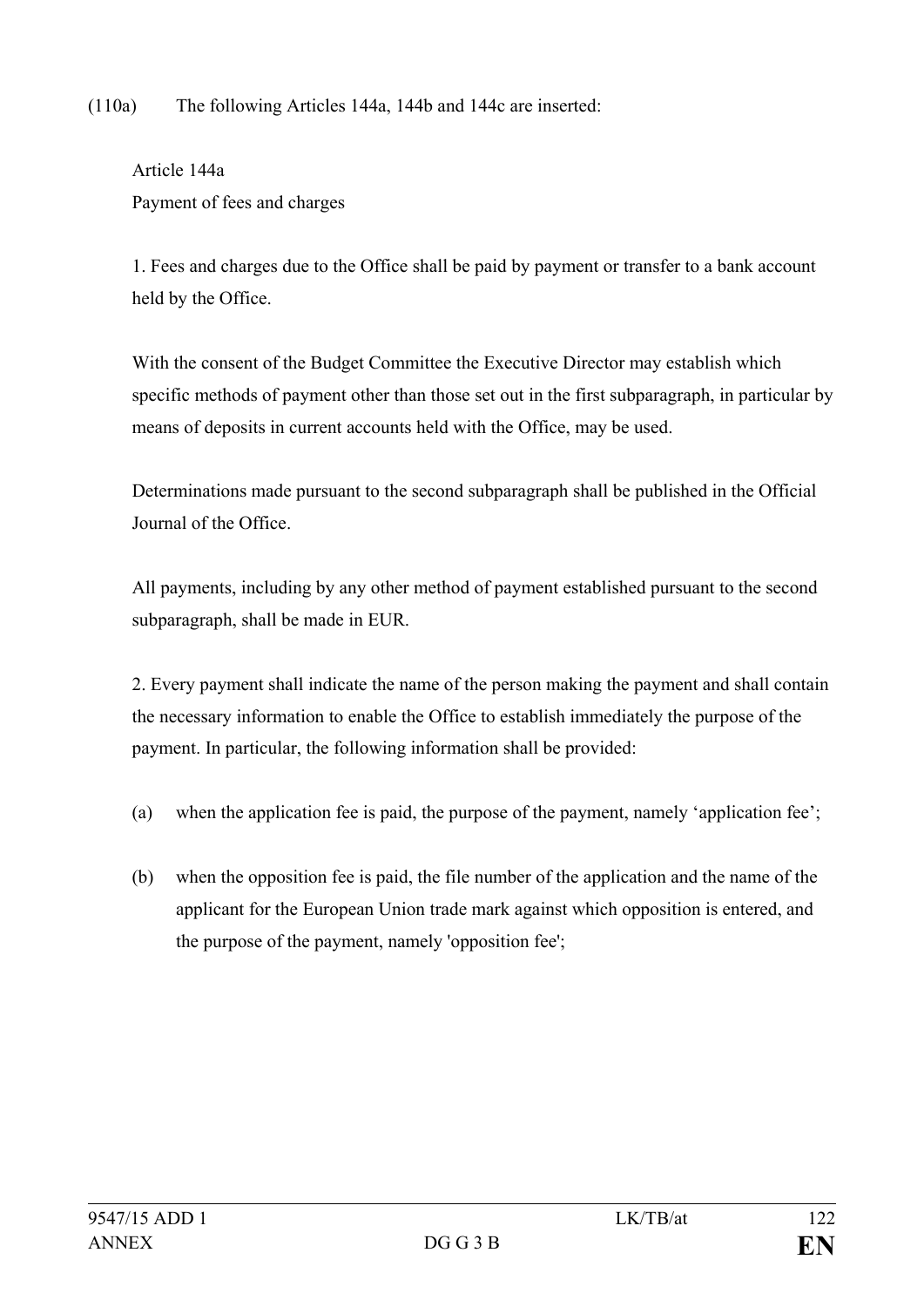(c) when the revocation fee and the invalidity fee are paid, the registration number and the name of the proprietor of the European Union trade mark against which the application is directed, and the purpose of the payment, namely 'revocation fee' or 'invalidity fee'.

3. If the purpose of the payment referred to in paragraph 2 cannot immediately be established, the Office shall require the person making the payment to notify it in writing of this purpose within such period as it may specify. If the person does not comply with this request in due time, the payment shall be considered not to have been made. The amount which has been paid shall be refunded.

Article 144b Deemed date of payment

1. In the cases referred to in the first subparagraph of Article 144a(1), the date on which the payment shall be considered to have been made to the Office shall be the date on which the amount of the payment or of the transfer is actually entered in a bank account held by the Office.

2. Where the methods of payment referred to in the second subparagraph of Article 144a(1) may be used, the Executive Director shall establish the date on which such payments are to be considered to have been made.

3. Where, under the provisions of paragraphs 1 and 2, payment of a fee is not considered to have been made until after the expiry of the period in which it was due, it shall be considered that this period has been observed if evidence is provided to the Office that the persons who made the payment in a Member State, within the period within which the payment should have been made, duly gave an order to a banking establishment to transfer the amount of the payment, and paid a surcharge of 10% on the relevant fee or fees, but not exceeding EUR 200. No surcharge is payable if the relevant order to the banking establishment has been given not later than 10 days before the expiry of the period for payment.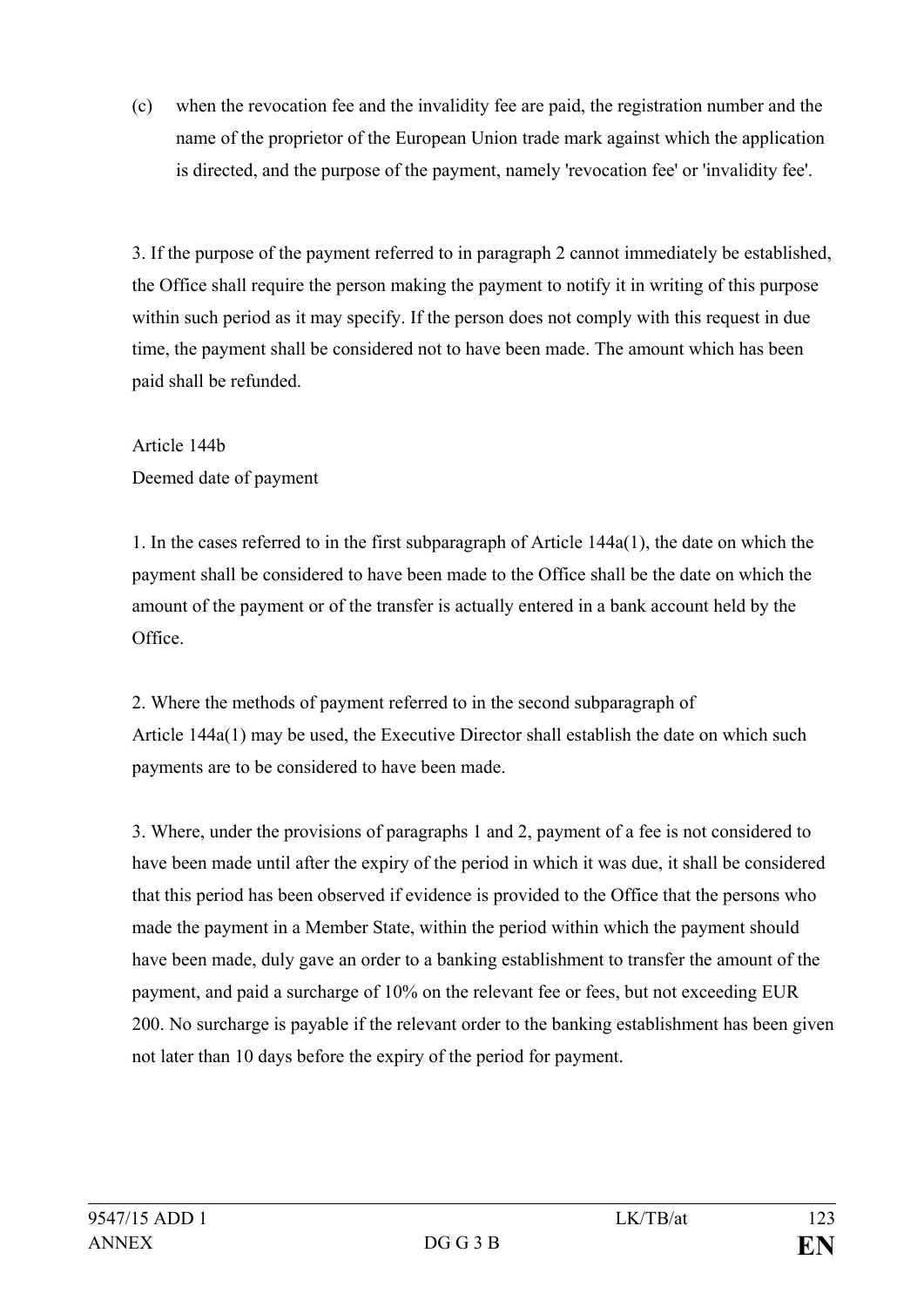4. The Office may request the person who made the payment to produce evidence as to the date on which the order to the banking establishment referred to in the third subparagraph was given and, where required, to pay the relevant surcharge within a period to be specified by it. If the person fails to comply with this request or if the evidence is insufficient, or if the required surcharge is not paid in due time, the period for payment shall be considered not to have been observed.

#### Article 144c

Insufficient payments and refund of insignificant amounts

1. A time limit for payment shall, in principle, be considered to have been observed only if the full amount of the fee has been paid in due time. If the fee is not paid in full, the amount which has been paid shall be refunded after the period for payment has expired.

2. The Office may, however, in so far as this is possible within the time remaining before the end of the period, give the person making the payment the opportunity to pay the amount lacking or, where this is considered justified, overlook any small amounts lacking without prejudice to the rights of the person making the payment.

3. With the consent of the Budget Committee the Executive Director may waive action for the enforced recovery of any sum due where the sum to be recovered is minimal or where such recovery is too uncertain.

4. Where an excessive sum is paid to cover a fee or a charge, the excess shall not be refunded if the amount is insignificant and the party concerned has not expressly requested a refund.

With the consent of the Budget Committee the Executive Director may determine the amounts below which an excessive sum paid to cover a fee or a charge shall not be refunded.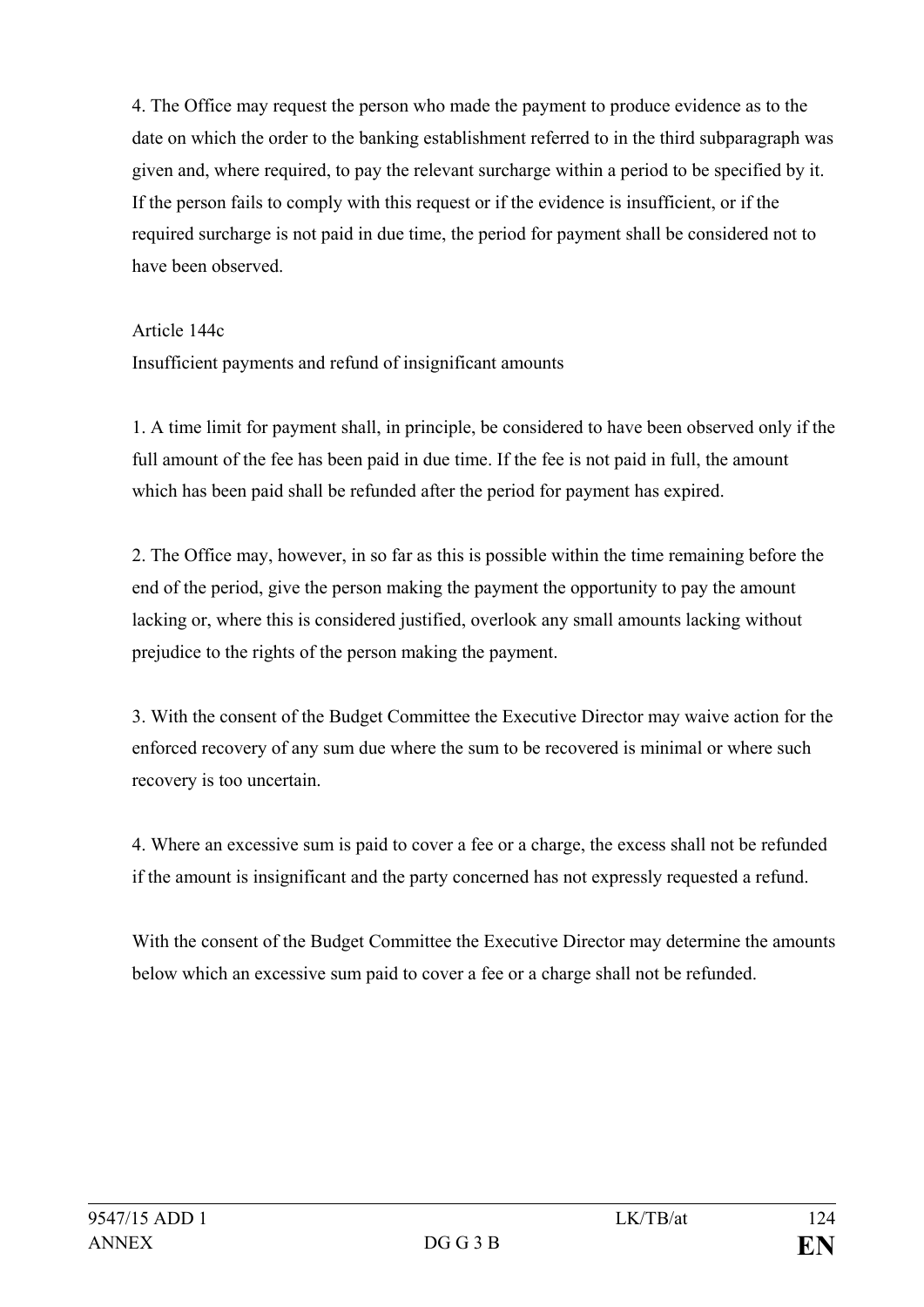Determinations pursuant to the second subparagraph shall be published in the Official Journal of the Office.

# (111) Deleted.

(112) In Article 145, the words 'its Implementing Regulations' are replaced by 'the acts adopted pursuant to this Regulation';

(113) Article 147 is amended as follows:

(a) in paragraph 1, the following sentence is inserted between the first and the third sentence:

'The Office shall inform the applicant filing the international application of the date on which the documents making up the international application are received by the Office.'

(aa) paragraph 3 is replaced by the following:

'3. Where the international application is filed in a language other than one of the languages allowed under the Madrid Protocol for the filing of international applications, the applicant may provide a translation of the list of goods or services and of any other text matter forming part of the international application in the language in which the international application is to be submitted to the International Bureau pursuant to paragraph 2. If the application is not accompanied by such translation, the applicant shall authorise the Office to include that translation in the international application. Where the translation has not yet been established in the course of the registration procedure for the European Union trade mark application on which the international application is based, the Office shall without delay arrange for the translation.'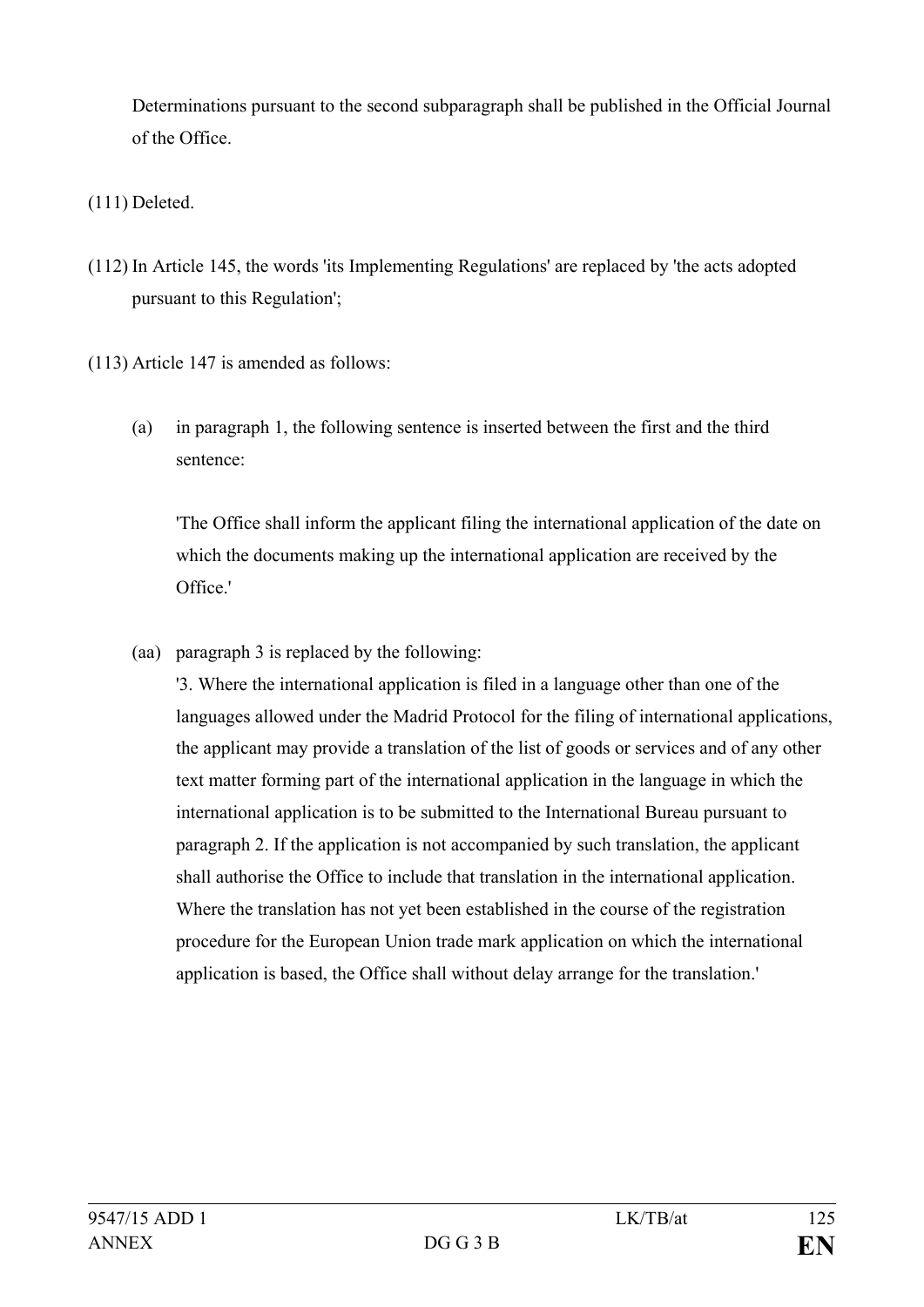(b) paragraphs 4, 5 and 6 are replaced by the following:

'4. The filing of an international application shall be subject to the payment of a fee to the Office. Where the international registration is to be based on a European Union trade mark once it is registered, the fee shall be due on the date of registration of the European Union trade mark. The application shall be deemed not to have been filed until the required fee has been paid. Where the fee has not been paid, the Office shall inform the applicant accordingly. In case of electronic filing, the Office may authorize the International Bureau to collect the fee on its behalf.

5. Where the examination of the international application reveals any of the following deficiencies, the Office shall invite the applicant to remedy those deficiencies within such period it may specify:

(a) the international application is not filed in the form referred to in paragraph 1, and does not contain all the indications and information required by that form;

(b) the list of goods and services contained in the international application is not covered by the list of goods and services appearing in the basic European Union trade mark application or basic European Union trade mark;

(c) the mark which is subject to the international application is not identical to the mark as appearing in the basic European Union trade mark application or basic European Union trade mark;

(d) any indication in the international application as to the mark, other than a disclaimer or a colour claim, does not also appear in the basic European Union trade mark application or basic European Union trade mark;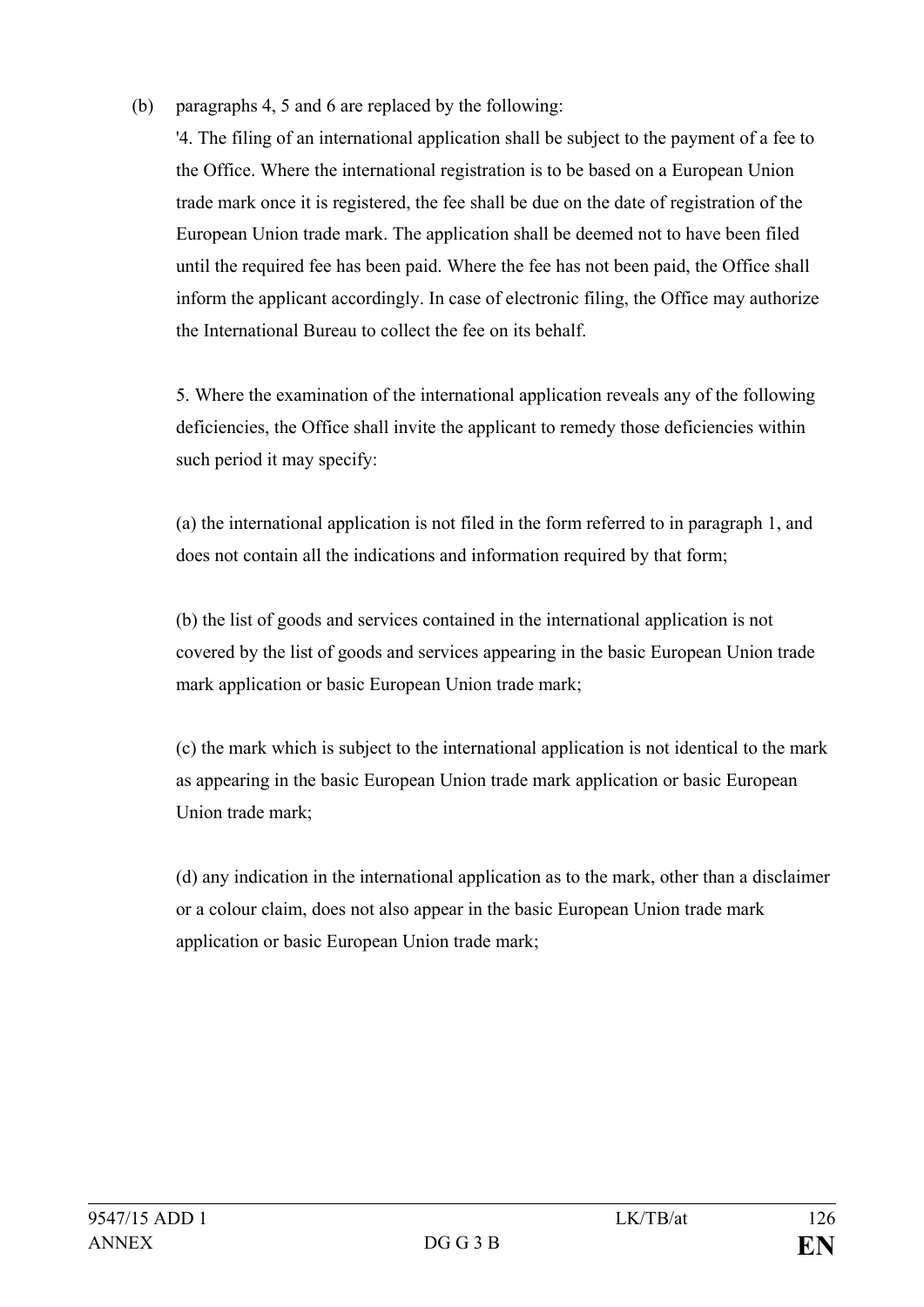(e) if colour is claimed in the international application as distinctive feature of the mark, the basic European Union trade mark application or basic European Union trade mark is not in the same colour or colours; or

(f) according to the indications made in the international form, the applicant is not eligible to file an international application through the Office in accordance with Article 2(1)(ii) of the Madrid Protocol.

6. Where the applicant has failed to authorize the Office to include a translation as provided in paragraph 3, or where it is otherwise unclear on which list of goods and services the international application shall be based, the Office shall invite the applicant to make the required indications within such a period as it may specify.

7. If the deficiencies referred to in paragraph 5 are not remedied or the required indications referred to in paragraph 6 are not made within the period fixed by the Office, the Office shall refuse to forward the international application to the International Bureau.

8. The Office shall forward the international application to the International Bureau along with the certification provided for under Article 3(1) of the Madrid Protocol as soon as the international application meets the requirements laid down in this Article, the act adopted pursuant to paragraph 8, and in Article 146.';

9. The Commission shall adopt an implementing act specifying the exact form, including elements thereof, to be used for the filing of an international application pursuant to paragraph 1.'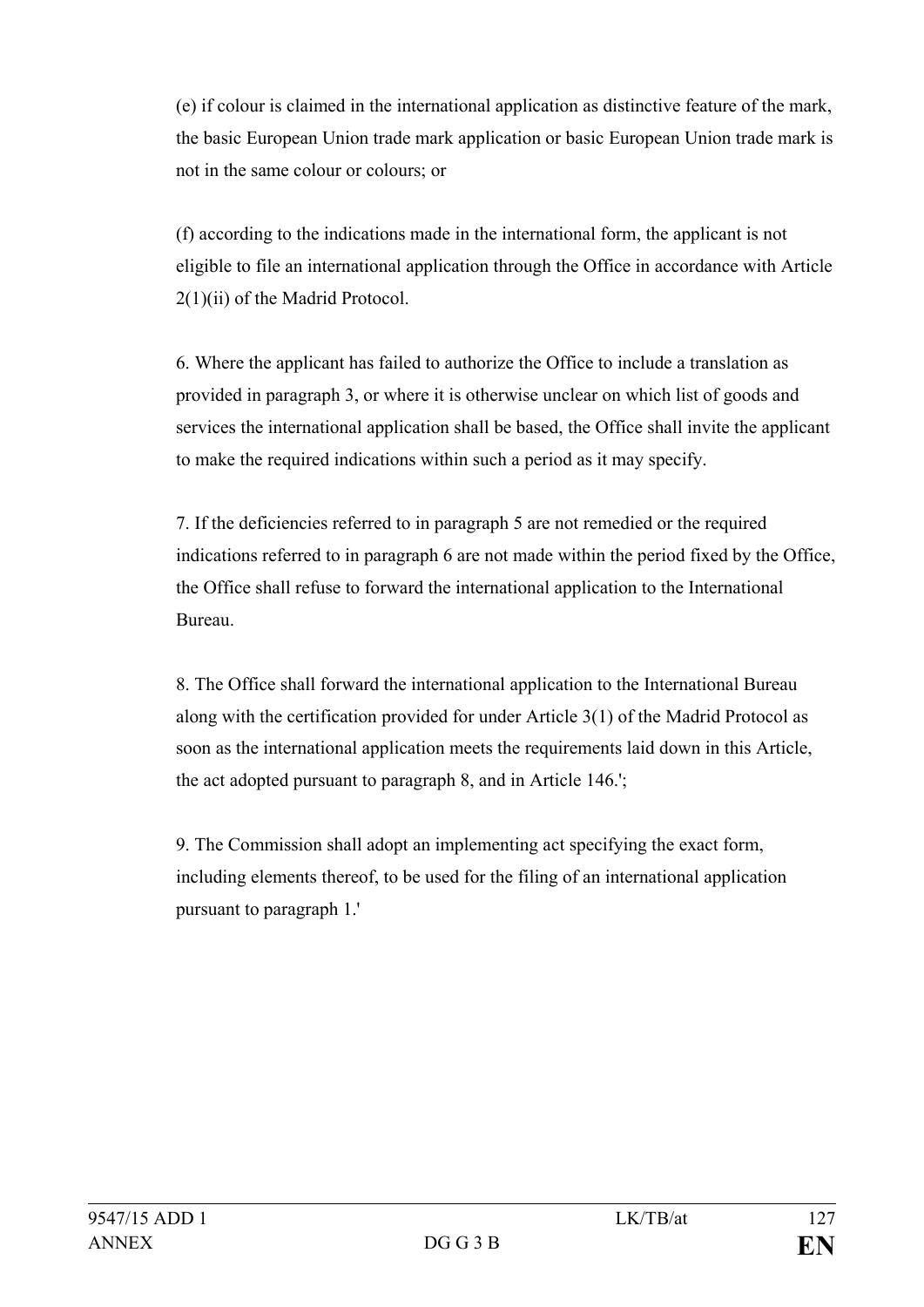(114) The following Article 148a is inserted:

## 'Article 148a

Notification of the invalidity of the basic application or registration

1. Within a period of five years from the date of the international registration, the Office shall notify the International Bureau of the facts and decisions affecting the validity of the European Union trade mark application or the European Union trade mark registration on which the international registration was based.

2. The Commission shall adopt an implementing act specifying the individual facts and decisions subject to the notification obligation in accordance with Article 6(3) of the Madrid Protocol as well as the relevant point in time of such notifications. That implementing act shall be adopted in accordance with the examination procedure referred to in Article 163(2).';

(115) Article 149, is replaced by the following:

'Article 149

Request for territorial extension subsequent to the international registration

1. A request for territorial extension made subsequent to the international registration pursuant to Article 3ter(2) of the Madrid Protocol may be filed through the intermediary of the Office. The request shall be filed in the language in which the international application was filed pursuant to Article 147. It shall include indications to substantiate the entitlement to make a designation in accordance with Article 2(1)(ii) and Article 3ter(2) of the Madrid Protocol. The Office shall inform the applicant requesting the territorial extension of the date on which the request for territorial extension is received.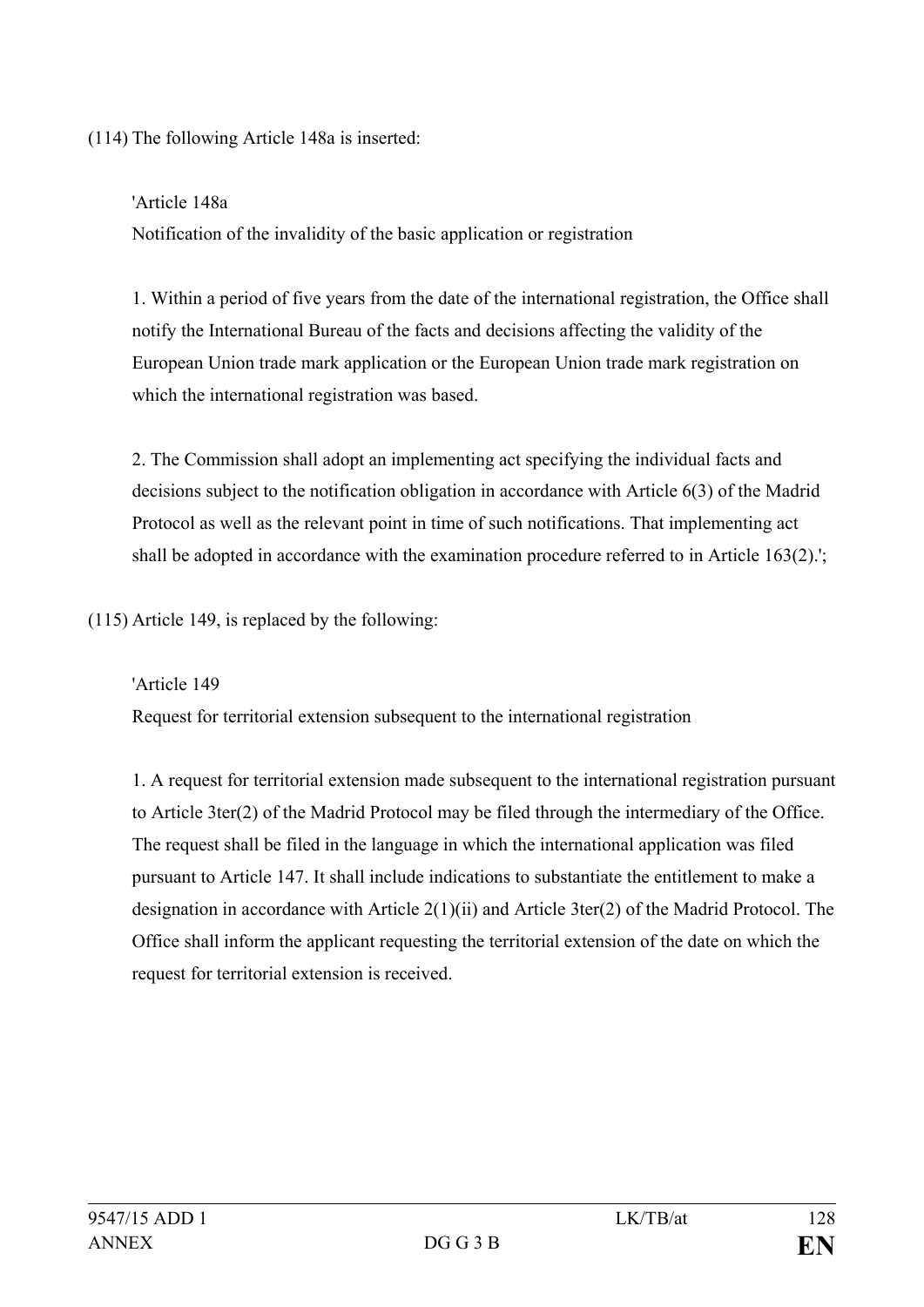2. The Commission shall adopt an implementing act specifying the detailed requirements regarding the request for territorial extension pursuant to paragraph 1. That implementing act shall be adopted in accordance with the examination procedure referred to in Article 163(2).

3. Where the request does not comply with the requirements set out in paragraph 1 and in the implementing act adopted pursuant to paragraph 2, the Office shall invite the applicant to remedy the deficiencies found within such time-limit as it may specify. If the deficiencies are not remedied within the time limit fixed by the Office, the Office shall refuse to forward the request for territorial extension made subsequent to the international registration to the International Bureau. The Office shall not refuse to forward the request to the International Bureau before the applicant has had the opportunity to correct any deficiency detected in the request.

4. The Office shall forward the request for territorial extension made subsequent to the international registration to the International Bureau as soon as the requirements referred to in paragraph 3 are complied with.

(115a) Article 153 is replaced by the following Articles 153 and 153a:

'Article 153 Seniority claimed in an international application

1. The applicant for an international registration designating the Union may claim, in the international application, the seniority of an earlier trade mark registered in a Member State, including a trade mark registered in the Benelux countries, or registered under international arrangements having effect in a Member State, as provided for in Article 34.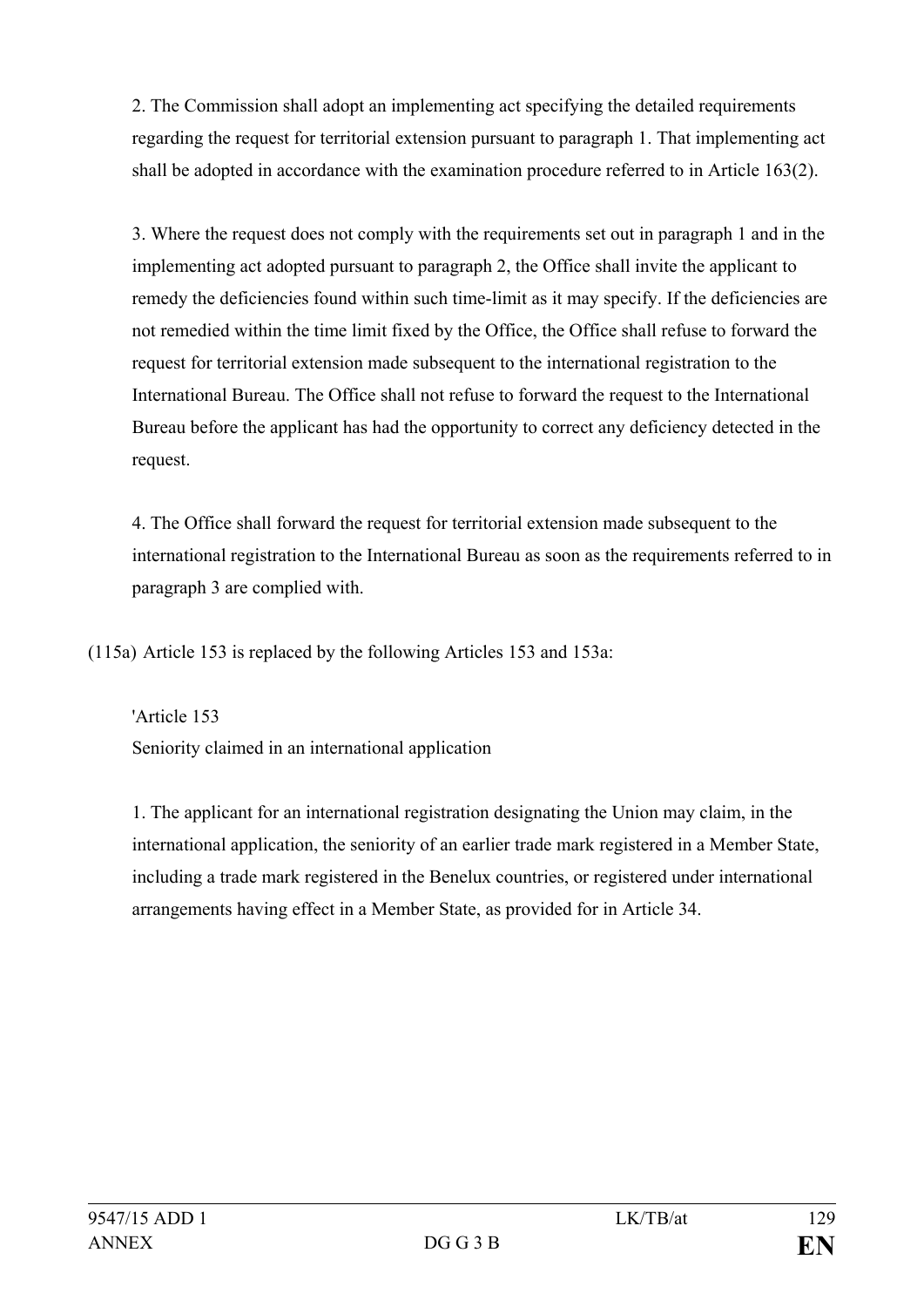2. The documentation in support of the seniority claim as specified in the implementing act adopted pursuant to Article 34(5) shall be submitted within three months from the date on which the International Bureau notifies the international registration to the Office. Article 34(6) shall apply.

3. Where the holder of the international registration is obliged to be represented before the Office pursuant to Article 92(2), the communication as referred to in the second sentence shall contain the appointment of a representative within the meaning of Article 93(1).

4. Where the Office finds that the seniority claim under paragraph 1 does not comply with Article 34, or does not comply with the other requirements laid down in this Article, it shall invite the applicant to remedy the deficiencies. If the requirements referred to in the first sentence are not satisfied within the time limit specified by the Office, the right of seniority in respect of that international registration shall be lost. If the deficiencies concern only some of the goods and services, the right of seniority shall be lost only in so far as those goods and services are concerned.

5. The Office shall inform the International Bureau of any declaration of a loss of the right of seniority pursuant to paragraph 4. It shall also inform the International Bureau of any withdrawal or restriction of the seniority claim.

6. Article 34(4) shall apply, unless the right of seniority is declared lost pursuant to paragraph 4.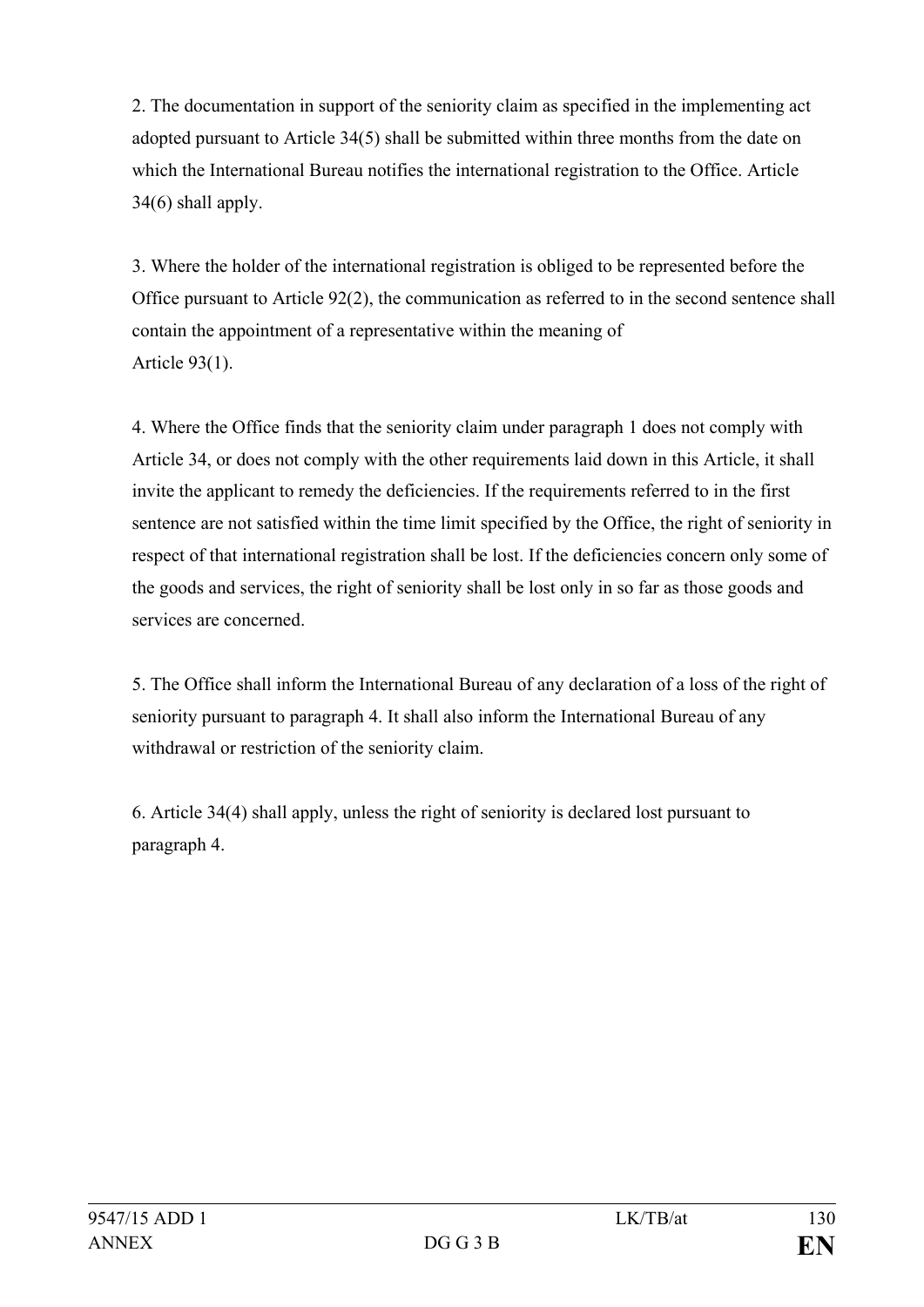Article 153a Seniority claimed before the Office

1. The holder of an international registration designating the Union may, as from the date of publication of the effects of such registration pursuant to Article 152(2), claim at the Office the seniority of an earlier trade mark registered in a Member State, including a trade mark registered in the Benelux countries, or registered under international arrangements having effect in a Member State, as provided for in Article 35.

2. When the seniority is claimed before the date referred to in paragraph 1, the seniority claim shall be deemed to have been received by the Office on that date.

3. The seniority claim under paragraph 1 shall fulfil the requirements referred to in Article 35 and shall contain information to enable its examination against those requirements.

4. If the requirements governing the claiming of seniority referred to in paragraph 3 and specified in the implementing act adopted pursuant to paragraph 6 are not fulfilled, the Office shall invite the holder of the international registration to remedy the deficiencies. If the deficiencies are not remedied within a period specified by the Office, the Office shall reject the claim.

5. Where the Office has accepted the seniority claim, or where a seniority claim has been withdrawn or cancelled by the Office, the Office shall inform the International Bureau accordingly.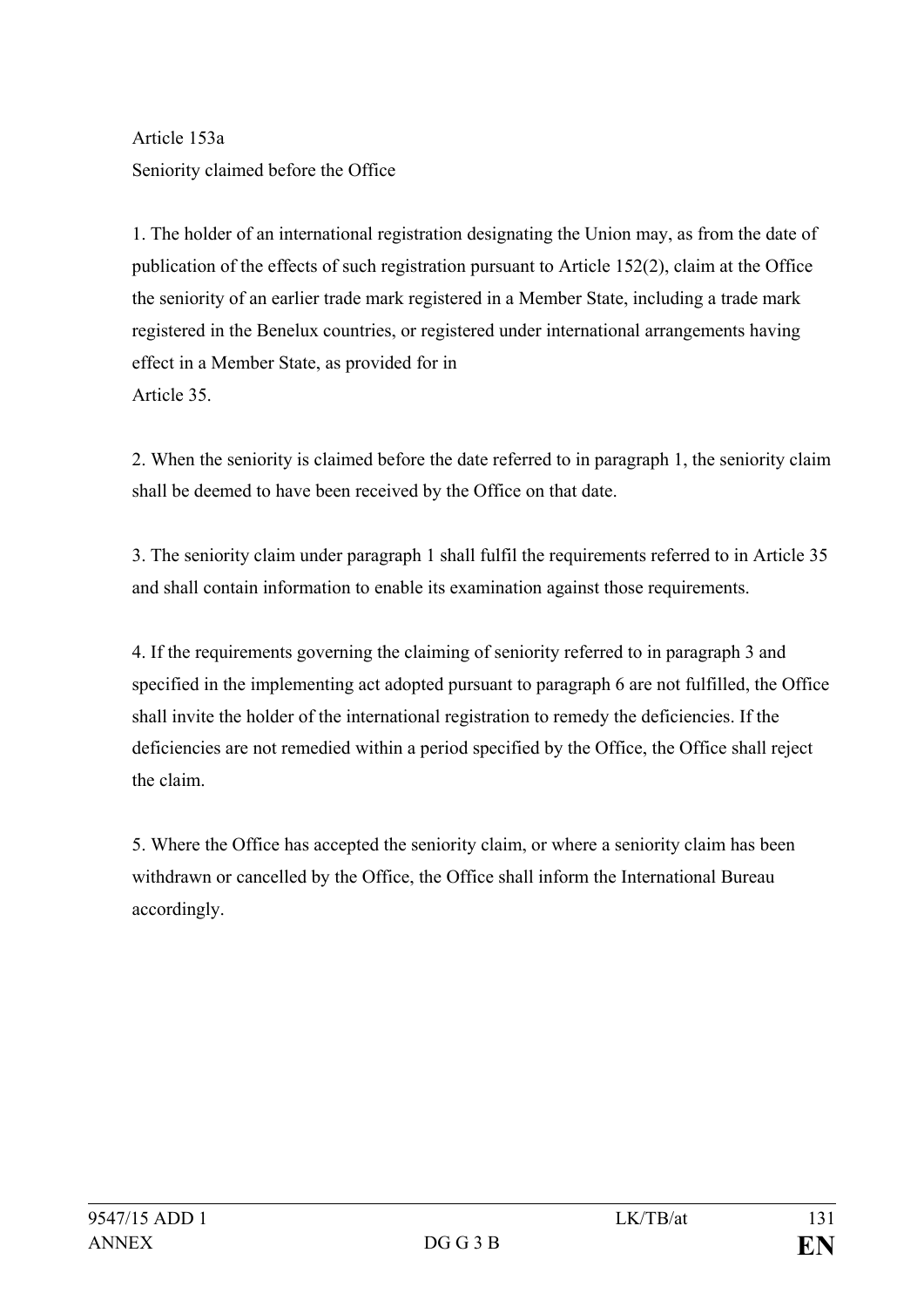6. The Commission shall adopt an implementing act specifying the detailed content of a seniority claim under paragraph 1 and the details of the information to be notified pursuant to paragraph 5. That implementing act shall be adopted in accordance with the examination procedure referred to in Article 163(2).'

(116) Article 154 is replaced by the following:

'Article 154

Designation of goods and services and examination as to absolute grounds for refusal'

'1. International registrations designating the Union shall be subject to examination as to their conformity with Article 28(2) to (4) and to absolute grounds for refusal in the same way as applications for European Union trade marks.

2. Where the international registration designating the Union is found ineligible for protection pursuant to Article 28(4) or Article 37(1) for all or any part of the goods and services for which it has been registered by the International Bureau, the Office shall issue an ex officio provisional notification of refusal in accordance with Article 5(1) and (2) of the Madrid Protocol to the International Bureau.

3. Where the holder of the international registration is obliged to be represented before the Office pursuant to Article 92(1), the notification shall contain an invitation to appoint a representative within the meaning of Article 93(1).

4. The notification of provisional refusal shall state the reasons on which it is based, and shall specify a time limit within which the holder of the international registration may submit his observations and, if appropriate, shall appoint a representative. The time limit shall start on the day on which the Office issues the provisional refusal.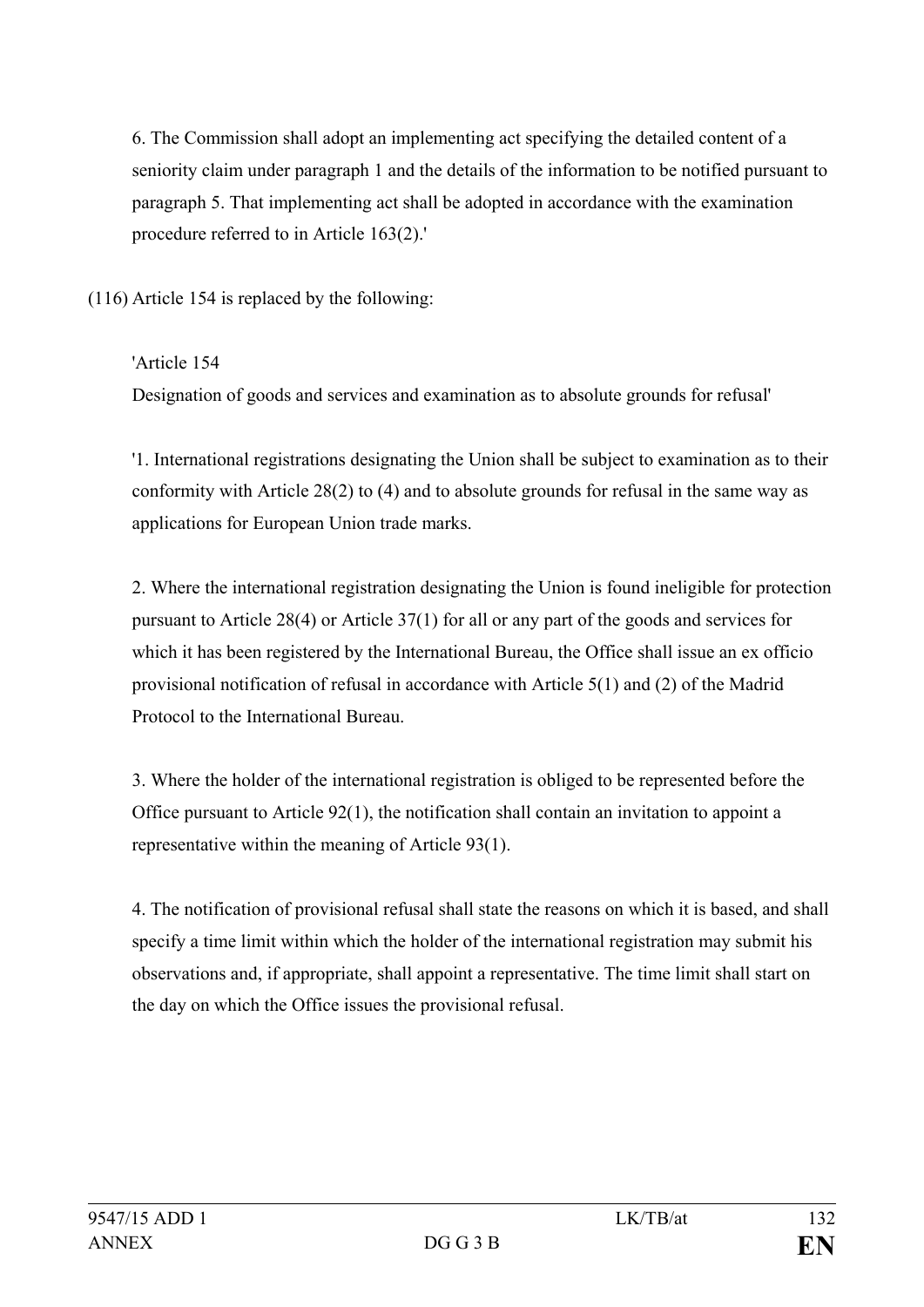5. Where the Office finds that the international application designating the Union does not contain the indication of a second language pursuant to Article 161b, the Office shall issue an ex officio provisional notification of refusal pursuant to Article 5(1) and (2) of the Madrid Protocol to the International Bureau.

6. Where the holder of the international registration fails to overcome the ground for refusing protection within the time limit or, if appropriate, to appoint a representative or to indicate a second language, the Office shall refuse the protection in whole or for part of the goods and services for which the international registration is registered. The refusal of protection shall take the place of a refusal of a European Union trade mark application. The decision shall be subject to appeal in accordance with Articles 58 to 65.

7. Where, until the start of the opposition period referred to in Article 156(2), the Office has not issued an ex officio provisional notification of refusal pursuant to paragraph 2, the Office shall send a statement of grant of protection to the International Bureau.

8. The Commission shall adopt an implementing act specifying the detailed content of the notification of ex officio provisional refusal of protection to be sent to the International Bureau, of the statement of grant of protection referred to in paragraph 6, and of the final communications to be sent to the International Bureau on the final grant or refusal of protection. That implementing act shall be adopted in accordance with the examination procedure referred to in Article 163(2).'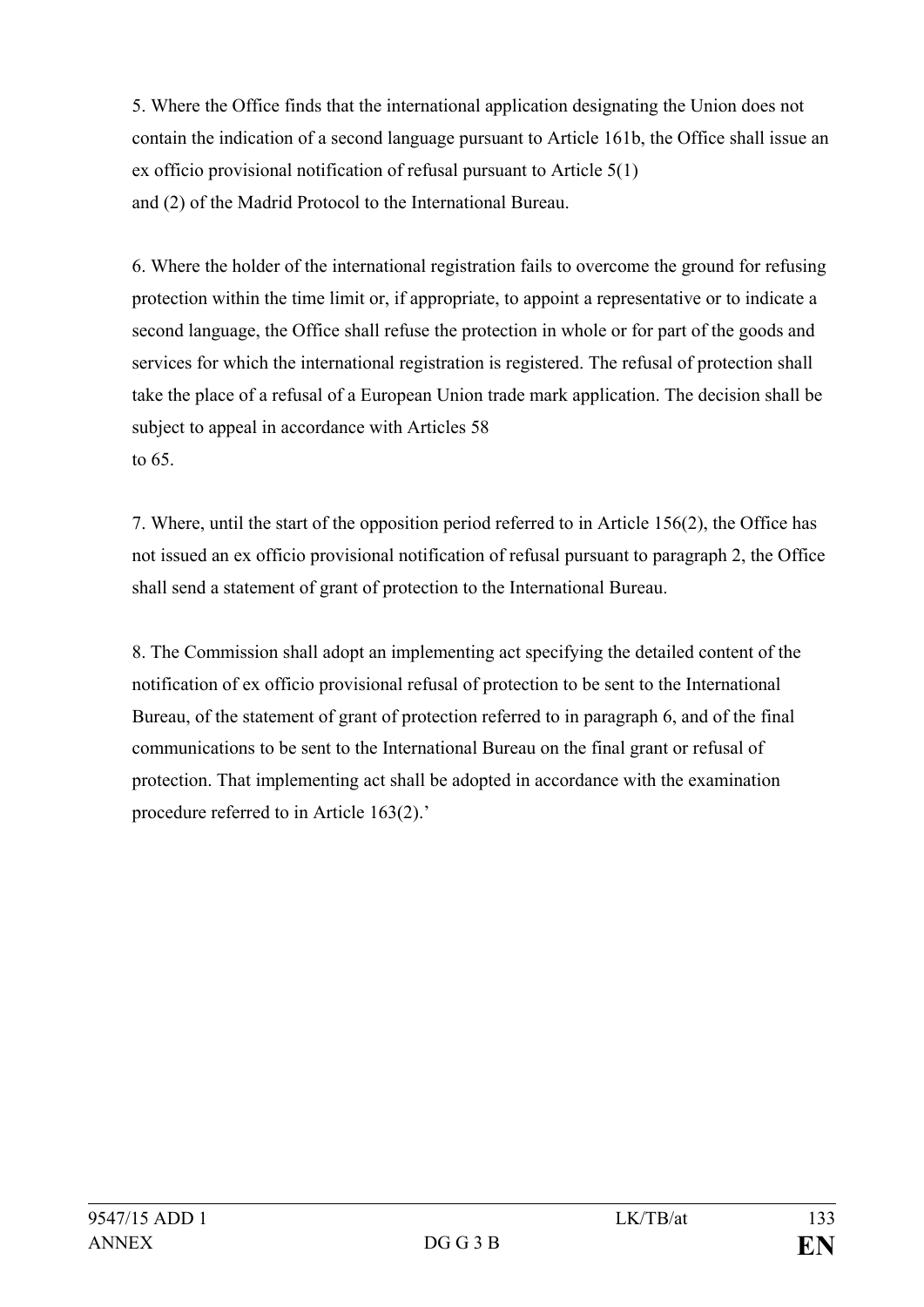(117) The following Article 154a is inserted:

'Article 154a Collective and certification marks

1. Where an international registration is based on a basic application or basic registration relating to a collective mark, certification mark or guarantee mark, the international registration designating the Union shall be dealt with as a European Union collective mark or as a European Union certification mark, whichever is applicable.

2. The holder of the international registration shall submit the regulations governing the use of the mark as provided for in Article 67 and in Article 74c directly to the Office within a period of two months from the day on which the International Bureau notifies the international registration to the Office.

3. The Commission shall be empowered to adopt delegated acts in accordance with Article 163a specifying the details of the procedure concerning international registrations based on a basic application or basic registration relating to a collective mark, certification mark or guarantee mark.'

(118) Article 155 is amended as follows:

(a) in paragraph 1, the following half sentence is added: 'provided that a request for a search report pursuant to Article 38(1) is made to the Office within one month as from the date of notification.';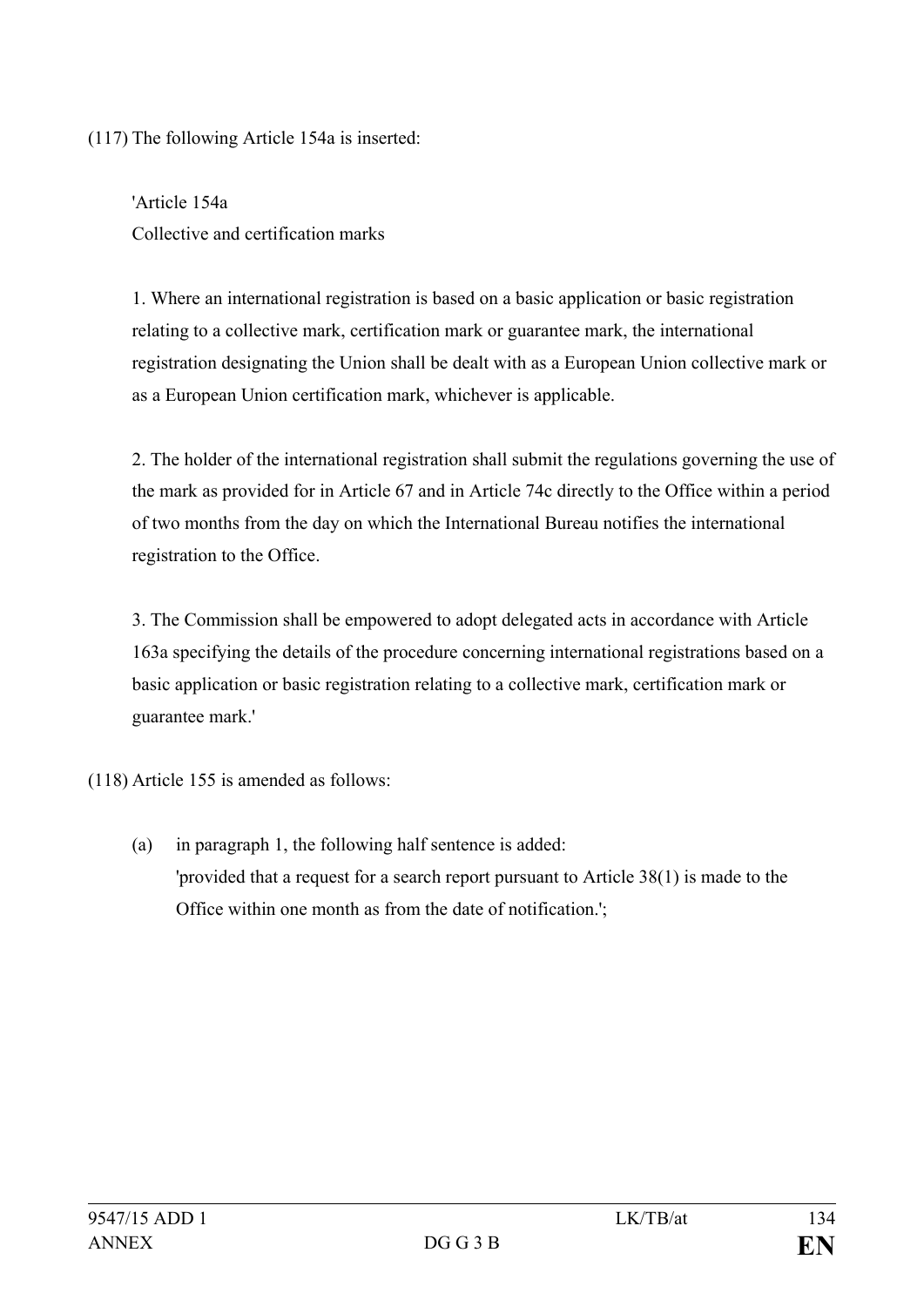- (b) in paragraph 2, the following is added: 'provided that a request for a search report pursuant to Article 38(2) is made to the Office within one month as from the date of notification and the search fee is paid within the same period.';
- (c) in paragraph 4, the following sentence is added: 'The latter shall apply whether or not the holder of the international registration has requested to receive the European Union search report, unless the proprietor of an earlier registration or application requests not to receive the notification.
- (119) Article 156 is amended as follows:
	- (a) paragraph 2 is replaced by the following:

'2. Notice of opposition shall be filed within a period of three months which shall begin one month following the date of the publication pursuant to Article 152(1). The opposition shall not be considered as duly entered until the opposition fee has been paid.

- (b) paragraph 4 is replaced by the following: '4. The Commission shall be empowered to adopt delegated acts in accordance with Article 163a specifying the procedure for the filing and examination of an opposition, including the necessary communications to be made to the International Bureau.'
- (119a) In Article 158, the following paragraphs 3 and 4 are added:

'3. Where pursuant to Article 57 or Article 100 and this Article the effects of an international registration designating the Union have been declared invalid by means of a final decision, the Office shall notify the International Bureau in accordance with Article 5(6) of the Madrid Protocol.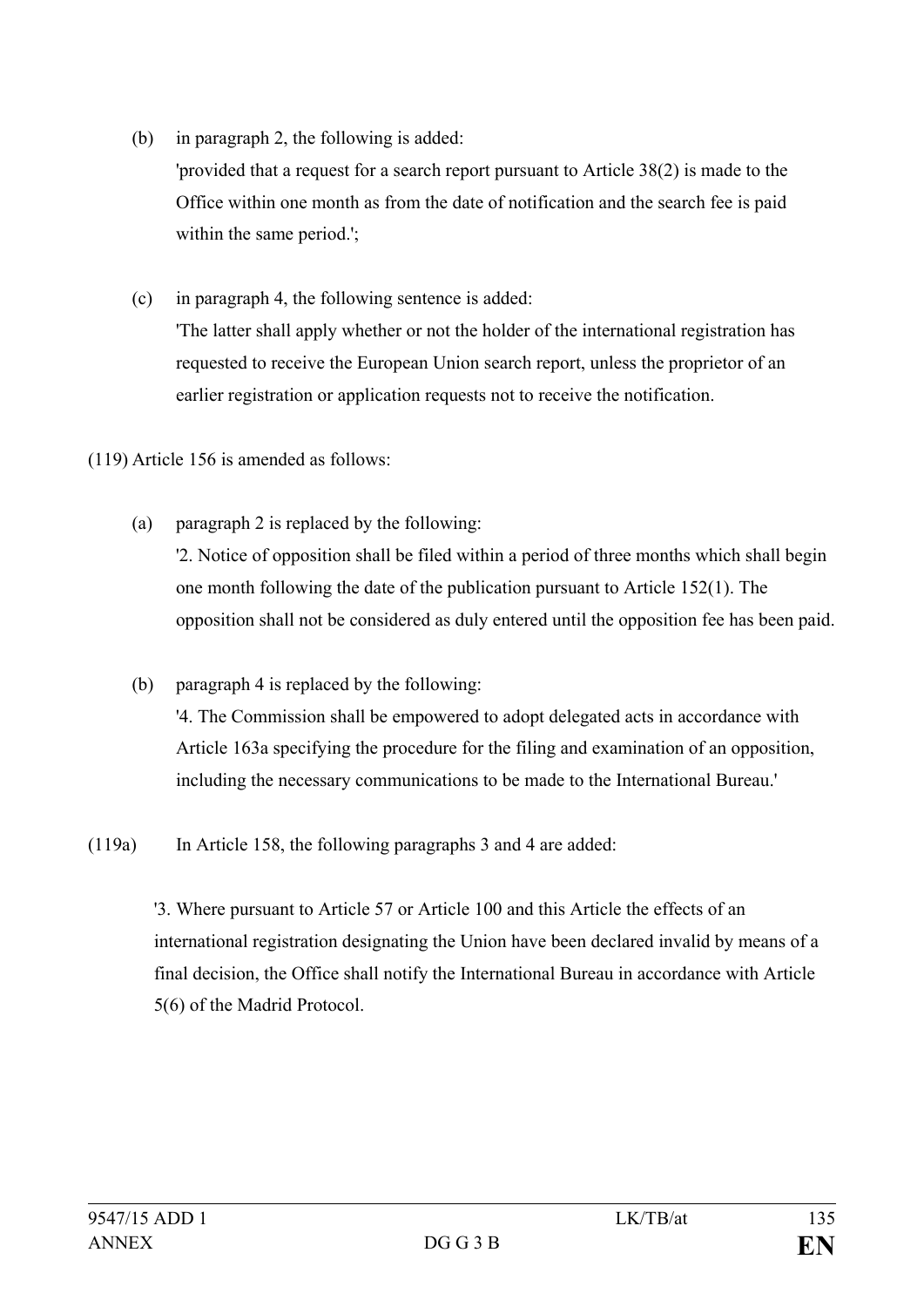4. The Commission shall adopt an implementing act specifying the detailed content of the notification to be made to the International Bureau pursuant to paragraph 3. That implementing act shall be adopted in accordance with the examination procedure referred to in Article 163(2).'

(120) The following Articles 158a, 158b and 158c are inserted:

'Article 158a Legal effect of registration of transfers

The recordal of a change in the ownership of the international registration on the International Register shall have the same effect as the entry of a transfer in the Register pursuant to Article 17.

Article 158b Legal effect of registration of licenses and other rights

The recordal of a license or a restriction of the holder's right of disposal in respect of the international registration in the International Register shall have the same effect as the registration of a license, a right in rem, a levy of execution or insolvency proceedings in the Register pursuant to Articles 19, 20, 21 and 22 respectively.

Article 158c

Examination of requests for registration of transfers, licenses or restrictions of the holder's right of disposal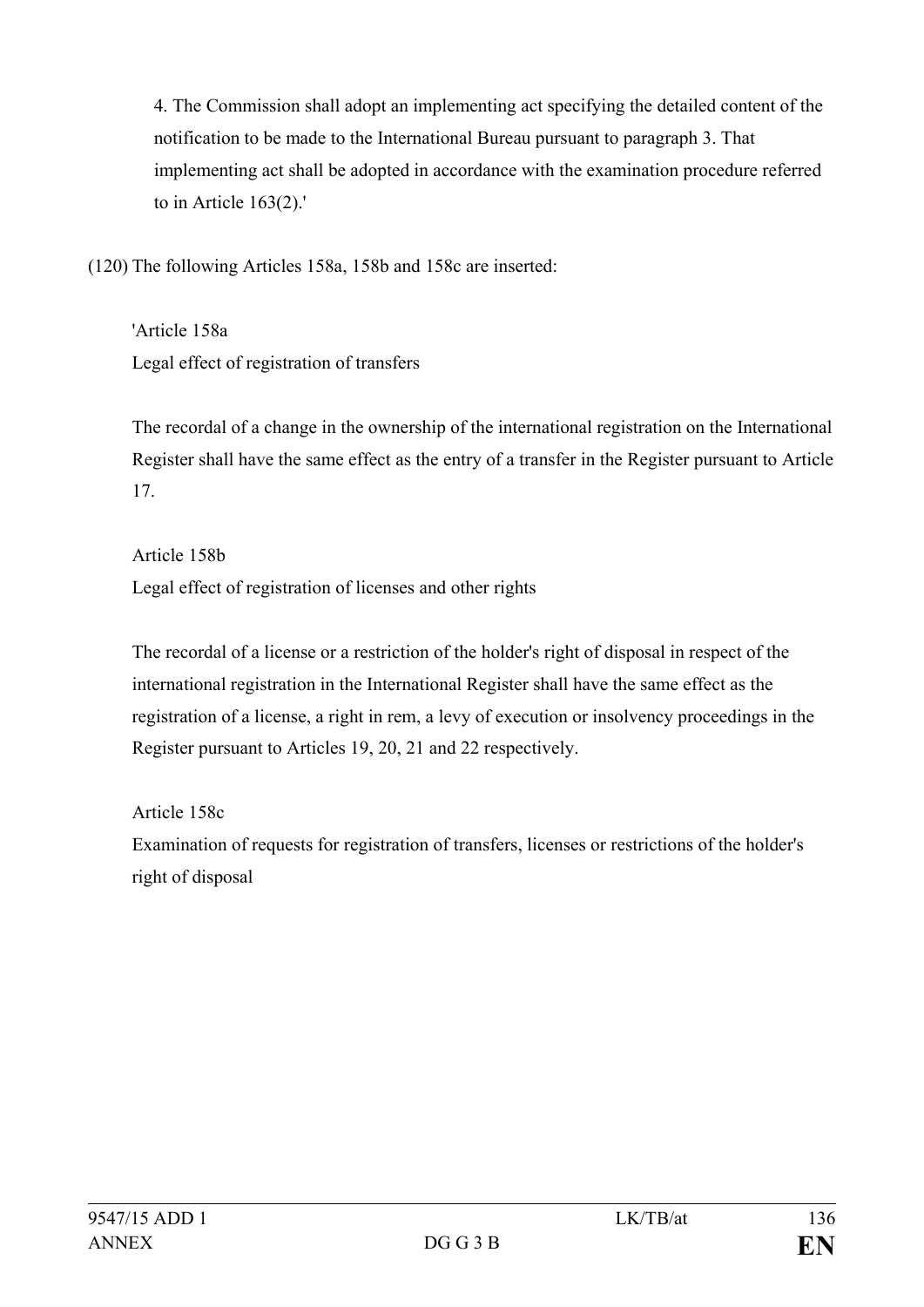The Office shall transmit requests to register a change in ownership, a license or a restriction of the holder's right of disposal, the amendment or cancellation of a license or the removal of a restriction of the holder's right of disposal which have been filed with it to the International Bureau if accompanied by appropriate proof of the transfer, license, or the restriction of the right of disposal, or by proof that the license no longer exists or that it has been amended, or that the restriction of the right of disposal has been removed.

(121) Article 159 is amended as follows:

- (a) in paragraph 1, point (b) is replaced by the following: '(b) into a designation of a Member State party to the Madrid Protocol, provided that on the date when conversion was requested it was possible to have designated that Member State directly under the Madrid Protocol. Articles 112, 113 and 114 shall apply.';
- (b) paragraph 2 is replaced by the following:

'2. The national trade mark application or the designation of a Member State party to the Madrid Protocol resulting from the conversion of the designation of the European Union through an international registration shall enjoy, in respect of the Member State concerned, the date of the international registration pursuant to Article 3(4) of the Madrid Protocol or the date of the extension to the European Union pursuant to Article 3ter(2) of the Madrid Protocol if the latter was made subsequently to the international registration, or the date of priority of that registration and, where appropriate, the seniority of a trade mark of that State claimed under Article 153.';

c) the following paragraphs 4 to 10 are added: '4. The request for conversion of an international registration designating the Union into a national trade mark application shall include the information and indications referred to in Article 113(1).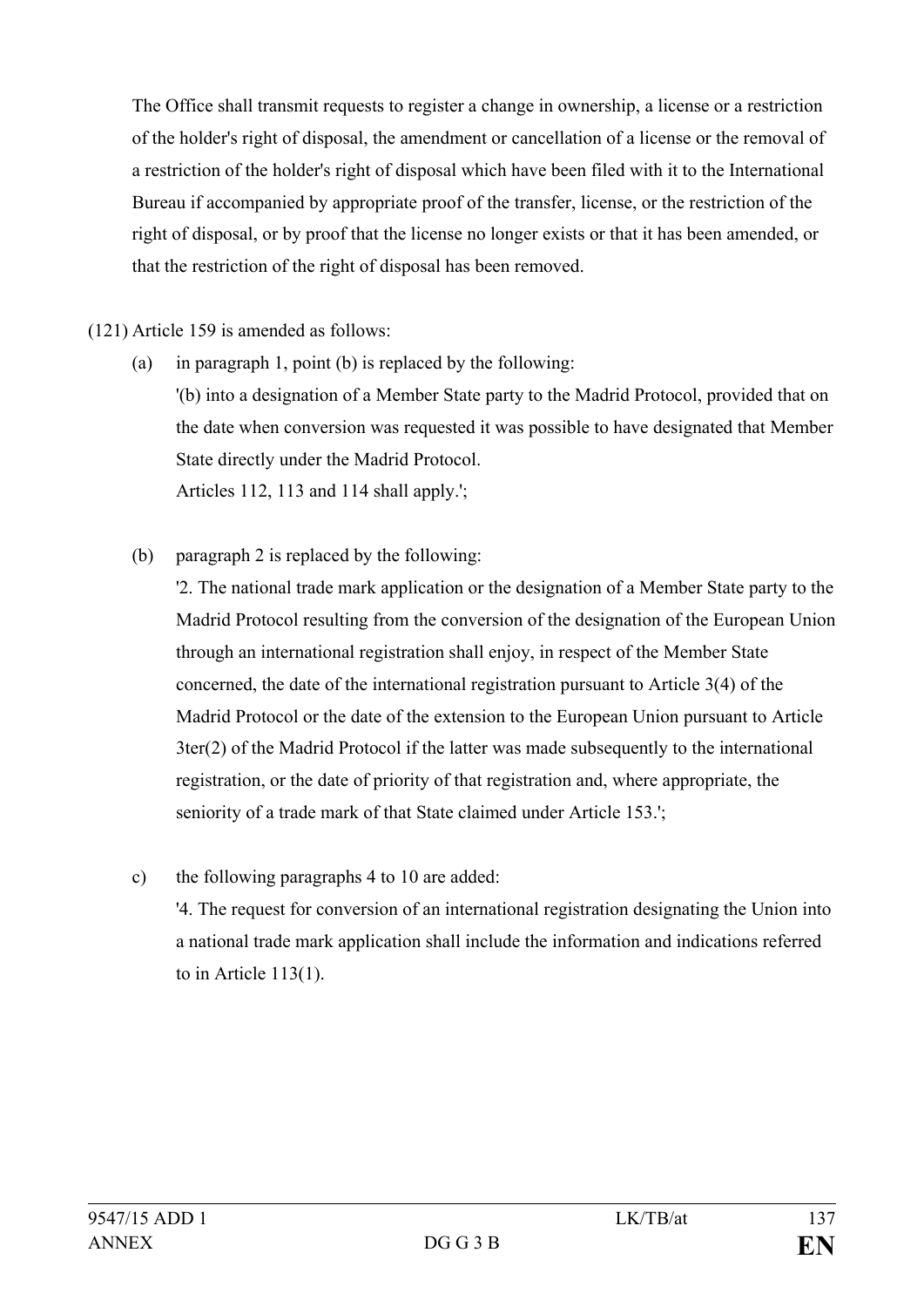5. Where conversion is requested pursuant to this Article and Article 112(5) following a failure to renew the international registration, the request referred to in paragraph 4 shall contain an indication to that effect and the date on which the protection has expired. The period of three months provided for in Article 112(5) shall begin to run on the day following the last day on which the renewal may still be effected pursuant to Article 7(4) of the Madrid Protocol.

6. Article 113(3) and (3b) shall apply to the request for conversion referred to in paragraph 4 mutatis mutandis.

7. The request for conversion of an international registration designating the Union into a designation of a Member State party to the Madrid Protocol shall include the indications and elements referred to in paragraphs 4 and 5.

8. Article 113(3) shall apply to the request for conversion referred to in paragraph 7 mutatis mutandis. The Office shall also reject the request for conversion where the conditions to designate the Member State which is a party to the Madrid Protocol or to the Madrid Agreement were not fulfilled both on the date of the designation of the Union and the date on which the application for conversion was received or, pursuant to the last sentence of Article 113 (1), is deemed to have been received by the Office.

9. Where the request for conversion referred to in paragraph 7 complies with the requirements of this Regulation and rules adopted pursuant to it, the Office shall transmit it without delay to the International Bureau. The Office shall inform the holder of the international registration of the date of transmission.

10. The Commission shall adopt an implementing act specifying:

(a) the detailed contents of the requests for conversion referred to in paragraphs 4 and 7;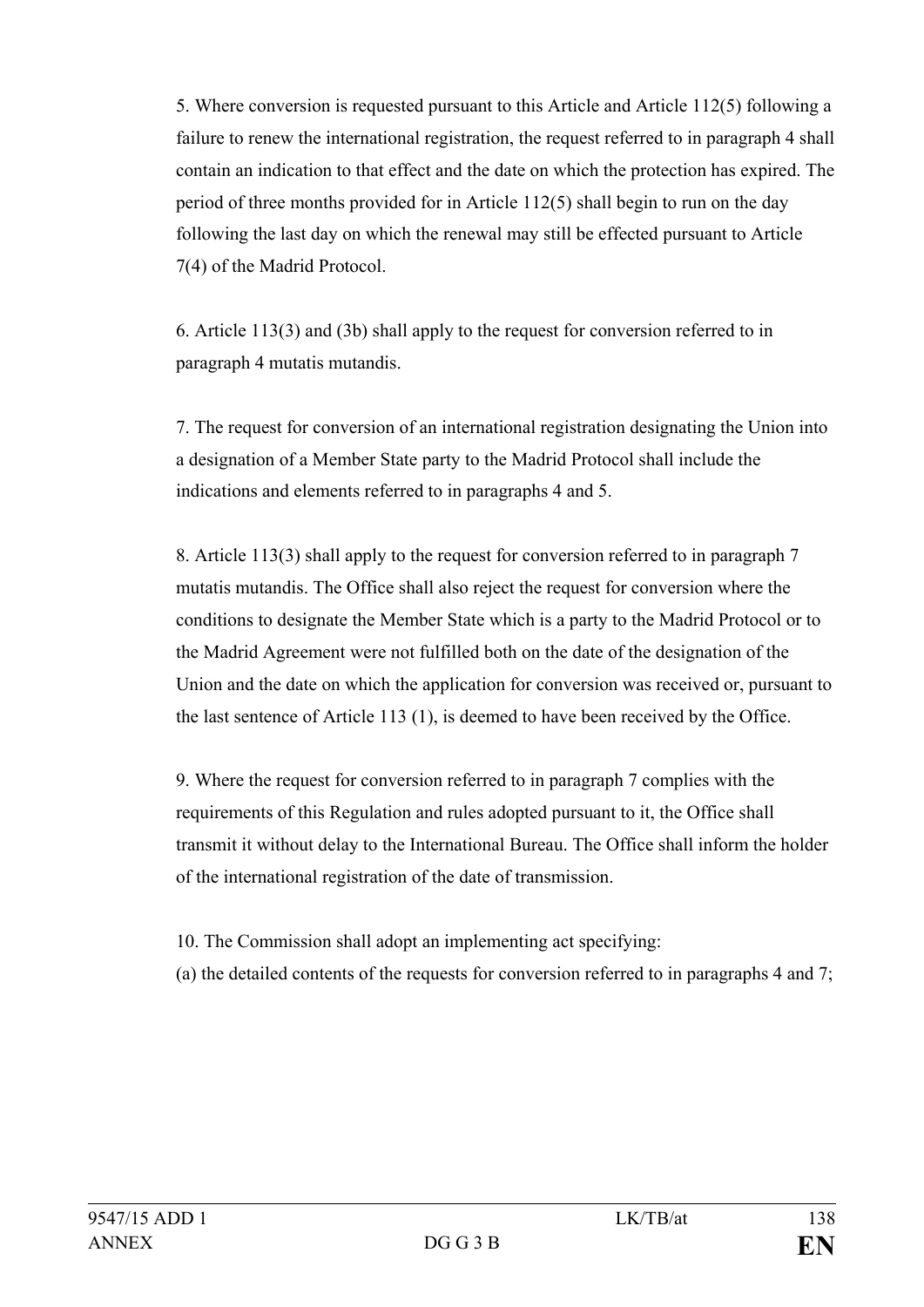(b) the details to be contained in the publication of the requests for conversion pursuant to paragraph 3.

That implementing act shall be adopted in accordance with the examination procedure referred to in Article 163(2).'

(121a) In Article 161 the following paragraphs 3 to 6 are added:

'3. In order to be considered a transformation of an international registration which has been cancelled at the request of the office of origin by the International Bureau pursuant to Article 9 quinquies of the Madrid Protocol, a European Union trade mark application shall contain an indication to that effect. That indication must be made on filing of the application.

4. Where, in the course of the examination in accordance with Article 36(1)(b), the Office finds that the application was not filed within three months from the date on which the international registration was cancelled by the International Bureau; or the goods and services for which the European Union trade mark is to be registered are not contained in the list of goods and services for which the international registration was registered in respect of the Union, the Office shall invite the applicant to remedy the deficiencies.

5. If the deficiencies referred to in paragraph 4 are not remedied within the time limit specified by the Office, the right to the date of the international registration or the territorial extension and, if any, of the priority of the international registration shall be lost.

6. The Commission shall adopt an implementing act specifying the detailed content of an application for transformation pursuant to paragraph 3. That implementing act shall be adopted in accordance with the examination procedure referred to in Article 163(2).'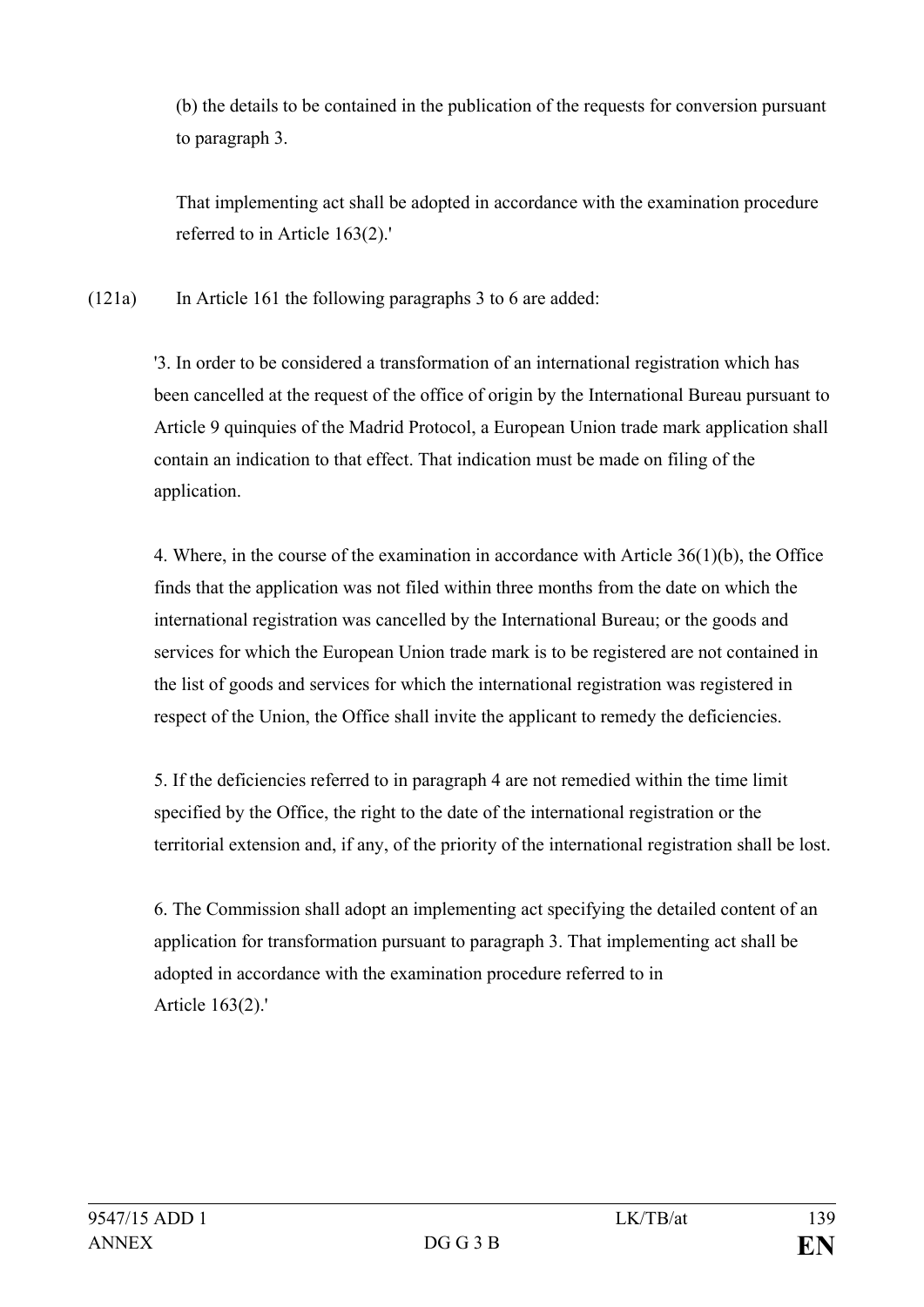### (121b) The following Articles 161a and 161b are inserted:

'Article 161a Communication with the International Bureau

Communication with the International Bureau shall be in a manner and format agreed on between the International Bureau and the Office, preferably by electronic means. Any reference to forms shall be construed as including forms made available in electronic format.'

Article 161b Use of languages

For the purpose of applying this Regulation and rules adopted pursuant to it to international registrations designating the Union, the language of filing of the international application shall be the language of the proceedings within the meaning of Article 119(4), and the second language indicated in the international application shall be the second language within the meaning of Article 119(3).';

(122) Deleted.

(123) Article 162 is deleted.

(124) Article 163 is replaced by the following:

Article 163 Committee Procedure

1. The Commission shall be assisted by a Committee on Implementation Rules. That committee shall be a committee within the meaning of Regulation (EU) No 182/2011.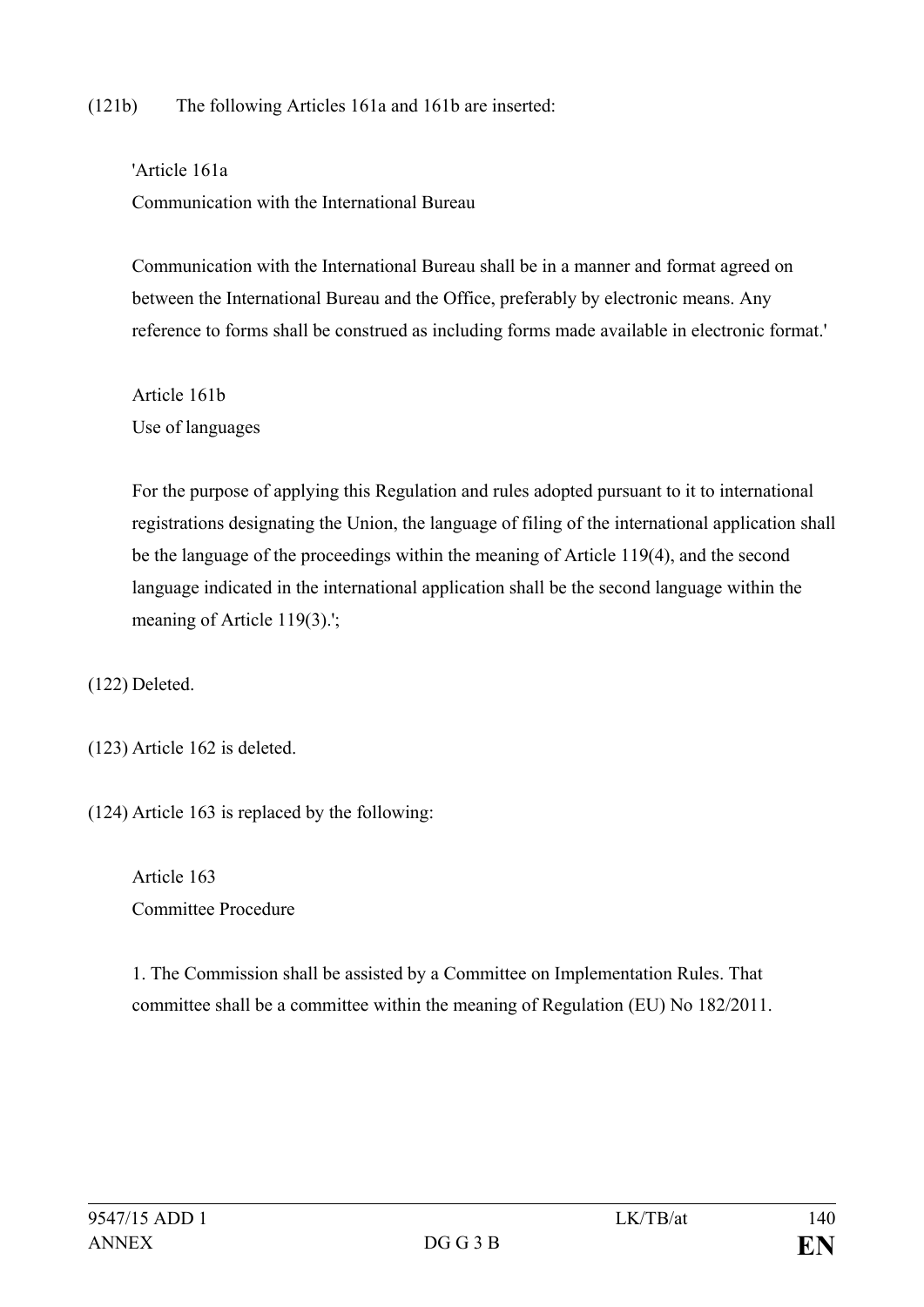2. Where reference is made to this paragraph, Article 5 of Regulation (EU) No 182/2011 shall apply.';

(125) The following Article 163a is inserted:

'Article 163a Exercise of the delegation

1. The power to adopt delegated acts is conferred on the Commission subject to the conditions laid down in this Article.

2. The delegation of power referred to in Articles 42a, 43(3), 57a, 65a, 77(4), 78(6), 79(5), 79b(2), 79c(5), 80(2a), 82a(2), 93a, 136b, 154a(3) and 156(4) shall be conferred for an indeterminate period of time. It is of particular importance that the Commission follow its usual practice and carry out consultations with experts, including Member States' experts, before adopting those delegated acts.

3. The delegation of power referred to in paragraph 2 may be revoked at any time by the European Parliament or by the Council. A decision of revocation shall put an end to the delegation of the power specified in that decision. It shall take effect the day following the publication of the decision in the Official Journal of the European Union or at a later date specified therein. It shall not affect the validity of any delegated acts already in force.

4. As soon as it adopts a delegated act, the Commission shall notify it simultaneously to the European Parliament and to the Council.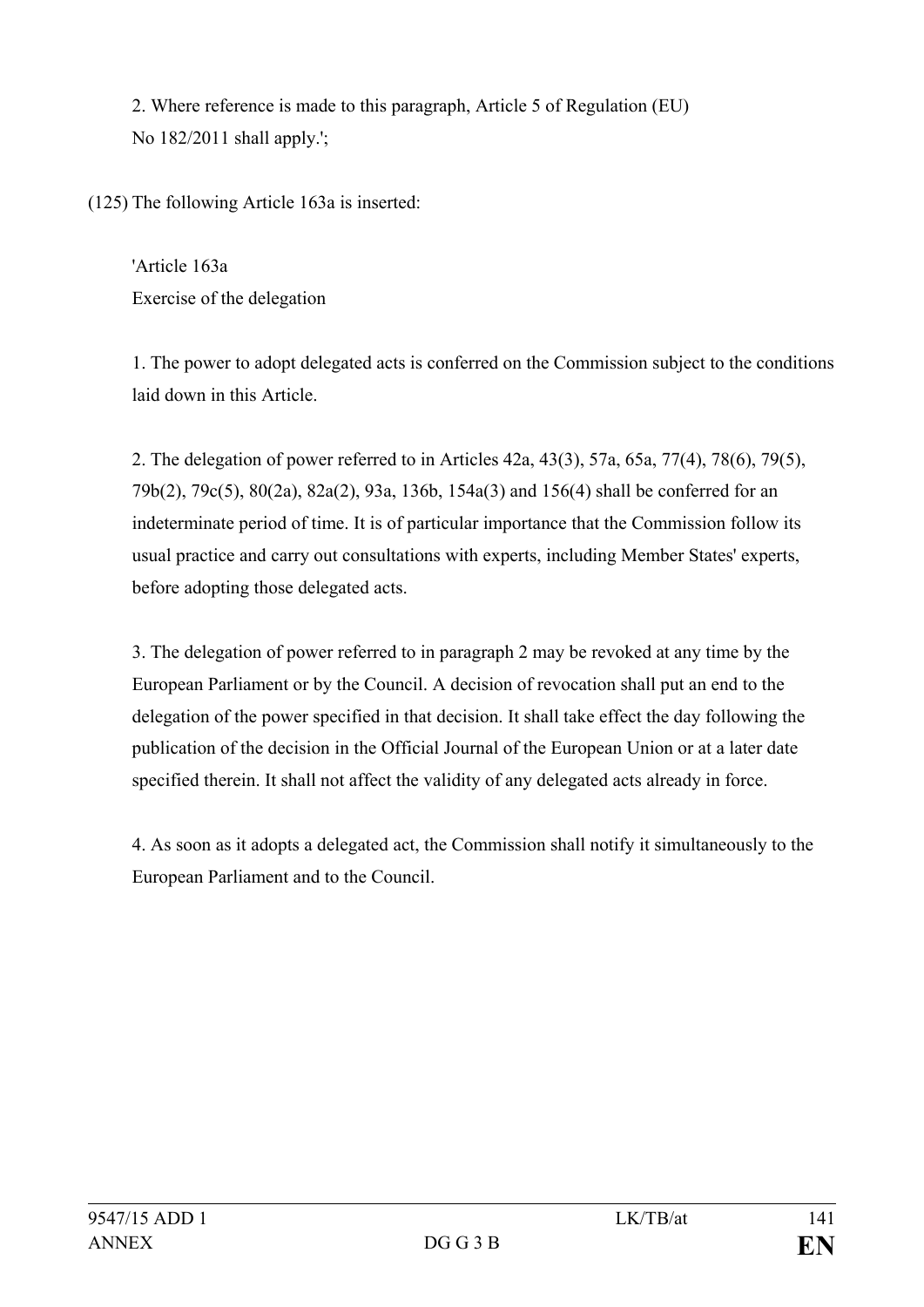5. A delegated act adopted pursuant to Articles 42a, 43(3), 57a, 65a, 77(4), 78(6), 79(5), 79b(2), 79c(5), 80(2a), 82a(2), 93a, 136b, 154a(3) and 156(4) shall enter into force only if no objection has been expressed either by the European Parliament or the Council within a period of 2 months of notification of that act to the European Parliament and the Council or if, before the expiry of that period, the European Parliament and the Council have both informed the Commission that they will not object. That period shall be extended by 2 months at the initiative of the European Parliament or the Council.';

(126) Article 164 is deleted.

(127) The following Article 165a is inserted:

'Article 165a Evaluation and review

1. Within 5 years from the entry into force of the Regulation, and every five years thereafter, the Commission shall evaluate the implementation of this Regulation.

2. The evaluation shall review the legal framework for cooperation between the Office and the central industrial property offices of the Member States and the Benelux Office for Intellectual Property, with a particular attention to the financing mechanism. The evaluation shall further assess the impact, effectiveness and efficiency of the Office and its working practices. The evaluation shall, in particular, address the possible need to modify the mandate of the Office, and the financial implications of any such modification.

3. The Commission shall forward the evaluation report together with its conclusions drawn on the report to the European Parliament, the Council and the Management Board. The findings of the evaluation shall be made public.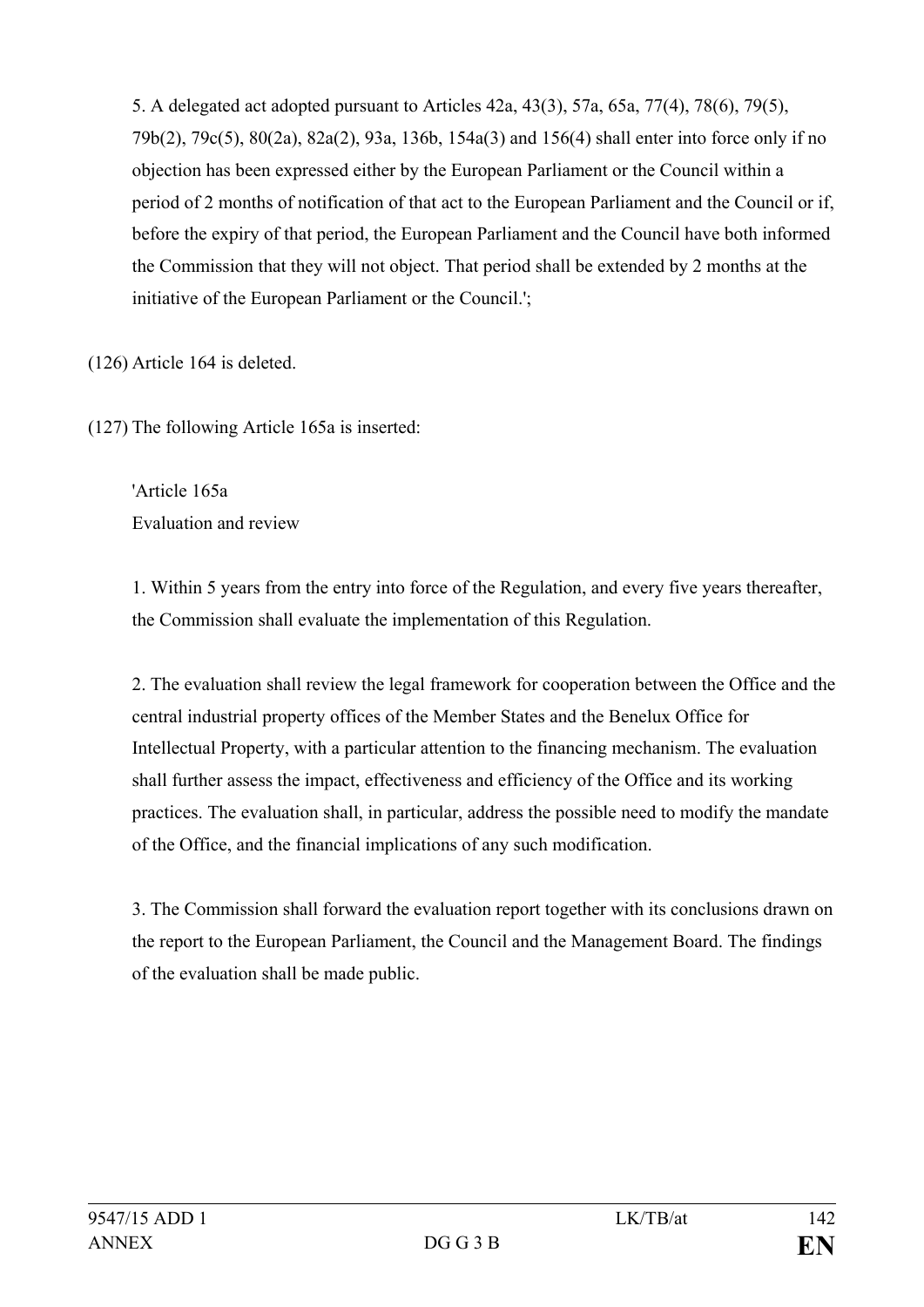4. On the occasion of every second evaluation, there shall be an assessment of the results achieved by the Office having regard to its objectives, mandate and tasks. '

# Article 1a

Regulation (EC) No 2868/95 is amended as follows:

- (1) Rule 1(3) is deleted
- (2) Rule 2 is deleted;
- (3) Rule 4 is deleted;
- (4) Rule 5 is deleted;
- (5) Rule 5a is deleted;
- (6) Rule 9(3) is amended as follows:
- (a) in point (a), the reference to Rule '2' is replaced by a reference to 'Article 28 of the Regulation';

(b) in point (b), the reference to 'Rule 4(b)' is replaced by a reference to 'Article 26(2) of the Regulation';

- $(7)$  Rule 11 $(2)$  is deleted;
- (8) Rule 12(k) is deleted;
- (9) Title IV is deleted;
- (10) In Title XI, Part K is deleted;
- (11) Rule 112(2) is deleted.

# Article 1b

Regulation (EC) No 2869/95 is repealed.

References to the repealed Regulation shall be construed as references to this Regulation and shall be read in accordance with the correlation table set out in the Annex\*.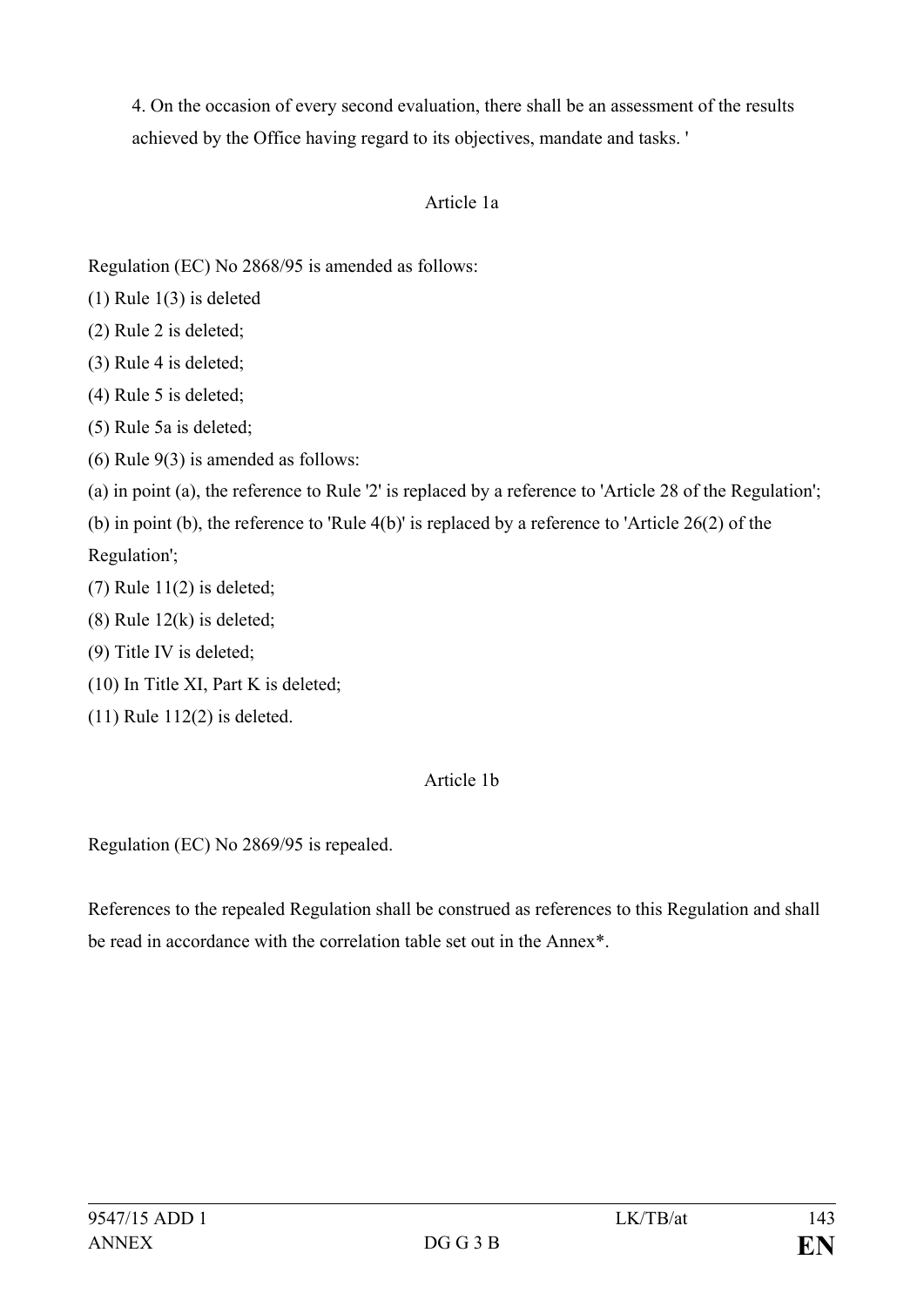#### Article 2

This Regulation shall enter into force on [specify date 90 days after its publication in the Official Journal of the European Union].

Article 1(9), (19), (21), (22), (23), (23a), (24a), (26) insofar as it relates to paragraph 1, point (d), and paragraph 3 of Article 26, (29), (30) insofar it relates to paragraphs 1 and 2 of Article 30, (31) insofar as it relates to paragraphs 1 and 2 of Article 33, (32) insofar as it relates to paragraphs 1a, 4 and 6 of Article 34, (32a), (34), (35), (37) insofar as it relates to paragraph 1, second sentence, and paragraphs 3 and 4 of Article 39, (41) insofar as it relates to paragraphs 2, 3, 4a and 8 of Article 44, (43b) insofar as it relates to paragraph 5 of Article 48, and paragraph 1, first subparagraph, and paragraphs 2 to 5 of Article 48a, (44) insofar as it relates to paragraph 3 of Article 49, (46) insofar as it relates to paragraphs 2, 3 and 4 of Article 50, (57), (58), (59), (60) insofar as it relates to paragraph 1 of Article 67, (61), (61a), (63) with the exception of paragraph 3 of Article 74c, (64), (66) insofar as it relates to paragraphs 3 and 5 of Article 78, (67) insofar as it relates to paragraphs 1 to 4 of Article 79, (68) with the exception of paragraph 2 of Article 79b, and paragraph 5 of Article 79c, (69) insofar as it relates to paragraphs 1, 2 and 3, (70), (71) insofar as it relates to paragraphs 1 and 2 of Article 82a, (72), (73), (75), (75a), (77) insofar as it relates to paragraphs 1, 2 and 3 of Article 89, (88), (89), (93) insofar as it relates to paragraphs 5, 5a, 6, 8 and 9, (94), (99) insofar as it relates to Article 128(4)(n), (101) insofar as it relates to the third sentence in paragraph 2 of Article 132, (103) insofar as it relates to paragraph 2 of Article 134, (112), (113) insofar as it relates to paragraphs 1 and 3 to 8, (114) insofar as it relates to paragraph 1 of Article 148a, (115) insofar as it relates to paragraphs 1, 3 and 4, (115a) insofar as it relates to Article 153, and paragraphs 1 to 5 of Article 153a, (117), (118), (119a) insofar as it relates to paragraph 3 of Article 158, (120), (121) insofar as it relates to paragraphs 4 to 9 of Article 159, (121a) insofar as it relates to paragraphs 3 to 5 of Article 161, and (121b) shall apply from [specify the first day of the first month after 18 months following the date specified in the first paragraph].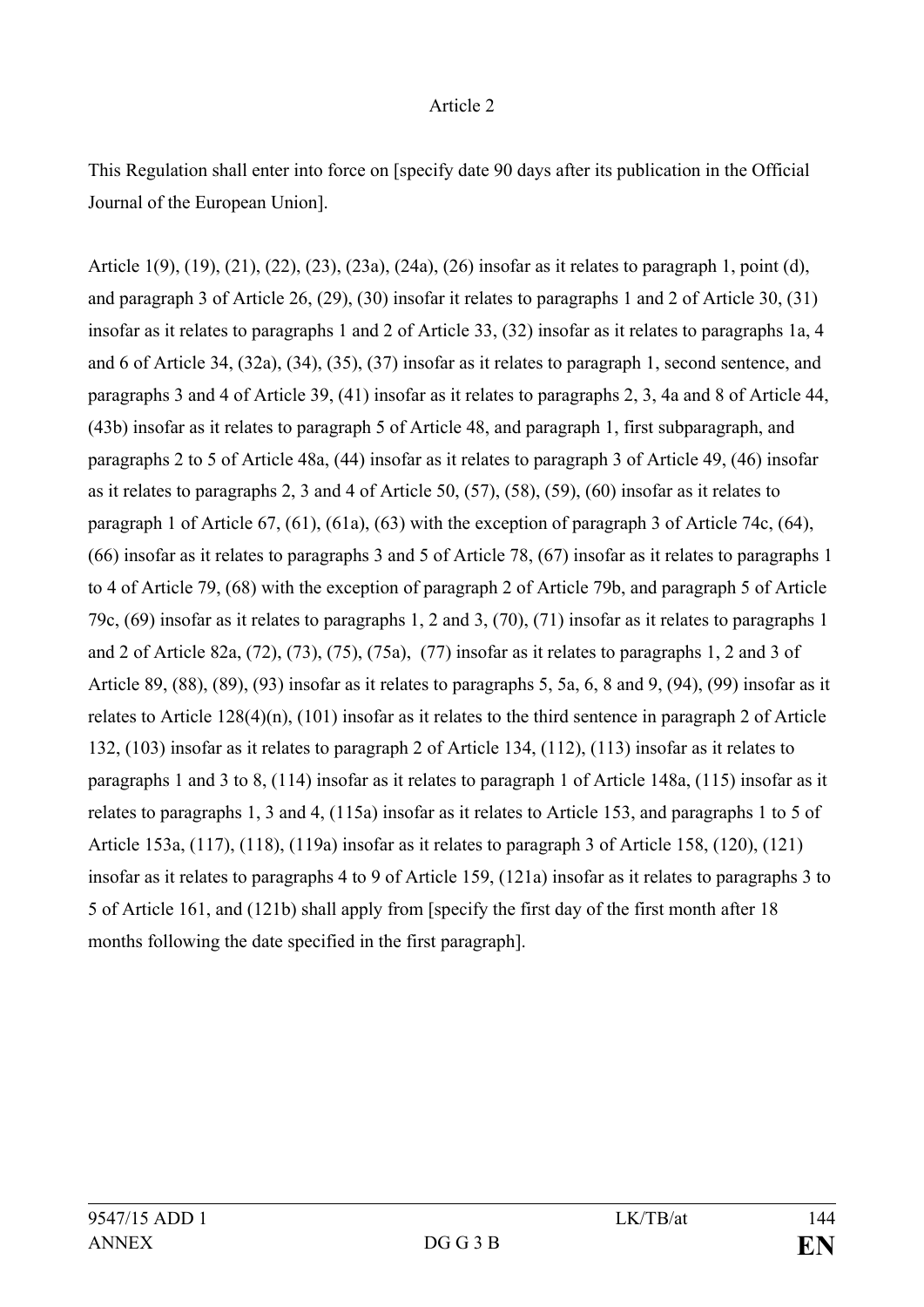Article 1(99), insofar as it relates to Article 124(1)(f) and Article 128(4)(m), shall apply from the date in which the decision foreseen in Article 124(2) enters into force, or twelve months following the date specified in the first paragraph, whichever is earlier. Until that date, the powers referred to in Article 124(1)(f) shall be exercised by the Executive Director.

This Regulation shall be binding in its entirety and directly applicable in all Member States.

Done at Brussels,

The following Annex is inserted:

'Annex -I Amount of fees The fees to be paid to the Office under this Regulation shall be as follows (in EUR): 1.Basic fee for the application for an individual European Union mark (Article 26(2)): EUR 1000

2. Basic fee for the application for an individual European Union mark by electronic means (Article  $26(2)$ :

EUR 850

3. Fee for the second class of goods and services for an individual European Union mark (Article  $26(2)$ : EUR 50

4. Fee for each class of goods and services exceeding two for an individual European Union mark (Article 26(2)) : EUR 150

5. Basic fee for the application for a European Union collective mark or a European Union certification mark (Article 26(2) and Article 66(3) or Article 74b(4)) : EUR 1800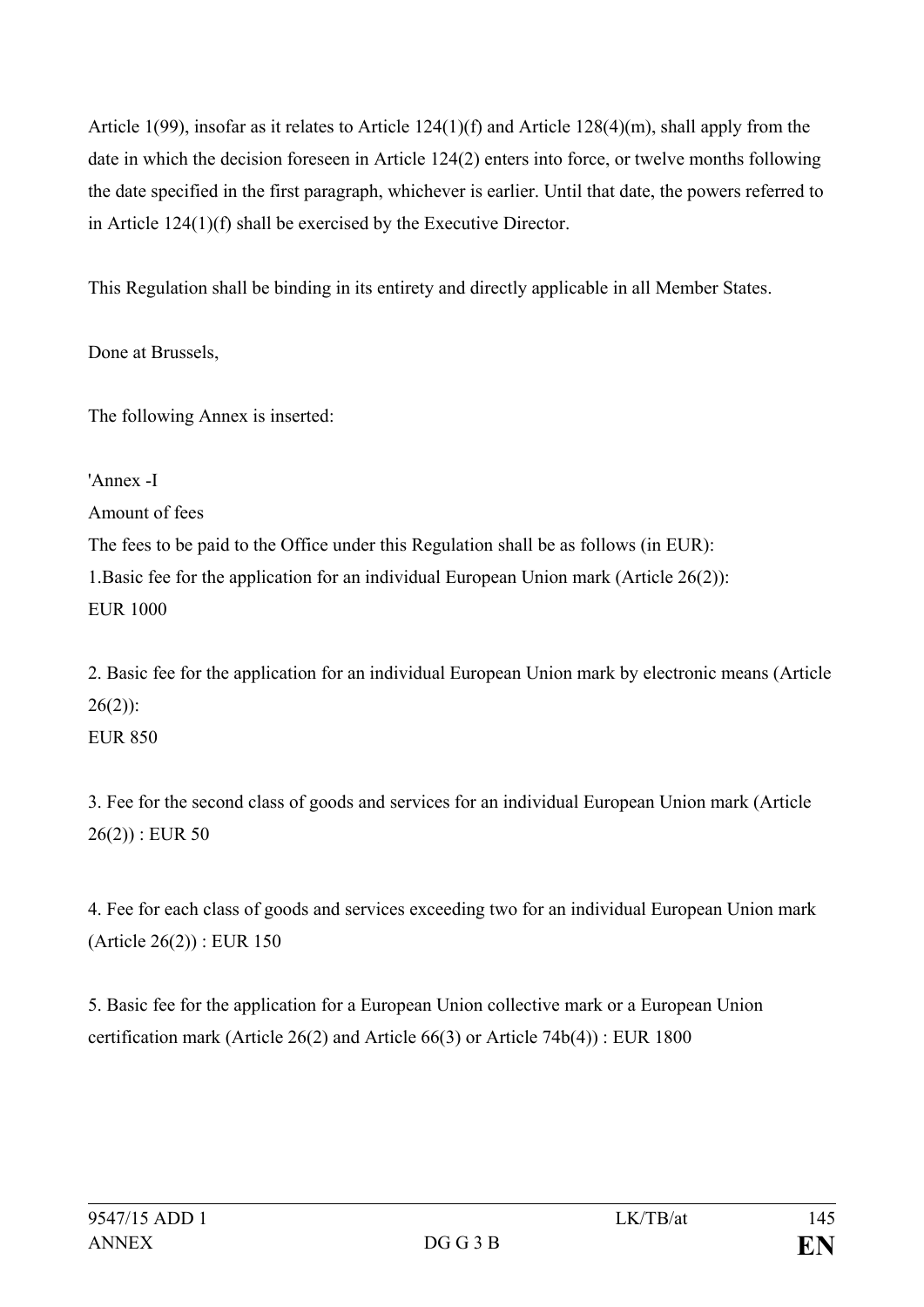6. Basic fee for the application for a European Union collective mark or a European Union certification mark by electronic means (Article 26(2) and Article 66(3) or Article 74b(4)) : EUR 1500

7. Fee for the second class of goods and services for a European Union collective mark or a European Union certification mark: (Article 26(2) and Article 66(3) or Article 74b(4)): EUR 50

8. Fee for each class of goods and services exceeding two for a European Union collective mark or a European Union certification mark (Article 26(2) and 66(3) or Article 74b(4)) : EUR 150

9. Search fee for a European Union trade mark application (Article 38(2)) or for an international registration designating the European Union (Article 38(2) and Article 155(2)): 12 EUR multiplied by the number of central industrial property offices referred to in Article 38(2); that amount, and the subsequent changes, shall be published by the Office in the Official Journal of the Office.

10. Opposition fee (Article 41(3)) : EUR 320

11. Basic fee for the renewal of an individual European Union mark (Article 47(3)): EUR 1000

12. Basic fee for the renewal of an individual European Union mark by electronic means (Article 47(3)): EUR 850

13. Fee for the renewal of the second class of goods and services for an individual European Union mark (Article 47(3)): EUR 50

14. Fee for the renewal of each class of goods and services exceeding two for an individual European Union mark (Article 47(3)): EUR 150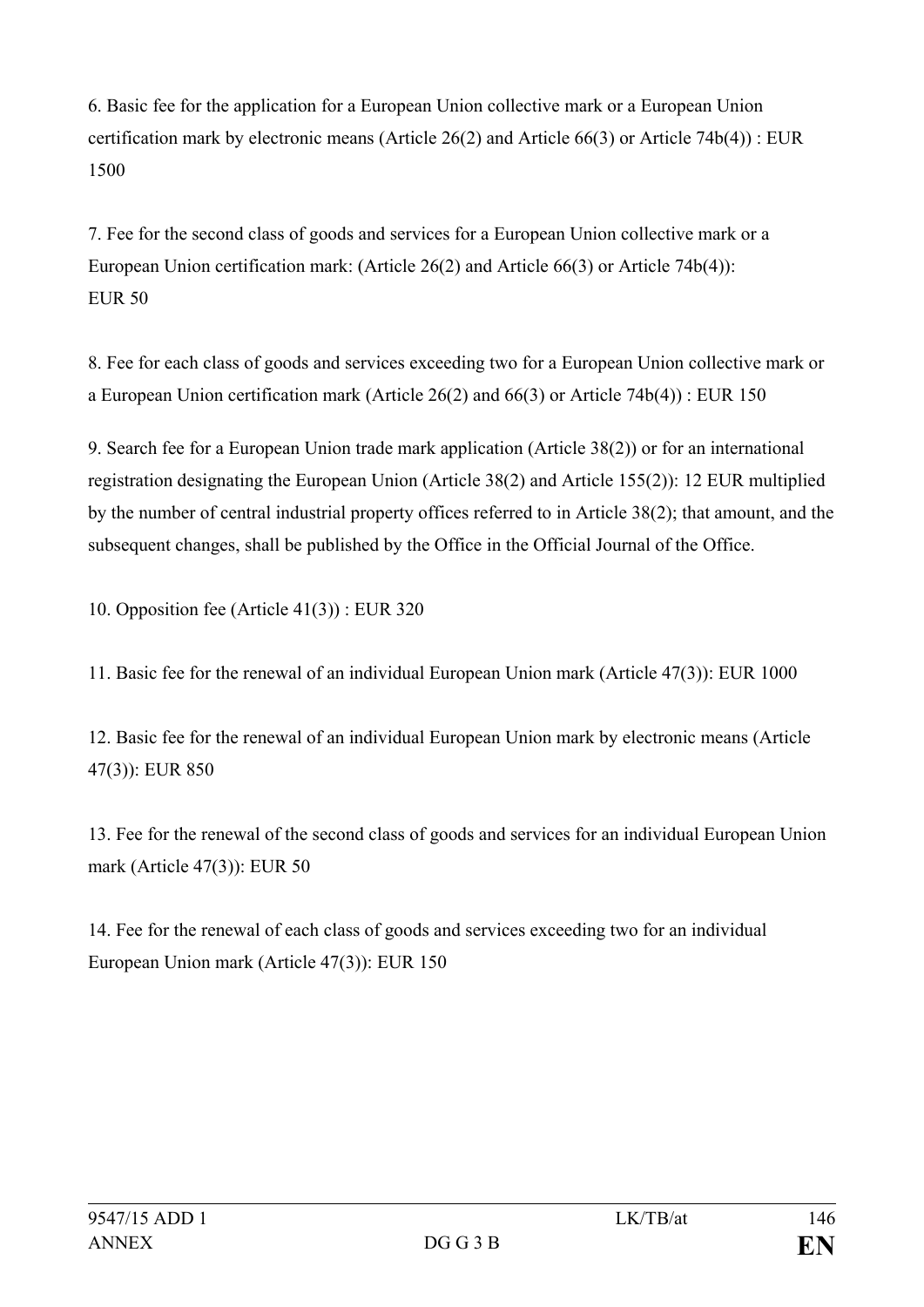15. Basic fee for the renewal of a European Union collective mark or a European Union certification mark (Article 47(3) and Article 66(3) or Article 74b(4)) : EUR 1800

16. Basic fee for the renewal of a European Union collective mark or a European Union certification mark by electronic means (Article 47(3) and Article 66(3) or Article 74b(4)) : EUR 1500

17. Fee for the renewal of the second class of goods and services for a European Union collective mark or a European Union certification mark (Article 47(3) and Article 66(3) or Article 74b(4)) : EUR 50

18. Fee for the renewal of each class of goods and services exceeding two for a European Union collective mark or a European Union certification mark (Article 47(3) and Article 66(3) or Article 74b(4)) : EUR 150

19. Additional fee for the late payment of the renewal fee or the late submission of the request for renewal (Article 47(3)) : 25% of the belated renewal fee, subject to a maximum of 1500 EUR

20. Fee for the application for revocation or for a declaration of invalidity (Article 56(2)) : EUR 630

21. Appeal fee (Article 60(1)) : EUR 720

22. Fee for the application of restitutio in integrum (Article 81(3)) : EUR 200

23. Fee for the application for the conversion of a European Union trade mark application or a European Union trade mark (Article 113(1), also in conjunction with Article 159(1)):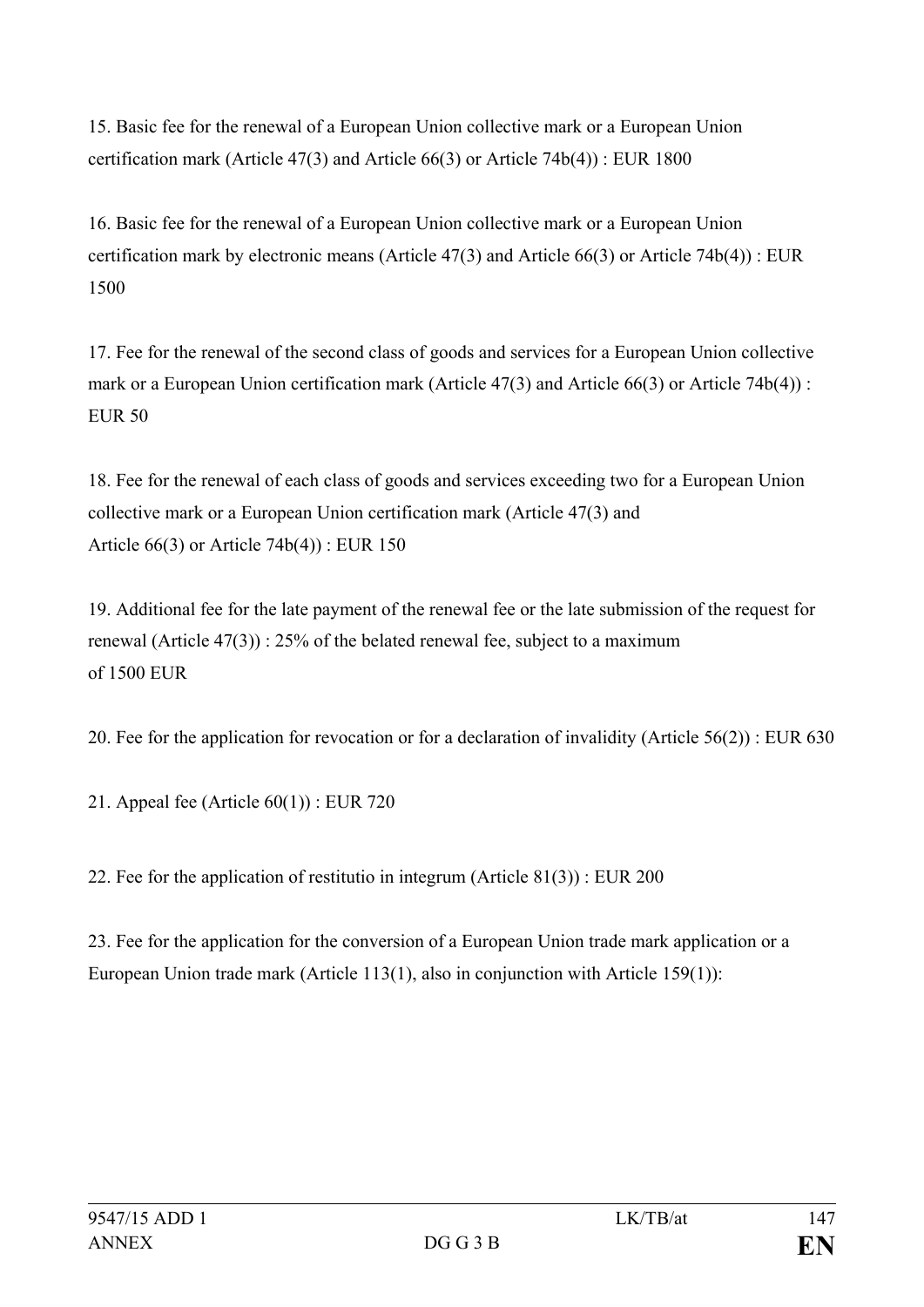(a) into a national trade mark application

(b) into a designation of Member States under the Madrid Protocol EUR 200

24. Fee for continuation of proceedings (Article 82(1)) : EUR 400

25. Fee for the declaration of division of a registered European Union trade mark (Article 49(4) or an application for European Union trade (Article 44(4)) : EUR 250

26. Fee for the application for the registration of a license or another right in respect of a registered European Union trade mark (Article 22a(3)) or an application for a European Union trade mark (Article 22a(3)):

- a) grant of a license
- b) transfer of a license
- c) creation of a right in rem
- d) transfer of a right in rem
- e) levy of execution

200 EUR per registration, but where multiple requests are submitted in the same application or at the same time, not to exceed a total of 1000 EUR

27. Fee for the cancellation of the registration of a license or other right (Article 24a(2)) 200 EUR per cancellation, but where multiple requests are submitted in the same application or at the same time, not to exceed a total of 1000 EUR

28. Fee for the alteration of a registered European Union trade mark (Article 48(4)) : EUR 200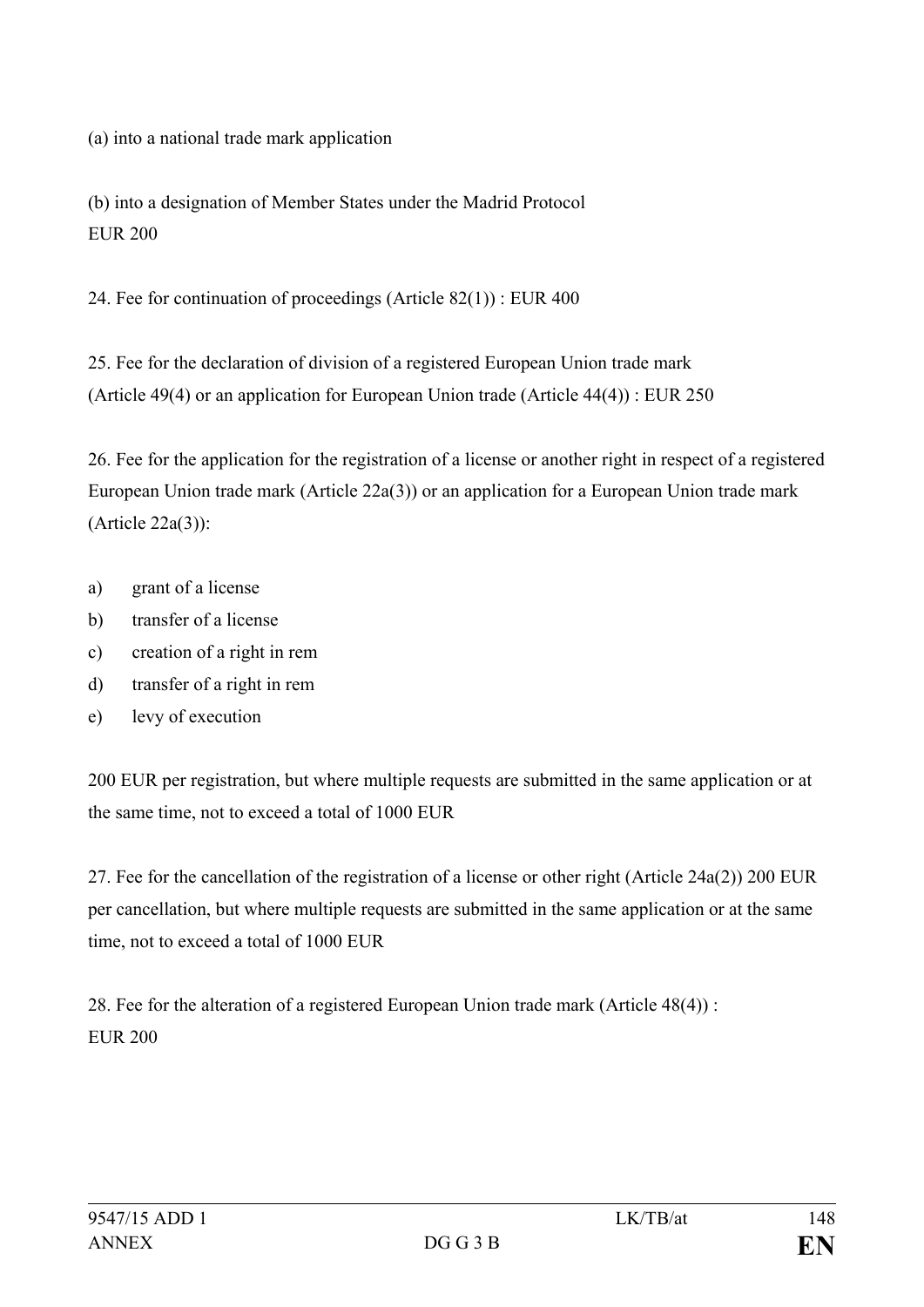29. Fee for the issue of a copy of the application for a European Union trade mark (Article 88(7)), a copy of the certificate of registration (Article (45(2)), or an extract from the register (Article 87(6)):

(a) uncertified copy or extract;  $E$ UR 10

(b) certified copy or extract EUR 30

30. Fee for the inspection of the files (Article 88(6)): EUR 30

31. Fee for the issue of copies of file documents (Article 88(7)): (a) uncertified copy; EUR 10

(b) certified copy, EUR  $30$ 

plus per page, exceeding 10 EUR 1

32. Fee for the communication of information in a file (Article 88(9)): EUR 10

33. Fee for the review of the determination of the procedural costs to be refunded (Article 85(7)): EUR 100

34. Fee for the filing of an international application at the Office (Article 147(4)): EUR 300

B. Fees to be paid to the International Bureau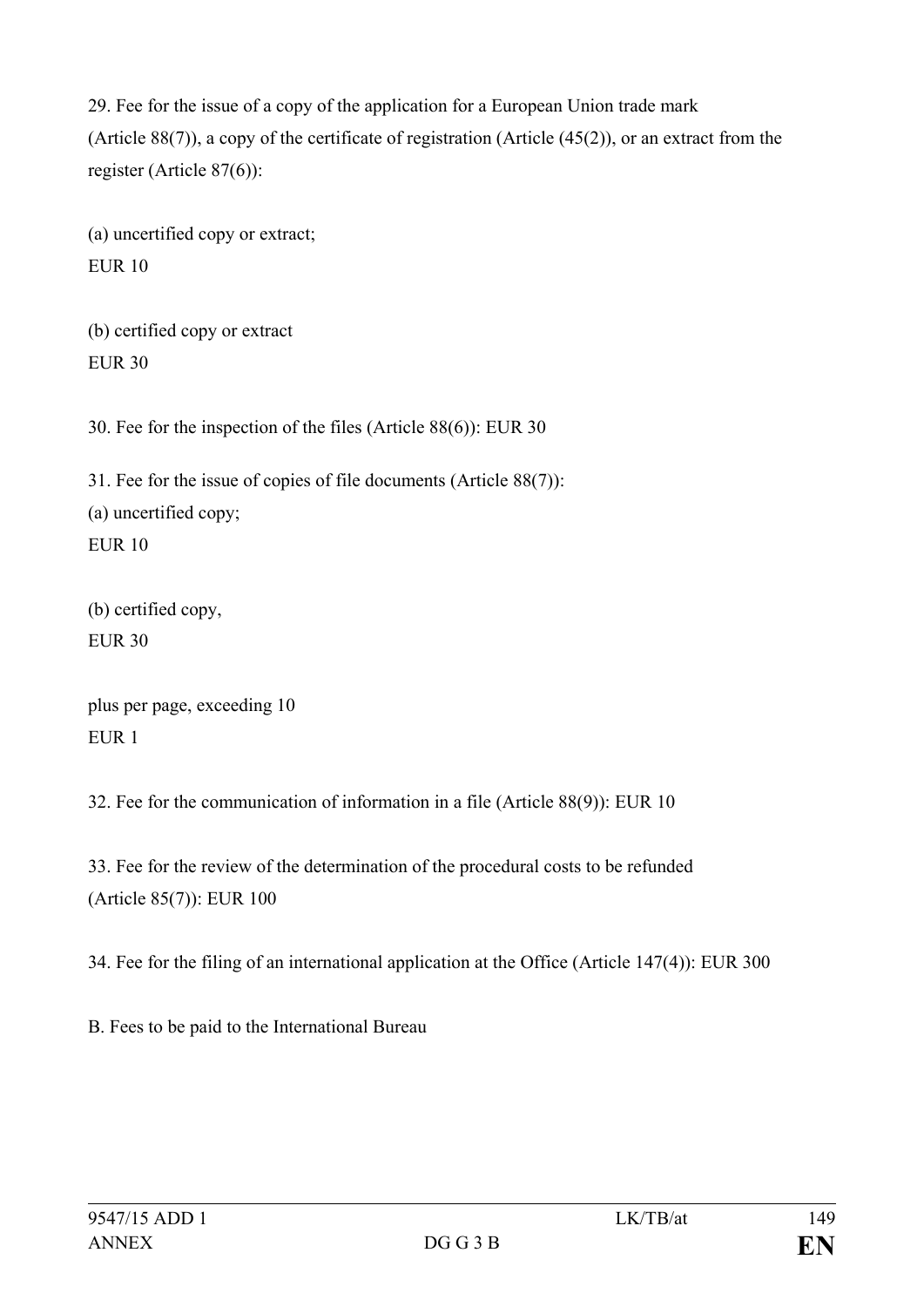I. Individual fee for an international registration designating the Union

1. The applicant for an international registration designating the Union shall be required to pay to the International Bureau an individual fee for the designation of the Union in accordance with Article 8(7) of the Madrid Protocol.

2. The holder of an international registration who files a request for territorial extension designating the Union made subsequently to the international registration shall be required to pay to the International Bureau an individual fee for the designation of the Union in accordance with Article 8(7) of the Madrid Protocol.

3. The amount of the fee under paragraph 1 or 2 shall be the equivalent in Swiss Francs, as established by the Director General of the World Intellectual Property Organization pursuant to Rule 35(2) of the Common Regulations under the Madrid Agreement and Protocol, of the following amounts:

(a) for an individual mark: EUR 820 plus, where applicable, EUR 50 for the second class of goods and services and EUR 150 for each class of goods and services contained in the international registration exceeding two;

(b) for a collective mark or a certification mark: EUR 1400 plus, where applicable, EUR 50 for the second class of goods and services and EUR 150 for each class of goods or services exceeding two.

II. Individual fee for a renewal of an international registration designating the Union

1. The holder of an international registration designating the Union shall be required to pay to the International Bureau, as a part of the fees for a renewal of the international registration, an individual fee for the designation of the Union in accordance with Article 8(7) of the Madrid Protocol.